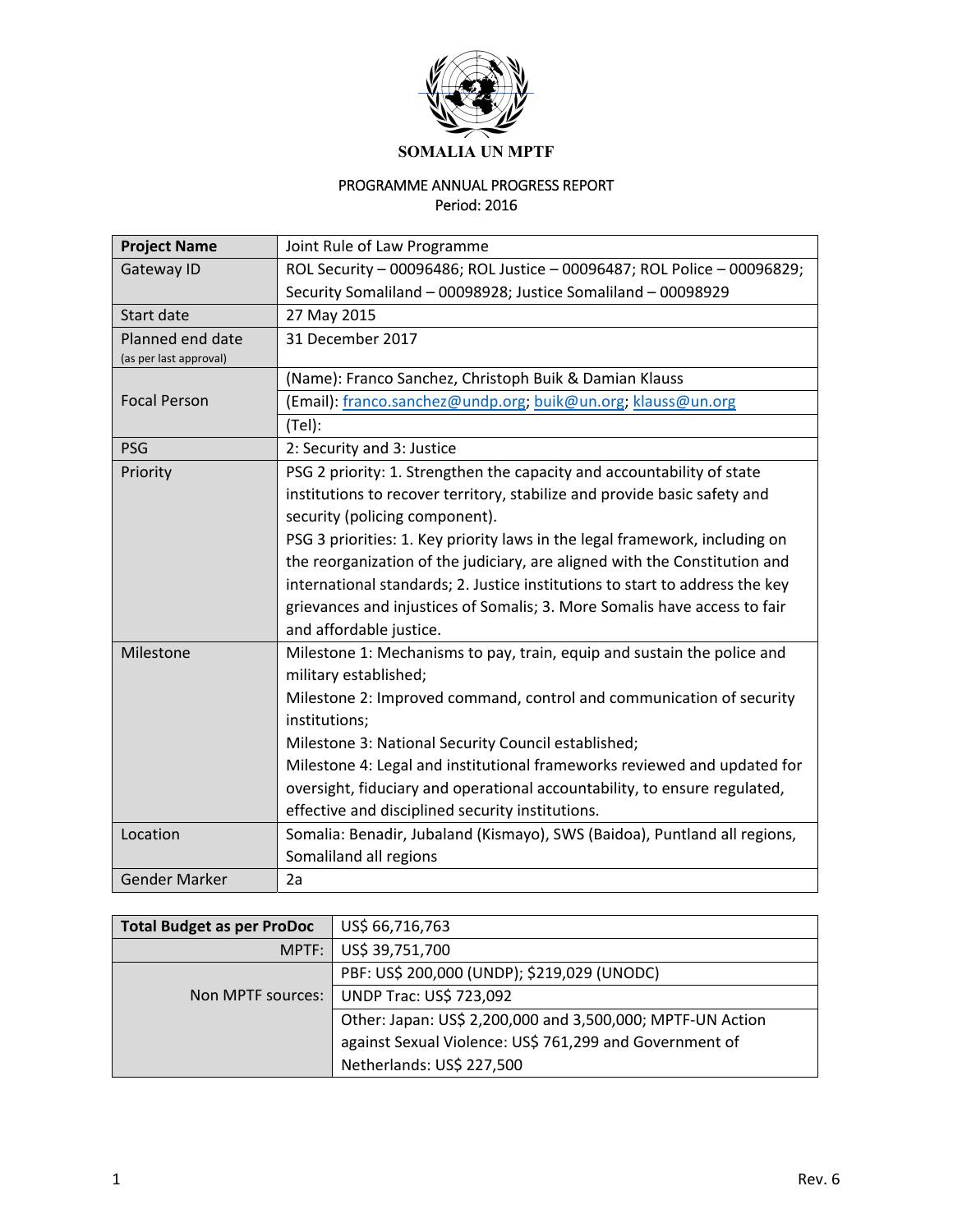

|    | <b>PUNO</b>  | Report approved by:    | Position/Title                     | Signature |
|----|--------------|------------------------|------------------------------------|-----------|
|    | <b>UNDP</b>  | George Conway          | <b>Country Director</b>            |           |
| 2. | <b>UNOPS</b> | Rainer Frauenfeld      | <b>EAH Director</b>                |           |
| 3. | <b>UNODC</b> | Jose VILA DEL CASTILLO | Representative - ROEA              |           |
| 4. | <b>UNODC</b> | Charity KAGWI          | Head of Criminal Justice Programme |           |
|    |              |                        | <b>ROEA</b>                        |           |
| 5. |              |                        |                                    |           |

| <b>Total MPTF Funds Received</b> |              |               |               | <b>Total non-MPTF Funds Received</b> |            |                |
|----------------------------------|--------------|---------------|---------------|--------------------------------------|------------|----------------|
| <b>PUNO</b>                      | Q4 2016      | Cumulative    | Annual 2016   | Q4 2016                              | Cumulative | Annual<br>2016 |
| <b>UNDP</b>                      | 886,669      | 7,728,573     | 7,122,352     | 6,302,384                            | 18,415,213 | 7,916,064      |
| <b>UNOPS</b>                     | 750,000      | 10,124,963    | 2,567,221     | 1,826,349                            | 29,469,546 | 21,184,915     |
| <b>UNICEF</b>                    | 383,956.63   | 1,061,111.54  | 383,956.63    | 0                                    | 508, 170   | 0              |
| <b>UNODC</b>                     | 100,000      | 3,066,930     | 3,066,930     | 315,000                              | 315,000    | 315,000        |
| <b>UN Women</b>                  | 0            | 1,793,659     | 1,793,659     | 0                                    | 0          | 0              |
| <b>Total</b>                     | 2,120,625.63 | 23,775,236.54 | 14,934,118.63 | 8,443,733                            | 48,199,759 | 29,415,979     |

|                 |              | JP Expenditure of MPTF Funds <sup>1</sup> | JP Expenditure of non-MPTF Funds |           |            |                |
|-----------------|--------------|-------------------------------------------|----------------------------------|-----------|------------|----------------|
| <b>PUNO</b>     | Q4 2016      | Cumulative                                | Annual 2016                      | Q4 2016   | Cumulative | Annual<br>2016 |
| <b>UNDP</b>     | 2,418,814    | 7,411,872                                 | 6,805,569                        | 605,265   | 11,723,433 | 2,952,145      |
| <b>UNOPS</b>    | 286,223      | 7,469,420                                 | 1,605,930                        | 6,289,567 | 23,447,847 | 15,257,310     |
| <b>UNICEF</b>   | 401,233.57   | 623,976.19                                | 582,532.62                       | 0         | 508, 170   | 267,597        |
| <b>UNODC</b>    | 735,687.56   | 2,942,750.24                              | 1,057,749                        | 78,750    | 315,000    | 315,000        |
| <b>UN Women</b> | 826,087      | 1,328,959                                 | 1,328,959                        | 0         | 0          | 0              |
| Total           | 4,668,045.13 | 19,776,977.43                             | 11,380,739.62                    | 6,973,582 | 35,486,280 | 18,792,052     |

### SITUATION UPDATE

#### Federal Level

In much of 2016, the planning and implementation of the parliament and presidential elections dominated the overall political context of Somalia. Somalia's long‐awaited presidential elections, initially scheduled for October and November 2016, have been postponed yet again until the 8<sup>th</sup> February, 2016, according to the Somali Electoral Commission. However, despite the delay in elections, the Federal Government of Somalia has been making steady progress, almost concluding the election of the members of parliament in December 2016 with only the selection of the speakers and upper house parliament pending. Some 14, 025 delegates, selected by their clan chiefs, chose the Somali members of parliament who in turn elect the future Somali President.

<sup>1</sup> **Uncertified expenditures**. Certified annual expenditures can be found in the Annual Financial Report of MPTF Office (http://mptf.undp.org/factsheet/fund/4SO00 )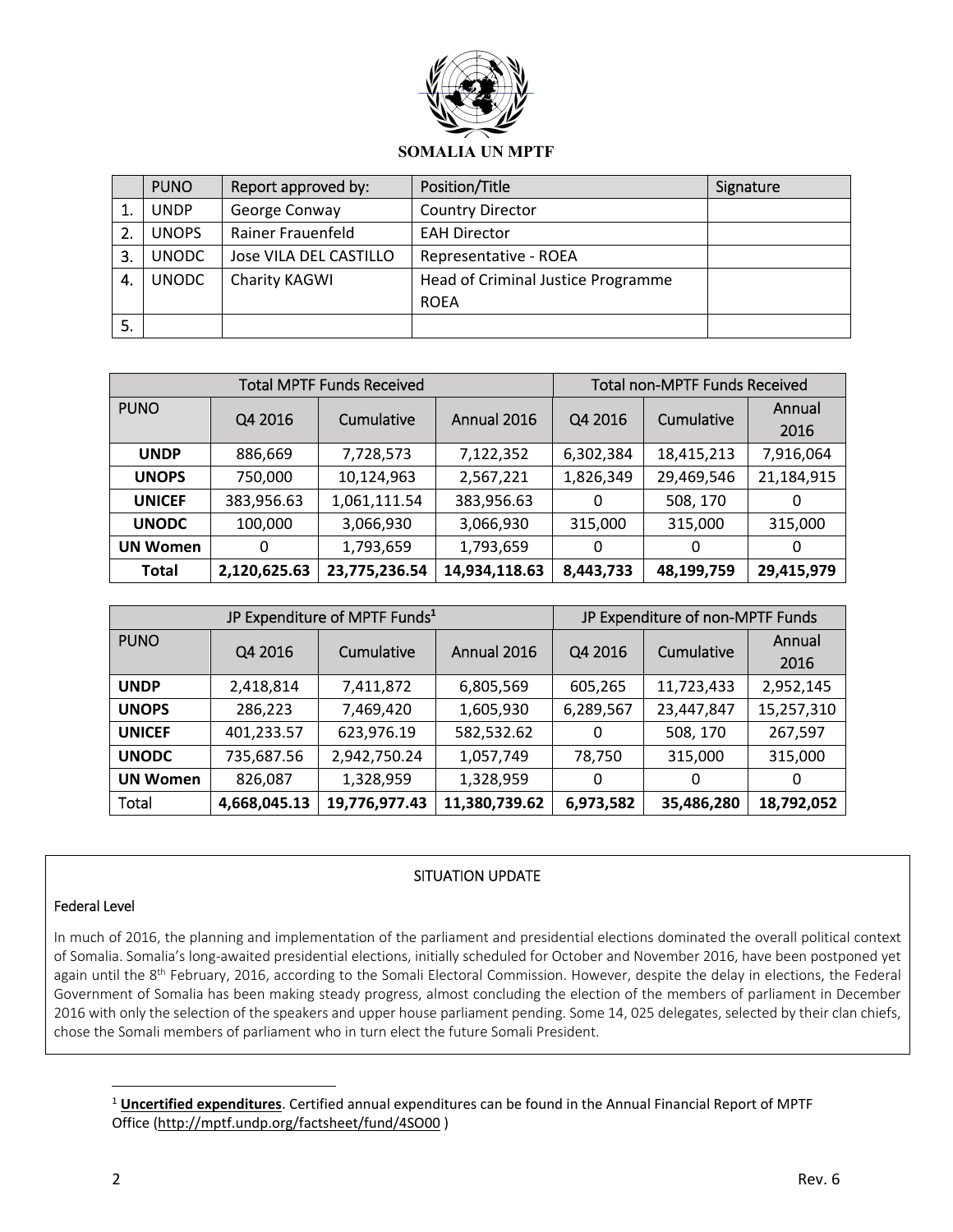

Naturally, the political transition negatively impacted the implementation of the Somalia Joint Rule of Law Programme with government counterparts much needed attention diverted and focused on the elections.

#### Puntland

In Puntland (PL), the security threat remained elevated, particularly in the Bari region. Puntland Security Forces (PSF) drove ISIS‐linked forces from Qandala town in the Bari region of Somalia on December 7, 2016. PSF forces attacked the port city from land and sea in an operation that began on November 29, 2016 following ISIS‐linked forces entering Qandala town on October 26, 2016. PSF claimed to kill 33 of Mumin's fighters and the militants reportedly fled in the direction of Galgala town in Bari region. In December 2016, Al‐Shabab claimed the responsibility of assassinating 3 government officials in Bosaso.

Puntland President, Abdiwali Mohamed Ali Gaas, accepted a peace pact aimed at ending hostility with neighboring Galmudug Interim Administration. This is the second peace deal to be reached between Puntland and Galmudug following the collapse of a previous agreement brokered in December 2015.

### Somaliland

Although Somaliland (SL) has been relatively stable compared to Somalia, it too has had its fair share of political unrest in 2016. Scheduled to hold its general elections this year, after being postponed several times from its original date of June 2015, Somaliland has yet again postponed the elections to March 27<sup>th</sup> 2016. Consequently, internal political disputes have ensued the region with inter-party and party rifts between the most prominent political figures almost destabilizing Somaliland. However, increased stability has returned upon declaring the date of the elections. The international community have reacted unfavorably at the repeated postponement of the Somaliland general elections.

In 2016, Somaliland has suffered one of the driest years in recent history with severe shortages of food and water as well as the death of livestock heavily affecting citizens. A dire need for humanitarian relief for the drought affected people has been expressed by the government and CSO's.

QUARTERLY & ANNUAL PROGRESS REPORT RESULTS MATRIX

Outcome 1‐Establish independent and accountable justice institutions capable of addressing the justice needs of the people of Somalia by delivering justice for all.

OUTCOME STATEMENT: PSG3: Establish independent and accountable justice institutions capable of addressing the justice needs of the people of Somalia by delivering justice for all

Sub‐Outcome 1.1 Key justice sector institutions and departments that are capable of taking on their responsibilities established

Output 1.1.1 Provide training, technical assistance, and infrastructure to key justice institutions (Judicial Service Commission and Justice Training Institute) and the capacity of the staff to take on their responsibilities established

|                                                                                    |                                         | PROGRESS ON OUTPUT INDICATOR <sup>2</sup> |                        |
|------------------------------------------------------------------------------------|-----------------------------------------|-------------------------------------------|------------------------|
| <b>INDICATOR</b>                                                                   | <b>TARGET</b>                           | THIS QUARTER                              | <b>CUMULATIVE 2016</b> |
| 1.1.1.a. Number of gender-responsive justice                                       | 2 Judicial Service                      |                                           |                        |
| sector institutions or internal units established                                  | Commission and Judicial                 |                                           |                        |
| with UN support                                                                    | Training Institute                      |                                           |                        |
| 1.1.1.b. Number of participants completed                                          | Members from the Judicial               |                                           | O                      |
| exchange or twining programme (disaggregated                                       | Service Commission                      |                                           |                        |
| by sex, districts and institution)                                                 |                                         |                                           |                        |
| 1.1.1.c. Number of institutions or internal units                                  | 1 (basic office equipment               |                                           |                        |
| that receive procured equipment (disaggregated<br>by district, type and recipient) | for the Judicial Service<br>Commission) | Refer to 1.2.1.c                          | Refer to 1.2.1.c       |

 $2$  Fill in only the numbers or yes/no; no explanations to be given here.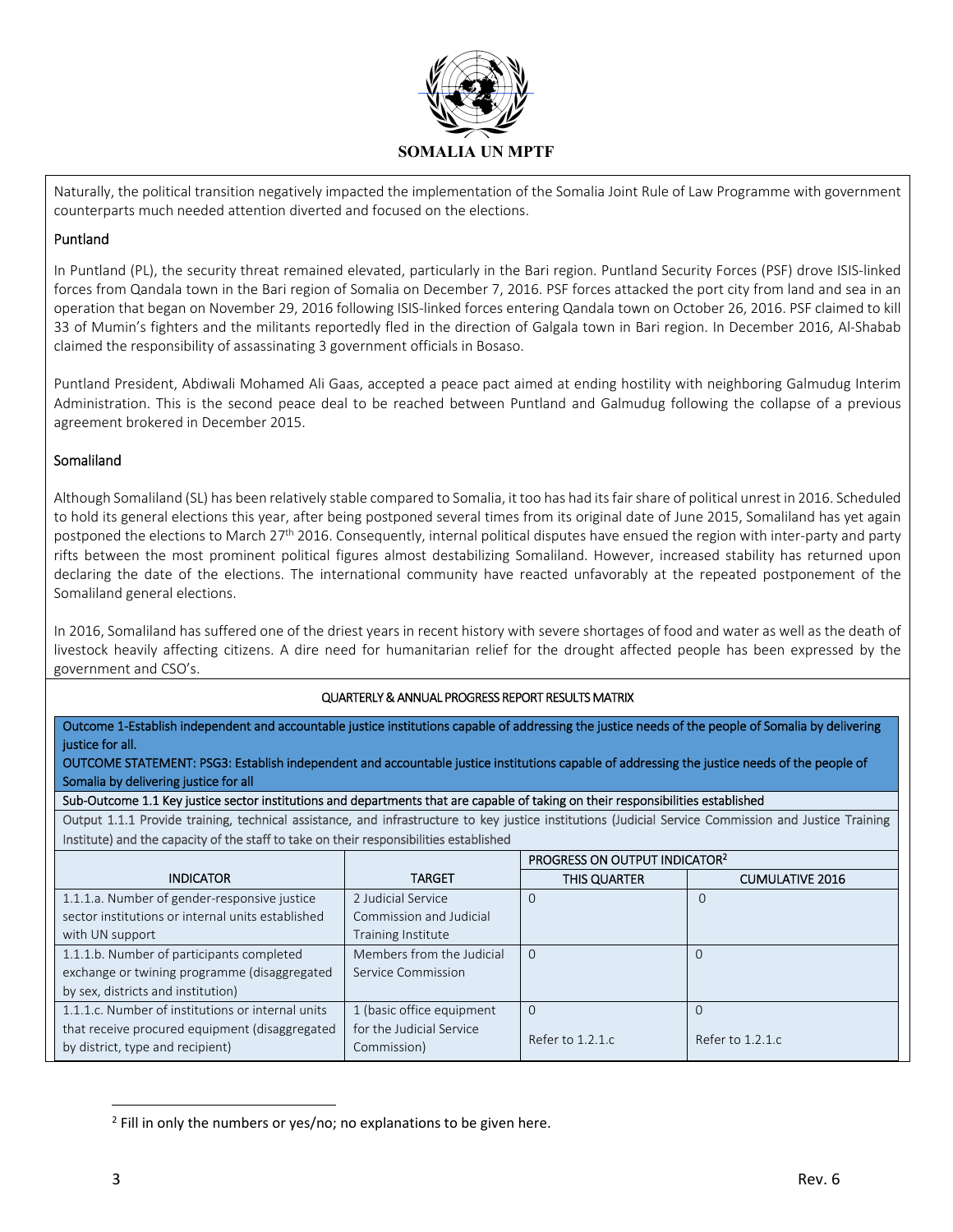

| 1.1.1.d. Number of strategies, SOPs, Code of                                                                                           | 5                             | PL: Development of             | FL: 2                                      |
|----------------------------------------------------------------------------------------------------------------------------------------|-------------------------------|--------------------------------|--------------------------------------------|
| Conduct, or systems that are gender-responsive                                                                                         | Code of ethic,<br>a.          | Judicial inspection scheme     | The<br>Anti-Corruption<br>$\bullet$        |
| and meet human rights standards developed or                                                                                           | Anti-corruption<br>b.         | on-going.                      | Establishment<br>Commission                |
| revised in support of justice sector institutions                                                                                      | strategy,                     |                                | Bill endorsed by cabinet;                  |
| (disaggregated by: institution, and type)                                                                                              | Functioning of the<br>C.      |                                | First draft charter developed<br>$\bullet$ |
|                                                                                                                                        | judicial training institute   |                                | the Judicial Training<br>for               |
|                                                                                                                                        | d.<br>2 Judicial inspection   |                                | Institute.                                 |
|                                                                                                                                        | schemes (FL & PL)             |                                |                                            |
| Sources of evidence: Training reports; Equipment hand over documents/ event reports; (Draft) Policy and endorsed Documents             |                               |                                |                                            |
| Output 1.1.2 Provide technical assistance, training and awareness campaigns in support of lawyers and legal aid service providers (Key |                               |                                |                                            |
| institutions (Bar Association) for lawyers and legal aid service providers established)                                                |                               |                                |                                            |
| 1.1.2.a. Number of gender-responsive justice                                                                                           | 2 (National network of        | $\overline{0}$                 | $\mathbf{1}$                               |
| sector institutions/organizations established                                                                                          | Women lawyers and Bar         |                                | PL: 1 Puntland Bar Association             |
| with UN support                                                                                                                        | association)                  |                                | was re-activated                           |
| 1.1.2.b. Number of participants in justice sector                                                                                      | 150 lawyers on criminal,      | Technical support              | PL: 212 (W: 40, M: 172)                    |
| trainings (disaggregated by sex, topic, districts                                                                                      | civil laws (including         | provided to the Puntland       |                                            |
| and type of professional such as: prosecutors,                                                                                         | procedure) and lawyering      | legislative drafting Unit      |                                            |
| judges, MOJ, traditional justice actors, Custodial                                                                                     | skills                        | and the Anti-Trafficking       |                                            |
| Corps)                                                                                                                                 | 15 members of the bar         | Board to assist in drafting    | - 12 Legislators from Puntland             |
|                                                                                                                                        | association trained on        | legislations governing the     | trained.                                   |
|                                                                                                                                        | human resources,              | <b>State Somaliland Judges</b> | - 55 Somaliland Judges and                 |
|                                                                                                                                        | administration, finances      | and prosecutors on the         | prosecutors were trained,                  |
|                                                                                                                                        | and management                | criminal trials process and    | including 15 Volunteers.                   |
|                                                                                                                                        | 12 members of PLDU and        | sentencing guidelines was      |                                            |
|                                                                                                                                        | other Ministries on           | held in Burao and              |                                            |
|                                                                                                                                        | legislative drafting          | Berbera, Somaliland from       |                                            |
|                                                                                                                                        | methodology                   | 27-30 November and 4-7         |                                            |
|                                                                                                                                        | 50 traditional justice actors | December 2016                  |                                            |
|                                                                                                                                        | trained referral mechanism    | respectively                   |                                            |
|                                                                                                                                        | of serious crimes, women's    |                                |                                            |
|                                                                                                                                        | rights, alternative dispute   |                                |                                            |
|                                                                                                                                        | resolution                    |                                |                                            |
|                                                                                                                                        | 50 traditional justice actors |                                |                                            |
|                                                                                                                                        | trained in Mogadishu, SWS     |                                |                                            |
|                                                                                                                                        | and IJA;                      |                                |                                            |
|                                                                                                                                        | 50 traditional justice actors |                                |                                            |
|                                                                                                                                        | trained in Bossaso and        |                                |                                            |
|                                                                                                                                        | Garowe;                       |                                |                                            |
|                                                                                                                                        | 10 MOJ staff trained on       |                                |                                            |
|                                                                                                                                        | human resources,              |                                |                                            |
|                                                                                                                                        | performance appraisals,       |                                |                                            |
|                                                                                                                                        | procurement and asset         |                                |                                            |
|                                                                                                                                        | management.                   |                                |                                            |
|                                                                                                                                        | 23 of MoJ staff trained by    |                                |                                            |
|                                                                                                                                        | the diaspora advisor on       |                                |                                            |
|                                                                                                                                        | legal processes.              |                                |                                            |
| 1.1.2.c. Number of institutions or units that                                                                                          | 1 (Basic office equipment     | Total: 2                       | Total 2:                                   |
| receive procured equipment (disaggregated by                                                                                           | for Somali Bar Association)   | FL: 1                          | FL: 1: Office furniture provided to        |
| district, type and recipient)                                                                                                          |                               | Office furniture provided      | the Somali Bar Association main            |
|                                                                                                                                        |                               | to the Somali Bar              | office in Mogadishu.                       |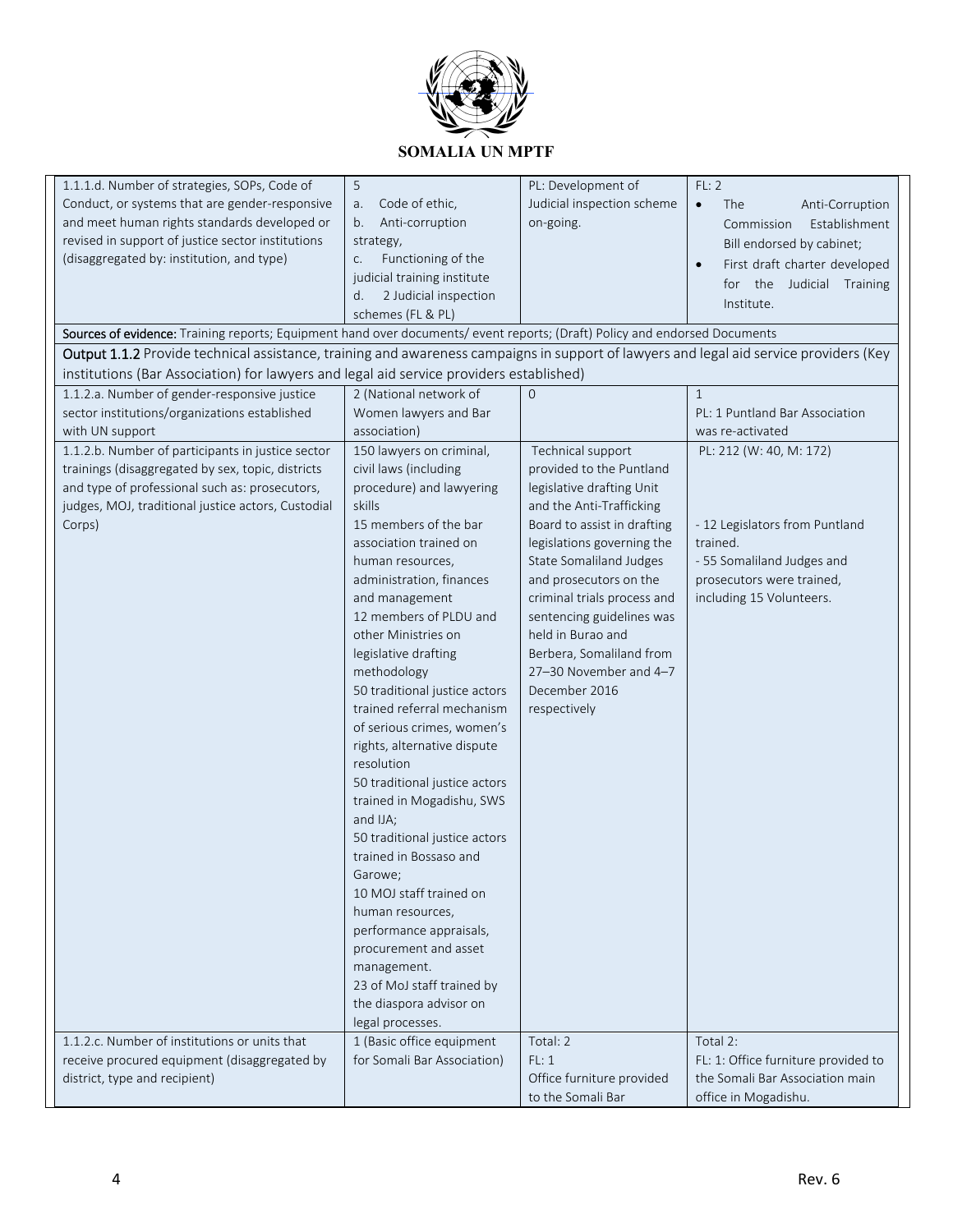

|                                                                                                    |                                                          | Association main office in                       |                                                                     |
|----------------------------------------------------------------------------------------------------|----------------------------------------------------------|--------------------------------------------------|---------------------------------------------------------------------|
|                                                                                                    |                                                          | Mogadishu.                                       |                                                                     |
|                                                                                                    |                                                          |                                                  |                                                                     |
|                                                                                                    |                                                          | PL: Basic office                                 | PL 1: Basic Office equipment                                        |
|                                                                                                    |                                                          | equipment procured for<br>the PL Bar Association | procured for PL Bar Association                                     |
|                                                                                                    |                                                          |                                                  |                                                                     |
| 1.1.2.d. Number of regional or national laws and                                                   | 1 (policy framework that                                 | FL:0                                             | Total: 2                                                            |
| policies that are non-discriminatory and meet                                                      | regulates the mandate of                                 |                                                  | FL:1                                                                |
| human rights standards developed or revised in<br>support of the justice sector (disaggregated by: | the bar association)                                     | PL: 0                                            | MOJ FGS PLDU reviewed and                                           |
| institution and type)                                                                              |                                                          |                                                  | provided inputs to the Advocates                                    |
|                                                                                                    |                                                          |                                                  | Act.                                                                |
|                                                                                                    |                                                          |                                                  | PL: 1                                                               |
|                                                                                                    |                                                          |                                                  |                                                                     |
|                                                                                                    |                                                          |                                                  | The Bar Association by-laws were<br>drafted and approved by lawyers |
|                                                                                                    |                                                          |                                                  |                                                                     |
|                                                                                                    |                                                          |                                                  |                                                                     |
|                                                                                                    | 15 Policies including:                                   |                                                  | Technical support offered to PDLU                                   |
|                                                                                                    | - Gender based violence                                  |                                                  | in reviewing the Penal Code in                                      |
|                                                                                                    | and High risk case load,                                 |                                                  | accordance with Human Right                                         |
|                                                                                                    | - Policy on traditional                                  |                                                  | obligations                                                         |
|                                                                                                    | justice resolution,                                      |                                                  |                                                                     |
|                                                                                                    | - Harmonization of Somali                                |                                                  |                                                                     |
|                                                                                                    | formal and informal legal                                |                                                  |                                                                     |
|                                                                                                    | codes in accordance with                                 |                                                  |                                                                     |
|                                                                                                    | basic international human                                |                                                  |                                                                     |
|                                                                                                    | rights standards, reviewed /                             |                                                  |                                                                     |
|                                                                                                    | drafted / developed                                      |                                                  |                                                                     |
| 1.1.2.f. Number of people reached by awareness                                                     | 500 on the role of the bar                               |                                                  |                                                                     |
| campaigns (disaggregated by provider, topic, sex                                                   | association and legal rights                             | Reported in 1.2.3.d.                             | Reported in 1.2.3.d.                                                |
| and district)                                                                                      | at FL.                                                   |                                                  |                                                                     |
| Number of strategies, SOPs, Code                                                                   | - 8 (justice plan for the<br>delivery of services in the |                                                  | 1st draft of prosecutor's manual                                    |
| of Conduct, manuals or systems                                                                     | region,                                                  |                                                  | presented to the MoJ                                                |
| that are gender-responsive and                                                                     | - Referral guidelines for                                |                                                  |                                                                     |
| meet human rights standards                                                                        | traditional justice actors;                              |                                                  |                                                                     |
| developed or revised in support                                                                    | - SOP/guidelines on human                                |                                                  |                                                                     |
| of justice sector institutions                                                                     | resources, performance                                   |                                                  |                                                                     |
| (disaggregated by: institution,<br>and type)                                                       | appraisal, training manual                               |                                                  |                                                                     |
|                                                                                                    | on legislative drafting, 3                               |                                                  |                                                                     |
|                                                                                                    | MoJ                                                      |                                                  |                                                                     |
|                                                                                                    | - Management guidelines)                                 |                                                  |                                                                     |
|                                                                                                    |                                                          |                                                  |                                                                     |
|                                                                                                    |                                                          |                                                  |                                                                     |
|                                                                                                    | Target (UN Women) 3                                      |                                                  | 3 (draft position paper on women                                    |
|                                                                                                    |                                                          | 1 (Women Human Rights                            | in conflict with the law and                                        |
|                                                                                                    |                                                          | Action plan for Puntland /                       | inmates/ gender input to the                                        |
|                                                                                                    |                                                          | Ministry of Justice and                          | federal legal aid policy/ Women                                     |
|                                                                                                    |                                                          | Religious Affairs                                | Human Rights Action plan for                                        |
|                                                                                                    |                                                          |                                                  | Puntland)                                                           |
|                                                                                                    |                                                          |                                                  |                                                                     |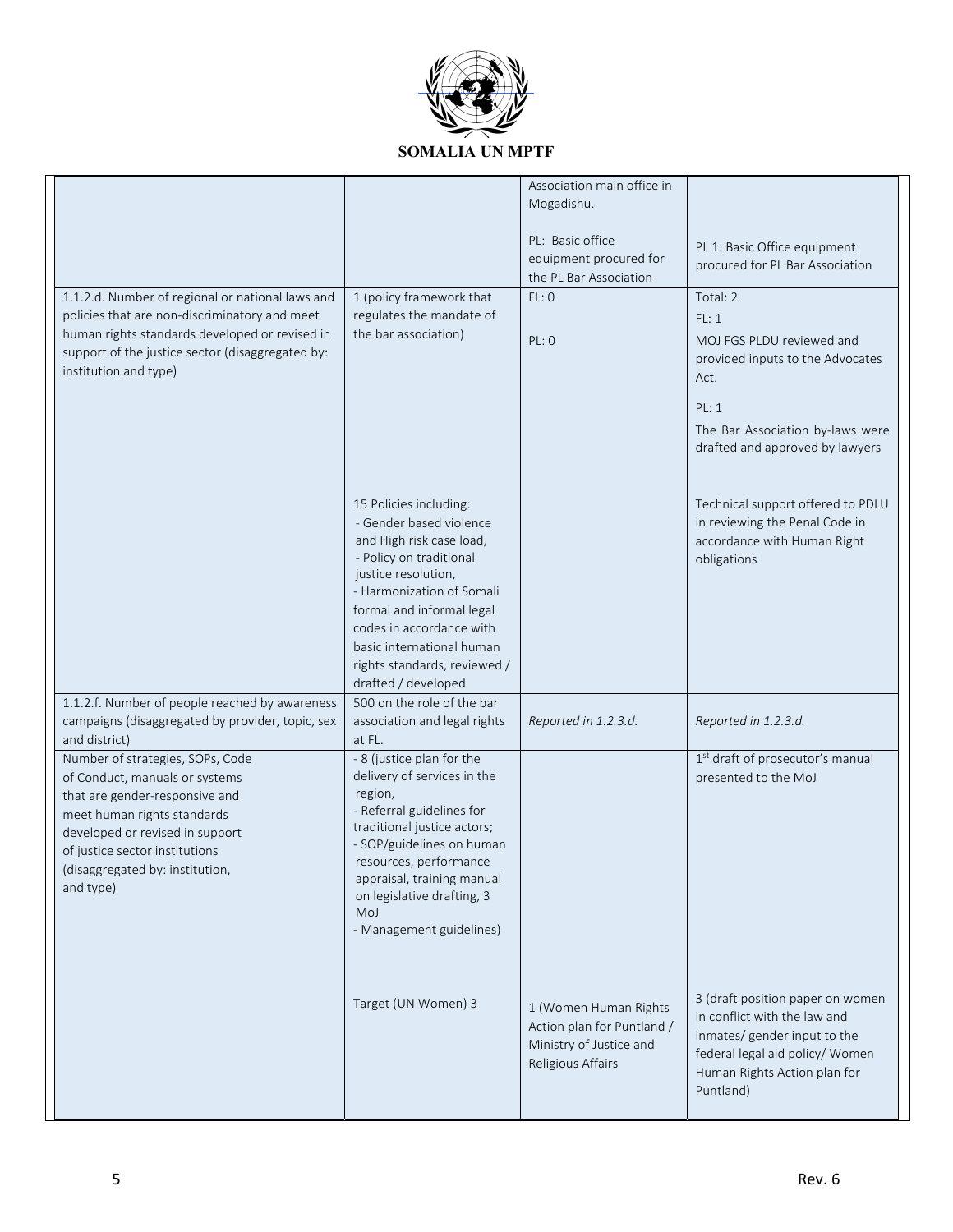

| Sources of evidence (as per current QPR): Training reports, Meeting reports, Bar Association finalized by-laws                                                                                                                         |                                     |                              |                                             |  |  |
|----------------------------------------------------------------------------------------------------------------------------------------------------------------------------------------------------------------------------------------|-------------------------------------|------------------------------|---------------------------------------------|--|--|
| https://www.facebook.com/undpsom/posts/965512736928959?match=cHVudGxhbmQgYmFyIGFzc29jaWF0aW9u<br>Output 1.1.3 Provide technical assistance, training and awareness campaigns in support of MOJ priority units or departments (Priority |                                     |                              |                                             |  |  |
|                                                                                                                                                                                                                                        |                                     |                              |                                             |  |  |
| units and departments within MOJ (PLDU and JISU) established and strengthened)<br>1.1.3.a. Number of gender-responsive justice                                                                                                         | 4 (Policy and Legal Drafting        | FL: 0                        | Total 2                                     |  |  |
| sector institutions or internal units established                                                                                                                                                                                      | Unit, Joint Implementation          |                              |                                             |  |  |
| with UN support                                                                                                                                                                                                                        | Steering Unit, and                  | PL: 0                        | FL: 2                                       |  |  |
|                                                                                                                                                                                                                                        | <b>Traditional Dispute</b>          |                              |                                             |  |  |
|                                                                                                                                                                                                                                        | Resolution Unit, MoJ                |                              | 1 - MOJ FGS legal aid unit                  |  |  |
|                                                                                                                                                                                                                                        | resource centre)                    |                              | established and functional.                 |  |  |
|                                                                                                                                                                                                                                        |                                     |                              | 1- First phase of MOJ online legal          |  |  |
|                                                                                                                                                                                                                                        |                                     |                              | resource center established                 |  |  |
|                                                                                                                                                                                                                                        |                                     |                              | through the website of the                  |  |  |
|                                                                                                                                                                                                                                        |                                     |                              | Ministry.                                   |  |  |
|                                                                                                                                                                                                                                        |                                     |                              |                                             |  |  |
|                                                                                                                                                                                                                                        |                                     | UNODC in collaboration       |                                             |  |  |
|                                                                                                                                                                                                                                        | - Anti-corruption                   | with Puntland Good           | Anti-Corruption Establishment Bill          |  |  |
|                                                                                                                                                                                                                                        | commission (FGS)                    | Governance and Anti-         | was approved by Cabinet on 12 <sup>th</sup> |  |  |
|                                                                                                                                                                                                                                        | improved internal                   | <b>Corruption Bureau</b>     | May, 2016. The Bill will establish          |  |  |
|                                                                                                                                                                                                                                        | procedures                          | organized an Anti-           | the first-ever Anti-Corruption              |  |  |
|                                                                                                                                                                                                                                        | - Good Governance Bureau            | corruption campaign and      | Commission, which will serve as             |  |  |
|                                                                                                                                                                                                                                        | (PL) improved internal              | workshop on 10th             | an independent body overseeing              |  |  |
|                                                                                                                                                                                                                                        | procedures                          | December, 2016               | accountability and transparency in          |  |  |
|                                                                                                                                                                                                                                        |                                     |                              | government structures in Somalia.           |  |  |
|                                                                                                                                                                                                                                        |                                     |                              | On18th and 19th July, Puntland              |  |  |
|                                                                                                                                                                                                                                        |                                     |                              | Good Governance and Anti-                   |  |  |
|                                                                                                                                                                                                                                        |                                     |                              | Corruption Bureau had a bench               |  |  |
|                                                                                                                                                                                                                                        |                                     |                              | marking visit to Kenya Ethics and           |  |  |
|                                                                                                                                                                                                                                        |                                     |                              | Anti-Corruption Commission to               |  |  |
|                                                                                                                                                                                                                                        |                                     |                              | share ideas on Anti-Corruption              |  |  |
|                                                                                                                                                                                                                                        |                                     |                              | strategies to tackle corruption at          |  |  |
|                                                                                                                                                                                                                                        |                                     |                              | all levels of the economy.                  |  |  |
|                                                                                                                                                                                                                                        |                                     |                              | UNODC in collaboration with                 |  |  |
|                                                                                                                                                                                                                                        |                                     |                              | Puntland Good Governance and                |  |  |
|                                                                                                                                                                                                                                        |                                     |                              | Anti-Corruption Bureau organized            |  |  |
|                                                                                                                                                                                                                                        |                                     |                              | a workshop on 10 <sup>th</sup> December to  |  |  |
|                                                                                                                                                                                                                                        |                                     |                              | mark the world's Anti-Corruption            |  |  |
|                                                                                                                                                                                                                                        |                                     |                              | day.                                        |  |  |
| 1.1.3.b. Number of participants in justice sector                                                                                                                                                                                      | 12 members of PLDU<br>a.            | Total: 40 (M:40;W:0)         | Total: 92 (W:10; M:82)                      |  |  |
| trainings (disaggregated by sex, topic, districts                                                                                                                                                                                      | and other Ministries on             |                              | FL: 52 (W: 10, M: 42);                      |  |  |
| and type of professional such as: prosecutors,<br>judges, MOJ, traditional justice actors, Custodial                                                                                                                                   | legislative drafting<br>methodology | FL: 0                        | from legal departments in<br>Ministries.    |  |  |
| Corps)                                                                                                                                                                                                                                 | 50 traditional justice<br>b.        | PL: 40 (all male) from       |                                             |  |  |
|                                                                                                                                                                                                                                        | actors trained on referral          | different districts, one day | PL: 40 (all male)                           |  |  |
|                                                                                                                                                                                                                                        | mechanism of serious                | TDR workshop                 |                                             |  |  |
|                                                                                                                                                                                                                                        | crimes, women's rights,             |                              |                                             |  |  |
|                                                                                                                                                                                                                                        | alternative dispute                 |                              |                                             |  |  |
|                                                                                                                                                                                                                                        | resolution                          |                              |                                             |  |  |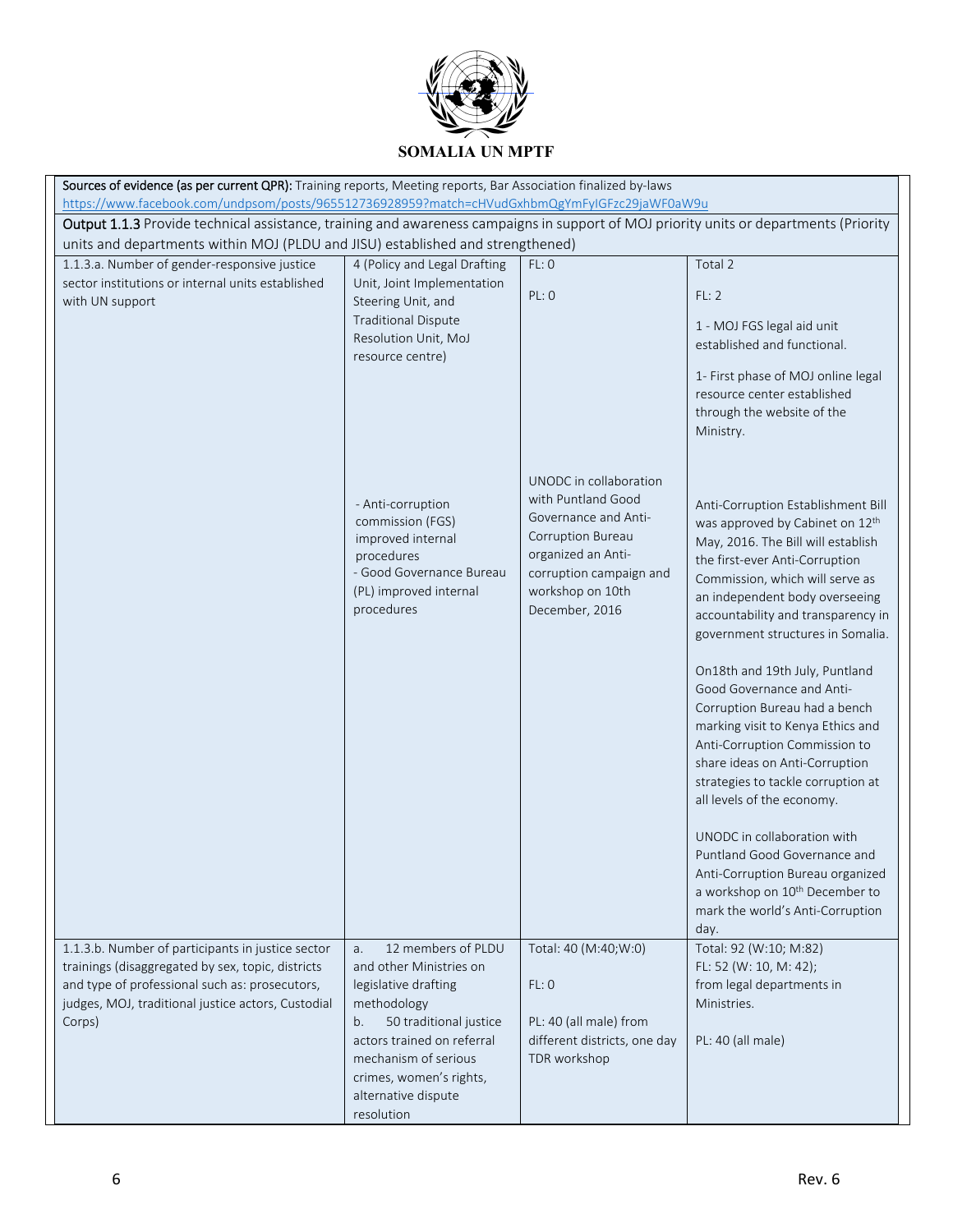

| 1.1.3.c. Number of regional or national laws and<br>policies that are non-discriminatory and meet<br>human rights standards developed or revised in<br>support of the justice sector (disaggregated by<br>institution and type)                              | 50 traditional justice<br>C.<br>actors trained in<br>Mogadishu, SWS and IJA;<br>50 traditional justice<br>d.<br>actors trained in Bossaso<br>and Garowe;<br>10 MOJ staff trained<br>e.<br>on human resources,<br>performance appraisals,<br>procurement and asset<br>management<br>23 of MoJ staff<br>f.<br>trained by the diaspora<br>advisor on legal processes<br>and policy formulation.<br>2 Policies including:<br>- Policy on traditional<br>justice resolution,<br>- Harmonization of Somali<br>formal and informal legal<br>codes in accordance with<br>basic international human<br>rights standards, reviewed /<br>drafted / developed) | Total: 1<br>PL: 1- Sexual Offences Act                          | Total: 10<br>FL: 5<br>Legal Aid Policy<br>1.<br>Constitutional<br>2.<br>Court<br>Establishment Act.<br>Anti-Corruption Commission<br>3.<br>Establishment Act.<br>Human Right Commission<br>4.<br>Establishments Act.<br>Political Parties Law.<br>5.<br>PL: 5 policies Including<br>TDR policy, Options paper for<br>justice and corrections model<br>Sexual Offenses legislation                                                                  |
|--------------------------------------------------------------------------------------------------------------------------------------------------------------------------------------------------------------------------------------------------------------|----------------------------------------------------------------------------------------------------------------------------------------------------------------------------------------------------------------------------------------------------------------------------------------------------------------------------------------------------------------------------------------------------------------------------------------------------------------------------------------------------------------------------------------------------------------------------------------------------------------------------------------------------|-----------------------------------------------------------------|----------------------------------------------------------------------------------------------------------------------------------------------------------------------------------------------------------------------------------------------------------------------------------------------------------------------------------------------------------------------------------------------------------------------------------------------------|
| 1.1.3.d. Number of strategies, SOPs, Code of<br>Conduct, manuals or systems that are gender-<br>responsive and meet human rights standards<br>developed or revised in support of justice sector<br>institutions (disaggregated by: institution, and<br>type) | 9 Strategies/Guidelines,<br>SOPs<br>Justice plan for the delivery<br>of services in the region,<br>Referral guidelines for<br>traditional justice actors;<br>Human Resource Manual.<br>Training manual on<br>legislative drafting,<br><b>ICT Manual</b><br>Procurement Manual<br>Assets and Knowledge<br>management manual<br>3 MoJ management<br>guidelines                                                                                                                                                                                                                                                                                       | Total: 1<br>FL: 0<br>PL: 1 ADR manual<br>translated into Somali | Total: 24<br>FL: 8<br>1.<br>National<br>Legal Awareness<br>Strategy.<br>2.<br>National Access to Justice<br>Strategy<br>Concept paper on Options for<br>Justice<br>Corrections<br>and<br>Model for Somalia.<br>Human<br>Resources<br>4.<br>Management SOP.<br>Financial Management Policy<br>5.<br>SOP.<br>Procurement SOP.<br>6.<br>7.<br>Asset<br>and<br>Inventory<br>Management SOP.<br>8.<br><b>ICT</b><br>and<br>Knowledge<br>Management SOP. |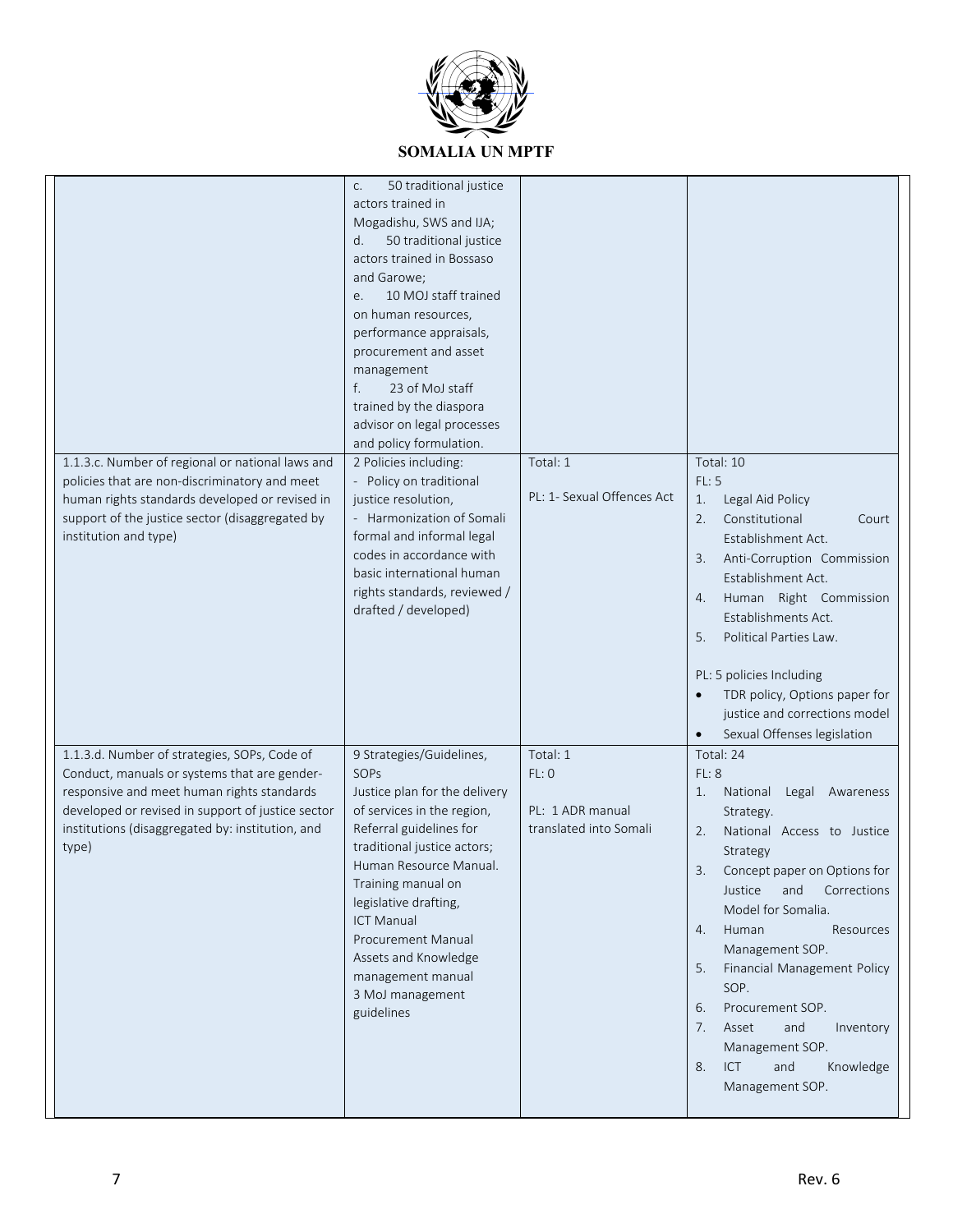

|                                                                                                                                                                                                                                                       |                                                                                                                                                                 |                                                                                                                                                                                                                                                                                                                                                                                                                                                                                                                                                                                                                                                                                                                                                                            | PL: 16 Strategies/Guidelines, SOPs<br>and manuals                                                                                                                                                                                                                                                                                                                                                                                                                                                                                                                                                                                                                                                                                                                                                                                                                                                                                                                                                                                                                            |
|-------------------------------------------------------------------------------------------------------------------------------------------------------------------------------------------------------------------------------------------------------|-----------------------------------------------------------------------------------------------------------------------------------------------------------------|----------------------------------------------------------------------------------------------------------------------------------------------------------------------------------------------------------------------------------------------------------------------------------------------------------------------------------------------------------------------------------------------------------------------------------------------------------------------------------------------------------------------------------------------------------------------------------------------------------------------------------------------------------------------------------------------------------------------------------------------------------------------------|------------------------------------------------------------------------------------------------------------------------------------------------------------------------------------------------------------------------------------------------------------------------------------------------------------------------------------------------------------------------------------------------------------------------------------------------------------------------------------------------------------------------------------------------------------------------------------------------------------------------------------------------------------------------------------------------------------------------------------------------------------------------------------------------------------------------------------------------------------------------------------------------------------------------------------------------------------------------------------------------------------------------------------------------------------------------------|
| 1.1.3.e. Number of people reached by<br>awareness campaigns (disaggregated by<br>provider, topic, sex and district)                                                                                                                                   | 300 customary justice<br>actors                                                                                                                                 | Total: 170 people (W:80,<br>M:90)<br>FL: 0<br>PL: 170 people (W:80,<br>M:90) reached through<br>community orientation<br>conducted in Garowe,<br>Bosaso and Eyl district.                                                                                                                                                                                                                                                                                                                                                                                                                                                                                                                                                                                                  | Total: 402,971-<br>FL: refer to 1.5.3.b<br>PL: In 2016, 201 people were<br>reached through awareness<br>campaigns.                                                                                                                                                                                                                                                                                                                                                                                                                                                                                                                                                                                                                                                                                                                                                                                                                                                                                                                                                           |
| Sources of evidence (as per current QPR):<br>- Awareness Event; draft and approved policies, SOPs etc; Note to File UN ROL<br>Output 1.2.1 Provide infrastructure, equipment, and training to permanent and mobile courts (Enhanced effective justice |                                                                                                                                                                 |                                                                                                                                                                                                                                                                                                                                                                                                                                                                                                                                                                                                                                                                                                                                                                            |                                                                                                                                                                                                                                                                                                                                                                                                                                                                                                                                                                                                                                                                                                                                                                                                                                                                                                                                                                                                                                                                              |
| procedures through provision of suitable and adequate infrastructure, equipment and tools)<br>1.2.1 Number of children referred from justice                                                                                                          | 400                                                                                                                                                             | 609 Children (555 boys                                                                                                                                                                                                                                                                                                                                                                                                                                                                                                                                                                                                                                                                                                                                                     | 609 children (555 boys and 54                                                                                                                                                                                                                                                                                                                                                                                                                                                                                                                                                                                                                                                                                                                                                                                                                                                                                                                                                                                                                                                |
| services provided with psycho social support                                                                                                                                                                                                          |                                                                                                                                                                 | and 54 Girls)                                                                                                                                                                                                                                                                                                                                                                                                                                                                                                                                                                                                                                                                                                                                                              | girls)                                                                                                                                                                                                                                                                                                                                                                                                                                                                                                                                                                                                                                                                                                                                                                                                                                                                                                                                                                                                                                                                       |
| 1.2.1.c. Number of institutions or units that<br>receive procured equipment (disaggregated by<br>district, type and recipient)                                                                                                                        | 3 (MoJ: transportation<br>assets, equipment<br>assistance, AGO in IJA and<br>SWS: basic equipment and<br>transportation, Judiciary:<br>support to mobile court) | Total: 9<br>FL: 9<br>Supreme Court, FGS<br>1.<br>(2 vehicles, furniture<br>and computers).<br>Attorney<br>General<br>2.<br>Office,<br>FGS<br>(3)<br>vehicles,<br>furniture<br>and computers)<br>Ministry of Justice,<br>3.<br>FGS (1 vehicle and<br>furniture)<br>Somali<br>Bar<br>4.<br>(office<br>Association<br>furniture)<br>5.<br>Ministry of Justice,<br>Constitution<br>and<br>Religious Affairs of<br>Jubaland (2 vehicles<br>and furniture)<br>Lower Juba Regional<br>6.<br>Appeal<br>Court<br>(1)<br>vehicles<br>and<br>furniture)<br>Lower Jubba Regional<br>7.<br>Court (furniture)<br>Kismayo<br>District<br>8.<br>Court (Furniture)<br>Lower Juba Regional<br>9.<br>Attorney<br>General<br>Office (1 vehicle and<br>furniture).<br>PL: 1 vehicle for HJC for | Total: 20 institutions<br>FL: 12 institutions received<br>procured assets (vehicles,<br>furniture, computers, and security<br>screening equipment) as follows:<br>Supreme Court of the Federal<br>1.<br>Republic of Somalia<br>(2)<br>vehicles,<br>furniture<br>and<br>computers).<br>Attorney General Office of<br>2.<br>the Federal Republic<br>of<br>Somalia (security screening<br>metal detector, 4 vehicles,<br>furniture and computers)<br>Ministry of Justice of the<br>3.<br>Federal<br>Government<br>0f<br>Somalia<br>(1 vehicle<br>and<br>furniture<br>Somali Bar Association (office<br>4.<br>furniture)<br>5.<br>Ministry<br>of<br>Justice.<br>Constitution and Religious<br>Affairs of Jubaland (1 vehicle<br>and furniture)<br>Lower Juba Regional Appeal<br>6.<br>vehicle<br>Court $(1$<br>and<br>furniture)<br>Lower Jubba Regional Court<br>7.<br>(furniture)<br>Kismayo<br>District<br>Court<br>8.<br>(Furniture)<br>Lower Juba Regional Attorney<br>9.<br>General Office (1 vehicle and<br>furniture)<br>10. Galmudug Ministry of Justice<br>(1 vehicle) |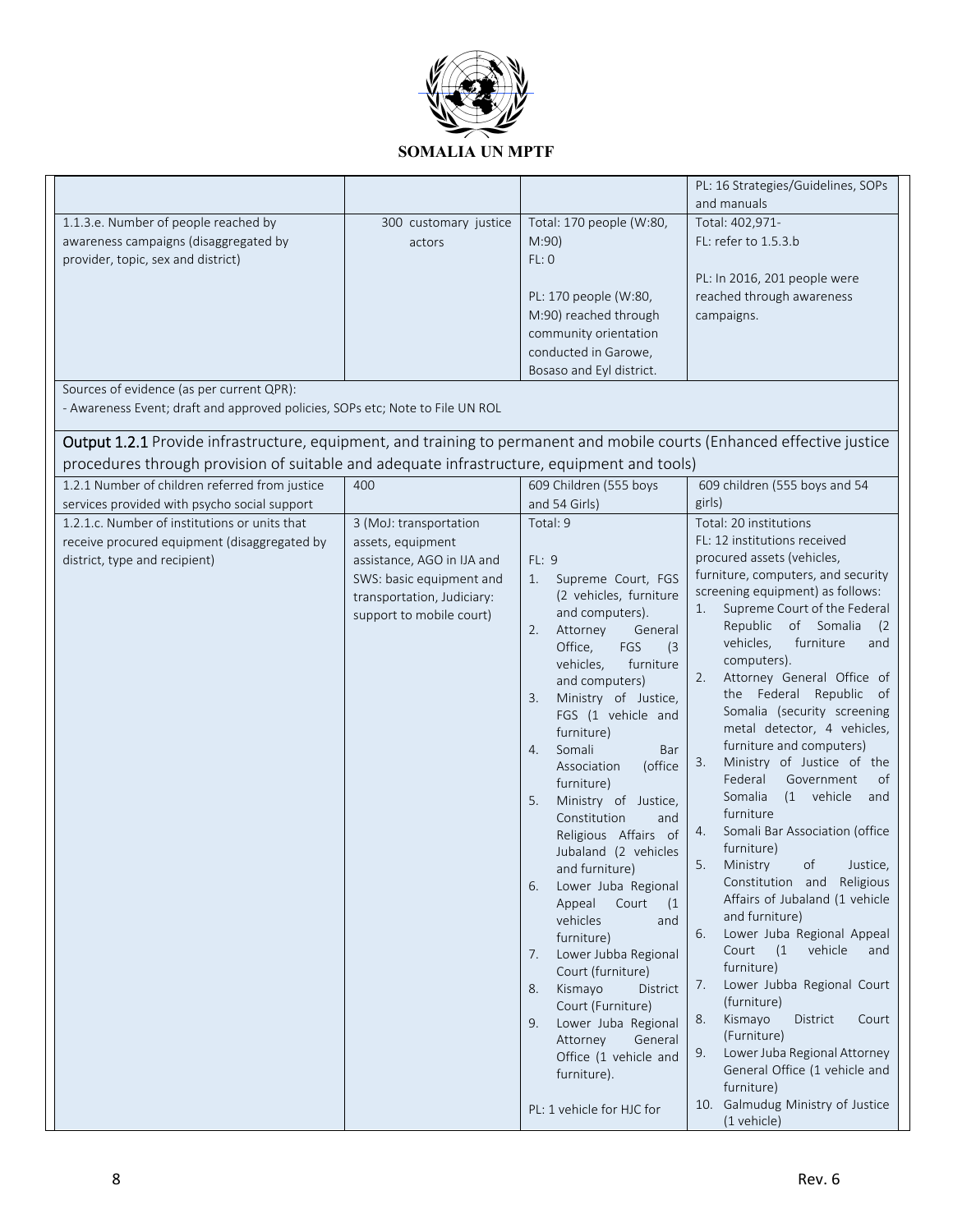

|                                                                                                                                                                                                                                                                    |                                                                                                                                        |                                                                                                                                                                                                                                                                                                                                                                            | 11. Southwest Supreme Court (1<br>vehicle)<br>12. Middle Shabelle Regional<br>Appeal Court (1 vehicle).<br>PL: 8 institutions                                                                                                                                                    |
|--------------------------------------------------------------------------------------------------------------------------------------------------------------------------------------------------------------------------------------------------------------------|----------------------------------------------------------------------------------------------------------------------------------------|----------------------------------------------------------------------------------------------------------------------------------------------------------------------------------------------------------------------------------------------------------------------------------------------------------------------------------------------------------------------------|----------------------------------------------------------------------------------------------------------------------------------------------------------------------------------------------------------------------------------------------------------------------------------|
| 1.2.1.d. Number of participants in justice sector<br>trainings (disaggregated by sex, topic, districts<br>and type of professional such as: prosecutors,<br>judges, MoJ, traditional justice actors, Custodial<br>Corps)                                           | 300 judges, prosecutors,<br>lawyers in processing<br>criminal cases, gender<br>justice including GBV,<br>mobile court duties,          | Total: 301 (W: 74; M: 230)<br>FL: 141 (W: 15, M: 129)<br>PL: 160 (F:59; M:101)                                                                                                                                                                                                                                                                                             | Total: 608 (W: 143; M: 465)<br>FL: 305 (F: 45, M: 260)<br>PL: 303 (W:98 M:205)                                                                                                                                                                                                   |
| 1.2.1.e. Number of cases fully adjudicated in the<br>mobile courts (disaggregated by criminal (rape<br>and SGBV and other) and civil cases (e.g.<br>women's socio-economic rights and other), and<br>dismissals and convictions, and district) (and<br>sex) / age) | security training<br>1,500                                                                                                             | Total: 175 (criminal 89,<br>civil 86).<br>FL: 95 (criminal 68, civil<br>27).<br>PL: 80 cases (criminal: 21;<br>civil: 59)<br>22 villages were reached<br>for hearing cases.                                                                                                                                                                                                | Total: 1,233<br>FL: 330 (251 criminal, 79 civil)<br>cases were adjudicated by<br>Benadir Region Mobile Courts in<br>2016.<br>PL: In 2016 mobile court teams<br>adjudicated 903 cases, 347 of<br>which had been filed by women,<br>22 villages were reached for<br>hearing cases. |
| 1.2.1.g. Number of strategies, SOPs, Code of<br>Conduct, or systems that are gender-responsive<br>and meet human rights standards developed or<br>revised in support of justice sector institutions<br>(disaggregated by: institution, and type)                   | 2 (guidelines on mobile<br>courts)<br>Review/drafting of 3 pieces<br>of criminal legislation<br>according to government<br>priorities. | FL:O<br>PL: 0                                                                                                                                                                                                                                                                                                                                                              | Total: 2<br>FL: 1<br>1 Mobile Court Operational<br>1.<br>guide produced<br>by the<br>Supreme Court.                                                                                                                                                                              |
| Number of Justice sector<br>structure built (disaggregated by<br>type and district)                                                                                                                                                                                | 1 Mogadishu Court and<br>Prison complex (phase 1-<br>secure court house and<br>high<br>security prison block)                          | Construction of Phase 1A<br>of Mogadishu Prison and<br>Court Complex began in<br>December 2015 and<br>continued through 2016.<br><b>High Security Cell Block</b><br>Continued with internal<br>finishes, internal and<br>external plastering,<br>second fix of M&E, and<br>fabrication and installation<br>of grilled doors and<br>windows.<br><b>Court House Building</b> | Phase 1A is 67% completed. Phase<br>1A completion expected Q2 2017.<br>Phase 1A consists of the court<br>complex, high security cell block<br>and judicial accommodation.                                                                                                        |
|                                                                                                                                                                                                                                                                    |                                                                                                                                        | Completed all masonry<br>works, continued with<br>plastering of internal walls<br>of the first floor.<br>Fabrication and<br>installation of grilled                                                                                                                                                                                                                        |                                                                                                                                                                                                                                                                                  |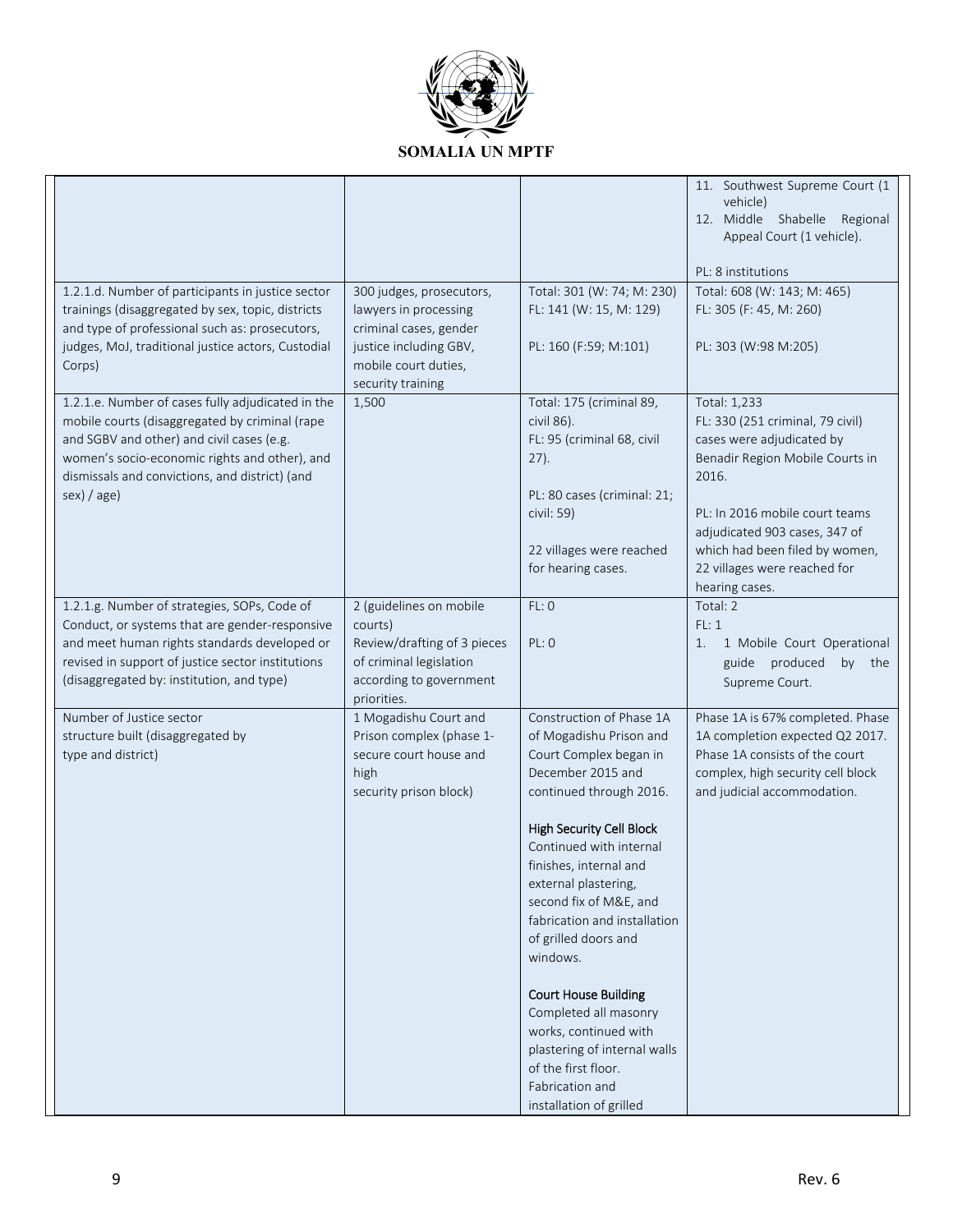

|                                                                                                                                                      |                             | windows in progress.        |                                  |
|------------------------------------------------------------------------------------------------------------------------------------------------------|-----------------------------|-----------------------------|----------------------------------|
|                                                                                                                                                      |                             | Continued with first fix of |                                  |
|                                                                                                                                                      |                             | M&E.                        |                                  |
|                                                                                                                                                      |                             | Judges Accommodation        |                                  |
|                                                                                                                                                      |                             | Continued plastering        |                                  |
|                                                                                                                                                      |                             | internal walls ground floor |                                  |
|                                                                                                                                                      |                             | and commenced               |                                  |
|                                                                                                                                                      |                             | plastering external side of |                                  |
|                                                                                                                                                      |                             | external walls. Continued   |                                  |
|                                                                                                                                                      |                             | with second fix of M&E in   |                                  |
|                                                                                                                                                      |                             | the basement and ground     |                                  |
|                                                                                                                                                      |                             | floor. Fabrication and      |                                  |
|                                                                                                                                                      |                             | installation of grilled     |                                  |
|                                                                                                                                                      |                             | windows in progress.        |                                  |
|                                                                                                                                                      |                             |                             |                                  |
|                                                                                                                                                      |                             | <b>External works</b>       |                                  |
|                                                                                                                                                      |                             | Security wall: Continued    |                                  |
|                                                                                                                                                      |                             | with superstructures of a   |                                  |
|                                                                                                                                                      |                             | 160m long section,          |                                  |
|                                                                                                                                                      |                             | completed substructures     |                                  |
|                                                                                                                                                      |                             | of a 70m long section and   |                                  |
|                                                                                                                                                      |                             | completed excavation for    |                                  |
|                                                                                                                                                      |                             | foundation of a 50m long    |                                  |
|                                                                                                                                                      |                             | section of wall type "A".   |                                  |
|                                                                                                                                                      |                             | Septic tanks: Completed     |                                  |
|                                                                                                                                                      |                             | septic tank 1 and 2 as well |                                  |
|                                                                                                                                                      |                             | as effluent tank 1 and 2.   |                                  |
|                                                                                                                                                      |                             | Completed excavation for    |                                  |
|                                                                                                                                                      |                             | watchtower foundation,      |                                  |
|                                                                                                                                                      |                             | installed required          |                                  |
|                                                                                                                                                      |                             | reinforcement and poured    |                                  |
|                                                                                                                                                      |                             | concrete.                   |                                  |
| Number of participants in justice                                                                                                                    | 300 judges, prosecutors,    |                             | 72 prosecutors trained on the    |
| sector trainings (disaggregated by                                                                                                                   | Lawyers trained in          |                             | criminal procedure and penal     |
| sex, topic, districts and type of                                                                                                                    | processing                  |                             | code in Mogadishu and Garowe.    |
| professional such as: prosecutors,                                                                                                                   | criminal cases, gender      |                             |                                  |
| judges, MoJ, traditional justice                                                                                                                     | iustice                     |                             |                                  |
| actors, Custodial Corps)                                                                                                                             | including GBV, mobile court |                             |                                  |
|                                                                                                                                                      | duties, security training   |                             |                                  |
| Sources of evidence (as per current QPR): Training reports; Workshop reports, Mobile Court Operational Guidelines, Bar Association By-laws, Transfer |                             |                             |                                  |
| of assets documents                                                                                                                                  |                             |                             |                                  |
| Output 1.2.2 Develop administrative or management tools/systems and provide technical assistance on them for justice institutions                    |                             |                             |                                  |
| (Develop, improve and implement supporting and administrative tools (case management system) to facilitate effective management                      |                             |                             |                                  |
| of justice institutions.                                                                                                                             |                             |                             |                                  |
| 1.2.2.a. Number of districts in which court case                                                                                                     | 5 Districts                 | Total: 19                   | Total: 19                        |
| management systems are established.                                                                                                                  |                             | FL: 17                      | FL: 17                           |
|                                                                                                                                                      |                             | Case Management             | Case Management systems          |
|                                                                                                                                                      |                             | systems established at the  | established at the Attorney      |
|                                                                                                                                                      |                             | Supreme Court, Benadir      | General Office, Supreme Court,   |
|                                                                                                                                                      |                             | Appeal Court and Benadir    | Benadir Appeal Court and Benadir |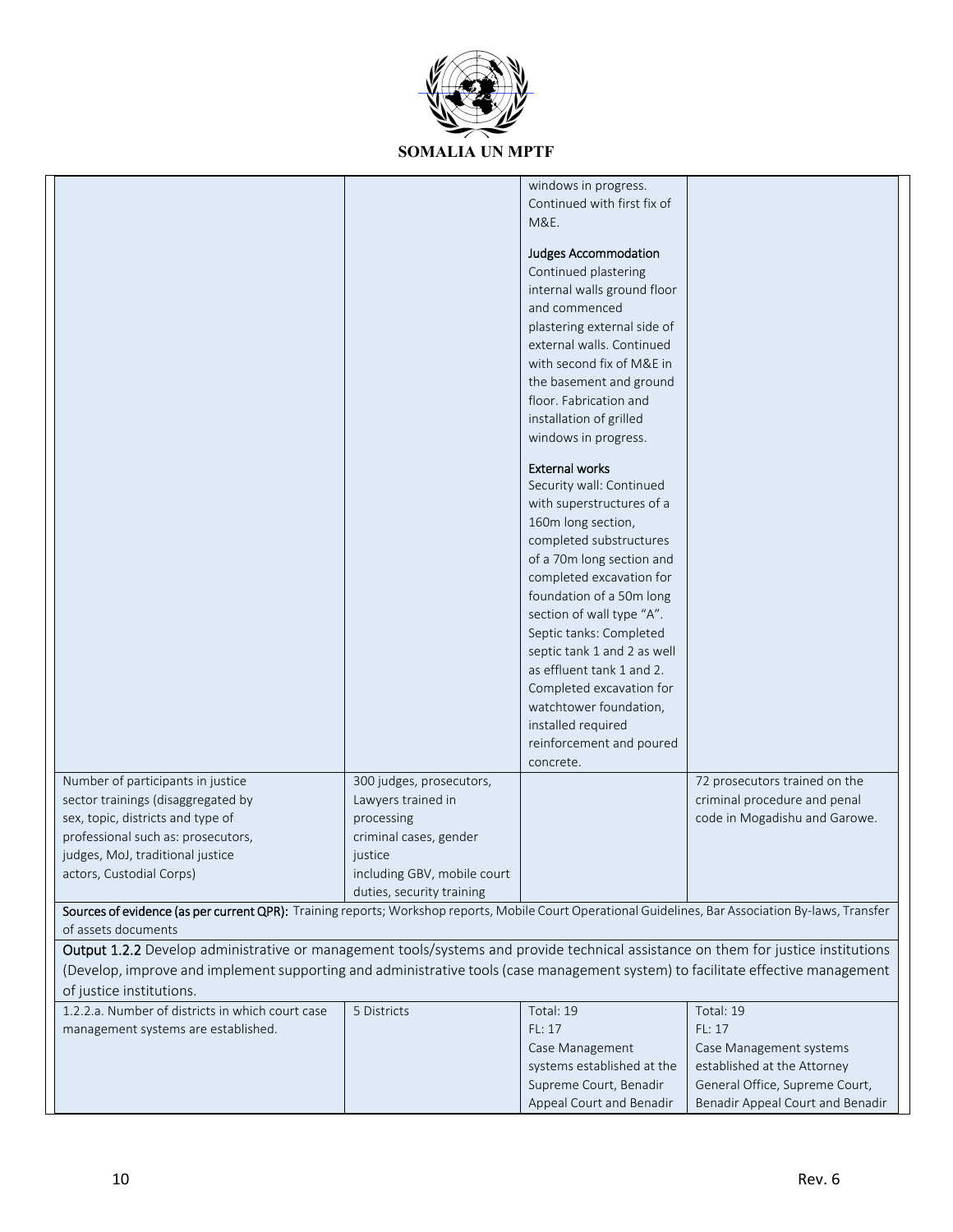

|                                                                                                                                                                                                                                         |                                                                                                                                                                                                                                                                                                             | Regional Court covering all<br>17 districts in Mogadishu.<br>PL: The 2 courts in Gardo<br>and Garowe registered 93<br>new cases (31 criminals,<br>62 civil), 64 cases<br>registered at first instance<br>court and 29 in the appeal<br>court. | Regional Court covering all 17<br>districts in Mogadishu.<br>PL: 2: Case Management systems<br>established in 2 Districts - Garowe<br>and Qardo                                                                                                                                                       |
|-----------------------------------------------------------------------------------------------------------------------------------------------------------------------------------------------------------------------------------------|-------------------------------------------------------------------------------------------------------------------------------------------------------------------------------------------------------------------------------------------------------------------------------------------------------------|-----------------------------------------------------------------------------------------------------------------------------------------------------------------------------------------------------------------------------------------------|-------------------------------------------------------------------------------------------------------------------------------------------------------------------------------------------------------------------------------------------------------------------------------------------------------|
| Number of regional or national laws and policies<br>that are non-discriminatory and meet human<br>rights standards developed or revised in support<br>of the justice sector (disaggregated by:<br>institution and type)                 | - 15 Policies including:<br>-Gender based violence<br>and High risk case load,<br>- Policy on traditional<br>justice resolution,<br>- Harmonization of Somali<br>formal and informal legal<br>codes in accordance with<br>basic international human<br>rights standards, reviewed /<br>drafted / developed) | Regional and Federal level<br>consultation is on-going<br>on the draft Somali Penal<br>Code                                                                                                                                                   | The first draft of the Penal Code<br>has been completed and<br>submitted to high level policy<br>consultation that took place in<br>Nairobi from 12th - 15th of June.<br>400 copies of Penal Code<br>delivered to the Federal Chief<br>Justice of Somalia for further<br>distribution to the Regions. |
| Number of strategies, SOPs, Code of Conduct, or<br>systems that are gender-responsive and meet<br>human rights standards developed or revised in<br>support of justice sector institutions<br>(disaggregated by: institution, and type) | 2 (MOJ operational plan,<br>protocol between executive<br>and parliament on a<br>process<br>for policy and legislative<br>development)                                                                                                                                                                      |                                                                                                                                                                                                                                               |                                                                                                                                                                                                                                                                                                       |

Sources of evidence (as per current QPR): Training Reports; Procurement support documents/ Asset hand over forms; Event reports.

Output 1.2.3 Develop laws, regulations, and policies in support of the justice sector (Enhanced effective justice procedures through development of laws, regulations and policies)

|                                                  |                                   | PROGRESS ON OUTPUT INDICATOR <sup>3</sup> |                              |
|--------------------------------------------------|-----------------------------------|-------------------------------------------|------------------------------|
| <b>INDICATOR</b>                                 | <b>TARGET</b>                     | <b>THIS QUARTER</b>                       | <b>CUMULATIVE 2016</b>       |
| 1.2.3.a. Number of regional or national laws and | See target under 1.1.3            | FL: Reported under                        | $FL:$ See $1.1.3$            |
| policies that are non-discriminatory and meet    | Policies including:               | 1.1.3.                                    |                              |
| human rights standards developed or revised in   | - Policy on traditional dispute   | PL: 0                                     | PL: 3                        |
| support of the justice sector (disaggregated by: | resolution,                       |                                           | Sexual Offences Legislation  |
| institution and type)                            | - Harmonization of Somali formal  |                                           | Puntland Legal Aid Policy    |
|                                                  | informal<br>legal codes in<br>and |                                           | Juvenile Justice legislation |
|                                                  | with<br>accordance<br>basic       |                                           |                              |
|                                                  | rights<br>international<br>human  |                                           |                              |
|                                                  | standards, reviewed / drafted /   |                                           |                              |
|                                                  | developed)                        |                                           |                              |
| 1.2.3.b. Number of strategies, SOPs, Code of     | 2 (MOJ operational plan, protocol | FL:0                                      | Refer to 1.1.3.d.            |
| Conduct, or systems that are gender-responsive   | between<br>executive<br>and       |                                           |                              |
| and meet human rights standards developed or     |                                   | PL:0                                      |                              |

 $\frac{3}{10}$  Fill in only the numbers or yes/no; no explanations to be given here.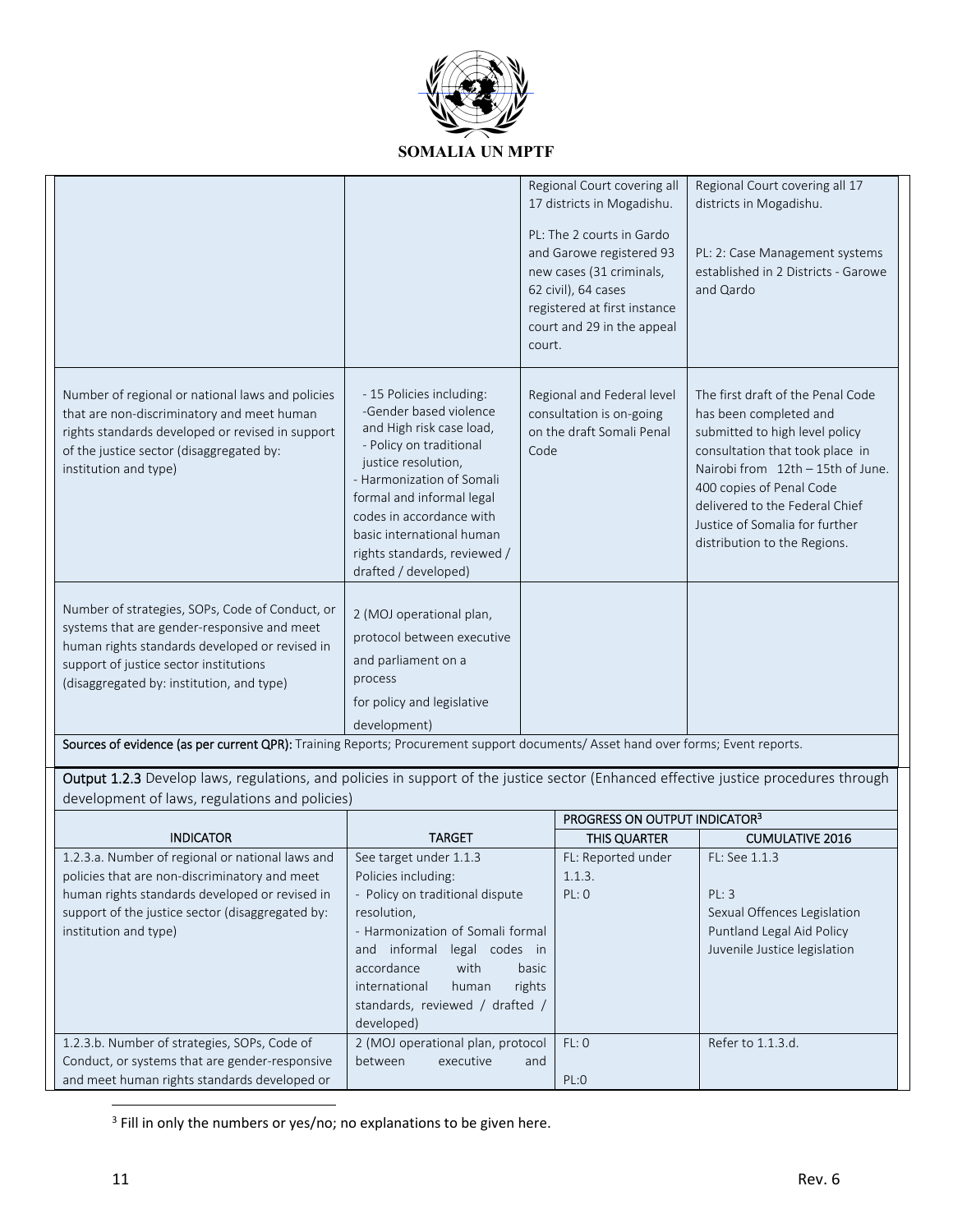

| revised in support of justice sector institutions                                                                                 | parliament on a process for policy          |                      |                                        |
|-----------------------------------------------------------------------------------------------------------------------------------|---------------------------------------------|----------------------|----------------------------------------|
| (disaggregated by: institution, and type)                                                                                         | and legislative development)                | Refer to 1.1.3.d     |                                        |
|                                                                                                                                   |                                             |                      |                                        |
|                                                                                                                                   |                                             |                      |                                        |
|                                                                                                                                   |                                             |                      |                                        |
|                                                                                                                                   | 3 by the Attorney General Offices           |                      | Recruitment for a consultant to        |
|                                                                                                                                   | (organizational plan, structures,           |                      | draft the Attorney General             |
|                                                                                                                                   | procedures)                                 |                      | Establishment Act will be              |
|                                                                                                                                   |                                             |                      | finalized based on the final           |
|                                                                                                                                   |                                             |                      | determination of the Justice<br>model. |
|                                                                                                                                   |                                             |                      |                                        |
| 1.2.3.c. Number of participants in justice sector                                                                                 | 20                                          | Refer to 1.1.3.b and | Reported under 1.1.3.b and             |
| trainings (disaggregated by sex, topic, districts                                                                                 |                                             | 1.2.1.d              | 1.2.1.d                                |
| and type of professional such as: prosecutors,                                                                                    |                                             |                      | PL:                                    |
| judges, MoJ, traditional justice actors, Custodial                                                                                |                                             |                      | 31 traditional justice actors (all     |
| Corps)                                                                                                                            |                                             |                      | male); Sheikhs and Elders, and         |
|                                                                                                                                   |                                             |                      | 170 (W:80, M:90) trained on            |
|                                                                                                                                   |                                             |                      | sexual offences                        |
| 1.2.3.d. Number of people reached by<br>awareness campaigns (disaggregated by                                                     | 500 on legal aid policy                     | -refer to 1.5.3.b    | Total: refer to 1.5.3.b                |
| provider, topic, sex and district)                                                                                                |                                             |                      |                                        |
|                                                                                                                                   |                                             |                      |                                        |
| Sources of evidence (as per current QPR): Training Reports; Awareness event reports                                               |                                             |                      |                                        |
| Output 1.2.4 Provide technical assistance to establish the Attorney General's Office (AGO) (Enhanced effective justice procedures |                                             |                      |                                        |
| through capacity building of professionals within justice sector stakeholders)                                                    |                                             |                      |                                        |
| 1.2.4.a. Number of strategies, SOPs, Code of                                                                                      | 3 by the Attorney General Offices           | FL:O                 | Total: 2                               |
| Conduct, or systems that are gender-responsive                                                                                    | (organizational plan, structures,           |                      | FL: 2                                  |
| and meet human rights standards developed or                                                                                      | procedures)                                 | PL:0                 | AGO Office operational plan            |
| revised in support of justice sector institutions                                                                                 |                                             |                      | completed.                             |
| (disaggregated by: institution, and type)                                                                                         |                                             |                      | First draft AGO establishment          |
|                                                                                                                                   |                                             |                      | act produced.                          |
|                                                                                                                                   |                                             |                      |                                        |
|                                                                                                                                   |                                             |                      |                                        |
|                                                                                                                                   | 4 Strategies/ SOPs                          |                      | In consultation with the MOJ           |
|                                                                                                                                   | - Criminal law bench book;                  |                      | Recruitment of a consultant to         |
|                                                                                                                                   | -Training curricula for judges and          |                      | draft training curriculum for          |
|                                                                                                                                   | prosecutors,                                |                      | Judges is ongoing.                     |
|                                                                                                                                   | - Special training module on<br>SGBV,       |                      |                                        |
|                                                                                                                                   | - Special training module on                |                      |                                        |
|                                                                                                                                   | extradition and recognizing                 |                      |                                        |
|                                                                                                                                   | foreign sentences)                          |                      |                                        |
|                                                                                                                                   |                                             |                      |                                        |
|                                                                                                                                   | 2 policies<br>reviewed/drafted/developed by |                      |                                        |
|                                                                                                                                   | the diaspora expert (AGO internal           |                      |                                        |
|                                                                                                                                   | regulations, codes of                       |                      |                                        |
|                                                                                                                                   | conduct/guidelines)                         |                      |                                        |
|                                                                                                                                   |                                             |                      |                                        |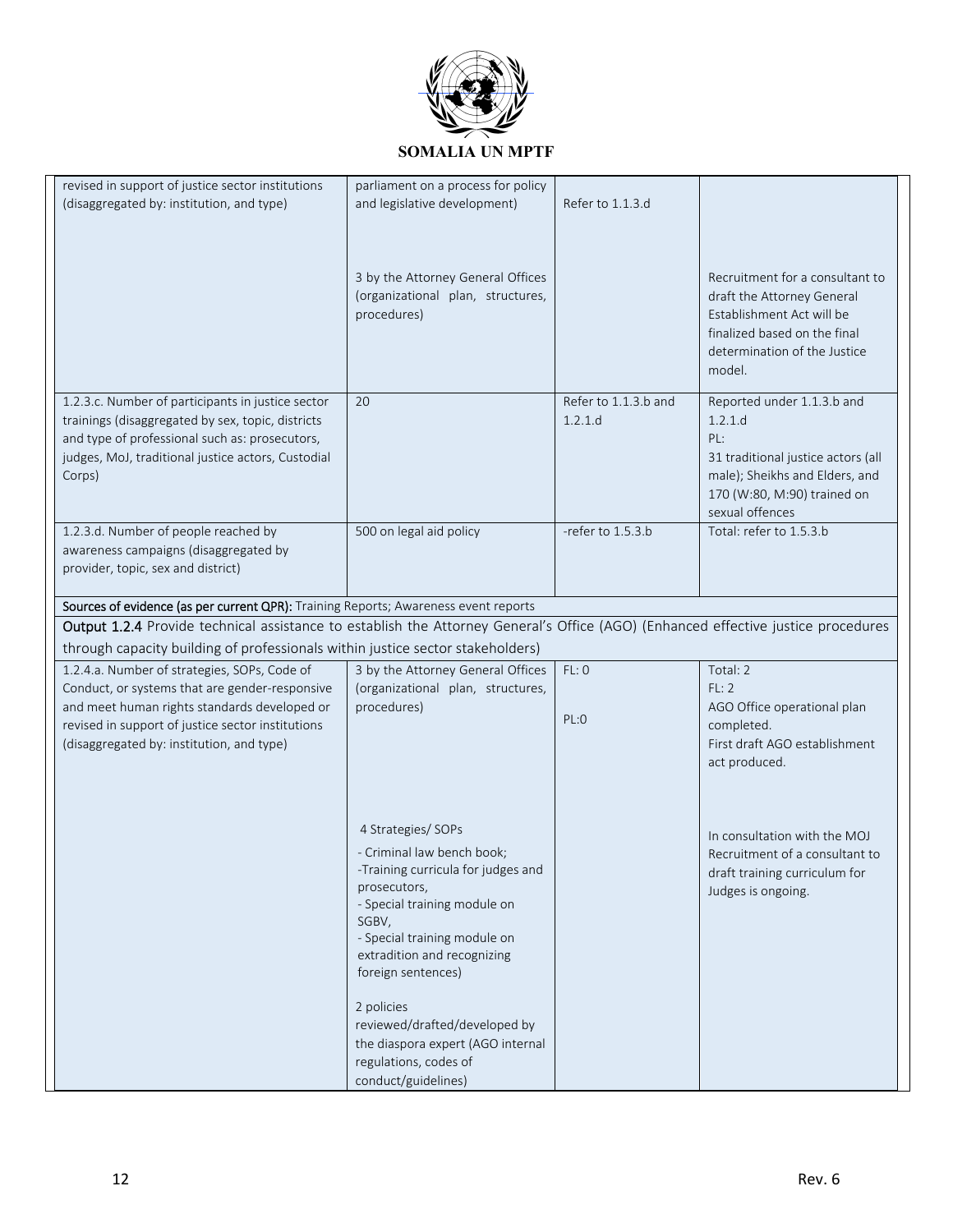

| Number of participants in justice sector trainings<br>(disaggregated by sex, topic, districts and type of<br>professional such as: prosecutors, judges, MoJ,<br>traditional justice actors, Custodial Corps)<br>Sources of evidence (as per current QPR): SOPS/ Plans/ support strategy documents<br>Output 1.2.5 Provide training and technical assistance to judges, prosecutors, and legal aid providers (Increased capacity of judges, | - 50 Judges on criminal and civil<br>law, court procedures, sharia<br>law, customary justice, human<br>rights, gender justice,<br>- 50 Prosecutors on serious<br>crimes, gender based<br>investigations techniques,<br>criminal law, prosecution,<br>indictment and extradition and<br>justice chain<br>- 15 prosecutors, 25 judges, 30<br>legal providers on juvenile<br>justice and children's rights in<br>Banaadir, Garowe, Bosaso,<br>Baidoa, Gedo<br>- 100 Legal aid providers trained<br>on due process, gender justice,<br>criminal justice;<br>- 18 AGO staff trained by the<br>diaspora<br>expert<br>on<br>Court<br>Procedures and legal documents<br>preparation | UNODC in<br>collaboration with<br>EUCAP-NESTOR<br>facilitated a workshop<br>in Garowe from 4th to<br>6th December 2016.<br>Consisting of<br>prosecutors,<br>investigators and<br>Judges in attendance<br>the aim was to discuss<br>legislations and best<br>practices relevant to<br>investigating and<br>prosecuting maritime<br>crime. | Thirty (30) participants<br>attended the workshop                                                                          |
|--------------------------------------------------------------------------------------------------------------------------------------------------------------------------------------------------------------------------------------------------------------------------------------------------------------------------------------------------------------------------------------------------------------------------------------------|-----------------------------------------------------------------------------------------------------------------------------------------------------------------------------------------------------------------------------------------------------------------------------------------------------------------------------------------------------------------------------------------------------------------------------------------------------------------------------------------------------------------------------------------------------------------------------------------------------------------------------------------------------------------------------|------------------------------------------------------------------------------------------------------------------------------------------------------------------------------------------------------------------------------------------------------------------------------------------------------------------------------------------|----------------------------------------------------------------------------------------------------------------------------|
| prosecutors and their staff through the development of a legal education programme)                                                                                                                                                                                                                                                                                                                                                        |                                                                                                                                                                                                                                                                                                                                                                                                                                                                                                                                                                                                                                                                             |                                                                                                                                                                                                                                                                                                                                          |                                                                                                                            |
| 1.2.5 Number of prosecutors and legal aid<br>providers trained on juvenile justice                                                                                                                                                                                                                                                                                                                                                         | 50 prosecutors and 50 legal aid<br>providers trained                                                                                                                                                                                                                                                                                                                                                                                                                                                                                                                                                                                                                        | 330 (224 men and 106<br>women                                                                                                                                                                                                                                                                                                            | 645 (453 Male and 192<br>Female) Prosecutors, Legal Aid<br>providers trained in PL, SL and<br>Central and Southern Regions |
| 1.2.5.a. Number of strategies, SOPs, Code of<br>Conduct, or systems that are gender-responsive<br>and meet human rights standards developed or<br>revised in support of justice sector institutions<br>(disaggregated by: institution, and type)                                                                                                                                                                                           | 4 Strategies/ SOPs<br>Criminal law bench book;<br>a.<br>Training curricula for judges<br>b.<br>and prosecutors,<br>Special training module on<br>C.<br>SGBV,<br>Special training module on<br>d.<br>extradition and recognizing<br>foreign sentences)<br>policies:<br>2<br>e.<br>reviewed/drafted/developed<br>by the diaspora expert (AGO<br>internal regulations, codes of<br>conduct/guidelines)                                                                                                                                                                                                                                                                         | FL:0<br>PL: 0                                                                                                                                                                                                                                                                                                                            | FL:O<br>PL: 0                                                                                                              |
| 1.2.5.b. Number of participants in justice sector<br>trainings (disaggregated by sex, topic, districts<br>and type of professional such as: prosecutors,<br>judges, MoJ, traditional justice actors, Custodial<br>Corps)                                                                                                                                                                                                                   | 50 Judges on criminal and<br>a.<br>civil law, court procedures, sharia<br>law, customary justice, human<br>rights, gender justice,<br>100 Legal aid providers<br>b.                                                                                                                                                                                                                                                                                                                                                                                                                                                                                                         | Total: 83 (W: 14, M:<br>69)<br>FL: 83 (W: 14, M: 69)<br>AGO Staff: topics<br>included guidelines                                                                                                                                                                                                                                         | Total: 83 (W: 14, M: 69)<br>FL: 83 (W: 14, M: 69)<br>PL: 0                                                                 |
|                                                                                                                                                                                                                                                                                                                                                                                                                                            | trained on due process, gender<br>justice, criminal justice;                                                                                                                                                                                                                                                                                                                                                                                                                                                                                                                                                                                                                | and implementation<br>of case management                                                                                                                                                                                                                                                                                                 |                                                                                                                            |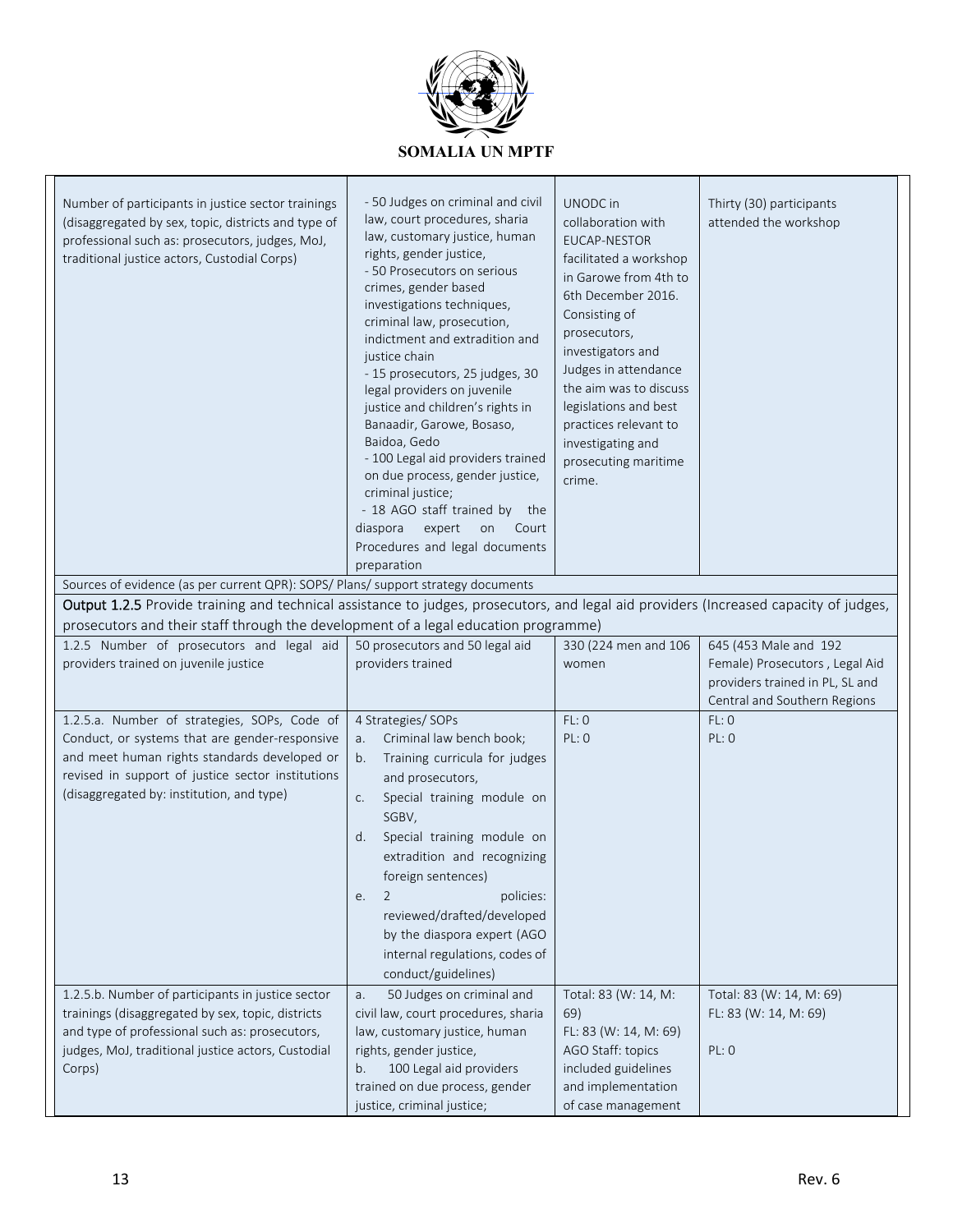

|                                                                                                                                                         | 18 AGO staff trained by the<br>C.<br>diaspora expert on Court<br>Procedures and legal documents<br>preparation                                                | system, Criminal<br>Procedure Code,<br>Interpretation and<br>application of the<br>Penal Procedure Code,<br><b>Criminal Proceedings</b><br>before the First<br>Instance Courts, and<br>Duties of the Judicial<br>Police.<br>PL: 0                                                                                                                                                    |                                                                                                                                 |
|---------------------------------------------------------------------------------------------------------------------------------------------------------|---------------------------------------------------------------------------------------------------------------------------------------------------------------|--------------------------------------------------------------------------------------------------------------------------------------------------------------------------------------------------------------------------------------------------------------------------------------------------------------------------------------------------------------------------------------|---------------------------------------------------------------------------------------------------------------------------------|
|                                                                                                                                                         | 50 Prosecutors on serious crimes,<br>gender based investigations<br>techniques, criminal law,<br>prosecution, indictment and<br>extradition and justice chain | $\mathbf{0}$                                                                                                                                                                                                                                                                                                                                                                         | 35 prosecutors on SGBV<br>investigation and<br>implementation of the Sexual<br>Offences Act in Puntland.<br>$(16/W$ and $19/M)$ |
| 1.2.5.c. Number of individuals that have received<br>legal<br>internship<br>/ graduate<br>placement<br>(disaggregated by sex, institution and district) | 70                                                                                                                                                            | FL: 80 (F:29, M: 51)<br>interns supported in<br>Mogadishu, Kismayo<br>and Baidoa attached<br>to the Ministries of<br>Justice, Courts,<br>Attorney General<br>Offices, Legal Clinics<br>and Legal Aid NGOs.<br>PL: 15 (10 females and<br>5 male) Law graduates<br>were attached to the<br>judiciary, 5 males at<br>the courts and 10<br>females at the<br>Attorney general<br>office. | TOTAL: 95 (W:39 M:56)<br>FL: 80 (F: 29, M: 51)<br>PL:15 (W:10 M:5)                                                              |
| 1.2.5.d. Number of individuals that have received<br>legal scholarships (disaggregated by sex and<br>district of University)                            | Federal 160<br>Puntland 65                                                                                                                                    | Total: 192 (W:77;<br>M:115)<br>FL:<br>55 (F: 33, M: 24)<br>students continue<br>their legal studies as<br>part of the scholarship<br>programme at<br>Mogadishu University.<br>13 female recipients<br>will graduate in 2017<br>while 44 (F: 20, M:24)                                                                                                                                | Total: 192 (W:77; M: 115)<br>FL: 97 (W: 48, M:49)<br>PL: 95 (W: 29, M: 66)                                                      |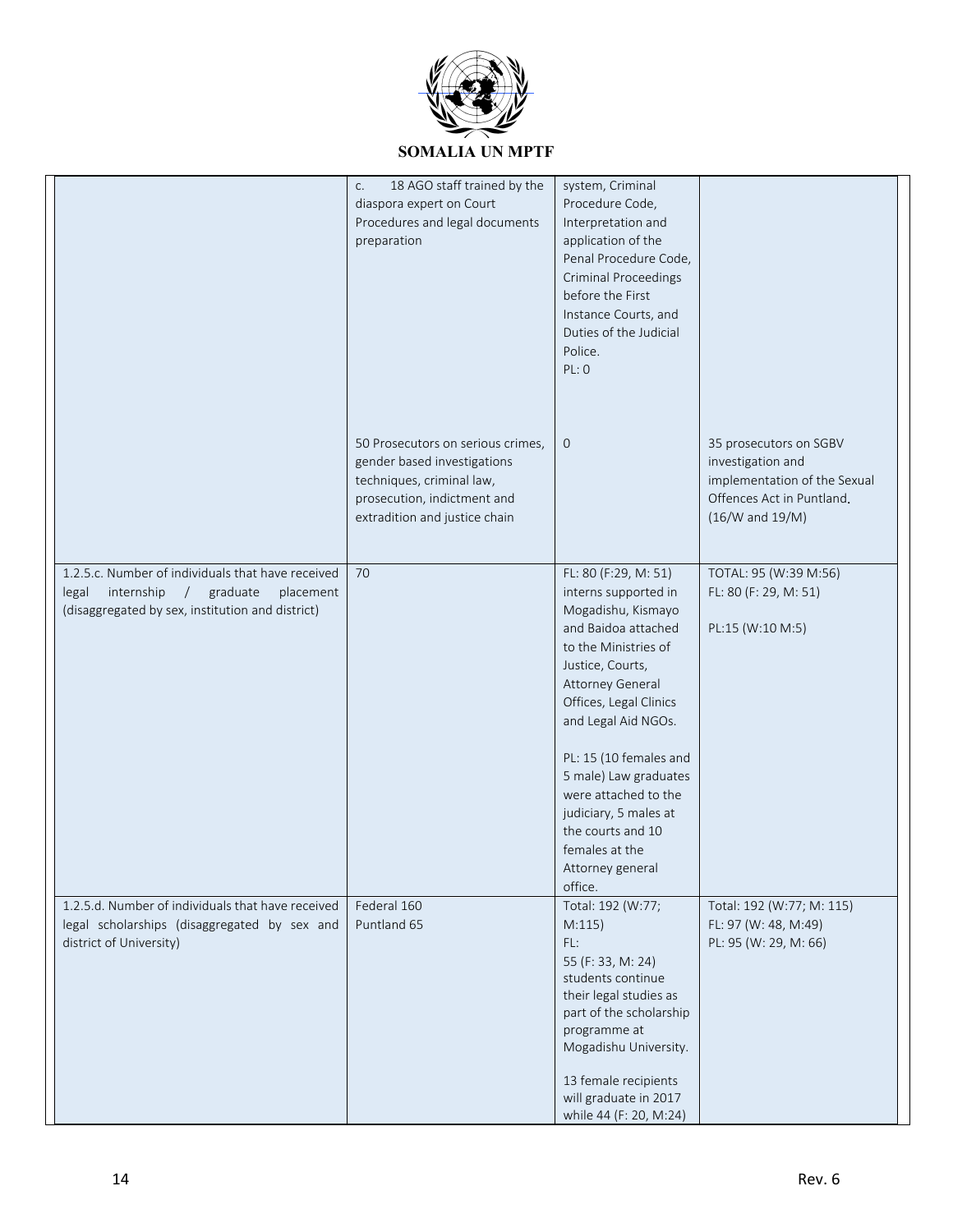

|                                                                                                                                                                                                                                                      |                                                                                            | are expected to<br>graduate in 2019.<br>34 (F:10; M: 24)<br>students supported<br>under the legal<br>scholarship<br>programme graduated<br>at Mogadishu<br>University in 2016.<br>8 (F: 7, M: 1) became<br>either dropouts from<br>the programme in<br>2016 or failed in the<br>exams and were<br>disqualified as a result.<br>PL: 95 (W: 29 and M:<br>66) students<br>continued to study<br>their Law and Sharia<br>Law degree<br>scholarships |                                                                               |
|------------------------------------------------------------------------------------------------------------------------------------------------------------------------------------------------------------------------------------------------------|--------------------------------------------------------------------------------------------|-------------------------------------------------------------------------------------------------------------------------------------------------------------------------------------------------------------------------------------------------------------------------------------------------------------------------------------------------------------------------------------------------------------------------------------------------|-------------------------------------------------------------------------------|
| UNDP ONLY: sources of evidence: university reports, attendance sheets, training reports                                                                                                                                                              |                                                                                            |                                                                                                                                                                                                                                                                                                                                                                                                                                                 |                                                                               |
| Sub-Outcome 1.3: Increased capacity of the corrections system to safeguard the rights of detainees and operate effectively and in                                                                                                                    |                                                                                            |                                                                                                                                                                                                                                                                                                                                                                                                                                                 |                                                                               |
| accordance with national and international standards through targeted activities to enhance facilities, rehabilitation possibilities,                                                                                                                |                                                                                            |                                                                                                                                                                                                                                                                                                                                                                                                                                                 |                                                                               |
| management systems and staff training.                                                                                                                                                                                                               |                                                                                            |                                                                                                                                                                                                                                                                                                                                                                                                                                                 |                                                                               |
| <b>Output 1.3.1</b> Build, refurbish, or equip corrections service structures                                                                                                                                                                        |                                                                                            |                                                                                                                                                                                                                                                                                                                                                                                                                                                 |                                                                               |
|                                                                                                                                                                                                                                                      |                                                                                            |                                                                                                                                                                                                                                                                                                                                                                                                                                                 |                                                                               |
| Number of institutions or units<br>that receive procured equipment<br>(disaggregated by district, type<br>and recipient)                                                                                                                             | 3 (Puntland,<br>Mogadishu and<br>Kismayo)                                                  |                                                                                                                                                                                                                                                                                                                                                                                                                                                 |                                                                               |
| Number of strategies, SOPs, Code<br>of Conduct, or systems that are<br>gender-responsive and meet<br>human rights standards<br>developed or revised in support<br>of corrections sector institutions<br>(disaggregated by: institution,<br>and type) | 3 (corrections services)                                                                   |                                                                                                                                                                                                                                                                                                                                                                                                                                                 |                                                                               |
| Number of participants in corrections sector<br>trainings (disaggregated by sex, topic, districts<br>and type of professional<br>such as: prosecutors, judges, MoJ, traditional<br>justice actors, Custodial Corps)                                  | 50 (number of detainees on<br>vocational and rehabilitation<br>programmes)                 |                                                                                                                                                                                                                                                                                                                                                                                                                                                 |                                                                               |
| # of comprehensive inventory of all<br>infrastructure assets and in survey existing asset<br>management capacity                                                                                                                                     | Inventory of all Rule of Law<br>infrastructures of Corrections<br>Service will be prepared | Field work continuing                                                                                                                                                                                                                                                                                                                                                                                                                           | Field works is suspended due to<br>election and planning to resume<br>Q1 2017 |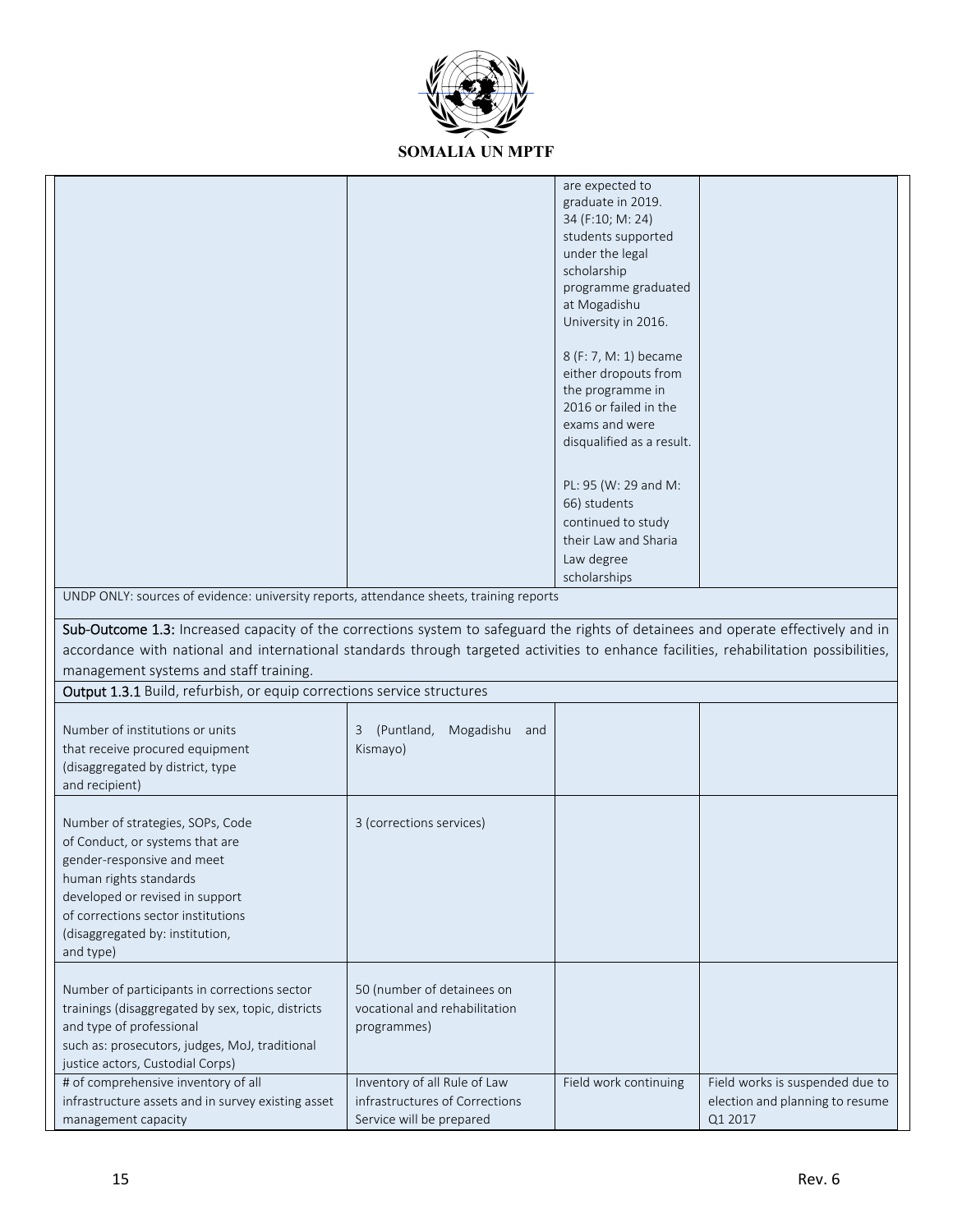

| # of technical and advisory support in the                                                                              | Model design for the court and | Completed<br>the       | Detail design is in progress     |
|-------------------------------------------------------------------------------------------------------------------------|--------------------------------|------------------------|----------------------------------|
| formulation of an infrastructure strategy                                                                               | prison is in progress          | concept design for the | based on the approved concept    |
|                                                                                                                         |                                | prison and shared with | design                           |
|                                                                                                                         |                                | key stakeholders       |                                  |
| # of prisons assessment and concept drawings                                                                            | 2 Prisons (Kismayo & South     | Custodial Corps.       | Designs<br>and<br>surveys<br>are |
| for renovations                                                                                                         | Gulkayo)                       | Commissioner           | ongoing.                         |
|                                                                                                                         |                                | requested to utilize   |                                  |
|                                                                                                                         |                                | the fund for partial   |                                  |
|                                                                                                                         |                                | construction of        |                                  |
|                                                                                                                         |                                | Gulkayo Prison.        |                                  |
|                                                                                                                         |                                |                        |                                  |
|                                                                                                                         |                                | Consultant is being    |                                  |
|                                                                                                                         |                                | hired for geotechnical |                                  |
|                                                                                                                         |                                | investigations and     |                                  |
|                                                                                                                         |                                | topographical survey.  |                                  |
| Output 1.3.2 Train and provide technical assistance to Correctional Corps staff on national and international standards |                                |                        |                                  |
|                                                                                                                         |                                |                        |                                  |
| Number of participants in justice                                                                                       | 100 Prison Officers trained    |                        |                                  |
| sector trainings (disaggregated                                                                                         | on gender related issues       |                        |                                  |
| by sex, topic, districts and type                                                                                       | (including on the Bangkok      | 0 to date              | 38 prison officers trained       |
| of professional such as:                                                                                                | rules),                        |                        |                                  |
| prosecutors, judges, MoJ,                                                                                               | 10 completed cadet             |                        |                                  |
| traditional justice actors,                                                                                             | programme                      |                        |                                  |
| Custodial Corps)                                                                                                        |                                |                        |                                  |
|                                                                                                                         |                                |                        |                                  |
| Number of strategies, SOPs, Code                                                                                        | 1 (on the functioning of the   |                        |                                  |
| of Conduct, or systems that are                                                                                         | emergency response team)       |                        |                                  |
| gender-responsive and meet                                                                                              |                                |                        |                                  |
| human rights standards                                                                                                  |                                | 0 to date              | 0 to date                        |
| developed or revised in support                                                                                         |                                |                        |                                  |
| of justice sector institutions                                                                                          |                                |                        |                                  |
| (disaggregated by: institution,                                                                                         |                                |                        |                                  |
| and type)                                                                                                               |                                |                        |                                  |
|                                                                                                                         | $\overline{4}$                 |                        |                                  |
| Number of emergency response                                                                                            |                                | 0 to date              | 0 to date                        |
| team established in prisons                                                                                             |                                |                        |                                  |
| Output 1.3.3 Train and provide technical assistance to Correctional Corps staff on organizational reforms               |                                |                        |                                  |
|                                                                                                                         |                                |                        |                                  |
| Number of participants in justice                                                                                       |                                |                        |                                  |
| sector trainings (disaggregated by                                                                                      |                                |                        |                                  |
| sex, topic, districts and type of                                                                                       | 130                            |                        | 62 to date                       |
| professional such as: prosecutors,                                                                                      |                                |                        |                                  |
| judges, MoJ, traditional justice                                                                                        |                                |                        |                                  |
| actors, Custodial Corps)                                                                                                |                                |                        |                                  |
|                                                                                                                         |                                |                        |                                  |
| Number of regional or national                                                                                          | 2 (operational plan for the    |                        |                                  |
| laws and policies that are nondiscriminatory                                                                            | functioning of the             |                        |                                  |
| and meet human                                                                                                          | corrections services, prison   |                        |                                  |
| rights standards developed or                                                                                           | reform strategy, gender        |                        |                                  |
| revised in support of the justice                                                                                       | sensitive human resources      |                        |                                  |
| sector (disaggregated by:                                                                                               | strategy for the corrections   |                        |                                  |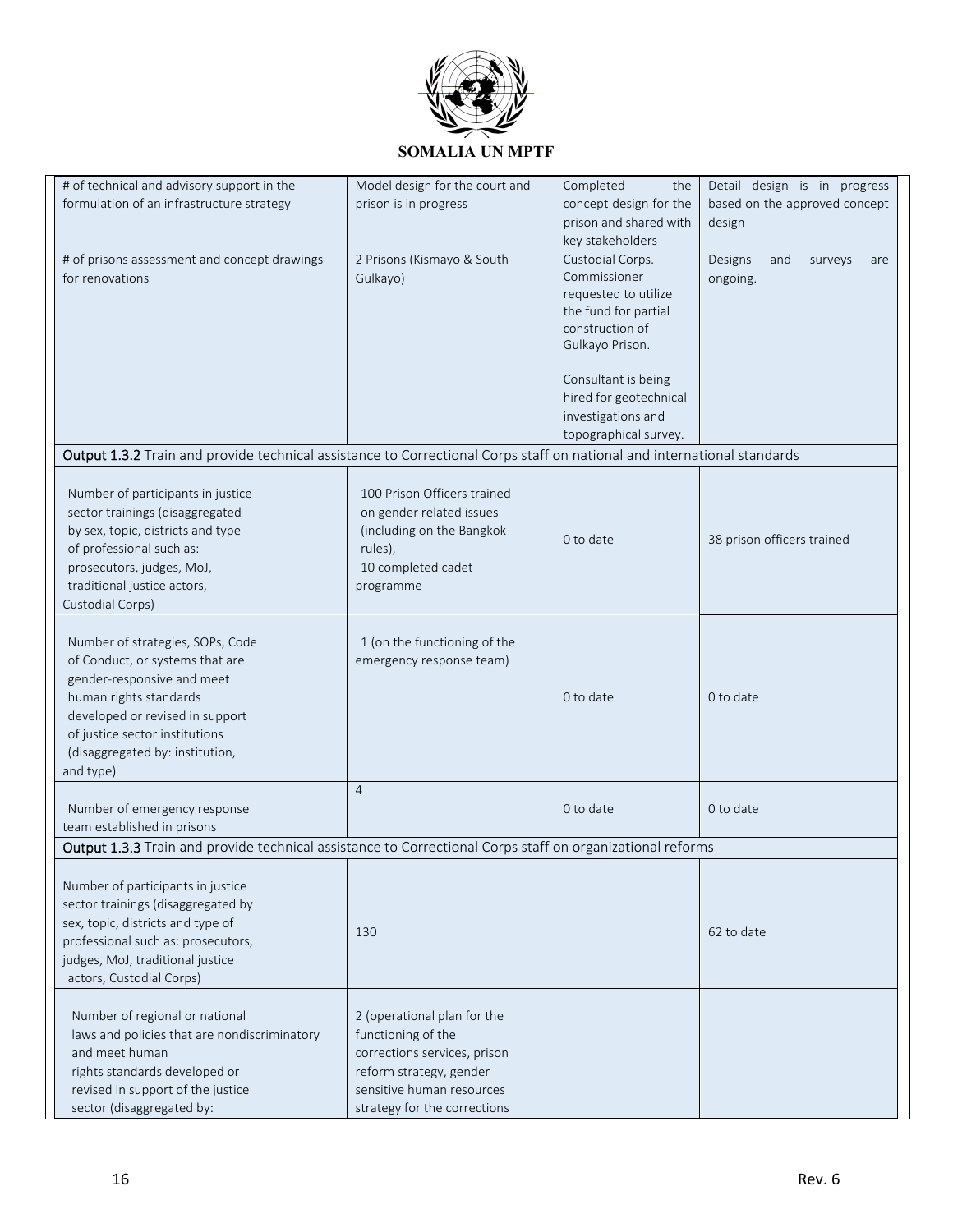

| institution and type)                                                                                                                                                                                                                                                                                   | system                                                                                                                                                                 |                                                                                                                                                                                                                                             |                                                                                                                           |
|---------------------------------------------------------------------------------------------------------------------------------------------------------------------------------------------------------------------------------------------------------------------------------------------------------|------------------------------------------------------------------------------------------------------------------------------------------------------------------------|---------------------------------------------------------------------------------------------------------------------------------------------------------------------------------------------------------------------------------------------|---------------------------------------------------------------------------------------------------------------------------|
| Number of strategies, SOPs, Code<br>of Conduct, or systems that are<br>gender-responsive and meet<br>human rights standards<br>developed or revised in support of justice<br>sector institutions<br>(disaggregated by: institution,<br>and type)                                                        | 4 (human resource strategy,<br>prison reform strategy, policy<br>for a training school for<br>correction staff, system to<br>address mental health issue<br>in prison) | $\mathbf{1}$                                                                                                                                                                                                                                | 1/ Assessment on legal aid and<br>human rights of women inmates<br>conducted (federal)                                    |
| Number of prisons in which a<br>prison record keeping system is<br>in place                                                                                                                                                                                                                             | $\overline{2}$                                                                                                                                                         | Database system 0.1<br>has been installed in<br>Hargeisa. Version 0.2<br>has been installed in<br>Mogadishu<br>and<br>Additional<br>Garowe.<br>procurements<br>are<br>currently ongoing to<br>expand the system to<br>other Somali regions. | 3                                                                                                                         |
| Sub-Outcome 1.4: Oversight and accountability mechanisms for Justice stakeholders developed and strengthened                                                                                                                                                                                            |                                                                                                                                                                        |                                                                                                                                                                                                                                             |                                                                                                                           |
| Output 1.4.1 Develop standards of performance and internal regulations for justice sector (Enhance government's internal oversight                                                                                                                                                                      |                                                                                                                                                                        |                                                                                                                                                                                                                                             |                                                                                                                           |
| and accountability through development of standards of performance and updating relevant internal regulations)                                                                                                                                                                                          |                                                                                                                                                                        |                                                                                                                                                                                                                                             |                                                                                                                           |
| 1.4.1.a. Number of regional or national laws and<br>policies that are non-discriminatory and meet<br>human rights standards developed or revised in<br>support of the justice sector (disaggregated by:<br>institution and type)                                                                        | 1 (anti-corruption law)                                                                                                                                                | FL:O<br>PL: 0                                                                                                                                                                                                                               | 1 Law: Anti-Corruption<br>Commission Establishment Act<br>approved by the cabinet;<br>Awaiting parliamentary<br>approval. |
| Number of strategies, SOPs, Code of Conduct,<br>or systems that are gender-responsive and<br>meet<br>human rights standards developed or revised<br>in support<br>of justice sector institutions<br>(disaggregated by: institution,<br>and type)                                                        | 3 (code of conduct for the<br>custodial corps, oversight<br>system of prisons,<br>anticorruption<br>strategy)                                                          |                                                                                                                                                                                                                                             |                                                                                                                           |
| Number of participants in justice<br>sector trainings (disaggregated by<br>sex, topic, districts and type of<br>professional such as: prosecutors,<br>judges, MoJ, traditional justice<br>actors, Custodial Corps)<br>Output 1.4.2 Provide technical assistance for oversight of corrections facilities | 10 (MOJ staff trained on<br>public management and<br>administration)<br>200 (prisons officials trained<br>on the code of conduct for<br>custodial corps)               |                                                                                                                                                                                                                                             |                                                                                                                           |
| Number of participants in justice<br>sector trainings (disaggregated by<br>sex, topic, districts and type of                                                                                                                                                                                            | 10 prosecutors trained on<br>the supervisory role over<br>detention facilities                                                                                         | $\mathbf 0$                                                                                                                                                                                                                                 | An Internal Inspection Training<br>has been delivered. Five senior<br>ranks in the prison service who                     |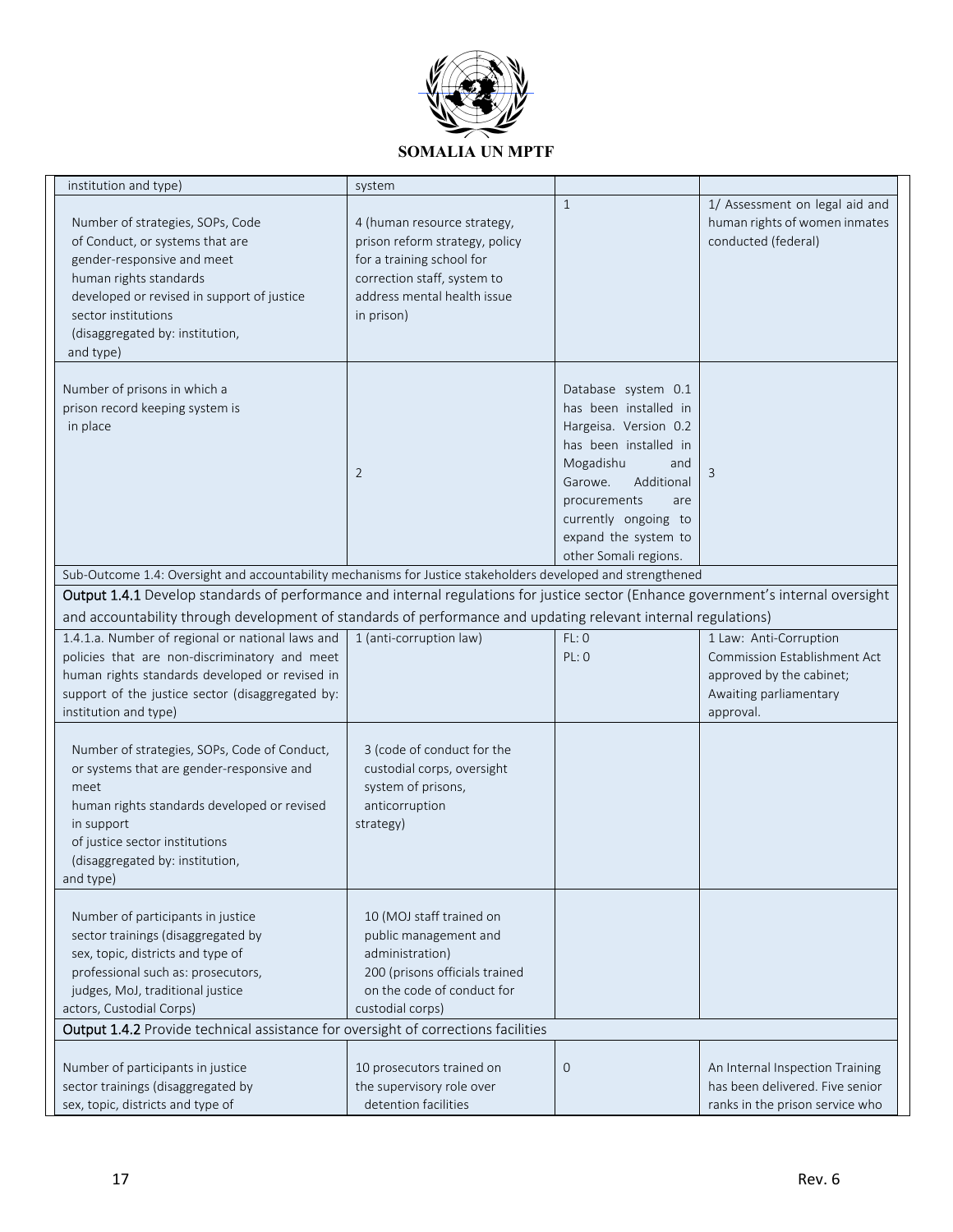

| professional such as: prosecutors,                                                                                                              |                                 |                         | have experience in prison       |
|-------------------------------------------------------------------------------------------------------------------------------------------------|---------------------------------|-------------------------|---------------------------------|
| judges, MoJ, traditional justice                                                                                                                |                                 |                         | management and who will         |
| actors, Custodial Corps)                                                                                                                        |                                 |                         | undertake prison inspections    |
|                                                                                                                                                 |                                 |                         | has attended.                   |
| Sources of evidence (as per current QPR): (Draft) Policy Documents; Minutes from consultations                                                  |                                 |                         |                                 |
| Sub-Outcome 1.5: Overall functioning of the Justice Sector enhanced through increased access to justice, improved legal education and awareness |                                 |                         |                                 |
| as well as the establishment of a functioning youth justice system                                                                              |                                 |                         |                                 |
| Output 1.5.1 Provide technical assistance and funding to expand legal aid providers, with a particular focus on the most vulnerable             |                                 |                         |                                 |
| populations (Enhanced access to justice for all Somali people, including refugees, IDPs, women, children and other vulnerable groups)           |                                 |                         |                                 |
| 1.5.1 Number of people reached by awareness                                                                                                     | 5,000                           | 3000(962 men and        | 3000(962 men and 2038           |
| campaigns (disaggregated by provider, topic, sex                                                                                                |                                 | 2038 women)             | women)                          |
| and district)                                                                                                                                   |                                 |                         |                                 |
| 1.5.1 Number of regional or national laws and                                                                                                   | 1 law aligned to CRC            | 2- JJ law and           | 4. Juvenile Justice Law         |
| policies that are non-discriminatory and meet                                                                                                   |                                 | Alternative Care Policy | approved in Puntland and        |
| human rights standards developed or revised in                                                                                                  |                                 | Puntland                | currently being drafted at the  |
| support                                                                                                                                         |                                 |                         | Federal level. Alternative Care |
| of the justice sector (disaggregated by: institution                                                                                            |                                 |                         | Policy approved in Puntland     |
| and type)                                                                                                                                       |                                 |                         | and Somaliland.                 |
| 1.5.1.a. Number of participants receiving legal aid                                                                                             | 7,000                           | FL:                     | Total: 7,000 (W: 4982; M:2198)  |
| or counselling (disaggregated by sex, type of                                                                                                   | 150 people reached by legal aid | -977 (F: 536, M: 441)   |                                 |
| cases, and district)                                                                                                                            | provided by the diaspora expert | legal aid services      | FL: 977 (F: 536, M: 441)        |
|                                                                                                                                                 |                                 | provided by SWDC,       | PL: 6,203 (W: 4,446 W: 1,757)   |
|                                                                                                                                                 |                                 | SSWC and Mogadishu      |                                 |
|                                                                                                                                                 |                                 | University legal clinic |                                 |
|                                                                                                                                                 |                                 | lawyers and paralegals  |                                 |
|                                                                                                                                                 |                                 | in Mogadishu, Baidoa    |                                 |
|                                                                                                                                                 |                                 | and Kismayo including   |                                 |
|                                                                                                                                                 |                                 | legal representation,   |                                 |
|                                                                                                                                                 |                                 | Mediation and legal     |                                 |
|                                                                                                                                                 |                                 | counseling and GBV      |                                 |
|                                                                                                                                                 |                                 | support.                |                                 |
|                                                                                                                                                 |                                 | $-149$ (F: 129, M: 20)  |                                 |
|                                                                                                                                                 |                                 | GBV survivors in        |                                 |
|                                                                                                                                                 |                                 | Mogadishu, Baidoa       |                                 |
|                                                                                                                                                 |                                 | and Kismayo were        |                                 |
|                                                                                                                                                 |                                 | provided with legal     |                                 |
|                                                                                                                                                 |                                 | representation,         |                                 |
|                                                                                                                                                 |                                 | counseling, medical     |                                 |
|                                                                                                                                                 |                                 | assistance, and         |                                 |
|                                                                                                                                                 |                                 | psychosocial support.   |                                 |
|                                                                                                                                                 |                                 | 65 cases out of the     |                                 |
|                                                                                                                                                 |                                 | 149 ended through       |                                 |
|                                                                                                                                                 |                                 | alternative dispute     |                                 |
|                                                                                                                                                 |                                 | resolution              |                                 |
|                                                                                                                                                 |                                 | Mechanism, 8 cases      |                                 |
|                                                                                                                                                 |                                 | were convicted at       |                                 |
|                                                                                                                                                 |                                 | regional court level,   |                                 |
|                                                                                                                                                 |                                 | 32 are still on process |                                 |
|                                                                                                                                                 |                                 | in courts, 14 cases     |                                 |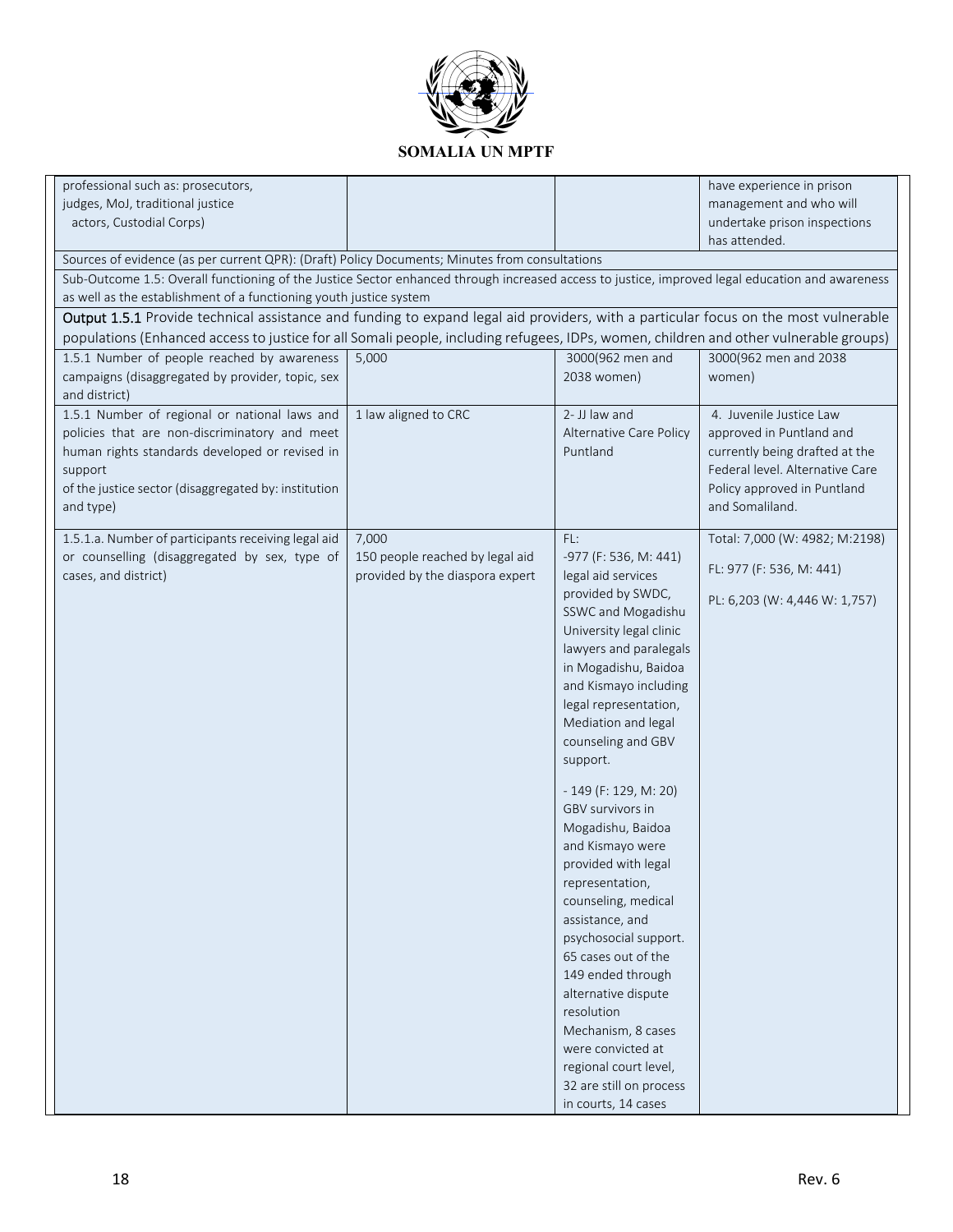

|                                                                                                                                                                                                                                                  |                                                | were archived for<br>future representation<br>and 30 victims were<br>provided with<br>counseling, medical<br>assistance, and<br>psychosocial support.<br>PL: 1,303 individuals<br>(W: 979, M: 324) were<br>supported with legal<br>aid services across<br>Puntland.<br>Convicted: 200<br>Pending: 181<br>Dismissed: 19 were 73<br>persons equated or<br>released from the<br>prison.<br>25 SGBV cases<br>received legal<br>representation |                                                                                                                                                                                                                                                   |
|--------------------------------------------------------------------------------------------------------------------------------------------------------------------------------------------------------------------------------------------------|------------------------------------------------|-------------------------------------------------------------------------------------------------------------------------------------------------------------------------------------------------------------------------------------------------------------------------------------------------------------------------------------------------------------------------------------------------------------------------------------------|---------------------------------------------------------------------------------------------------------------------------------------------------------------------------------------------------------------------------------------------------|
| 1.5.1.b. Number of legal aid offices supported<br>(disaggregated by type and district)                                                                                                                                                           | 8                                              | including 3 rape cases<br>Total: 10<br><b>FL: 5</b><br>PL: 5                                                                                                                                                                                                                                                                                                                                                                              | Total: 10<br>FL: 5 centers in Mogadishu,<br>Baidoa and Kismayo with 9<br>lawyers (W:2, M: 7), 13<br>paralegals (W: 10, M: 3) and 5<br>interns (W: 2, M: 3).<br>PL: 5 legal Aid offices                                                            |
| 1.5.1.c. Percentage of women working in legal<br>aid centers supported increased (disaggregated<br>by role (lawyer, paralegal or intern) and district)                                                                                           | 45% lawyers, 75% paralegals and<br>60% interns | FL:<br>Lawyers: 22%<br>Paralegal: 77%<br>Interns: 40%<br>PL: 45%                                                                                                                                                                                                                                                                                                                                                                          | FL:<br>9 lawyers (F:2, M: 7), 13<br>paralegals (F: 10, M: 3) and 5<br>interns (F: 2, M: 3). [Lawyers:<br>22%; Paralegals: 77%; Interns:<br>40% women]]<br>PL: 45% of PL legal aid and legal<br>clinic staff are women (51 staff,<br>W: 23, M:28). |
| 1.5.1.c. Number of strategies, SOPs, Code of<br>Conduct, or systems that are gender-responsive<br>and meet human rights standards developed or<br>revised in support of justice sector institutions<br>(disaggregated by: institution, and type) | 1 Policy on regional legal aid<br>offices.     | Total: 1<br>FL:0<br>PL: 1 Policy on Legal<br>Aid reviewed                                                                                                                                                                                                                                                                                                                                                                                 | Total: 2<br>FL: 1 National Legal Aid Policy<br>approved by the Council of<br>Ministries.<br>PL: 1 Policy on Legal Aid<br>reviewed                                                                                                                 |
|                                                                                                                                                                                                                                                  | 3 Policies (UN Women)                          | $\mathbf 0$                                                                                                                                                                                                                                                                                                                                                                                                                               | 2 (gender analysis of legal aid<br>policy and traditional dispute<br>resolution policy)                                                                                                                                                           |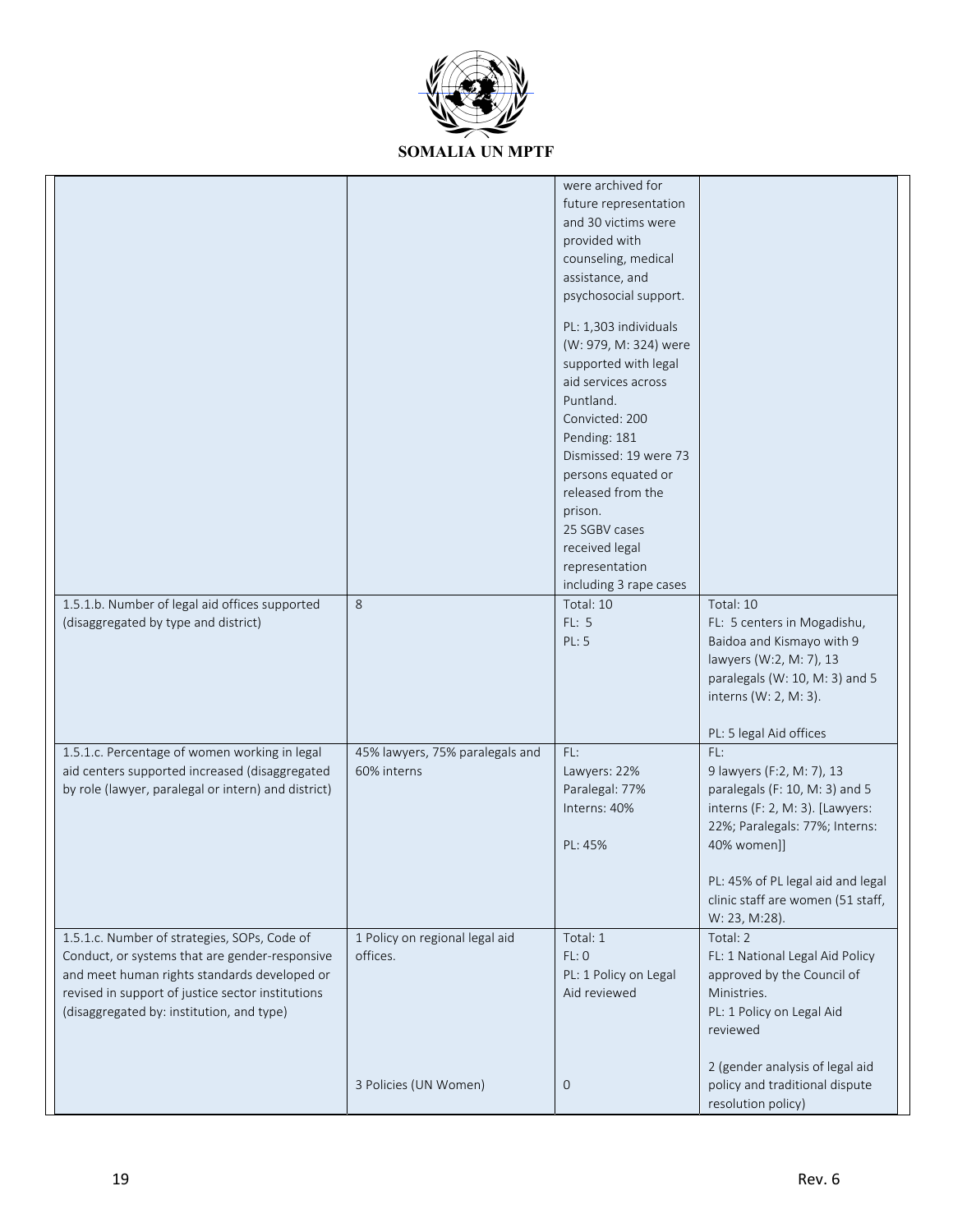

Sources of evidence (as per current QPR): Legal aid unit at MOJ and Legal Aid Policy approved by the Council of Ministers; Third Party monitoring reports. Output 1.5.2 Provide technical and infrastructure assistance to witnesses and vulnerable populations in the justice system (Enhanced access to justice through confidence‐building and increased trust in justice institutions) 1.5.2 Number of women's shelters/safe houses that are supported and linked to judicial processes (disaggregated by district) 10 1 Safe House 7 1.5.2.a. Number of strategies, SOPs, Code of Conduct, or systems that are gender‐ responsive and meet human rights standards developed or revised in support of justice sector institutions (disaggregated by: institution, and type) 2 on victim and witness protection FL: 0 PL: 0 FL: 0 PL: 0 1.5.2.b. Number of institutions or units that receive procured equipment (disaggregated by district, type and recipient) 2 FL: 0 PL: 0 FL: 0 PL: 0 Sources of evidence (as per current QPR): Legal aid unit at MOJ and Legal Aid Policy approved by the Council of Ministers; Third Party monitoring reports. Output 1.5.3 Conduct awareness raising campaigns on justice services and legal rights, with a particular focus on reaching women, children, IDPs, and other vulnerable persons (Increased citizen's awareness of justice matters, with a particular focus on women, children and vulnerable groups, including IDPs and displaced persons)

| 1.5.3.a. Number of strategies,     | 1 (outreach material      | FL: 0                                                                      | Total: 1                                                                                                                        |
|------------------------------------|---------------------------|----------------------------------------------------------------------------|---------------------------------------------------------------------------------------------------------------------------------|
| SOPs, Code of Conduct, or          | package)                  | PL: 0                                                                      | FL: National Legal Awareness                                                                                                    |
| systems that are gender-           |                           |                                                                            | Strategy Developed.                                                                                                             |
| responsive and meet human          |                           |                                                                            | PL: 0                                                                                                                           |
| rights standards developed or      |                           |                                                                            |                                                                                                                                 |
| revised in support of justice      |                           |                                                                            |                                                                                                                                 |
| sector institutions                |                           |                                                                            |                                                                                                                                 |
| (disaggregated by: institution,    |                           |                                                                            |                                                                                                                                 |
| and type)                          |                           |                                                                            |                                                                                                                                 |
| 1.5.3.b. Number of people          | 1,000 about legal rights, | Total: 13,242                                                              | Total: 667,890                                                                                                                  |
| reached by awareness               | role of formal justice    | FL: 2,388 (W: 2,046, M:                                                    | FL: 657,206 people reached                                                                                                      |
| campaigns (disaggregated by        | system and customary      | 342) people reached about                                                  | through legal awareness in 2016.                                                                                                |
| provider, topic, sex and district) | justice system            | legal aid services and legal<br>rights in Mogadishu,<br>Baidoa and Kismayo | 402,600<br>citizens<br>reached<br>through<br>legal<br>awareness<br>campaigns undertaken by the<br>of Justice FGS in<br>Ministry |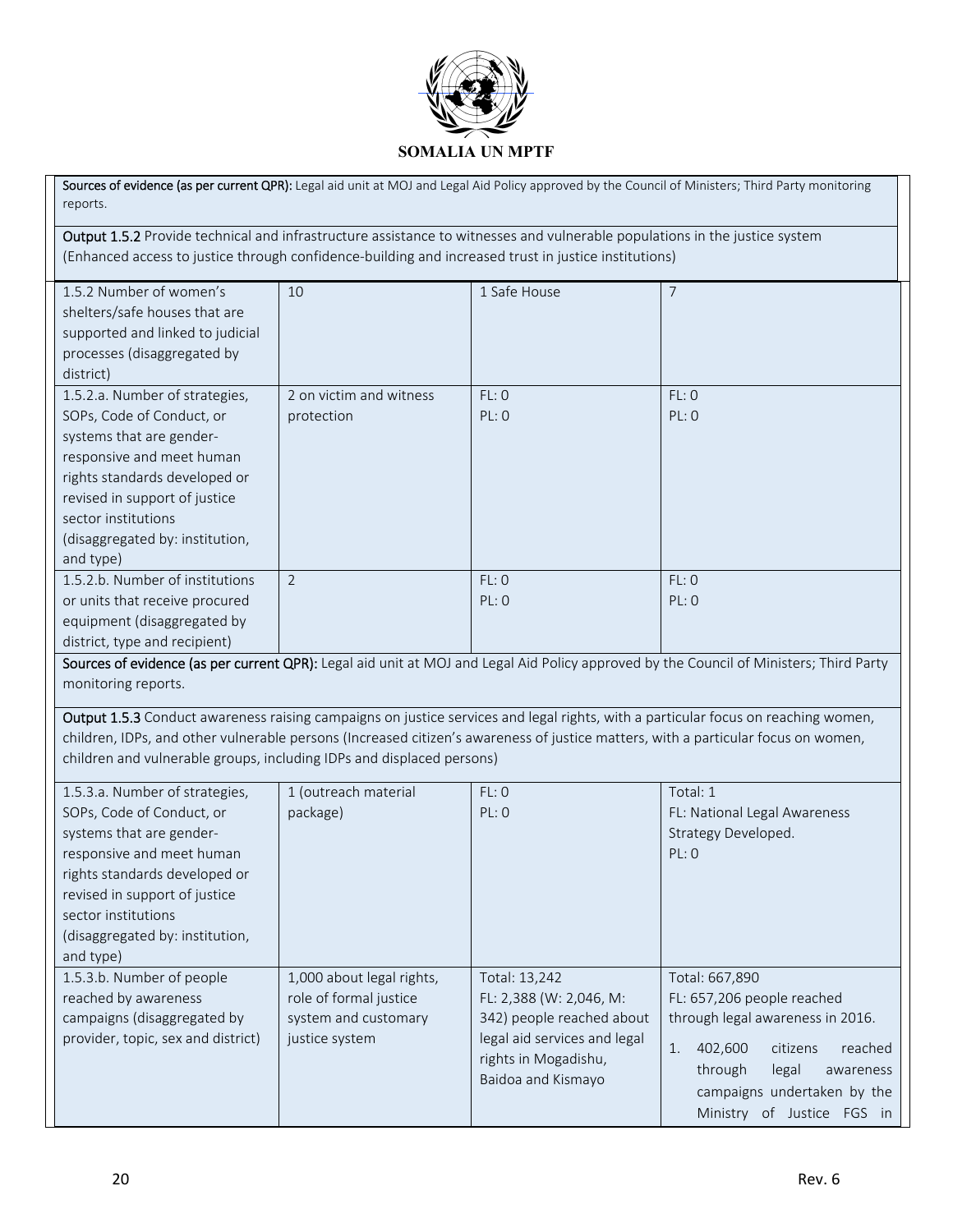

|                                                                                                                    |     | intended for IDP and host<br>communities.<br>- Mobile Courts in Benadir<br>Region have undertaken<br>legal awareness sessions<br>focused on raising people's<br>knowledge and awareness<br>of the Mobile Court<br>services reaching out to<br>684 (F: 377, M: 307)<br>people in 14 districts in<br>Mogadishu especially in<br>IDP camps.<br>PL: 200 (W:121; M:79)<br>people sensitized on the<br>elimination of all forms of<br>gender based violence and<br>educate the public on the<br>availability of legal aid<br>service which is freely<br>provided by PSU legal aid<br>clinic.<br>10,000 persons were<br>reached through<br>sensitization of mobile<br>radio that aired messages<br>targeting the wider<br>community on GBV<br>awareness | Mogadishu, Kismayo, Baidoa<br>Adado<br>and<br>using<br><b>TV</b><br>programmes, messaging and<br>visibility in key public places<br>including the 17 police stations<br>in Mogadishu.<br>251,534 citizens were reached<br>2.<br>through radio legal awareness<br>programs, printing of stickers<br>and leaflets by the Attorney<br>General Office in 2016. The<br>legal<br>awareness<br>programs<br>addressed basic constitutional<br>rights and freedoms, rights of<br>the accused and guide on the<br>mandates and functioning of<br>the formal justice system.<br>2,388 (F: 2,046, M: 342) people<br>3.<br>were reached through legal<br>awareness and sensitization<br>about<br>legal<br>sessions<br>aid<br>services and legal rights in<br>Mogadishu,<br>Baidoa<br>and<br>Kismayo intended for IDP and<br>host communities.<br>Mobile Courts in Benadir<br>4.<br>Region have undertaken legal<br>awareness sessions focused on<br>raising people's knowledge and<br>awareness of the Mobile Court<br>services reaching out to 684 (F:<br>377, M: 307) people in 14<br>districts<br>Mogadishu<br>in<br>especially in IDP camps.<br>PL: 10,000 through radio<br>programmes<br>Legal awareness sessions reached<br>935 people (W: 531, M: 404) |
|--------------------------------------------------------------------------------------------------------------------|-----|--------------------------------------------------------------------------------------------------------------------------------------------------------------------------------------------------------------------------------------------------------------------------------------------------------------------------------------------------------------------------------------------------------------------------------------------------------------------------------------------------------------------------------------------------------------------------------------------------------------------------------------------------------------------------------------------------------------------------------------------------|--------------------------------------------------------------------------------------------------------------------------------------------------------------------------------------------------------------------------------------------------------------------------------------------------------------------------------------------------------------------------------------------------------------------------------------------------------------------------------------------------------------------------------------------------------------------------------------------------------------------------------------------------------------------------------------------------------------------------------------------------------------------------------------------------------------------------------------------------------------------------------------------------------------------------------------------------------------------------------------------------------------------------------------------------------------------------------------------------------------------------------------------------------------------------------------------------------------------------------------------------|
|                                                                                                                    |     |                                                                                                                                                                                                                                                                                                                                                                                                                                                                                                                                                                                                                                                                                                                                                  |                                                                                                                                                                                                                                                                                                                                                                                                                                                                                                                                                                                                                                                                                                                                                                                                                                                                                                                                                                                                                                                                                                                                                                                                                                                  |
| OUTPUT 1.5.7 Provide technical assistance and training justice professionals to protect the rights of the children |     |                                                                                                                                                                                                                                                                                                                                                                                                                                                                                                                                                                                                                                                                                                                                                  |                                                                                                                                                                                                                                                                                                                                                                                                                                                                                                                                                                                                                                                                                                                                                                                                                                                                                                                                                                                                                                                                                                                                                                                                                                                  |
| 1.5.7 Number of participants in                                                                                    | 200 |                                                                                                                                                                                                                                                                                                                                                                                                                                                                                                                                                                                                                                                                                                                                                  | 250 (196 Male and 54 Female)                                                                                                                                                                                                                                                                                                                                                                                                                                                                                                                                                                                                                                                                                                                                                                                                                                                                                                                                                                                                                                                                                                                                                                                                                     |
| justice sector trainings                                                                                           |     |                                                                                                                                                                                                                                                                                                                                                                                                                                                                                                                                                                                                                                                                                                                                                  | prosecutors, judges, traditional                                                                                                                                                                                                                                                                                                                                                                                                                                                                                                                                                                                                                                                                                                                                                                                                                                                                                                                                                                                                                                                                                                                                                                                                                 |
| (disaggregated by sex, topic,                                                                                      |     |                                                                                                                                                                                                                                                                                                                                                                                                                                                                                                                                                                                                                                                                                                                                                  | justice actors, Custodial Corps                                                                                                                                                                                                                                                                                                                                                                                                                                                                                                                                                                                                                                                                                                                                                                                                                                                                                                                                                                                                                                                                                                                                                                                                                  |
| districts and type of professional                                                                                 |     |                                                                                                                                                                                                                                                                                                                                                                                                                                                                                                                                                                                                                                                                                                                                                  | trained on Child Rights.                                                                                                                                                                                                                                                                                                                                                                                                                                                                                                                                                                                                                                                                                                                                                                                                                                                                                                                                                                                                                                                                                                                                                                                                                         |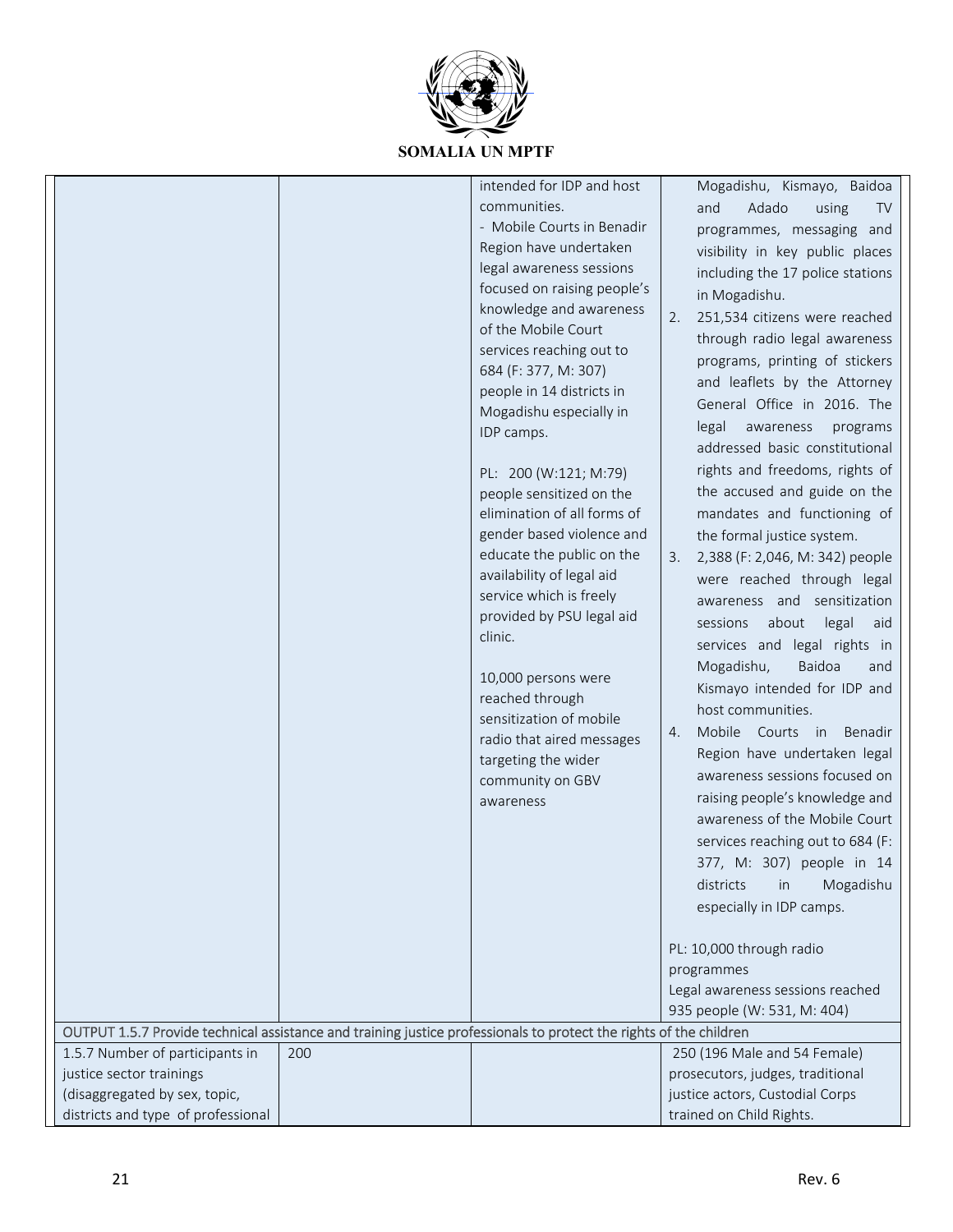

| such as: prosecutors, judges,                                                                                                                |                                           |                               |                            |                                       |  |  |
|----------------------------------------------------------------------------------------------------------------------------------------------|-------------------------------------------|-------------------------------|----------------------------|---------------------------------------|--|--|
| MOJ, traditional justice actors,                                                                                                             |                                           |                               |                            |                                       |  |  |
| Custodial Corps)                                                                                                                             |                                           |                               |                            |                                       |  |  |
| 1.5.7 Number of gender-                                                                                                                      | $\mathbf{1}$                              | Continued to support GBV      |                            | 2. Established GBV unit within the    |  |  |
| responsive justice sector                                                                                                                    |                                           | Unit and Women and            |                            | Puntland Human Right Defender         |  |  |
| institutions or internal units                                                                                                               |                                           | Juvenile Department           |                            | Office to look specifically at issues |  |  |
| established with UN support                                                                                                                  |                                           | Established.                  |                            | related to Gender Based Violence.     |  |  |
|                                                                                                                                              |                                           |                               |                            | Women and Juvenile Department         |  |  |
|                                                                                                                                              |                                           |                               |                            | Established under MOJ at Federal      |  |  |
|                                                                                                                                              |                                           |                               | Level.                     |                                       |  |  |
| Sources of evidence (as per current QPR): (Draft) Policy documents; Outreach event reports                                                   |                                           |                               |                            |                                       |  |  |
| PSG 2: Establish unified, capable, accountable and rights-based Somali Federal security institutions providing basic safety and security     |                                           |                               |                            |                                       |  |  |
| for its citizens                                                                                                                             |                                           |                               |                            |                                       |  |  |
|                                                                                                                                              |                                           |                               |                            |                                       |  |  |
| Sub-Outcome 2.1 A baseline Somali Police Force is built to preserve stability and order in Somalia through custom and institutional rule     |                                           |                               |                            |                                       |  |  |
| of law through Police Capability – the human and physical capabilities of police are shaped to support the needs of the Somali people        |                                           |                               |                            |                                       |  |  |
| Output 2.1.1 Provide training, technical and financial assistance to the Somali Police Force (SPF) (Human capacity of the Somali Police      |                                           |                               |                            |                                       |  |  |
| Force is built to a higher level through support for training and development)                                                               |                                           |                               |                            |                                       |  |  |
|                                                                                                                                              | PROGRESS ON OUTPUT INDICATOR <sup>4</sup> |                               |                            |                                       |  |  |
| <b>INDICATOR</b>                                                                                                                             | <b>TARGET</b>                             | THIS QUARTER                  |                            | <b>CUMULATIVE 2016</b>                |  |  |
| 2.1.1.b. Number of participants                                                                                                              | 1,000 Number trained in                   | 469 officers trained on       |                            | 674 Individuals (W: 101, M: 573)      |  |  |
| in police sector training                                                                                                                    | recovered areas on issues                 | election security (W: 69, M:  |                            |                                       |  |  |
| (disaggregated by sex, topic,                                                                                                                | including police academy,                 | 400)                          |                            |                                       |  |  |
| districts and rank)                                                                                                                          | GBV referral network                      |                               |                            |                                       |  |  |
|                                                                                                                                              | actors, investigation skills              |                               |                            |                                       |  |  |
|                                                                                                                                              |                                           |                               |                            |                                       |  |  |
|                                                                                                                                              |                                           |                               |                            |                                       |  |  |
|                                                                                                                                              |                                           | 20 police officers trained on | Police officers trained in | Beledweyne on police response to      |  |  |
|                                                                                                                                              |                                           | investigation techniques in   | Gender Based Violence.     |                                       |  |  |
|                                                                                                                                              |                                           | Garowe from 14th - 20th       |                            |                                       |  |  |
|                                                                                                                                              |                                           | Nov 2016                      |                            |                                       |  |  |
|                                                                                                                                              |                                           |                               |                            |                                       |  |  |
|                                                                                                                                              |                                           |                               |                            |                                       |  |  |
| 2.1.1.c. Number of students                                                                                                                  |                                           |                               |                            |                                       |  |  |
|                                                                                                                                              | 30                                        | 25 students (W:5, M:20)       | 25 students (W: 5, M: 20)  |                                       |  |  |
| benefiting from scholarship                                                                                                                  |                                           |                               |                            |                                       |  |  |
| (disaggregated by sex)                                                                                                                       |                                           |                               |                            |                                       |  |  |
|                                                                                                                                              |                                           |                               |                            |                                       |  |  |
| Sources of evidence (as per current QPR): Training Report; Scholarship database, Third party monitoring                                      |                                           |                               |                            |                                       |  |  |
| Output 2.1.2 Provide equipment, technical and financial assistance to the SPF (Field capability of police is built to a higher level through |                                           |                               |                            |                                       |  |  |
| provision of equipment and consumables)                                                                                                      |                                           |                               |                            |                                       |  |  |
| 2.1.2.a. Number of institutions or                                                                                                           | 4 stations at the federal level           | 0                             |                            | 4 police stations                     |  |  |
| units that receive procured                                                                                                                  | 16 stations at the regional level         |                               |                            | were furnished and<br>equipped        |  |  |

 4 Fill in only the numbers or yes/no; no explanations to be given here.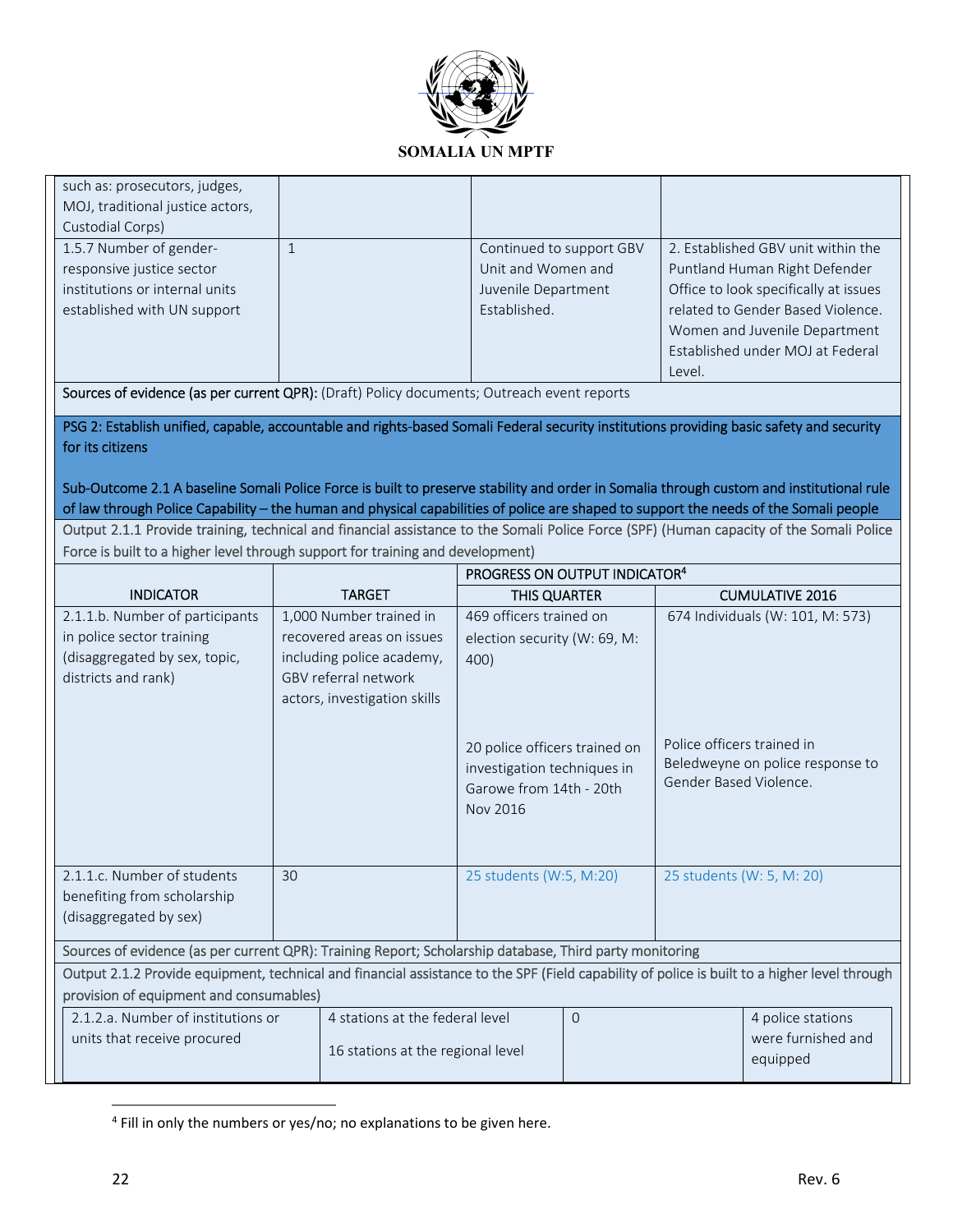

| equipment (disaggregated by district,<br>type and recipient)                                                                                                                                                                                                                                                                                                                                                          |       |                                                                                                                                      |                                                                                                |                                                                 |           |                                                                                                          |
|-----------------------------------------------------------------------------------------------------------------------------------------------------------------------------------------------------------------------------------------------------------------------------------------------------------------------------------------------------------------------------------------------------------------------|-------|--------------------------------------------------------------------------------------------------------------------------------------|------------------------------------------------------------------------------------------------|-----------------------------------------------------------------|-----------|----------------------------------------------------------------------------------------------------------|
| Output 2.1.3. Safe base capability of the SPF is built to a higher level (through support for infrastructure and ancillaries)                                                                                                                                                                                                                                                                                         |       |                                                                                                                                      |                                                                                                |                                                                 |           |                                                                                                          |
| # of priority list, including based on<br>the risk of attacks, for police station<br>refurbishments for 2015 & 2016,<br>undertake refurbishments in line with<br>funds available                                                                                                                                                                                                                                      |       | 3 police stations will be refurbished<br>out of 22 district police stations<br>identified for assessment in<br>consultation with SPF | Detail design, drawings<br>and BOQ preparation for<br>2 previously assessed<br>police stations |                                                                 |           | Ready for solicitation<br>of suitable<br>contractors                                                     |
| # of police station construction to be<br>funded over the project period,<br>including the needs of female officers,<br>victims and witnesses                                                                                                                                                                                                                                                                         |       | Criminal Investigations Department<br>(CID)                                                                                          |                                                                                                | Delayed due to non-<br>availability of funds                    |           | Tendering for the<br>work was done in Q2<br>2015 but contract<br>was not awarded<br>due to lack of funds |
| Mogadishu Police Academy<br>refurbishment including roofs,<br>damaged walls and sewage/drainage<br>systems which represent health<br>threats to students and staff                                                                                                                                                                                                                                                    |       | Mogadishu Police Academy                                                                                                             |                                                                                                | Design, drawing and<br>tender document<br>preparation completed |           | Ready for repair<br>works                                                                                |
| Sources of evidence (as per current QPR): Handover documents/ Press release/ event reports.                                                                                                                                                                                                                                                                                                                           |       |                                                                                                                                      |                                                                                                |                                                                 |           |                                                                                                          |
| Sub-Outcome 2.2 A baseline Somali Police Force is built to preserve stability and order in Somalia through custom and institutional<br>rule of law through Police Reform - the conduct, behaviour and values of police are shaped to support the needs of the Somali people<br>Output 2.2.1 Provide training, technical and financial assistance for reform of the SPF (Police strategy, tactics and organisation are |       |                                                                                                                                      |                                                                                                |                                                                 |           |                                                                                                          |
| improved through new approaches)                                                                                                                                                                                                                                                                                                                                                                                      |       |                                                                                                                                      |                                                                                                |                                                                 |           |                                                                                                          |
| Number of senior<br>police<br>officers completed mentoring<br>programme (disaggregated by<br>sex, districts and rank)                                                                                                                                                                                                                                                                                                 | 10    |                                                                                                                                      | None                                                                                           |                                                                 | None      |                                                                                                          |
| Review previous assessments<br>on women and child friendly<br>police help desks, develop plan<br>of action for the provision of<br>technical and advisory support<br>for the establishment of<br>support to help women and<br>children at police stations as<br>per the provisions of the<br>Juvenile Justice Law                                                                                                     | Desks | Establish Women and Child                                                                                                            |                                                                                                |                                                                 | Hargeisa. | 5 Women and Child desks<br>established in 5 police stations in                                           |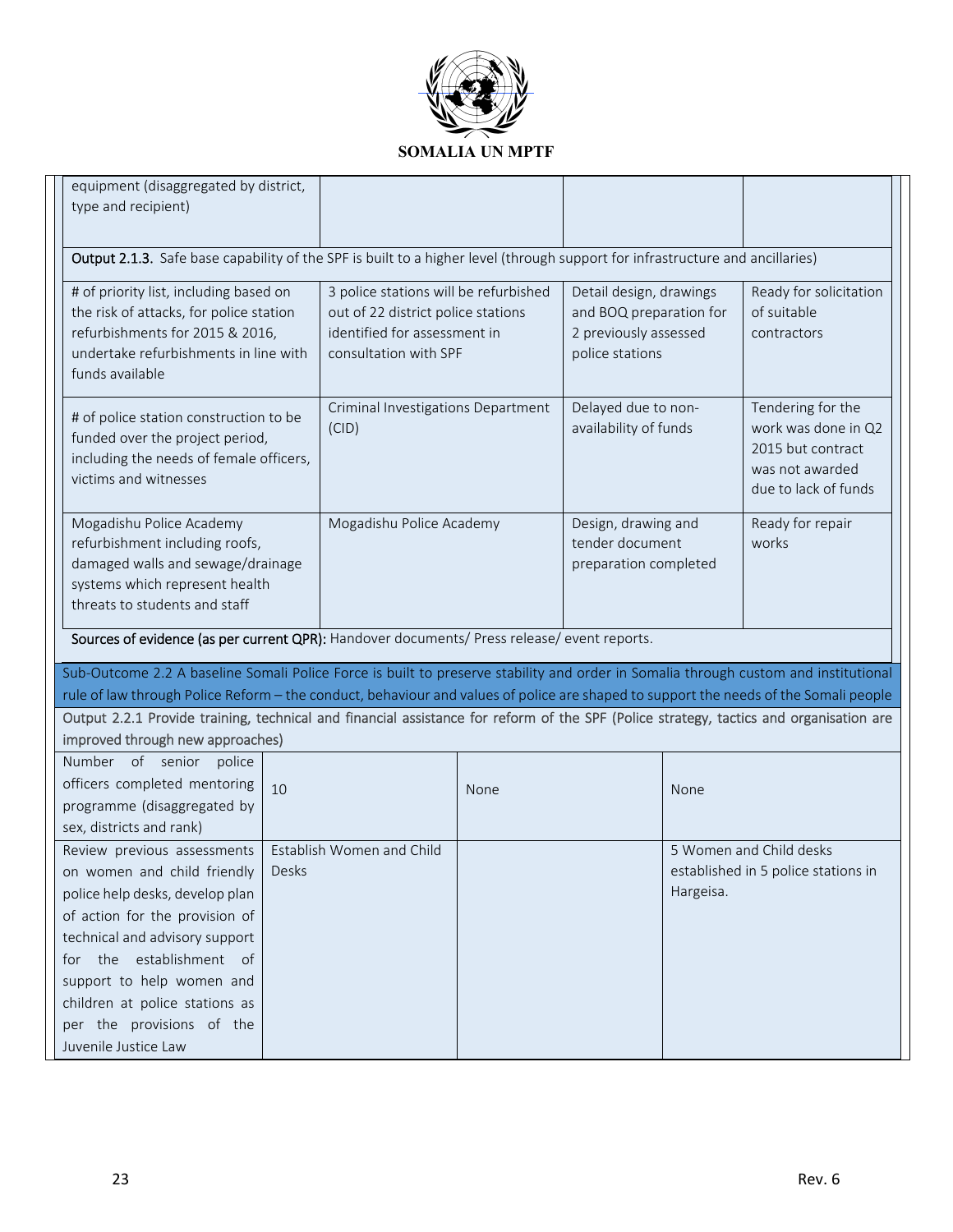

| 2.2.1.a. Number of strategies,<br>SOPs, Code of Conduct, or<br>systems that are gender-<br>responsive and meet human<br>rights standards developed or<br>revised in support of SPF                                                 | 1 national strategic policy<br>on how to prevent the<br>death or injury of police<br>officers                                                                                                                                                        | $\Omega$                                                                                                                                                                                                                 | $\Omega$                                                                                                                                                                                                                                                             |
|------------------------------------------------------------------------------------------------------------------------------------------------------------------------------------------------------------------------------------|------------------------------------------------------------------------------------------------------------------------------------------------------------------------------------------------------------------------------------------------------|--------------------------------------------------------------------------------------------------------------------------------------------------------------------------------------------------------------------------|----------------------------------------------------------------------------------------------------------------------------------------------------------------------------------------------------------------------------------------------------------------------|
| (disaggregated by: institution,                                                                                                                                                                                                    |                                                                                                                                                                                                                                                      |                                                                                                                                                                                                                          |                                                                                                                                                                                                                                                                      |
| and type)                                                                                                                                                                                                                          |                                                                                                                                                                                                                                                      |                                                                                                                                                                                                                          |                                                                                                                                                                                                                                                                      |
| Sources of evidence: None available                                                                                                                                                                                                |                                                                                                                                                                                                                                                      |                                                                                                                                                                                                                          |                                                                                                                                                                                                                                                                      |
| accountability)                                                                                                                                                                                                                    |                                                                                                                                                                                                                                                      |                                                                                                                                                                                                                          | Output 2.2.2 Provide technical and financial assistance to develop a framework to support police accountability to communities (A<br>basic framework for interaction with community is developed through the implementation of communication processes and increased |
| 2.2.2.a. Number of gender-<br>responsive police related<br>institutions or internal units<br>established with UN support                                                                                                           | Institutions/committees (6)<br>Community<br>a.<br>advisory committee (CAC);<br>Gender Unit,<br>b.<br>Specialized investigation cell<br>on SGBV cases<br>- Joint Somali-international<br>monitoring group,<br>- Integrity and<br>investigations Unit, | Women and child protection<br>unit was supported through<br>the capacity building of 25<br>police officers (W:15, M: 10).<br>Unit was established<br>by<br><b>UNWOMEN</b><br>UNSOM,<br>and<br>supported by UNDP in 2016. | Total: 0<br>Completed in 2015<br>a.<br>Completed in 2015<br>b.                                                                                                                                                                                                       |
| Number of people reached by<br>awareness campaigns on<br>police integrity (disaggregated<br>by sex and district)                                                                                                                   | 300                                                                                                                                                                                                                                                  | No progress during the<br>reporting period                                                                                                                                                                               | None                                                                                                                                                                                                                                                                 |
| 2.2.2.b. Number of strategies,<br>SOPs, Code of Conduct, or<br>systems that are gender-<br>responsive and meet human<br>rights standards developed or<br>revised in support of SPF<br>(disaggregated by: institution,<br>and type) | Strategy: Community and<br>police relations (UNDP)<br>9 (on community and police<br>relations; preventive<br>measures against<br>corruption and criminality<br>within the police; SGBV;<br>gender mainstreaming in<br>the police)                    | $\overline{0}$                                                                                                                                                                                                           | 1 Strategy: PRODOC on Youth<br>Volunteer initiative (in support to<br>Community Policing)<br>Code of conduct drafted.<br>Validation workshop on the Code<br>of Conduct organized                                                                                     |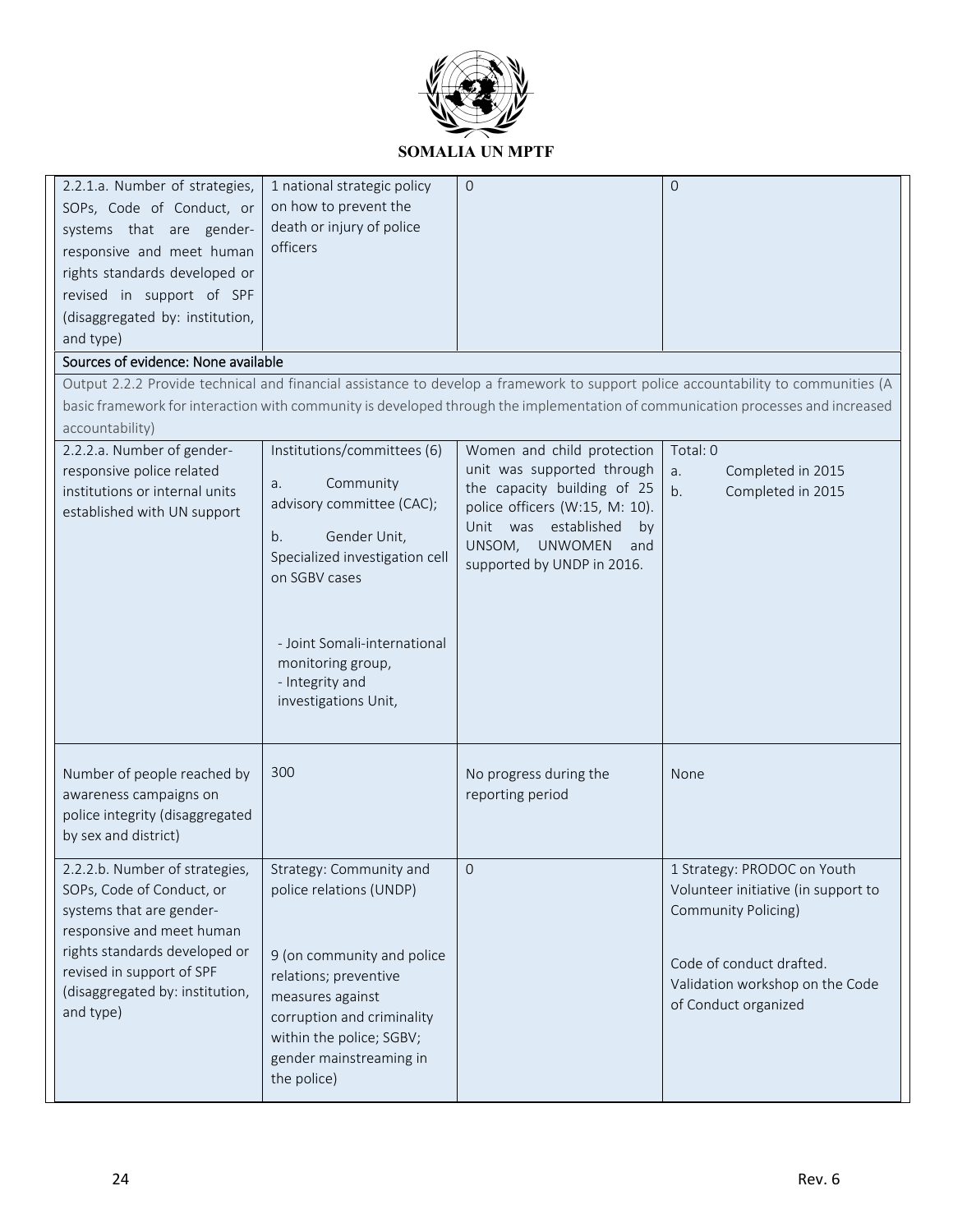

| Number of participants in<br>police sector trainings<br>(disaggregated by sex, topic,<br>districts and rank)                                                                                                                       | 200                                                                     |                                                                                                                                                                                                                                                                                                                                                                                                                                 | A Training of Trainers course was<br>conducted for the Somaliland<br>National Police Force from 19 July<br>to 1 August 2016 based on<br>Comprehensive Education<br>Programme (CEP). 19 trainers were<br>successfully trained; as a result, 10<br>out of 19 trainers were identified<br>to proceed to phase IV of this<br>process which involves mentorship<br>to ensure their skills are well<br>strengthened specifically for the<br>future delivery of the CEP to<br>Somaliland Police Officers |
|------------------------------------------------------------------------------------------------------------------------------------------------------------------------------------------------------------------------------------|-------------------------------------------------------------------------|---------------------------------------------------------------------------------------------------------------------------------------------------------------------------------------------------------------------------------------------------------------------------------------------------------------------------------------------------------------------------------------------------------------------------------|---------------------------------------------------------------------------------------------------------------------------------------------------------------------------------------------------------------------------------------------------------------------------------------------------------------------------------------------------------------------------------------------------------------------------------------------------------------------------------------------------|
|                                                                                                                                                                                                                                    |                                                                         | Sources of evidence: CAC reports; See: https://www.facebook.com/undpsom/posts/982599268553639?match=cG9saWNl                                                                                                                                                                                                                                                                                                                    |                                                                                                                                                                                                                                                                                                                                                                                                                                                                                                   |
|                                                                                                                                                                                                                                    |                                                                         | Output 2.2.3 Provide stipends and technical assistance to support SPF operations (Basic police operations are maintained and<br>sustained through the creation of financial management, human resource and logistics capability)                                                                                                                                                                                                |                                                                                                                                                                                                                                                                                                                                                                                                                                                                                                   |
| 2.2.3.a. Number of strategies,<br>SOPs, Code of Conduct, or<br>systems that are gender-<br>responsive and meet human<br>rights standards developed or<br>revised in support of SPF<br>(disaggregated by: institution,<br>and type) | 1 Computerized staffing<br>system for the SPF                           | $\overline{0}$                                                                                                                                                                                                                                                                                                                                                                                                                  | 0: Capacity building programme<br>was agreed on in finance, human<br>resources, procurement, and<br>logistics                                                                                                                                                                                                                                                                                                                                                                                     |
| 2.2.3.b. Number of<br>participants in police sector<br>trainings (disaggregated by<br>sex, topic, districts and rank)                                                                                                              | 200 participants. Training<br>on finance, human<br>resources, logistics | Total:<br>Training provided to 6 (W:3,<br>M: 3) staff from the MoIS and<br>SPF on financial reporting,<br>monitoring and evaluation<br>3 mid-management SPF (W:2,<br>M:1) attended international<br>policing conference<br>In Baidoa 100 youth<br>volunteers (W: 35 and M: 65)<br>were identified including 13<br>youth from IDP camps.<br>199 youth volunteers (W:64,<br>M:135) were registered in<br>March 2016 working in 17 | Total:<br>Training provided to 6 (W:3, M: 3)<br>staff from the MoIS and SPF on<br>financial reporting, monitoring and<br>evaluation<br>3 mid-management SPF (W:2, M:1)<br>attended international policing<br>conference<br>In Baidoa 100 youth volunteers to<br>work as community liaison officers<br>(W: 35 and M: 65) were identified<br>including 13 youth from IDP camps<br>199 youth volunteers working as<br>community policing liaison officers<br>(W:64, M:135) were registered in        |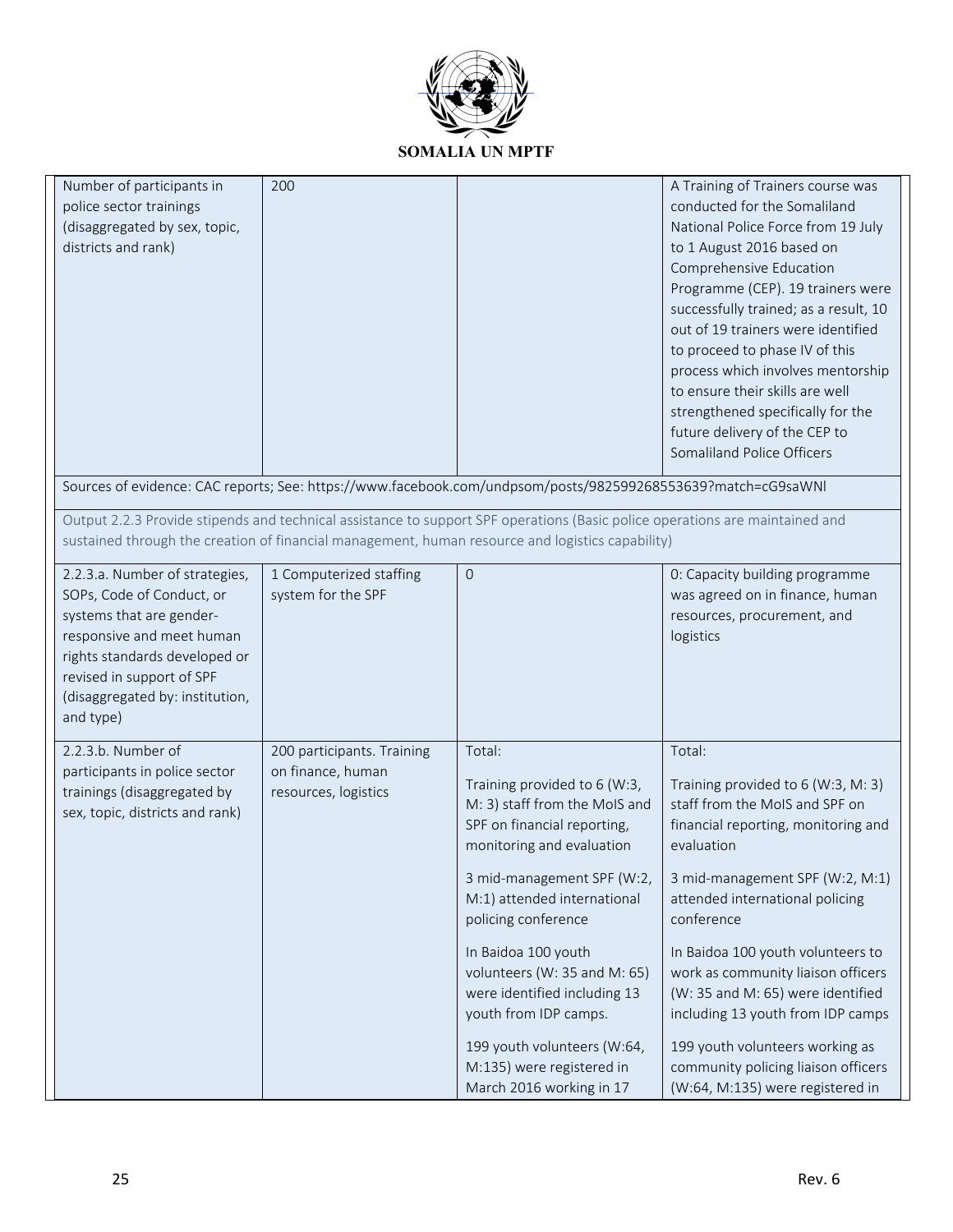

|                                                                                                                                         |                                                                                                                                                                                      | districts across Banadir                                                                                                                                                                 | March 2016 working in 17 districts                                                                                                                                                                                        |  |  |  |
|-----------------------------------------------------------------------------------------------------------------------------------------|--------------------------------------------------------------------------------------------------------------------------------------------------------------------------------------|------------------------------------------------------------------------------------------------------------------------------------------------------------------------------------------|---------------------------------------------------------------------------------------------------------------------------------------------------------------------------------------------------------------------------|--|--|--|
|                                                                                                                                         |                                                                                                                                                                                      | region.                                                                                                                                                                                  | across Banadir region                                                                                                                                                                                                     |  |  |  |
|                                                                                                                                         | 6,448 SPF (EU MPTF)                                                                                                                                                                  | PL: 50 youth (F:15; M:35)<br>identified<br>by<br>the<br>were<br>and<br>regional<br>police<br>local<br>authorities<br>Project closure process<br>continued through Q4.                    | PL: 50 youth to work as community<br>liaison officers (F:15; M:35) were<br>identified by the regional police and<br>local authorities<br>6,448 SPF officer stipends<br>payments achieved in Q2 for<br>January-August 2015 |  |  |  |
|                                                                                                                                         | 1,200 Regional Police in<br>Baidoa and Kismayo (DFID<br>non-MPTF)                                                                                                                    | Baidoa: approx. 600 officers<br>paid \$100 USD / month<br>Kismayo: approx. 400 officers<br>paid \$100 USD stipend +<br>\$100 USD salary / month                                          | Baidoa: approx. 600 officers paid<br>100 USD / month. 200 Baidoa<br>Phase 1 from November 2016; 200<br>Baidoa Phase 2 from March 2016;<br>200 Baidao Phase 3 from August<br>2016                                          |  |  |  |
| # of officers provided with<br>police stipend support                                                                                   |                                                                                                                                                                                      |                                                                                                                                                                                          | Kismayo: \$100 USD stipend + \$100<br>USD salary paid to approx. 200<br>Phase 1 officers from June 2016<br>and 200 Phase 2 officers from<br>October 2016                                                                  |  |  |  |
|                                                                                                                                         | 6,874 SPF (Japan non-MPTF)                                                                                                                                                           | Project closure process<br>commenced in Q4.                                                                                                                                              | 6,787 SPF officer stipends<br>payments achieved in Q3 for<br>September-November 2015<br>payment months                                                                                                                    |  |  |  |
|                                                                                                                                         | 6,903 SPF (EU non-MPTF)                                                                                                                                                              | November 2016 the first<br>tranche payment of \$200<br>USD in stipends was credited<br>to the bank accounts of 6,771<br>officers, through country<br>payroll systems.                    | MoU with EU signed Q3. Design<br>and payment of stipends through<br>country payroll systems achieved.<br>Second tranche payment expected<br>in Q1 2017.                                                                   |  |  |  |
| Facilitate the creation of a<br>federal policing model, as well<br>as strengthen the current<br>police infrastructure in the<br>country | Provide logistical support to<br>workshops advancing<br>discussions towards an<br>agreement on a federal<br>policing model; and<br>construction of a model<br>police training centre | The first SWSS Technical<br>Committee Workshop took<br>place 6-8 December 2016 in<br>Baidoa with<br>23 participants from the<br>region. UNOPS provided all<br>required logistic support. | Bi-lateral funding through German<br>Government<br>Facilitation of workshop in SWSS.                                                                                                                                      |  |  |  |
|                                                                                                                                         |                                                                                                                                                                                      | Sources of evidence (as per current QPR): Training reports, assessment reports, registration reports                                                                                     |                                                                                                                                                                                                                           |  |  |  |
|                                                                                                                                         |                                                                                                                                                                                      |                                                                                                                                                                                          |                                                                                                                                                                                                                           |  |  |  |
|                                                                                                                                         |                                                                                                                                                                                      | Output 2.2.4 Provide technical and financial assistance required for SPF to police newly recovered areas (The influence of                                                               |                                                                                                                                                                                                                           |  |  |  |

Government is spread to recovered territories through policing based on planning, preparation, communication and needs based deployment)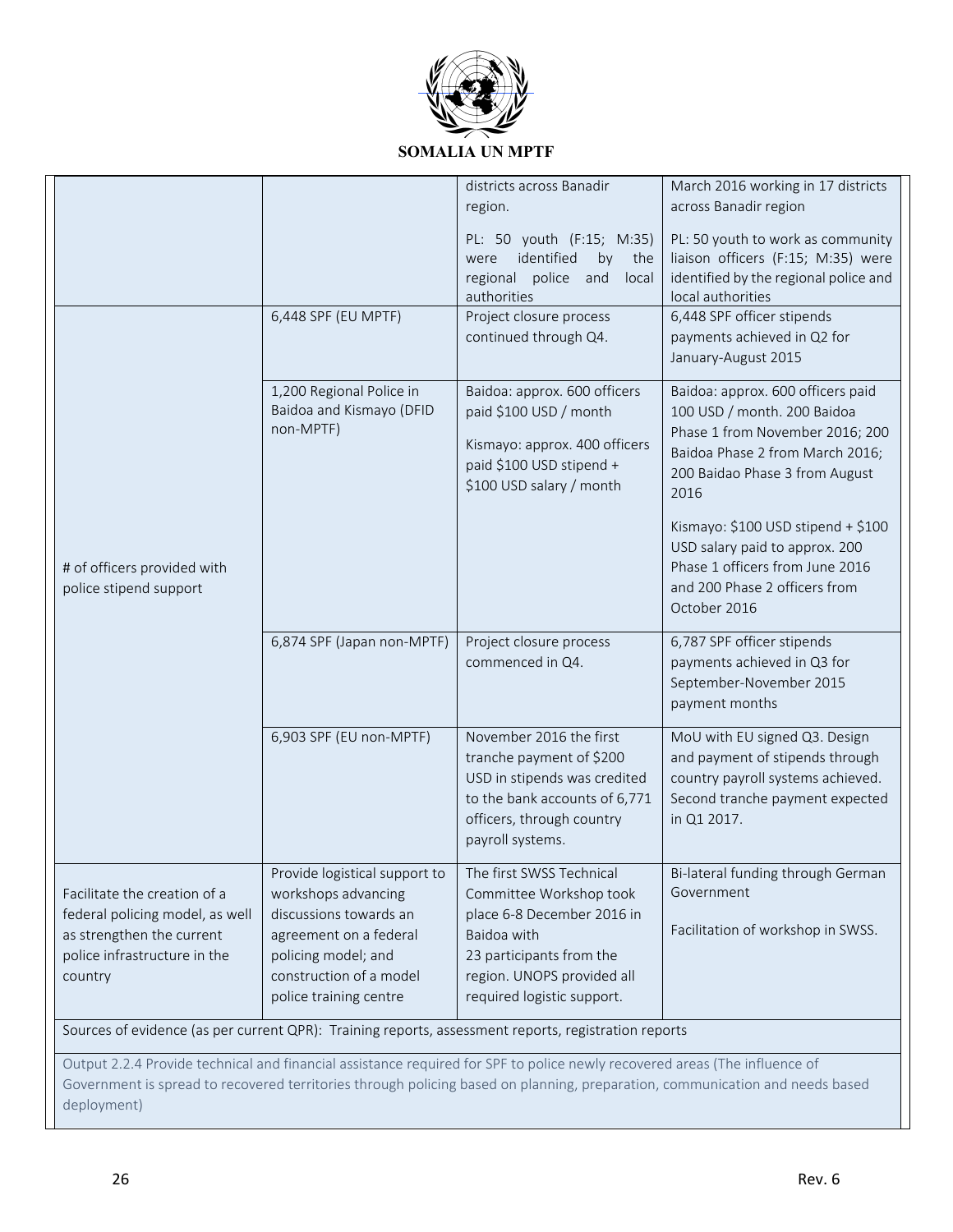

| 2.2.4.a. Number of regional or<br>national laws and policies that<br>are non-discriminatory and                                                                                                                                                                     | 3 Policies:<br>Policies for Reform<br>a.                                                                                                                                                                                                                           | 1:<br>New Policing Model-which<br>was endorsed by the National                                                                                                                                            | 1:<br>New Policing Model-which was<br>endorsed by the National                                                                                                                                      |  |
|---------------------------------------------------------------------------------------------------------------------------------------------------------------------------------------------------------------------------------------------------------------------|--------------------------------------------------------------------------------------------------------------------------------------------------------------------------------------------------------------------------------------------------------------------|-----------------------------------------------------------------------------------------------------------------------------------------------------------------------------------------------------------|-----------------------------------------------------------------------------------------------------------------------------------------------------------------------------------------------------|--|
| meet human rights standards<br>developed or revised in<br>support of the police sector<br>(disaggregated by: institution<br>and type)                                                                                                                               | Making,<br>Federal Police Act<br>b.<br>Civilian Right Act<br>C.                                                                                                                                                                                                    | Leadership Forum.                                                                                                                                                                                         | Leadership Forum.<br>a.                                                                                                                                                                             |  |
| 2.2.4.c. Legal framework and<br>Policies for Somali Police at<br>National and Regional level is<br>established: Policies for<br>reform making and<br>restructuring-establishment<br>of coordination unit on human<br>trafficking abetment<br>functional at the MoIS | 3 regional conferences on<br>human trafficking<br>awareness and coordination<br>cell with CID-SPF;<br>preparation of concept<br>notes; invitation to the<br>experts; organization of the<br>regional conferences;<br>preparation of meeting<br>minutes by national | 1: Federal level conference on<br>strengthening<br>counter<br>trafficking mechanisms (W:<br>10, M: 40) also attended by<br>participants from Jubaland,<br>Hirshabelle, South West State,<br>and Puntland. | 1: Federal level conference on<br>strengthening counter trafficking<br>mechanisms (W: 10, M: 40) also<br>attended by participants from<br>Jubaland, Hrishabelle, South West<br>State, and Puntland. |  |
| Sources of Evidence: (Draft) Policies, conference report,                                                                                                                                                                                                           |                                                                                                                                                                                                                                                                    |                                                                                                                                                                                                           |                                                                                                                                                                                                     |  |
| SOMALILAND: PSG 3: Improve access to an efficient justice system for all                                                                                                                                                                                            |                                                                                                                                                                                                                                                                    |                                                                                                                                                                                                           |                                                                                                                                                                                                     |  |
|                                                                                                                                                                                                                                                                     |                                                                                                                                                                                                                                                                    | SUB-OUTCOME STATEMENT: Sub-Outcome 1.1 Access to Justice improved, with a focus on women and vulnerable groups                                                                                            |                                                                                                                                                                                                     |  |
| Indicator                                                                                                                                                                                                                                                           | <b>Target</b>                                                                                                                                                                                                                                                      | Quantitative results for the<br>(current 4th quarter)<br>reporting period Q42016                                                                                                                          | Cumulative results since the<br>commencement of JROL                                                                                                                                                |  |
|                                                                                                                                                                                                                                                                     |                                                                                                                                                                                                                                                                    | Output 1.1.3. Public awareness about national legal framework and international instruments enhanced. (Somaliland)                                                                                        |                                                                                                                                                                                                     |  |
| Number of people reached by<br>awareness campaign                                                                                                                                                                                                                   | 200,000                                                                                                                                                                                                                                                            | $\Omega$                                                                                                                                                                                                  | 0/ call for proposal for CSO issued                                                                                                                                                                 |  |
| Output 1.1.4 - Enhanced capacity of mobile courts formed by judges, prosecutors and defenders that travel to locations in which<br>judicial institutions are not available                                                                                          |                                                                                                                                                                                                                                                                    |                                                                                                                                                                                                           |                                                                                                                                                                                                     |  |

| 1.1.4.a. Number of cases fully                                                                                                                                                                                     | 50 cases per Month,                                                 | In Q4 Mobile Courts                                                                                                                  | The Mobile courts adjudicated                                                                                                                                                                                                                                                                                                      |
|--------------------------------------------------------------------------------------------------------------------------------------------------------------------------------------------------------------------|---------------------------------------------------------------------|--------------------------------------------------------------------------------------------------------------------------------------|------------------------------------------------------------------------------------------------------------------------------------------------------------------------------------------------------------------------------------------------------------------------------------------------------------------------------------|
| adjudicated by mobile courts<br>(disaggregated by criminal:<br>rape and SGBV and other; and<br>civil cases: women's socio-<br>economic rights; dismissals<br>and convictions; by district,<br>sex and age), (UNDP) | 150 Per Quarter;<br>Mobile courts represented<br>1,824 cases in SL. | adjudicated a total<br>of 271 cases $-$<br>Criminal: 157, Civil:<br>114. Of those cases<br>222 were completed<br>and 49 are pending. | 1231 cases in 2016 (Criminal: 436,<br>Civil: 725, Family cases: 70),<br>completed 937 cases and 294<br>cases are pending.<br>Mobile Court Beneficiaries (incl.<br>counseling without cases): total<br>2,768 persons: - Women: 470,<br>Male: 782 Child: 370,<br>IDP/refugees: 277, Minorities: 328,<br>Poor/ Economically deprived: |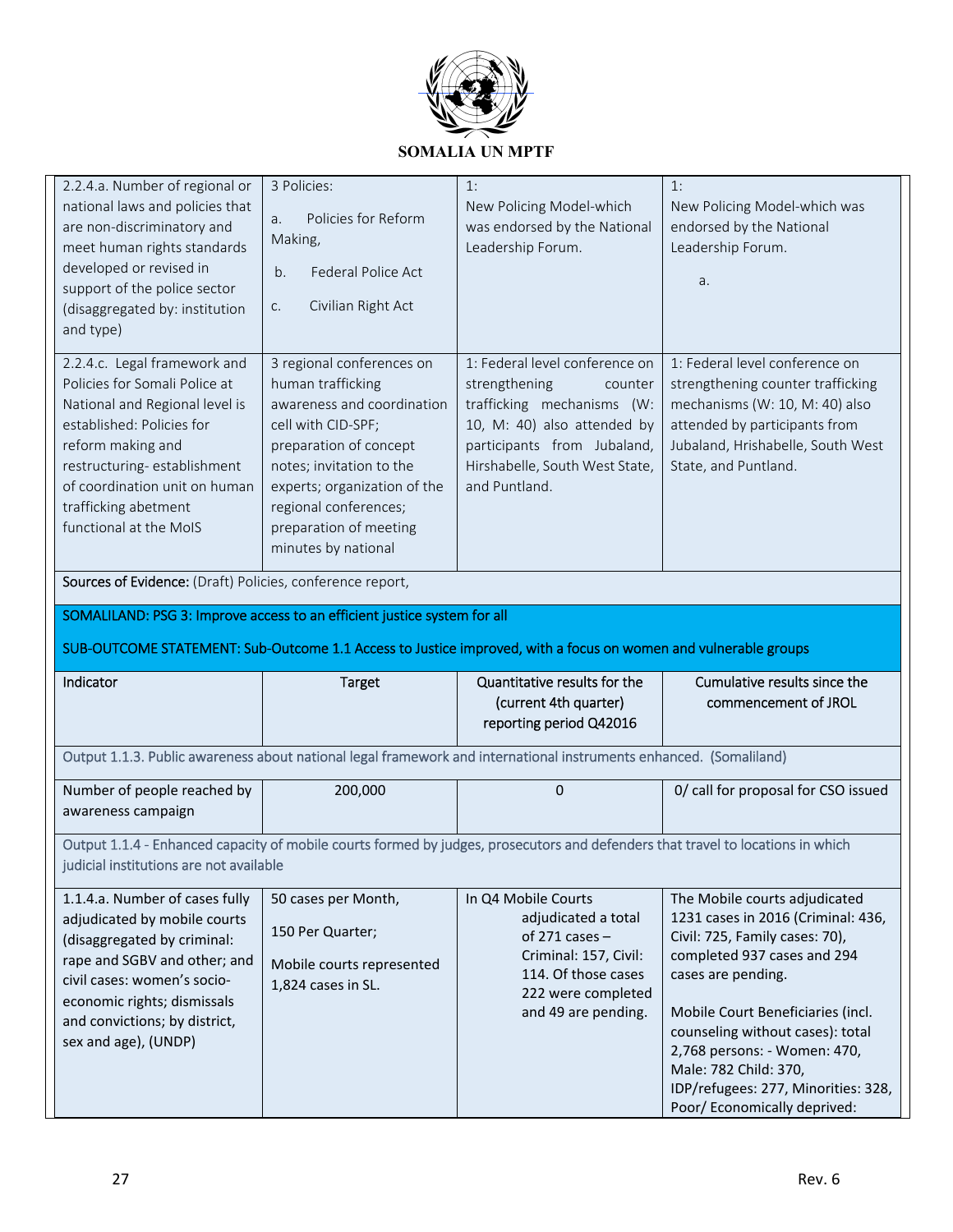

|                                                                                                                                                                                                         |                                                                                |                                                                                                                                                                                       | 541- (no gender disaggregated<br>data available for IDP, minorities<br>and poor)                                                                                                                                                                                                                                                                                        |  |
|---------------------------------------------------------------------------------------------------------------------------------------------------------------------------------------------------------|--------------------------------------------------------------------------------|---------------------------------------------------------------------------------------------------------------------------------------------------------------------------------------|-------------------------------------------------------------------------------------------------------------------------------------------------------------------------------------------------------------------------------------------------------------------------------------------------------------------------------------------------------------------------|--|
| 1.1.4.b. Number of<br>institutions or units that<br>receive procured equipment<br>(disaggregated by district,<br>type and recipient)<br>(UNDP)                                                          | 5 vehicles Donated to the<br>mobile courts for 5 regions                       | 5 (Benadir, Jubaland,<br>Hirshabelle, South West,<br>Galmudug)                                                                                                                        | 5 (Benadir, Jubaland, Hirshabelle,<br>South West, Galmudug)                                                                                                                                                                                                                                                                                                             |  |
|                                                                                                                                                                                                         |                                                                                | Sources of evidence (as per current QPR): Asset handover documents; Case management database                                                                                          |                                                                                                                                                                                                                                                                                                                                                                         |  |
| Output 1.1.5 Legal aid provision enhanced with focus on women's access to justice                                                                                                                       |                                                                                |                                                                                                                                                                                       |                                                                                                                                                                                                                                                                                                                                                                         |  |
| 1.1.5.a. Number of<br>participants receiving legal<br>aid or counselling<br>(disaggregated by sex, type of<br>cases and district)                                                                       | 8,000 participants receive<br>legal aid or counselling                         | 475 cases represented by<br>lawyers in court adjudicated<br>(Criminal 177; Civil 298) in<br>Hargeisa region.<br>244 (M: 185, W: 59) people<br>benefitted from paralegal<br>legal aid. | 4,017 benefitted from legal aid<br>(W: 1,950, children: 249, M: 1,818)<br>in Hargeisa region.<br>1,048 people benefitted from<br>paralegal legal aid and 2,969<br>people benefitted from Lawyer<br>legal aid<br>1,740 cases represented by<br>lawyers in court adjudicated<br>(Criminal 530; Civil 1,210) (896 are<br>completed and 844 ongoing) in<br>Hargeisa region. |  |
| 1.1.5.b. Number of legal aid<br>centres supported<br>(disaggregated by type and<br>district)                                                                                                            | 12 legal aid centers<br>supported in all SL regions.                           | 2 Legal Aid Centers                                                                                                                                                                   | 2 Legal Aid Centers (Office at the<br>Hargeisa University and Near<br>Court Office)                                                                                                                                                                                                                                                                                     |  |
| 1.1.5.c. Number of gender-<br>responsive justice sector<br>institutions or internal units<br>established with UN support                                                                                | $\mathbf{1}$                                                                   | $\mathbf 0$                                                                                                                                                                           | $\mathbf 0$                                                                                                                                                                                                                                                                                                                                                             |  |
| 1.1.5.d. Number of people<br>reached by awareness<br>campaigns (disaggregated by<br>provider, topic, sex and<br>district)<br>(UNDP)<br>Sources of evidence (as per current QPR): Third party monitoring | 100,000 people reached<br>through awareness<br>campaigns and Media<br>Programs | 4,180 (W: 1421, M:2759)                                                                                                                                                               | 18,644 individuals (W: 11,187 M:<br>7,457) in Hargeisa, Burao, Borama,<br>Sanaag and Saahil regions.<br>Since the commencement of the<br>JROL programme in 2015, legal<br>Awareness was provided to 78,814<br>(W: 39,156, M: 39,658) individuals.                                                                                                                       |  |
|                                                                                                                                                                                                         |                                                                                |                                                                                                                                                                                       |                                                                                                                                                                                                                                                                                                                                                                         |  |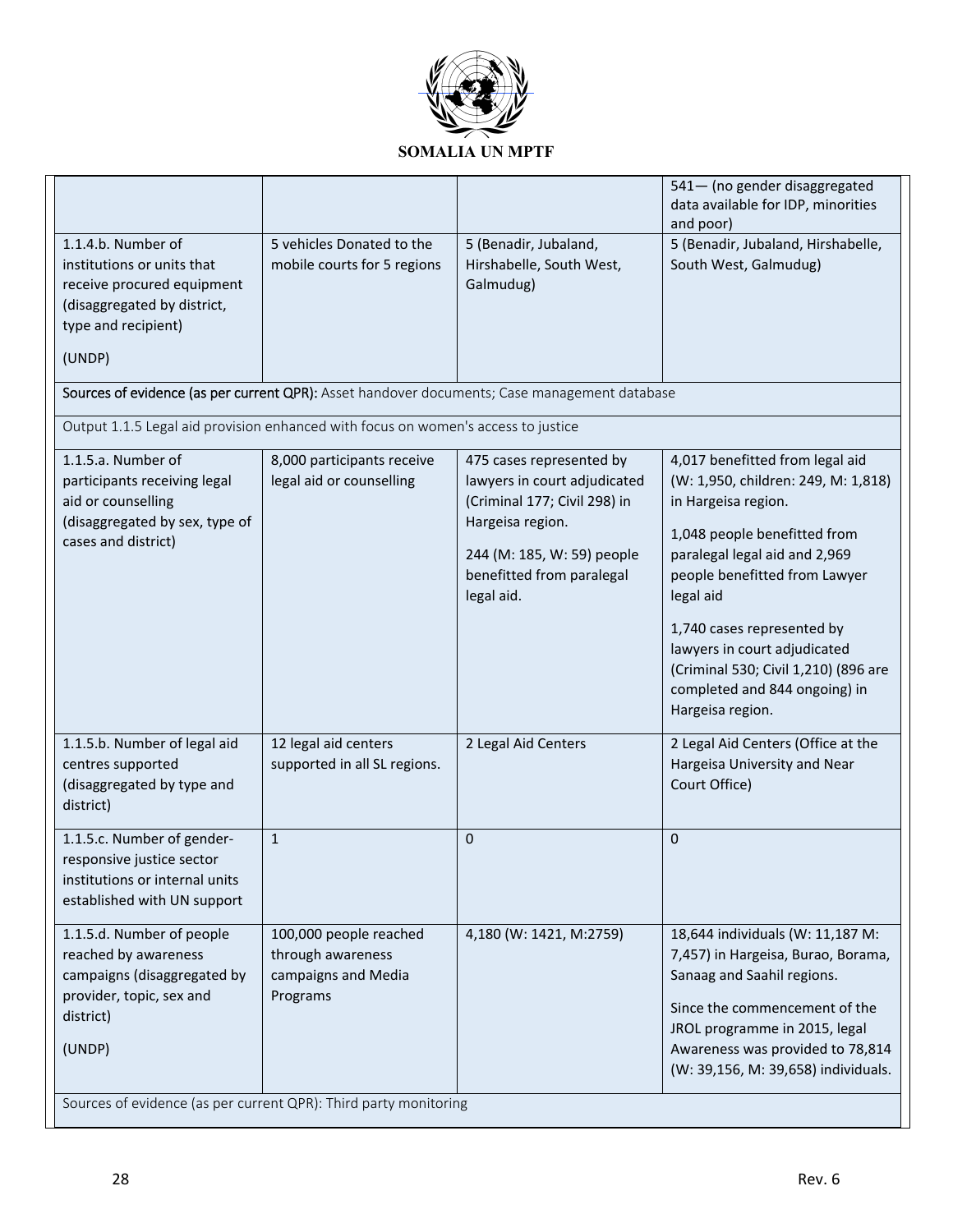

| Output 1.1.7 Women's access to justice enhanced                                                                                                                                          |                                                                                                                                                                         |                                                                                                                                                                        |                                                                                                                                                                                                                              |  |  |
|------------------------------------------------------------------------------------------------------------------------------------------------------------------------------------------|-------------------------------------------------------------------------------------------------------------------------------------------------------------------------|------------------------------------------------------------------------------------------------------------------------------------------------------------------------|------------------------------------------------------------------------------------------------------------------------------------------------------------------------------------------------------------------------------|--|--|
| 1.1.7.a. Number of individuals<br>that have received legal<br>scholarships (disaggregated by<br>sex and district of University)<br>(UNDP)                                                | 50                                                                                                                                                                      | 50 law students (W: 22, M:<br>28) continue to receive<br>scholarships from the<br>University of Hargeisa (25)<br>and Amoud University (25) in<br>Borama, respectively. | In 2016, with UNDP support, 50<br>law students (W: 22, M: 28)<br>continue to receive scholarships<br>from the University of Hargeisa<br>(25) and Amoud University (25)<br>respectively.                                      |  |  |
| Case management and outreach,                                                                                                                                                            |                                                                                                                                                                         | Sources of evidence (as per current QPR): Scholarship Database/ University records for graduation; Partner reports on Legal Aid/                                       |                                                                                                                                                                                                                              |  |  |
|                                                                                                                                                                                          |                                                                                                                                                                         | Sub-outcome 1.2: Capacities and resources of justice institutions to deliver justice built / Infrastructures                                                           |                                                                                                                                                                                                                              |  |  |
| Output 1.2.1 and 1.2.2: MoJ planning research and monitoring capacity enhanced                                                                                                           |                                                                                                                                                                         |                                                                                                                                                                        |                                                                                                                                                                                                                              |  |  |
| 1.2.1.b. Number of individuals<br>that have received legal<br>internship / graduate<br>placement (disaggregated by<br>sex, institution and district)                                     | 100 Students (50 Hargeisa,<br>30 Amoud Borama and 20<br>Burao, 30% to be female)                                                                                        | $\overline{0}$                                                                                                                                                         | 25 (W: 7, M: 18) in MoJ and HJC                                                                                                                                                                                              |  |  |
| 1.2.1.c. Number of gender-<br>responsive justice sector<br>institutions or internal units<br>established with UN support                                                                 | $\overline{2}$                                                                                                                                                          | Done in 2015 (gender unit in<br>Hargeisa University                                                                                                                    |                                                                                                                                                                                                                              |  |  |
| 1.2.1.d. Number of strategies,<br>SOPs, Code of Conduct, or<br>systems developed or revised<br>in support of justice sector<br>institutions (disaggregated by:<br>institution, and type) | 1 justice sector reform<br>a.<br>plan,<br>b.<br>1 human resource<br>strategy,<br>1 MoJ budget plan,<br>C.<br>d.<br>1 system of criminal<br>data collection and analysis | $\overline{0}$                                                                                                                                                         | Total: 4<br>1 Justice sector reform plan in<br>progress as New Justice and<br>Correction model<br>1 Human resources manual,<br>٠<br>1 MoJ budget plan process,<br>٠<br>1 system of criminal data<br>collection and analysis. |  |  |
| 1.2.1 Number of justice actors<br>trained on women rights and<br>gender justice.                                                                                                         | 30 judges and prosecutors                                                                                                                                               | $\mathbf{0}$                                                                                                                                                           | $\overline{0}$                                                                                                                                                                                                               |  |  |
| Unit                                                                                                                                                                                     |                                                                                                                                                                         |                                                                                                                                                                        | Sources of evidence (as per current QPR): UNDP Partner reporting; Scholarship/ internship database; (draft) plans for MOJ reform                                                                                             |  |  |
| Output 1.2.3 Human capacity of the judiciary to deliver justice enhanced                                                                                                                 |                                                                                                                                                                         |                                                                                                                                                                        |                                                                                                                                                                                                                              |  |  |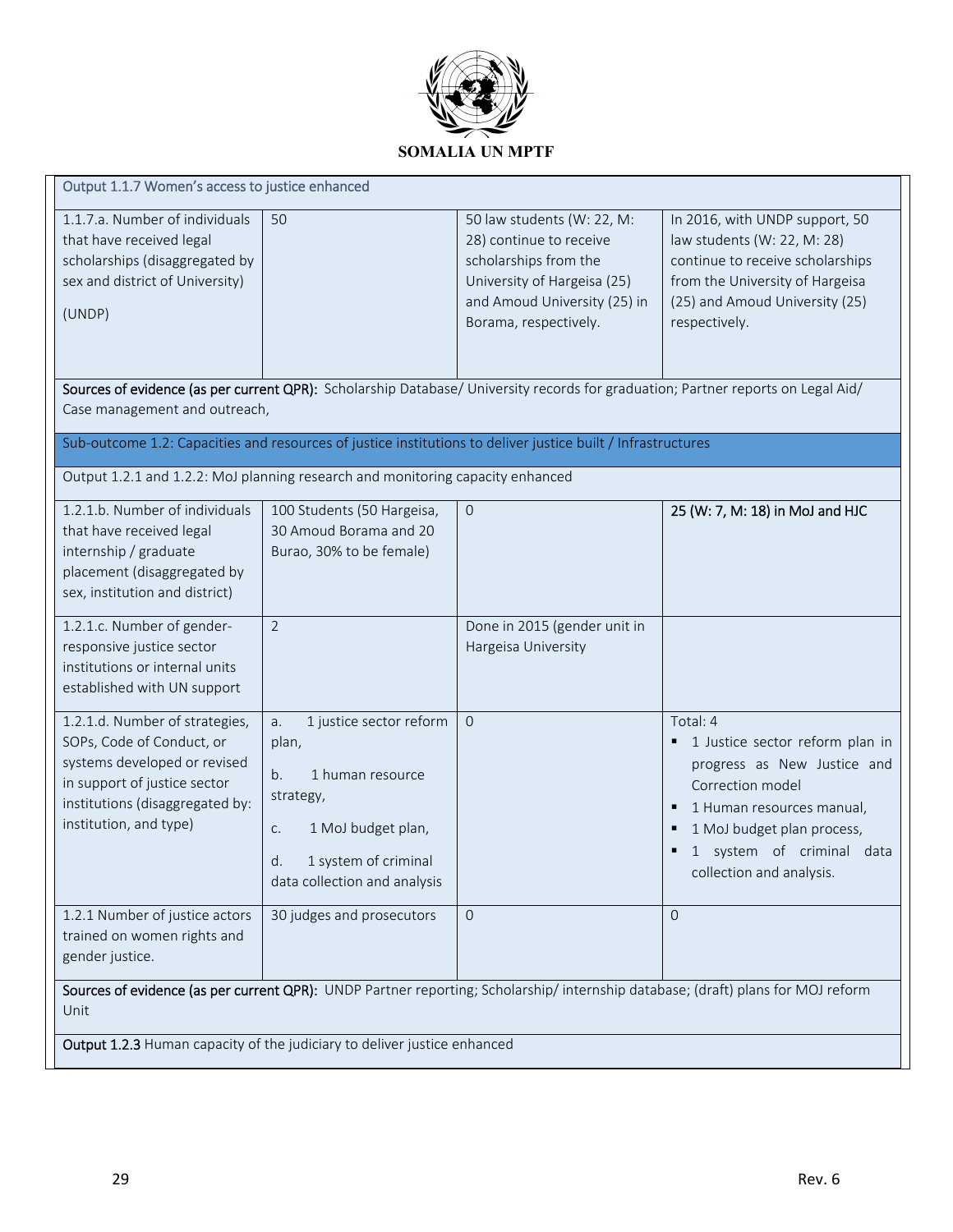

| 1.2.3.b. Number of strategies,<br>SOPs, Code of Conduct,<br>Manuals or systems<br>developed or revised in<br>support of justice sector<br>institutions. (disaggregated                                    | 1 comprehensive package<br>of training materials for<br>Judges           | $\mathbf{0}$                                              | $\Omega$                                                             |  |
|-----------------------------------------------------------------------------------------------------------------------------------------------------------------------------------------------------------|--------------------------------------------------------------------------|-----------------------------------------------------------|----------------------------------------------------------------------|--|
| by: institution, and type)<br>(UNODC)                                                                                                                                                                     |                                                                          |                                                           |                                                                      |  |
| 1.2.3.c. Number of justice<br>sector professionals trained<br>(disaggregated by sex, topic,<br>districts and type of<br>professional such as:<br>prosecutors, judges, MoJ,<br>Custodial Corps)<br>(UNODC) | 6 trainers trained to deliver<br>the Comprehensive training<br>programme | 242 (W: 80, M: 162) trainees                              | 401 (W: 127, M: 274) trainees                                        |  |
| 1.2.3 Number of gender<br>responsive justice sector<br>institutions or internal units<br>established with UN support.                                                                                     | $\mathbf{1}$                                                             | $\Omega$                                                  | 0/                                                                   |  |
| Sources of evidence (as per current QPR): Training report from Technical Reform Unit.<br>Output 1.2.4 Logistics and infrastructure of judiciary enhanced                                                  |                                                                          |                                                           |                                                                      |  |
| 1.2.4.b. Number of<br>institutions or units that<br>receive procured equipment.<br>(UNDP)                                                                                                                 | 6 regional district courts<br>received equipment and<br>furniture        | Completed in 2015                                         |                                                                      |  |
| Output 1.2.5. Capacity of corrections service to deliver justice                                                                                                                                          |                                                                          |                                                           |                                                                      |  |
| # Assessments, concept<br>drawings, and Master Plan for<br>constructions and<br>rehabilitation works for court<br>houses                                                                                  | Construction of an Appeal<br>court in Hargeisa                           | Site inspected and design<br>brief submitted for approval | Limited funding to allow the full<br>scope of the project to proceed |  |
| Number of correction officers<br>trained in women's rights and<br>gender justice.                                                                                                                         | 50                                                                       | $\Omega$                                                  | 6 (38 federal)                                                       |  |
| Sources of evidence (as per current QPR): Training Reports; UNDP Monitoring Visit Reports<br>Output 1.2.7 Logistics and infrastructure of Corrections Service enhanced                                    |                                                                          |                                                           |                                                                      |  |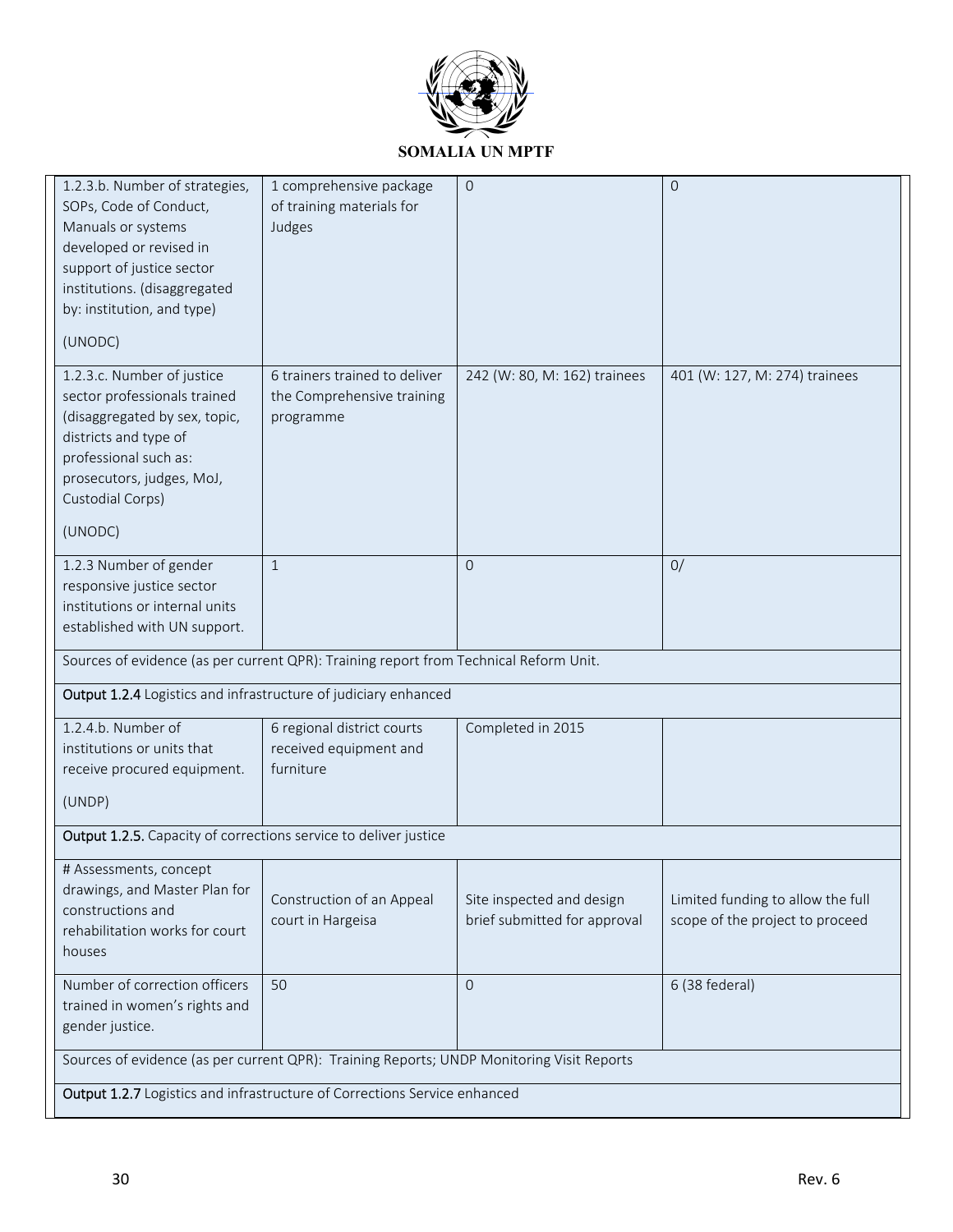

| 1.2.7.b. Number of<br>institutions or units that<br>receive procured equipment                                                                                                                                                                                                                        | 6 vehicles provided to the<br>custodial corps; 100<br>uniforms provided to the<br>Custodial Corps; heavy duty<br>tailoring machine | Completed in 2015                                                                                                                                                                                        | Completed in 2015                                                                                                                                   |  |
|-------------------------------------------------------------------------------------------------------------------------------------------------------------------------------------------------------------------------------------------------------------------------------------------------------|------------------------------------------------------------------------------------------------------------------------------------|----------------------------------------------------------------------------------------------------------------------------------------------------------------------------------------------------------|-----------------------------------------------------------------------------------------------------------------------------------------------------|--|
| Support to construct PD<br>council office including the<br>secretariat office                                                                                                                                                                                                                         | <b>TBD</b>                                                                                                                         | Delayed                                                                                                                                                                                                  | Delayed                                                                                                                                             |  |
|                                                                                                                                                                                                                                                                                                       |                                                                                                                                    | Sources of evidence (as per current QPR): Partner reports; Procurement documentation, Asset transfer documentation<br>See: https://www.facebook.com/undpsom/posts/967950880018478?match=dW5pZm9ybQ%3D%3D |                                                                                                                                                     |  |
| Output 1.2.10 Logistics and infrastructure of the Attorney General's office enhanced                                                                                                                                                                                                                  |                                                                                                                                    |                                                                                                                                                                                                          |                                                                                                                                                     |  |
| 1.2.10.a. Number of gender<br>responsive justice sector<br>institutions or internal units<br>established with UN support<br>(UNDP)                                                                                                                                                                    | $\overline{2}$                                                                                                                     | $\overline{0}$                                                                                                                                                                                           | $\Omega$                                                                                                                                            |  |
| Support to regional<br>infrastructure to Attorney<br>General's office                                                                                                                                                                                                                                 | Refurbishment works in<br>AG's Office                                                                                              | Assessment works is in<br>progress                                                                                                                                                                       | Design and drawings will be<br>prepared after the assessment.<br>Repair work will commence in Q3<br>2017                                            |  |
| Output 1.2.11. Organisational and operational capacity of Public Defender's Council established                                                                                                                                                                                                       |                                                                                                                                    |                                                                                                                                                                                                          |                                                                                                                                                     |  |
| Support to repair the MoJ<br>office                                                                                                                                                                                                                                                                   | Minor repair works in the<br>office of MoJ                                                                                         | Assessment is in progress                                                                                                                                                                                | Refurbishment will be done in Q3<br>2017                                                                                                            |  |
| Sources of evidence (as per current QPR): UNDP Partner Records, UNDP Monitoring Reporting                                                                                                                                                                                                             |                                                                                                                                    |                                                                                                                                                                                                          |                                                                                                                                                     |  |
| Output 1.3.1 Traditional Dispute Resolution mechanisms supported                                                                                                                                                                                                                                      |                                                                                                                                    |                                                                                                                                                                                                          |                                                                                                                                                     |  |
| 1.3.1.a. Number of people<br>reached by awareness<br>campaigns (disaggregated by<br>provider, topic, sex and<br>district)                                                                                                                                                                             | 120 persons attended<br>symposium of<br>harmonization of the<br>traditional, religion and<br>formal legal                          | $\mathbf 0$                                                                                                                                                                                              | 320 people (W: 46, M:274)<br>attended two National<br>Symposiums for the harmonization<br>of the traditional, religious and<br>formal legal systems |  |
| Sources of evidence (as per current QPR): MOJ-UNDP meetings; Symposium report                                                                                                                                                                                                                         |                                                                                                                                    |                                                                                                                                                                                                          |                                                                                                                                                     |  |
| PSG 2: Develop a Civilian Police organization that is responsive, accessible to the public and accountable to justice and civil society<br>institutions: and works in partnership with local communities and other security institutions to maintain law and order while<br>safeguarding human rights |                                                                                                                                    |                                                                                                                                                                                                          |                                                                                                                                                     |  |
| Sub-Outcome 2.1 To improve public confidence and trust in the SL Police (SL Special Arrangement PSG 2: Priority 2 - Police,<br>Milestone 1 and PSG 3: Priority 4 - Gender, Milestone 1) (SL Police Force Strategic Plan: Priority 1)                                                                  |                                                                                                                                    |                                                                                                                                                                                                          |                                                                                                                                                     |  |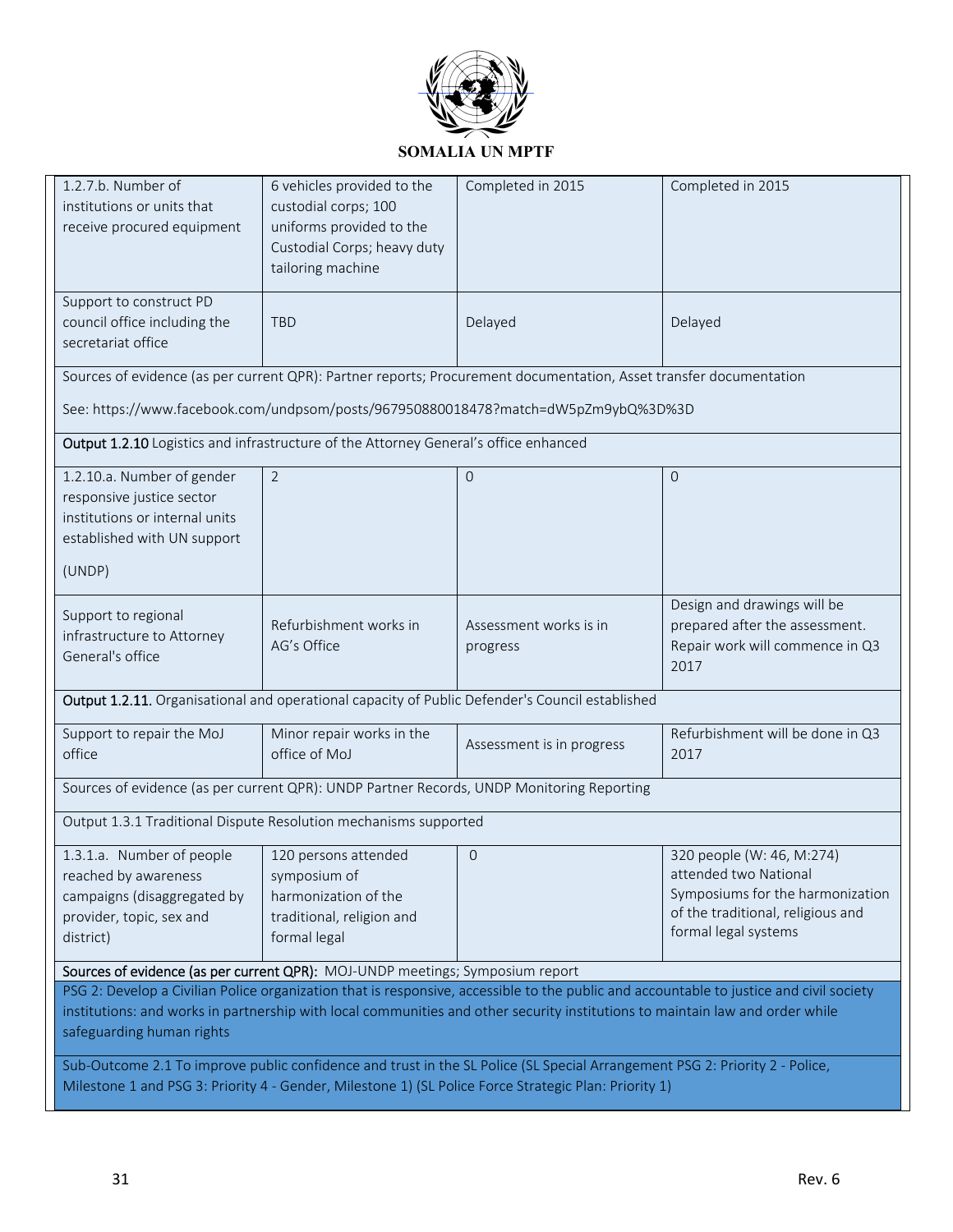

| Indicator                                                                                                                                                                                                                                                             | Area                                                                                         | Quantitative results for the<br>(current quarter) reporting<br>period                                 | Cumulative results since the<br>commencement of JROL                                                                                                                                                             |
|-----------------------------------------------------------------------------------------------------------------------------------------------------------------------------------------------------------------------------------------------------------------------|----------------------------------------------------------------------------------------------|-------------------------------------------------------------------------------------------------------|------------------------------------------------------------------------------------------------------------------------------------------------------------------------------------------------------------------|
| Output 2.1.1. Support training in community and gender responsive policing                                                                                                                                                                                            |                                                                                              |                                                                                                       |                                                                                                                                                                                                                  |
| Number of police related<br>institutions or units<br>established with UN support.                                                                                                                                                                                     | 2 Units                                                                                      | $\mathbf{1}$                                                                                          | 1 (Gender Unit at MOIS)                                                                                                                                                                                          |
| Number of strategies, SOPs,<br>Code of Conduct, or systems<br>that are non-discriminatory<br>and meet human rights<br>standards developed and<br>revised in support of SLP.                                                                                           | 6                                                                                            | $\Omega$                                                                                              | 2 / (concept to increase gender<br>responsiveness of police's human<br>resources policies and practices/<br>national women in police research)                                                                   |
| Output 2.1.2 Community-policing principle is practiced in police station levels by training and sensation of mid-rank officers<br>(Establish community-policing units, committees selected at four police stations, train and provide furniture and office equipment) |                                                                                              |                                                                                                       |                                                                                                                                                                                                                  |
| 2.1.2.a. Number of institutions<br>or units that receive procured<br>equipment (disaggregated by<br>district, type and recipient)                                                                                                                                     | Provide Furniture and<br>equipment for 4 police<br>stations                                  | $\overline{0}$                                                                                        | 4 institutions in Maroodijeh                                                                                                                                                                                     |
| 2.1.2.b. Number of Police<br>Officers Trained and<br>sensitized on Community<br>policing                                                                                                                                                                              | 40 Police officers trained                                                                   | $\overline{0}$                                                                                        | Total: 80<br>(W: 30, M: 50):<br>40 police officers (W:13; M: 27)<br>and 40 community members (F:17;<br>M:23)<br>16 Puntland police officers trained<br>on sexual gender based violence<br>investigation (3W/13M) |
| 2.1.2.c. Number of Police<br><b>Station Commanders Trained</b><br>on Police Station<br>Management, leadership and<br>community-policing.                                                                                                                              | 60 Police Station<br>Commanders/Cadet Officers                                               | $\Omega$                                                                                              | 60 Police Commander, deputies<br>and cadet officers were trained on<br>Police Station Management.                                                                                                                |
| 2.1.2.d. Number of<br>Assessments, Structures and<br>Functions of four police<br>stations developed and<br>approved.                                                                                                                                                  | Assessment of structure,<br>function, facilities and<br>infrastructure of police<br>stations | 1 Assessment Report for<br>structure, function and<br>facilities in (4) four model<br>police stations | 1 Assessment Report for structure,<br>Function and Facilities in (4) four<br>model police stations                                                                                                               |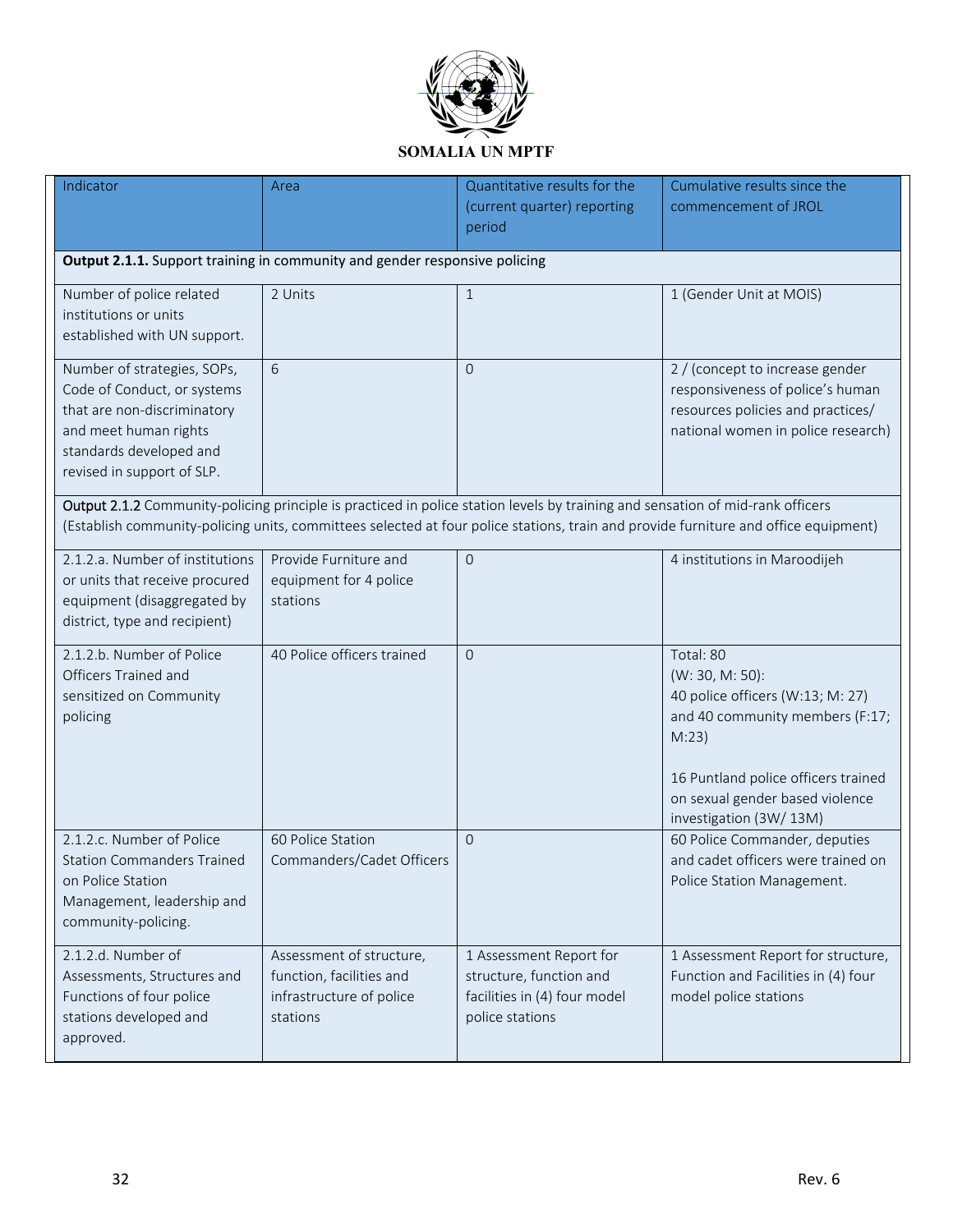

| 2.1.2.e. Number of terms of<br>reference and action plans for<br>community-policing<br>committees developed and<br>approved.                                                                                                                                                                                | Develop terms of<br>references and action plans<br>for community-policing<br>committee                                                                                                                                                    | 4 community-policing<br>committee action plans and<br>ToRs were developed.<br>Sources of evidence (as per current QPR): Assessment Reports, Organizational Structure, Terms of Reference, Action Plans and | 4 community-policing committee<br>action plans and ToRs were<br>developed. |
|-------------------------------------------------------------------------------------------------------------------------------------------------------------------------------------------------------------------------------------------------------------------------------------------------------------|-------------------------------------------------------------------------------------------------------------------------------------------------------------------------------------------------------------------------------------------|------------------------------------------------------------------------------------------------------------------------------------------------------------------------------------------------------------|----------------------------------------------------------------------------|
| Concept Note.                                                                                                                                                                                                                                                                                               |                                                                                                                                                                                                                                           |                                                                                                                                                                                                            |                                                                            |
| Sub-Outcome 2.2 To improve operational policing performance in order to: reduce crime; improve investigations, bring offenders to<br>justice and strengthen capability (SL Special Arrangement PSG 2: Priority 2 - Police, Milestones 1 and 2) (SL Police Force Strategic<br>Plan: Priority 2)              |                                                                                                                                                                                                                                           |                                                                                                                                                                                                            |                                                                            |
| Indicator                                                                                                                                                                                                                                                                                                   | Area                                                                                                                                                                                                                                      | Quantitative results for the<br>(current quarter) reporting<br>period                                                                                                                                      | Cumulative results since the<br>commencement of JROL                       |
| Output 2.2.1 Provide guidance in developing intelligence led policing models (Comprehensive analysis, reporting system for crimes<br>and security issues, enhance capacity of crime record office and assessment of police response to crowd control in order to comply<br>with international best practice |                                                                                                                                                                                                                                           |                                                                                                                                                                                                            |                                                                            |
| 2.2.1.a. Number of strategies,<br>SOPs, Code of Conduct, or<br>systems that are non-<br>discriminatory and meet<br>human rights standards<br>developed or revised in<br>support of SLP (disaggregated<br>by: institution and type)                                                                          | 5 Documents:<br>1 reporting system for<br>a.<br>crime and security;<br>1 national crime<br>b.<br>reduction strategy;<br>1 SOP for IT crime<br>C.<br>data;<br>1 SOP for crowd<br>d.<br>control;<br>1 public order<br>e.<br>management plan | $\mathbf 0$                                                                                                                                                                                                | $\overline{0}$                                                             |
| Sources of evidence (as per current QPR) Not Applicable                                                                                                                                                                                                                                                     |                                                                                                                                                                                                                                           |                                                                                                                                                                                                            |                                                                            |
| 2.2.2.a. Number of police<br>trained on community-<br>policing and deployed in<br>selected police stations<br>(disaggregated by sex, topic,<br>districts and rank)                                                                                                                                          | 20 Police Officers trained on<br>community-policing and<br>deployed                                                                                                                                                                       | 20 (W: 6: M:14) Police<br>Officers were deployed to 2<br>police stations (M. Haybe and<br>Mohamoud Macalin Haruun)<br>following the community<br>policing training.                                        | 20 (W: 6: M:14)                                                            |
| Output 2.3.1 Promote partnership with civil society projects especially in relation of SGBV (Somaliland)                                                                                                                                                                                                    |                                                                                                                                                                                                                                           |                                                                                                                                                                                                            |                                                                            |
| Number of monitoring CSO<br>committees established                                                                                                                                                                                                                                                          | 5                                                                                                                                                                                                                                         | $\mathbf{O}$                                                                                                                                                                                               | $\mathbf 0$                                                                |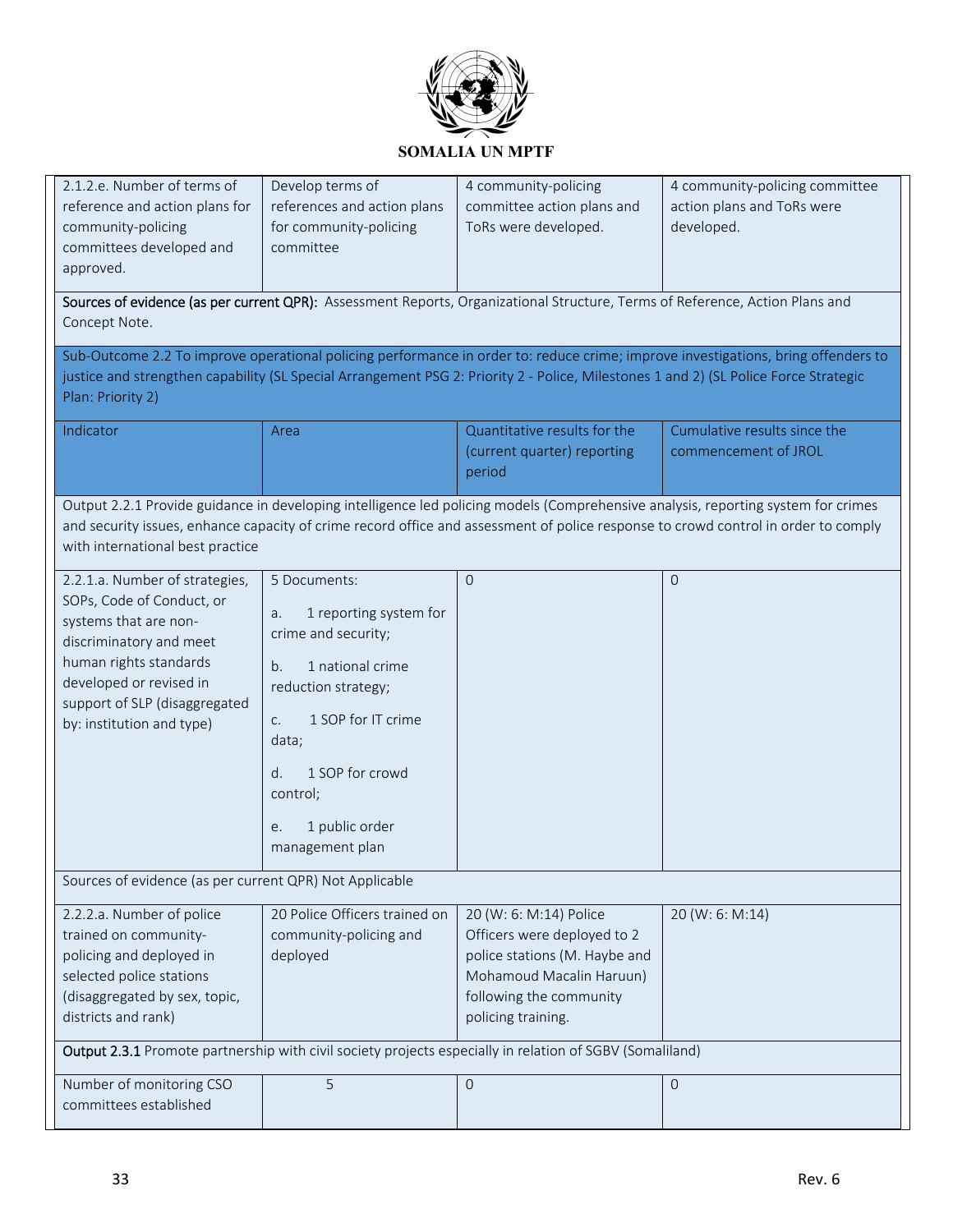

| Number of police trained                                                                                                                                                              | 150                                                          | $\Omega$                                                                                                                     | $\mathbf{O}$                                                                                                                           |
|---------------------------------------------------------------------------------------------------------------------------------------------------------------------------------------|--------------------------------------------------------------|------------------------------------------------------------------------------------------------------------------------------|----------------------------------------------------------------------------------------------------------------------------------------|
| Sources of evidence (as per current QPR): Training Reports; UNDP Monitoring Visit Reports                                                                                             |                                                              |                                                                                                                              |                                                                                                                                        |
| Sub-Outcome 2.4 To create a dynamic workforce by: attracting quality staff and improving the morale and motivation of existing staff                                                  |                                                              |                                                                                                                              |                                                                                                                                        |
| (SL Special Arrangement PSG 2: Priority 2 - Police, Milestone 1) (SL Police Force Strategic Plan: Priority 4)                                                                         |                                                              |                                                                                                                              |                                                                                                                                        |
| Indicator                                                                                                                                                                             | Area                                                         | Quantitative results for the                                                                                                 | Cumulative results since the                                                                                                           |
|                                                                                                                                                                                       |                                                              | (current quarter) reporting                                                                                                  | commencement of JROL                                                                                                                   |
|                                                                                                                                                                                       |                                                              | period                                                                                                                       |                                                                                                                                        |
|                                                                                                                                                                                       |                                                              |                                                                                                                              | Output 2.4.1. Support an audit of existing staff profiles and payroll (Mentor Strategic Planning Unit staff auditing, gender balancing |
| and clarity of current police personnel structure)                                                                                                                                    |                                                              |                                                                                                                              |                                                                                                                                        |
| 2.4.1.a. Number of strategies,                                                                                                                                                        | 2 Documents:                                                 | $\overline{O}$                                                                                                               | $\mathbf{0}$                                                                                                                           |
| Policies, SOPs, Code of                                                                                                                                                               |                                                              |                                                                                                                              |                                                                                                                                        |
| Conduct, or systems that are                                                                                                                                                          | 1 staff audit report;<br>a.                                  |                                                                                                                              |                                                                                                                                        |
| non-discriminatory and meet                                                                                                                                                           | b.<br>1 biometric                                            |                                                                                                                              |                                                                                                                                        |
| human rights standards                                                                                                                                                                | registration strategy                                        |                                                                                                                              |                                                                                                                                        |
| developed or revised in                                                                                                                                                               |                                                              |                                                                                                                              |                                                                                                                                        |
| support of SLP (disaggregated                                                                                                                                                         |                                                              |                                                                                                                              |                                                                                                                                        |
| by: institution and type)                                                                                                                                                             |                                                              |                                                                                                                              |                                                                                                                                        |
| Sources of evidence (as per current QPR): None available                                                                                                                              |                                                              |                                                                                                                              |                                                                                                                                        |
| 2.4.3 Enhance training, education and literacy of police officers                                                                                                                     |                                                              |                                                                                                                              |                                                                                                                                        |
| 2.4.3.a. Number of Police                                                                                                                                                             | 450: 150 Women and 300                                       |                                                                                                                              | <b>Total: 140</b>                                                                                                                      |
| trained (disaggregated by sex,                                                                                                                                                        | male recruited and trained.                                  |                                                                                                                              |                                                                                                                                        |
| topic, districts and ranks                                                                                                                                                            |                                                              |                                                                                                                              | 60 Police commanders (100%                                                                                                             |
|                                                                                                                                                                                       | 100 existing policer officers<br>received refresher courses. |                                                                                                                              | male) (2.1.2.c)                                                                                                                        |
|                                                                                                                                                                                       |                                                              |                                                                                                                              | 80 (W:25, M:55) (2.1.2.b)                                                                                                              |
|                                                                                                                                                                                       | 25 trainers mentored to                                      |                                                                                                                              |                                                                                                                                        |
|                                                                                                                                                                                       | deliver literacy training for                                |                                                                                                                              |                                                                                                                                        |
|                                                                                                                                                                                       | police officers                                              |                                                                                                                              |                                                                                                                                        |
|                                                                                                                                                                                       |                                                              |                                                                                                                              |                                                                                                                                        |
|                                                                                                                                                                                       |                                                              |                                                                                                                              |                                                                                                                                        |
| 2.4.3.b. Number of individuals 30 Officers (M:22, F8)                                                                                                                                 |                                                              | $\Omega$                                                                                                                     | 30 student Police officers (W: 8, M:                                                                                                   |
| that have received                                                                                                                                                                    |                                                              |                                                                                                                              | 22)                                                                                                                                    |
| scholarships                                                                                                                                                                          |                                                              |                                                                                                                              |                                                                                                                                        |
| Sources of evidence (as per current QPR): Police Reform Partner Reporting; Scholarship Database                                                                                       |                                                              |                                                                                                                              |                                                                                                                                        |
|                                                                                                                                                                                       |                                                              |                                                                                                                              |                                                                                                                                        |
| Sub-Outcome 2.5: To maximize efficiency and improve service delivery (SL Special Arrangement PSG 2: Priority 2 - Police, Milestone<br>1) (SL Police Force Strategic Plan: Priority 5) |                                                              |                                                                                                                              |                                                                                                                                        |
| Indicator                                                                                                                                                                             | Area                                                         | Quantitative results for the                                                                                                 | Cumulative results since the                                                                                                           |
|                                                                                                                                                                                       |                                                              | (current quarter) reporting                                                                                                  | commencement of JROL                                                                                                                   |
|                                                                                                                                                                                       |                                                              | period                                                                                                                       |                                                                                                                                        |
|                                                                                                                                                                                       |                                                              |                                                                                                                              |                                                                                                                                        |
|                                                                                                                                                                                       |                                                              | Output 2.5.1 Support of improved service delivery in areas of Estates plan, new technology, routine and specialist equipment |                                                                                                                                        |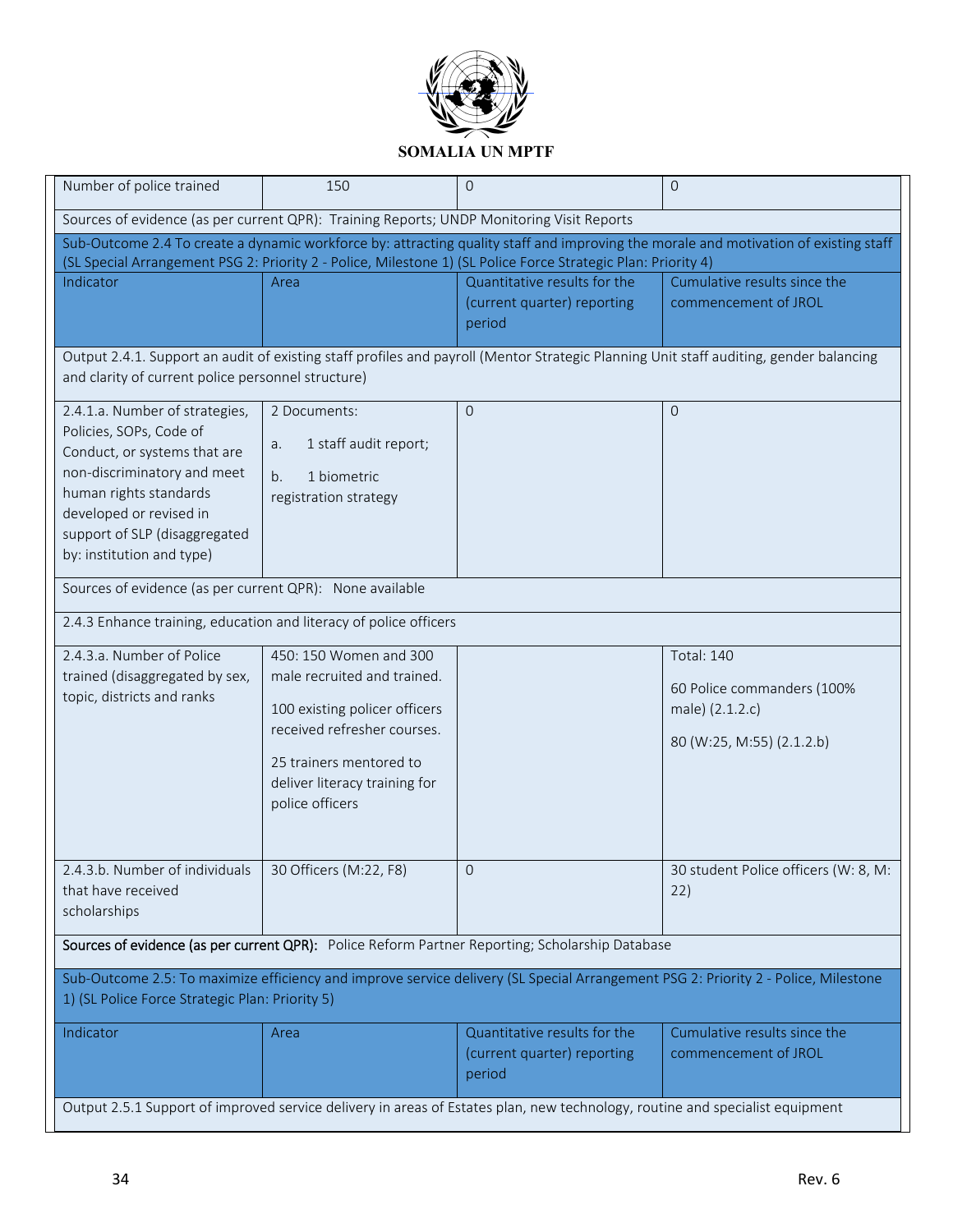

| 2.5.1.a. Number of strategies,<br>Policies, SOPs, Code of<br>Conduct, or systems that are<br>non-discriminatory and meet<br>human rights standards<br>developed or revised in<br>support of SLP (disaggregated<br>by: institution and type) | 3 Documents<br>Needs assessments on<br>a.<br>buildings,<br>b. Communications, and<br>Transport<br>C. | $\Omega$                                                              | $\Omega$                                                                                                                       |
|---------------------------------------------------------------------------------------------------------------------------------------------------------------------------------------------------------------------------------------------|------------------------------------------------------------------------------------------------------|-----------------------------------------------------------------------|--------------------------------------------------------------------------------------------------------------------------------|
| 2.5.1.b. Number of<br>institutions or units that<br>receive procured equipment<br>(disaggregated by district,<br>type and recipient)                                                                                                        | 1 unit (6 vehicles)                                                                                  | $\Omega$                                                              | 6,000 Uniforms                                                                                                                 |
| Sources of evidence (as per current QPR): Transfer documents                                                                                                                                                                                |                                                                                                      |                                                                       |                                                                                                                                |
| Sub-Outcome 2.6 To embed a culture of strategic planning and performance management within the SL Police (SLP) (SL Special<br>Arrangement PSG 2: Priority 2 - Police, Milestone 1) (SL Police Force Strategic Plan: Priority 6)             |                                                                                                      |                                                                       |                                                                                                                                |
| Indicator                                                                                                                                                                                                                                   | Area                                                                                                 | Quantitative results for the<br>(current quarter) reporting<br>period | Cumulative since the<br>commencement of JROL                                                                                   |
| Output 2.6.1 Promote strategic programme management architecture within SLP                                                                                                                                                                 |                                                                                                      |                                                                       |                                                                                                                                |
| 2.6.1.a. Number of police<br>related institutions or units<br>established with UN support                                                                                                                                                   | 1 SOP Police Planning Unit                                                                           | $\mathbf{0}$                                                          | 4 Community-policing units were<br>established at 4 police stations.<br>1 Police Planning Unit was<br>established at Police HQ |
| Sources of evidence (as per current QPR): None available                                                                                                                                                                                    |                                                                                                      |                                                                       |                                                                                                                                |
| Output 2.6.2 Provide technical Support to MOI, enhance the capacity to oversight Police Development. Implement Police Strategy<br>Plan document by providing technical and financial support to Police Planning Unit/Department.            |                                                                                                      |                                                                       |                                                                                                                                |
| 2.6.2.a. Number of police<br>related institutions or units<br>established with UN support                                                                                                                                                   | 1 Police related institution:<br>MOI Police Reform Team                                              | $\mathbf{0}$                                                          | 1 Police reform team supported                                                                                                 |
| 2.6.3.a. Number of strategies,<br>Policies, SOPs, Code of<br>Conduct, or systems that are<br>non-discriminatory and meet<br>human rights standards<br>developed or revised in                                                               | 10 Policies, SOPs written<br>and approved by the<br>government                                       | $\Omega$                                                              | 13 Policy Documents supported                                                                                                  |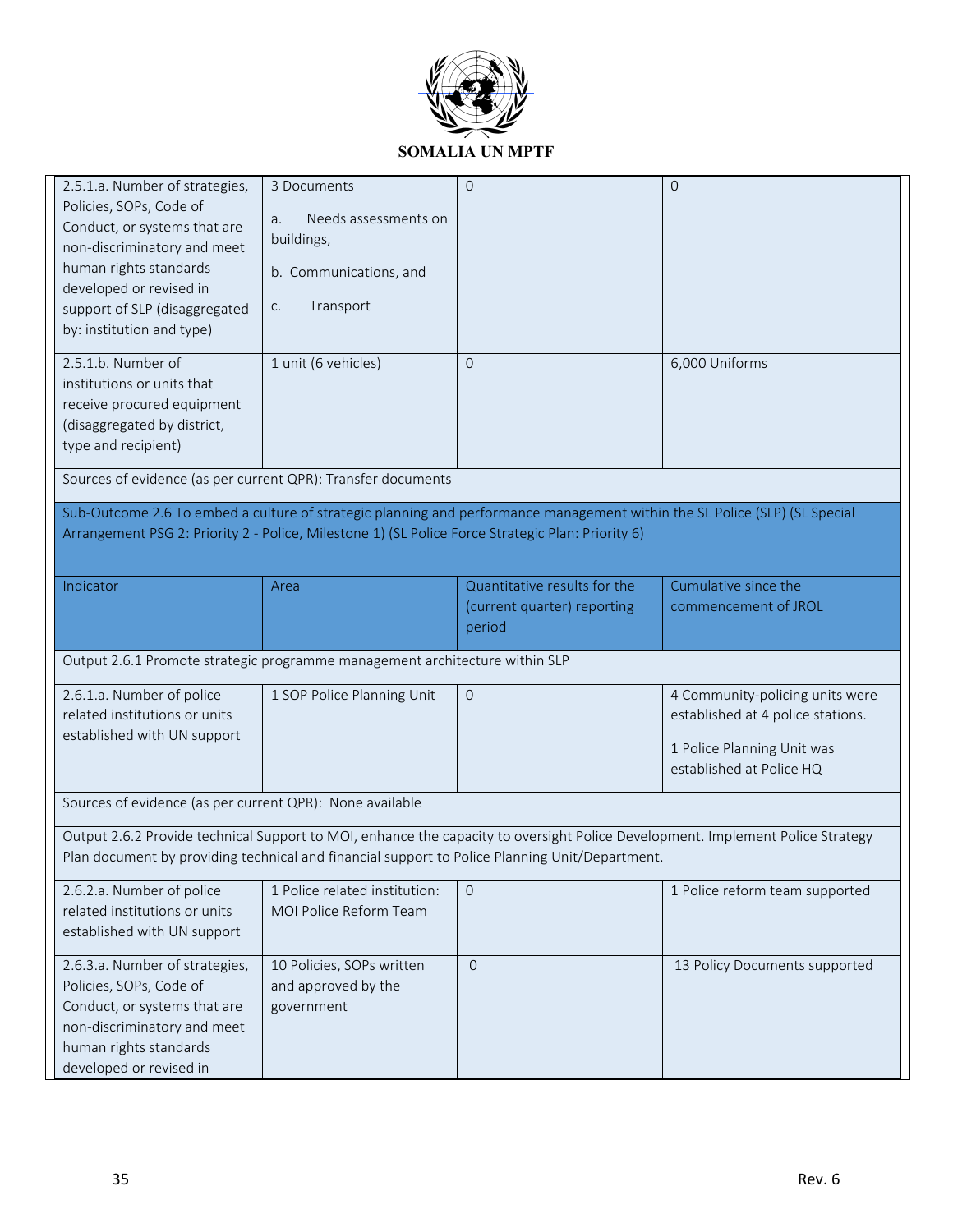

| support of SLP (disaggregated<br>by: institution and type)                                                                           |                                                                                                                                |                                                                                                                                                                       |                                            |
|--------------------------------------------------------------------------------------------------------------------------------------|--------------------------------------------------------------------------------------------------------------------------------|-----------------------------------------------------------------------------------------------------------------------------------------------------------------------|--------------------------------------------|
| 2.6.3.b. Number of<br>institutions or units that<br>receive procured equipment<br>(disaggregated by district,<br>type and recipient) | Computers, Laptops,<br>Printers, Photocopiers,<br>Projector, Digital Cameras,<br>Mobile Phones                                 | 1: SL Police Planning Unit.<br>5 laptops, 2 photocopiers<br>with printers, 3 executive<br>chairs, 3 tables, guest chairs,<br>4 meeting tables and 3 metal<br>chairs-- | 1 institution: SL Police Planning<br>Unit. |
|                                                                                                                                      | UNDP ONLY: sources of evidence (as per current QPR): (Draft) SOPs and Policies; UNDP- Partner Equipment Handover documentation |                                                                                                                                                                       |                                            |
| Abbreviations and Acronyms                                                                                                           |                                                                                                                                |                                                                                                                                                                       |                                            |
| AMISOM                                                                                                                               | African Union Mission in Somalia                                                                                               |                                                                                                                                                                       |                                            |
| AS                                                                                                                                   | Al-Shabaab                                                                                                                     |                                                                                                                                                                       |                                            |
| <b>AWP</b>                                                                                                                           | Annual Work Plan                                                                                                               |                                                                                                                                                                       |                                            |
| <b>CDRH</b>                                                                                                                          | Community Dispute Resolution Houses                                                                                            |                                                                                                                                                                       |                                            |
| <b>DFID</b>                                                                                                                          | Department for International Development                                                                                       |                                                                                                                                                                       |                                            |
| FGS                                                                                                                                  | Federal Government of Somalia                                                                                                  |                                                                                                                                                                       |                                            |
| FL                                                                                                                                   | Federal Level                                                                                                                  |                                                                                                                                                                       |                                            |
| <b>HJC</b>                                                                                                                           | High Judicial Council                                                                                                          |                                                                                                                                                                       |                                            |
| <b>HOR</b>                                                                                                                           | House of Representatives                                                                                                       |                                                                                                                                                                       |                                            |
| <b>IDLO</b>                                                                                                                          | International Development Law Organization                                                                                     |                                                                                                                                                                       |                                            |
| <b>JISU</b>                                                                                                                          | Joint Implementation Support Unit                                                                                              |                                                                                                                                                                       |                                            |
| <b>JROL</b>                                                                                                                          | Joint Rule of Law                                                                                                              |                                                                                                                                                                       |                                            |
| <b>JSC</b>                                                                                                                           | Judicial Services Commission                                                                                                   |                                                                                                                                                                       |                                            |
| <b>MIA</b>                                                                                                                           | Mogadishu International Airport                                                                                                |                                                                                                                                                                       |                                            |
| MOI                                                                                                                                  | Ministry of Interior                                                                                                           |                                                                                                                                                                       |                                            |
| <b>MOIS</b>                                                                                                                          | Ministry of Internal Security                                                                                                  |                                                                                                                                                                       |                                            |
| <b>MOJ</b>                                                                                                                           | Ministry of Justice                                                                                                            |                                                                                                                                                                       |                                            |
| <b>MOJRAR</b>                                                                                                                        | Ministry of Justice Religious Affairs and Rehabilitation                                                                       |                                                                                                                                                                       |                                            |
| <b>NGO</b>                                                                                                                           | Non-Governmental Organization                                                                                                  |                                                                                                                                                                       |                                            |
| PL                                                                                                                                   | Puntland                                                                                                                       |                                                                                                                                                                       |                                            |
| PLAC                                                                                                                                 | Puntland Legal Aid Centre                                                                                                      |                                                                                                                                                                       |                                            |
| PLDU                                                                                                                                 | Policy and Legal Drafting Unit                                                                                                 |                                                                                                                                                                       |                                            |
| PSGs                                                                                                                                 | Peacebuilding and Statebuilding Goals                                                                                          |                                                                                                                                                                       |                                            |
| <b>PSU</b>                                                                                                                           | Puntland State University                                                                                                      |                                                                                                                                                                       |                                            |
| <b>SL</b>                                                                                                                            | Somaliland                                                                                                                     |                                                                                                                                                                       |                                            |
| SOP                                                                                                                                  | <b>Standard Operating Procedure</b>                                                                                            |                                                                                                                                                                       |                                            |
| SPF                                                                                                                                  | Somalia Police Force                                                                                                           |                                                                                                                                                                       |                                            |
| <b>UNDP</b>                                                                                                                          | United Nations Development Programme                                                                                           |                                                                                                                                                                       |                                            |
| <b>UNICEF</b>                                                                                                                        | Nations Children's Fund<br>UN Multi Partner Trust Fund                                                                         |                                                                                                                                                                       |                                            |
| <b>UNMPTF</b><br><b>UNODC</b>                                                                                                        |                                                                                                                                |                                                                                                                                                                       |                                            |
| <b>UNOPS</b>                                                                                                                         | United Nations Office on Drugs and Crime                                                                                       |                                                                                                                                                                       |                                            |
| <b>UNSOM</b>                                                                                                                         | United Nations Office for Project Services<br>United Nations Assistance Mission in Somalia                                     |                                                                                                                                                                       |                                            |
| <b>UNWOMEN</b>                                                                                                                       | <b>United Nations Women</b>                                                                                                    |                                                                                                                                                                       |                                            |
|                                                                                                                                      |                                                                                                                                |                                                                                                                                                                       |                                            |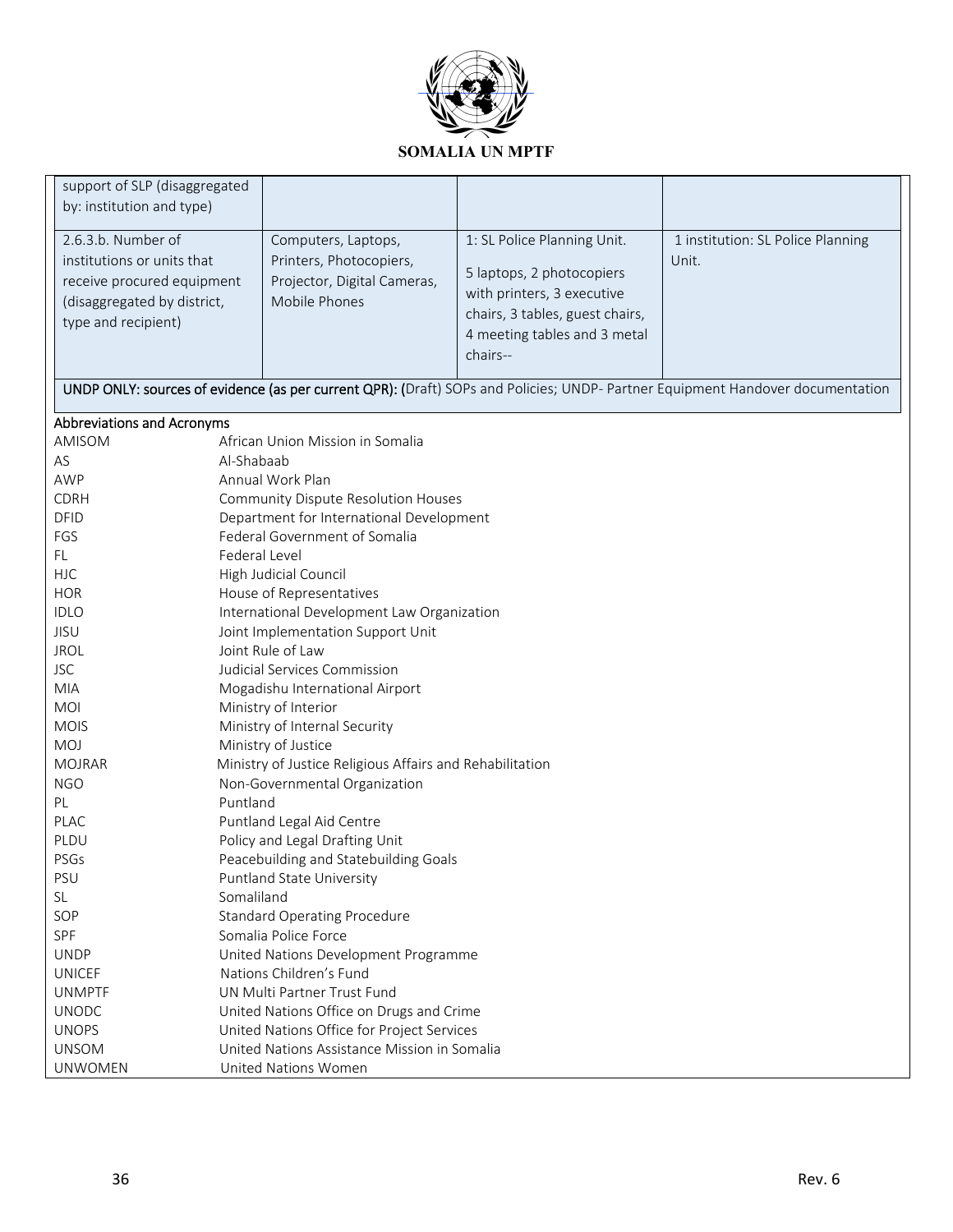

### FINAL NARRATIVE

## UNDP

### 2016 Top Achievements of Somalia Joint Rule of Law Programme (UNDP)

**Establishment of the Case Management System:** At Federal Level, a manual case management system has been established at the Attorney General Office, Supreme Court, Benadir Appeal Court and Benadir Regional Court. For the first time since the collapse of the central government in 1991, the four institutions managed to track, record, compile and generate reports on the number of cases they have handled in 2016. Third party monitors noted that *All teams are coherent from registrar to the attorney general office HQ; a document on accusation files; systems of files to be in process and marked/code and numbered.*

First Legal Aid Services in Jubaland and Southwest: For the first time, legal aid services were introduced in Baidoa and Kismayo by the Somalia Joint Rule of Law Programme through two civil society organizations, Somali Women Development Center (SWDC) and Save Somali Women and Children (SSWC).

Appointment of First Female Regional Prosecutors in PL: In 2016, the scholarship and graduate programme contributed to providing future women leaders for PL. In addition to providing 4‐year Law degree scholarships to 29 females in 2016, UNDP supported an internship programme for 10 female graduates at the Attorney General's Office. This internship programme has proved successful with 7 females out of the 10‐female interns appointed as female regional prosecutors for the first time in Puntland.

Delivery of 6000 SL Police Uniforms: On 17 August 2016, the rule of law, police component completed a milestone achievement through the successful delivery of 6000 Police Uniforms to the Somaliland Police.

The New Policing Model was agreed at the National Leadership Forum in Baidoa on June 24<sup>th</sup> 2016.

OUTCOME 1 – Establish independent and accountable justice institutions capable of addressing the justice needs of the people of Somalia by delivering justice for all.

Sub‐Outcome 1.1 Key Justice Sector Institutions and departments that are capable of taking on their responsibilities established.

### PL Traditional and Formal Justice Harmonization

In PL, Alternative Dispute Resolution (ADR) has continued to provide essential justice services to many in Community Dispute Resolution Houses located in 4 districts. The Dispute Resolution Houses received 3,807 cases of which 1,141 were brought by women, 3,332 cases were resolved while 475 are pending. 101 cases were referred to the formal courts.

Alternative Dispute Resolution houses have grown increasingly popular in PL since they have proven to be less formal, inexpensive (absence of a court fee) and quicker. The ADR method also allows disputing parties to resolve disputes in a more cooperative and flexible manner whereby conflicting parties are able to nominate local elders to mediate in conflict. Each of the 4 CDR houses mediation is led by a ADR coordinator, salaried through the joint programme and administered by the MOJ. The ADR center is recognized by communities as a neutral common space whereby Somalis can resolve family matters and civil disputes outside of court. The community reconciliation processes offered by CDR houses fosters and promotes community spirit. The PLAC lawyers work closely with the ADR centres providing legal counsel and legal aid where necessary especially on issues on SGBV.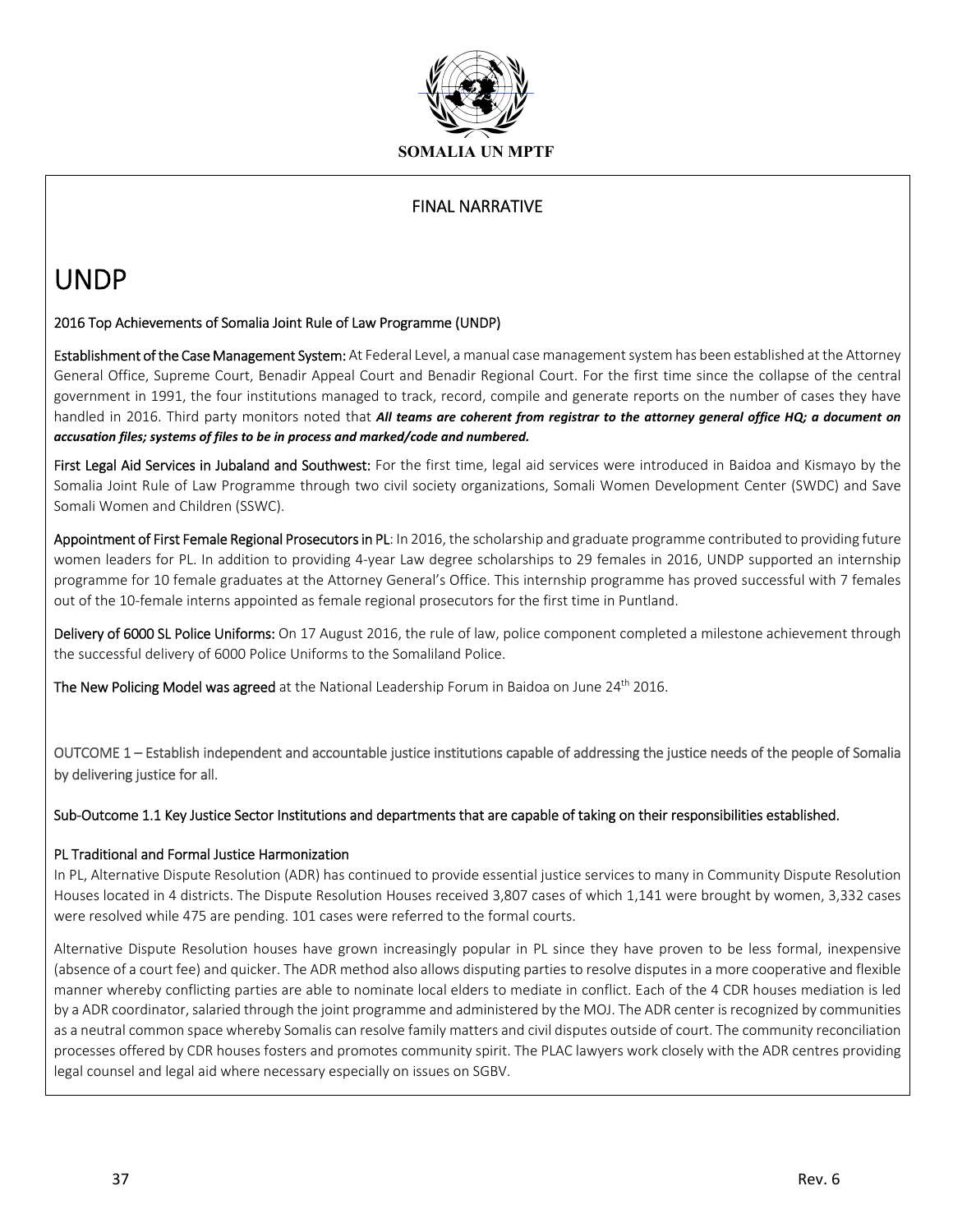

In October 2016, skills of 40 ADR actors from different regions in Puntland were improved through a one-day workshop to discuss common challenges, including how best to ensure respect for human rights during ADR processes, and to share experiences on how to overcome them. Practitioners were also taught about safeguarding Sharia and constitutional standards during TDR processes.

In 2016, following a request from Elders, one ADR manual was translated into Somali, making the manual accessible to elders and other Somali professionals. The translation of the document will be available to ADR practitioners at Community Dispute Resolution Houses as well as other concerned parties.

### Policy and Legal Drafting Unit in Puntland

The Ministry was able to lead the drafting and reviewing of critical legislation: the Puntland parliament enacted the Sexual Offences Act. Additionally, the reviews of the Puntland Legal Aid Policy and Lawyers Act is in final stages and is currently before the Council of Ministers. The Juvenile Justice Law is to be submitted to the Council of Ministries and subsequently awaits parliament approval.

### Support to Emerging Federal Member States

2016 saw the expansion of UN Joint Rule of Law Programme support to emerging federal member states. In Jubaland and Southwest, the programme, through the Ministries of Justice, delivered important support to justice institutions including the Courts and Prosecution Office. Support included technical, advisory and operational support to strengthen the institutional capacity of the Ministry of Justice, Courts and Attorney General's Office by providing training and human resources through the graduate internship programme, for men and women young professionals, as well as operational support and facilities with the procurement of vehicles, furniture, and equipment. This support contributed to setting up the basic organizational systems of key justice institutions through increasing the capacity to deliver justice services to the Somali people living in Jubaland and Southwest. In Jubaland and South West the interns are taking up important responsibilities, working in the courts, prosecutor's office and the Ministry of Justice.

Additionally, regional coordinators were recruited for Puntland, Jubaland, Southwest and Galmudug, through the Federal MOJ, to establish communication mechanisms between federal and state-level justice institutions. This initiative was critical in facilitating discussions at the PSG 3 Working Groups and the Justice Model discussions as they identified the roles and responsibilities of the justice and judiciary within federalized state. Furthermore, various missions were undertaken in Kismayo, Baidoa and Adado‐ the interim capital cities of Jubaland, Southwest and Galmudug, to deliver programme support and get first‐hand experience of the realities on the ground through interacting with authorities and the local population.

### Sub‐Outcome 1.2 Enhanced capacity of the justice system stakeholders to operate effectively, through further professionalization of laws, policies and procedures, improved facilities and enhanced knowledge management

Case Management System: At Federal Level, a manual case management system has been established at the Attorney General Office, Supreme Court, Benadir Appeal Court and Benadir Regional Court. The introduced manual case management system is a key reform effort and a decisive break from the past previously characterized by lack of proper case recording, incomplete case files, no central filing system and custody of the case files by the judges, prosecutors and registrars as well as no control over the movement of case files eventually resulting in loss of case files. These practices severely damaged the public trust of these institutions, preventing access to justice and making it difficult to establish transparent and accountable systems.

For the first time since the collapse of the central government in 1991, the four institutions managed to track, record, compile and generate reports on the number of cases they have handled in 2016. The manual case tracking and docketing system enabled the Attorney General's Office to produce monthly case statistics from March to December 2016. In these ten months, the office received and handled 345 criminal cases of which 98 of the cases ended with convictions, 106 cases were acquitted while 141 cases are pending. On the other hand, although the Supreme Court, Benadir Appeal Court, and Benadir Regional Court imitated the case management system in November 2016 and generated a report on the number of cases they have received in 2016, they are yet to provide the status of the cases as shown in below table.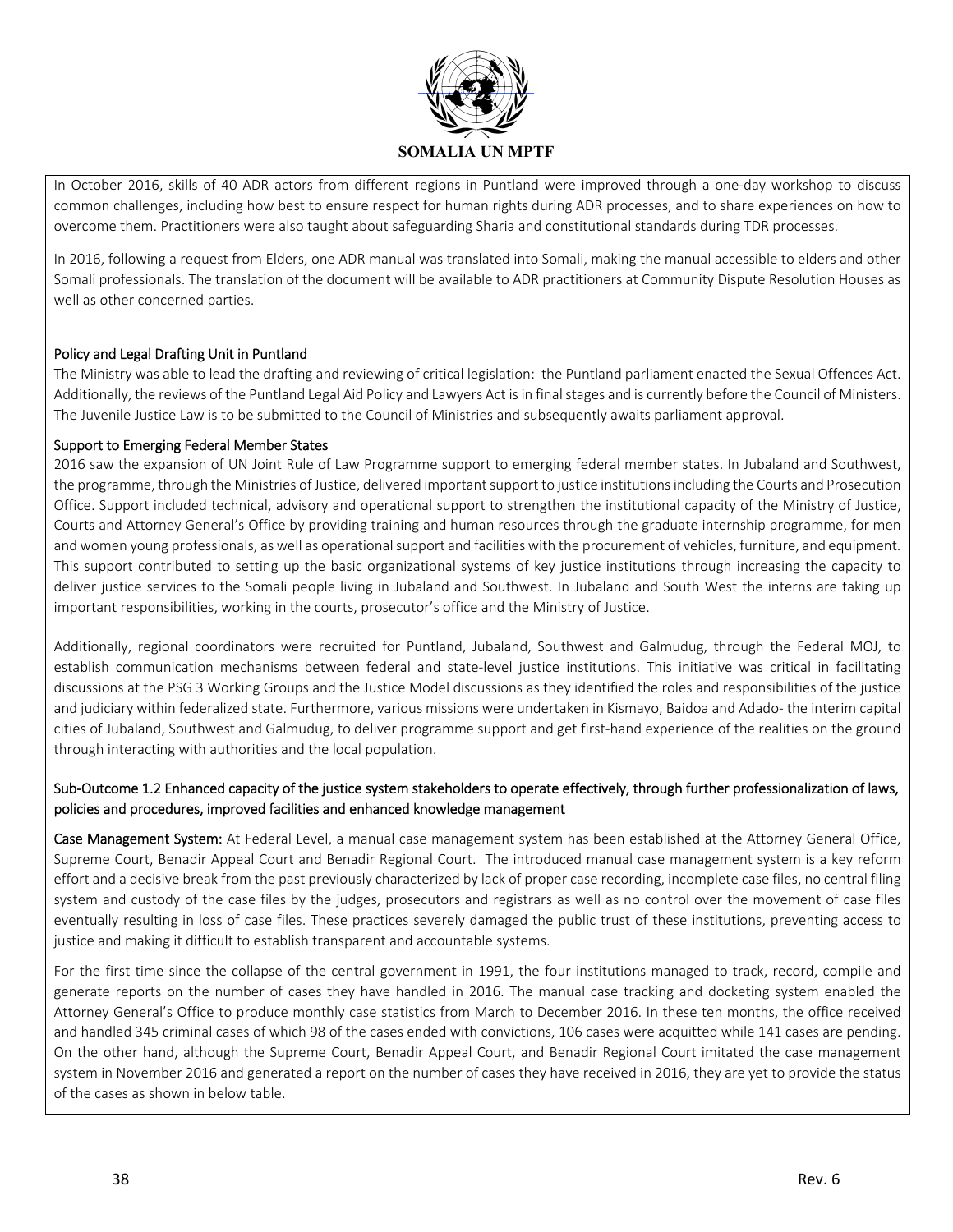

### **SOMALIA UN MPTF**

|                               | Criminal | Civil | Administrative | <b>Grand Total</b> |
|-------------------------------|----------|-------|----------------|--------------------|
| Supreme Court                 | 14       | 135   | 10             | 159                |
| <b>Benadir Appeal Court</b>   | 139      | 259   |                | 398                |
| <b>Benadir Regional Court</b> | 399      | 359   |                | 758                |
| Sub-Total                     | 552      | 753   | 10             | 1,315              |

### Scholarship and Internship Programmes: Banadir

In 2016, the Somalia Joint Rule of Law Programme continued supporting students through the scholarship programme at Mogadishu University with 34 (F:10; M: 24) students graduating in August 2016 with Law degrees. The graduates, who started their legal academic journey in 2012, are expected to contribute towards addressing the shortage of qualified legal professionals in Somalia, a critical element in rebuilding the justice sector of the country. A further 55 (F: 31, M: 24) students continue their legal studies as part of the scholarship programme with 13 female recipients expected to graduate in 2017 while 44 (F: 20, M:24) are scheduled to graduate in 2019. In 2016, 8 students (F: 7, M: 1) either droped out or were disqualified from the programme after not meeting attendance requirements, or failed to qualify in examinations.

Additionally, the internship programme of the Somalia Joint Rule of Law Programme resulted in the following successes in 2016:

- Three male interns supported at the Supreme Court and Ministry of Justice were appointed as district court judges in Benadir Region.
- Two male interns supported by the Attorney General Office were appointed as federal prosecutors for the emerging federal member states of Galmudug and Hirshabelle.
- One male intern supported at the Ministry of Justice FGS was appointed as a judge for Garowe District Court. One female intern also supported at the Ministry of Justice FGS became a paralegal at the newly established legal clinic at Mogadishu University.
- In 2016, a total of 80 (F: 29, M: 51) interns were supported in Mogadishu, Kismayo, and Baidoa in being attached to the Ministries of Justice, Courts, Attorney General Offices, Legal Clinics and Legal Aid NGOs. Combined, the legal scholarships and internships create pathways for highly motivated young graduates who wish to build a successful career within the justice sector. The scholarship program equips young men and women with the formal qualifications required to pursue a career in the justice sector whilst the Graduate Internship Program aims to provide recent graduates with extensive exposure to Justice Institutions and act as a springboard to a career in public services and in Justice Sector Institutions.

### Sub‐Outcome 1.5: Overall functioning of the Justice Sector enhanced through increased access to justice, improved legal education and awareness as well as the establishment of a functioning youth justice system

### Legal Aid in Banadir and South Central

In 2016, for the first time, legal service schemes were established in Baidoa, and Kismayo through two civil society organizations supported by Somalia Joint Rule of Law Programme. A total of 5 legal aid centers were supported in Banadir and South Central; Mogadishu (3), Baidoa (1) and Kismayo (1) with 9 lawyers (F:2, M: 7), 13 paralegals (F: 10, M: 3) and 5 interns (F: 2, M: 3). Through UNDP support, Somali Women Development Center (SWDC) operated two legal centers in Mogadishu and Baidoa while Save Somali Women and Children (SSWC) established legal aid centers in Mogadishu and Kismayo. Additionally, in November 2016, a legal clinic was established at the Faculty of Law of Mogadishu University.

Key achievements of the legal aid programme: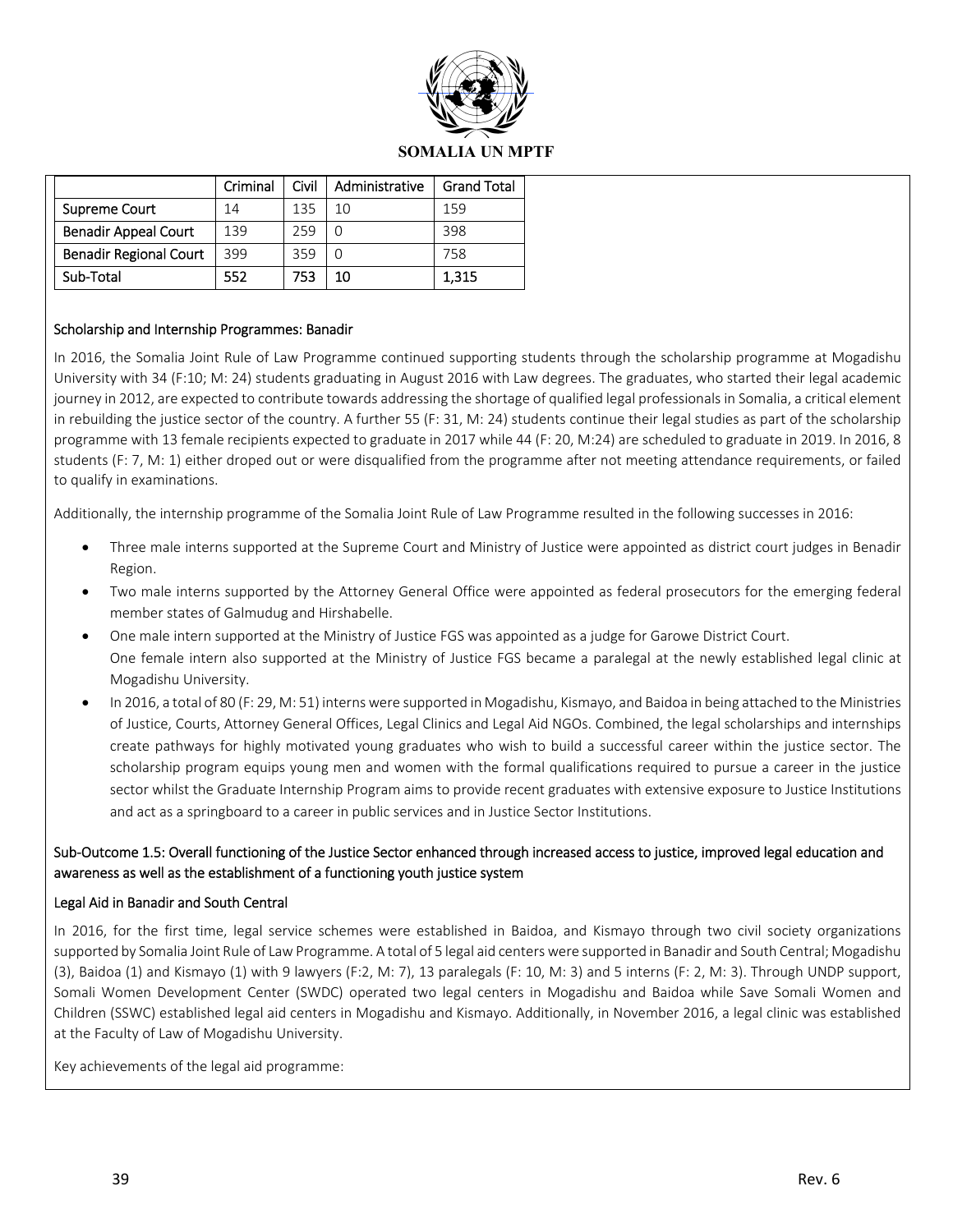

- 977 (F: 536, M: 441) clients benefited from the legal aid services provided by SWDC, SSWC and Mogadishu University legal clinic lawyers and paralegals in Mogadishu, Baidoa and Kismayo including legal representation, mediation and legal counseling and GBV support.
- 2,388 (F: 2,046, M: 342) people were reached through legal awareness and sensitization sessions about legal aid services and legal rights in Mogadishu, Baidoa and Kismayo intended for IDP and host communities.
- 149 (F: 129, M: 20) GBV survivors in Mogadishu, Baidoa and Kismayo, were provided with legal representation, counseling, medical assistance, and psychosocial support. 65 cases out of the 149 were mediated by the lawyers and paralegals, 8 cases were convicted at regional court level, 32 are still on the process in courts, 14 cases will be represented at a later date and 30 victims were provided with counseling, medical assistance, and psychosocial support.

It is expected that the support for the legal aid scheme will be continued and expanded in 2017.

### Public Legal Awareness Campaigns in Banadir and South Central Somalia

In 2016, various public legal awareness campaigns were carried out by the Federal Governments Ministry of Justice, Attorney General Office, Mobile Courts, and Legal Aid NGOs. A total of 657,206 people were reached through several public legal awareness campaigns in 2016. Specifically;

- ‐ 402,600 citizens were reached through legal awareness campaigns undertaken by the FGS Ministry of Justice in Mogadishu, Kismayo, Baidoa and Adado using TV programmes, messaging and visibility in key public places including police stations. The awareness campaigns educated citizens on the constitutional rights as well as the roles and responsibilities of the various actors in the justice sector.
- ‐ 251,534 citizens were reached through radio legal awareness programmes and printing of stickers and leaflets by the Attorney General Office in 2016. The legal awareness programmes addressed fundamental constitutional rights and freedoms, rights of the accused and guidance on the mandates and function of the formal justice system.
- ‐ 2,388 (F: 2,046, M: 342) people were reached through legal awareness and sensitization sessions about legal aid services and legal rights in Mogadishu, Baidoa and Kismayo intended for IDP and host communities.
- ‐ Mobile Courts in Benadir Region have undertaken legal awareness sessions focused on raising people's knowledge and awareness of the Mobile Court services reaching out to 684 (F: 377, M: 307) people in 14 districts in Mogadishu particularly in IDP camps.
- ‐ Third party monitors surveyed UNDP's mobile court beneficiaries. All the female respondents and 93% of the male respondents said they were satisfied with the quality of the services provided in the mobile courts, while 7% of the male respondents said they were not satisfied. The reasons provided for dissatisfaction was that the mobile court took time to dispense justice.

### PSG 2: Security

### Sub‐Outcome 2.1 A baseline Somali Police Force is built to preserve stability and order in Somalia through custom and institutional rule of law through Police Capability – the human and physical capabilities of police are shaped to support the needs of the Somali people

In 2016, twenty-five (25) policing students (W:5, M:20) continued their bachelor studies in Puntland State University with the assistance of the UNDP scholarship programme.

Over the course of Quarter 2, a training action plan was developed to support the mobile training team in the regions. The action plan was created in consultation with partners through the Police Professional Development Board including AMISOM. The aim of the action plan was to improve service delivery through police station management training for 24 targeted police stations in the Federal Member states (FMS) and Banadir as well as to build the capacity of the mobile training teams who will be conducting the training at the FMS. UNDP's third party monitors undertook follow up survey on the recipients of policing trainings in early 2016. The participants stated that the training was beneficial to them by increasing their knowledge, skill, talents and attitude as well as their capacity to build trust with the community. They also learned about protocols for dealing with community in terms of law, and respect. Finally, they also benefited through the physical training that involved running and doing physically challenging maneuvers. #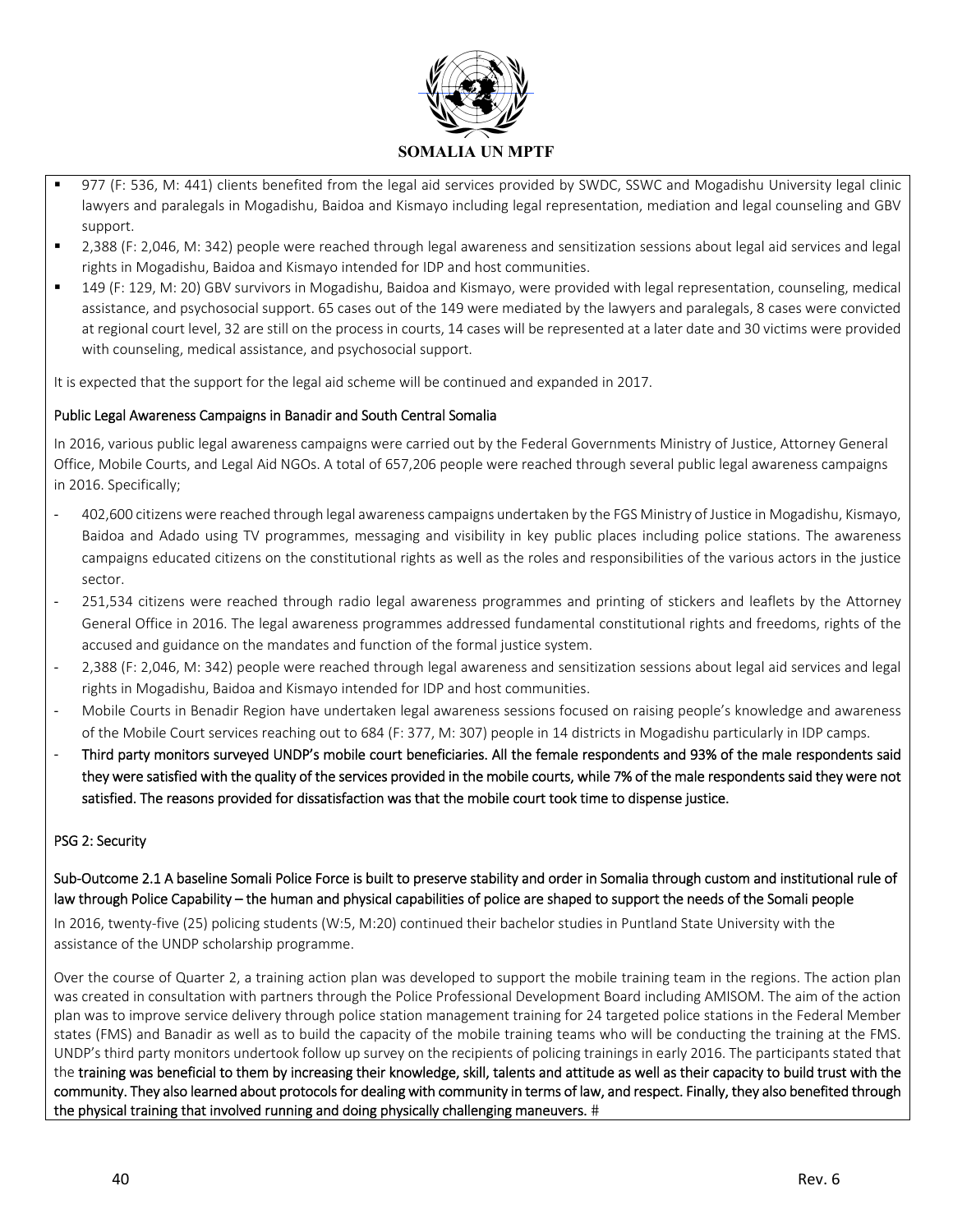

On October 17‐19, training for 469 police officers on election security (W: 69, M: 400). The aim of the training was to contribute to a safe and secure environment before, during, and after the electoral process takes place. The trainings sought to improve participant's knowledge of election security including skills to secure election materials, provide security to poll workers and election management officers, and increase knowledge regarding the role of police in preventing and responding to election-related violence.

Basic SGBV training was conducted for 25 police officers (W:15, M:10) from the federal government and federal member states which educated officers on how to respond to and deal with sensitive cases at the gender and child desks at police stations. Participants were also introduced to Somaliland's referral system which is currently being implemented by Bahikoob Group Hospital and the Central Investigation Department (CID).

### Sub‐Outcome 2.2 A baseline Somali Police Force is built to preserve stability and order in Somalia through custom and institutional rule of law through Police Reform – the conduct, behaviour and values of police are shaped to support the needs of the Somali people

### COP Youth Volunteer Employment Initiative at the federal level

Following the introduction of the community policing concept to 199 youth (W: 64, M: 135), registered in 2015 and Q1 2016, through workshops in March, youth participants have been working as community coordinators, alongside police in 17 districts in the Benadir region, to bridge the gap between police and the community in order to build confidence in the police. Action plans for three months were developed by police and youth. On 4th September, the SPF announced that due to the success of the community police initiative, which was started across the 17 districts, the SPF now has a dedicated community policing unit for Benadir.

From 17‐26 May 2016, UNDP ROL team carried out meetings with SWS administration in Baidoa, specifically with the Minister of DRR, acting president of SWS, DG of the Ministry of Security, Bay Region Governor, Baidoa Mayor and Deputy Mayor, elders and village committees, Bay Region police commissioner, Baidoa station police commander as well as AMISOM police team. Through consultation meetings held with community stakeholders, 100 youth volunteers (W: 35 and M: 65) were identified including 13 youth from IDP camps. The endorsement and empowerment of IDPs as part of the community strengthens the linkage between IDPs, residents, and the police.

A community policing center (center 888) was established by SPF and was equipped with 20 desktops and 70 cell phones. The center has been receiving calls and reports from the community on security issues and receiving complaints from the public on policing service. In addressing community needs, the police improve police service delivery which in turn increases trust and community confidence in police. In Q4, through the center and police stations, the police and youth volunteers, as community support officers, raised awareness among the community about the security measures during the elections. During the period the hotline of the community policing center (888) dialing reporting number used, there was a significant increase in the reporting of crime<sup>5</sup>. In fact, throughout the Banadir region, 20 cases were reported during the month of November to the police.

### Anti‐Human Trafficking & Gender Based Violence

Human Trafficking was highlighted as a major priority of the FGS which requested support to establish a Human Trafficking Coordination Unit. After initial discussion with MoIS (the leading institutions identified by FGS), and other partners, a draft action plan was developed to establish the units and coordinate the efforts of government institutions to counter human trafficking.

On December 5‐7 2016, a 3‐day conference on combatting human trafficking was hosted by the Puntland Counter Trafficking Board. Seventeen (17) participants from the Federal Government of Somalia, as well as participants from Jubaland, Hirshabelle, South West

<sup>5</sup> The 888 number was established through the JSB 2015 funds. Since the time of the establishment of the number,  $(01/04/2016)$  there have been a total 229 cases. In the JSB 2015 reporting on 888 number was up to 30<sup>th</sup> of October 2016.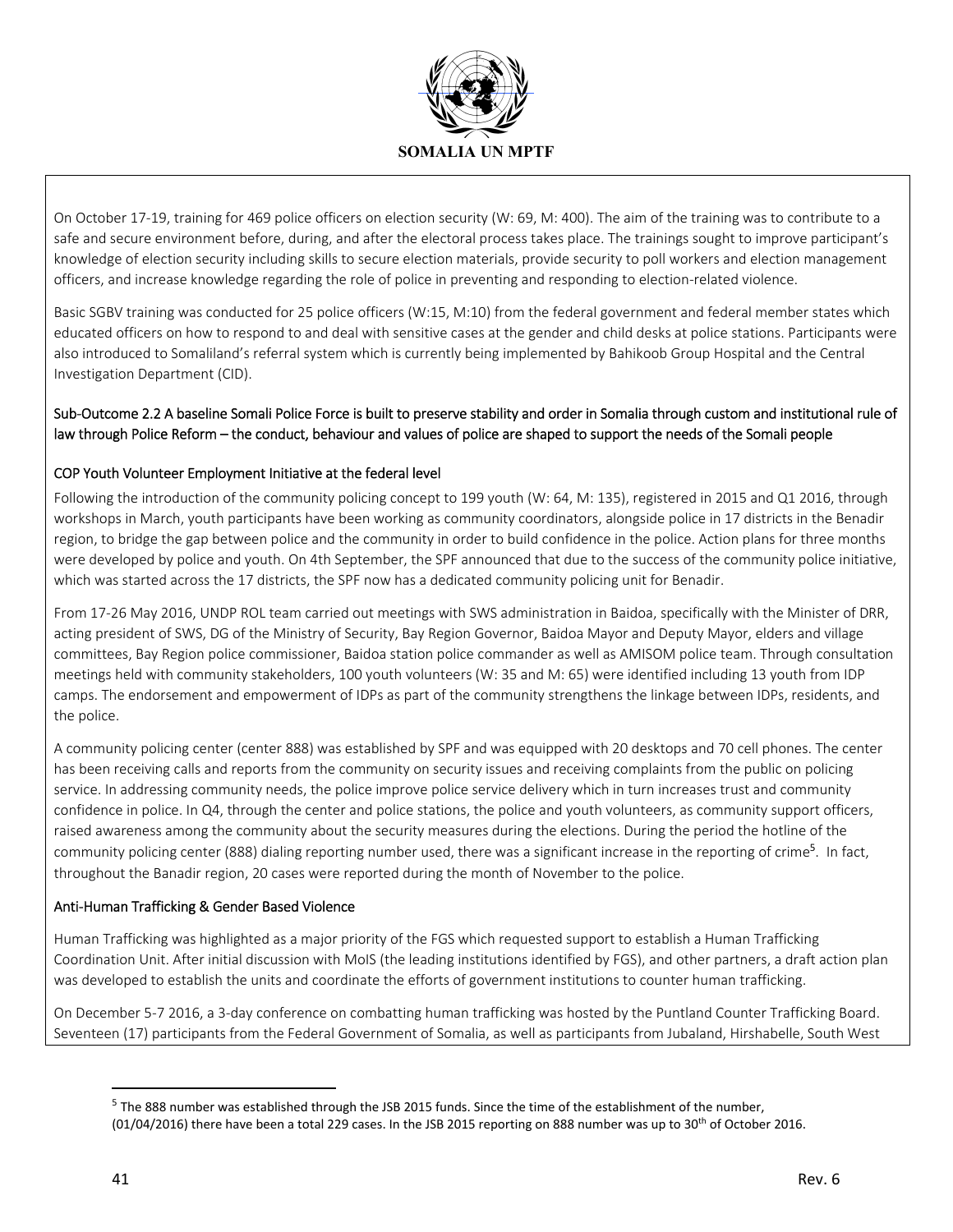

State, and Puntland attended the conference. The conference facilitated knowledge sharing of regional policies on human trafficking, highlighting key areas of policy and legal frameworks, as well as coordination at the strategic and operational levels.

### Gender Unit at Federal level

On October 14‐16, UNDP supported the participation of 3 mid‐management SPF at international and regional policing conferences in Barcelona, Spain and in Kigali, Rwanda. The workshops focused on the United Nations Police gender toolkit and was organized by the DPKO Police Division's Standing Police Capacity. The workshop sought to increase SPF capacity to define the priorities of the new gender unit (established in 2015) which will assist the Somali police to address and investigate sexual and gender based violence. The women and children protection unit will be offering psycho-social support, medical assistance and legal aid.

### Somaliland PSG 3: Justice

### OUTCOME 1 – Improve access to an efficient and effective justice system for all.

### Sub‐Outcome 1.1: Access to justice improved, with a focus on women and vulnerable groups

In 2016, the improvement of judiciary services, accountability and transparency was achieved through the judicial monitoring and inspection scheme, the free legal aid provision by the Hargeisa university legal clinic to needy and poor citizens and multi services support for the victims of SGBV through Baahikoob SGBV victims support center under Hargeisa General Hospital. Additionally, a wide range of legal awareness sessions and different trainings for justice professionals were integral priorities achieved from the Joint ROL AWP for the year 2016, as well as the five‐year (2012 – 2016) justice reform strategy for Somaliland.

### Formal Courts

In Somaliland for the year 2016, the General Courts adjudicated a total of 15,401 cases, (Criminal: 5,721, Civil: 9,680). Total cases completed amounts to 11,630 or 75%, with 3,771 cases pending. The General courts were able to resolve disputes and provide people with their rights, supporting peace and stability. There is also an indication of increased confidence in the formal system, when compared to 2015 case statistics of 13, 283 cases.

### SGBV

The total number of SGBV cases handled in Somaliland in 2016 amounts to 505 with figures per region showing as; Hargeisa:270, Burao:124, Borama:111. Additionally, gender disaggregated beneficiaries show; Female: 480, Male: 25 with beneficiaries fitting into three age groups: Below 15 years old: 221, between 15‐18 years: 159 and 18 Years and older= 125.

All 505 SGBV beneficiaries were provided with medical services and 438 received psychosocial services. More specifically of the SGBV beneficiaries referred to court, 206 were convicted, 122 are under current court processes and 109 are under police investigation.

### Sub‐outcome 1.2: Capacities and resources of justice institutions to deliver justice built / Infrastructures

### Scholarships and Internships

Somaliland much like other parts of Somalia has a dire need for legal professionals which has resulted in inadequate and costly legal services. The more legal professionals trained, more competition is created which will translate into more services. The Scholarship and Internship programme addresses the need for legal professionals through providing young people, who possess the ambition and drive to work in the justice sector, with the relevant experience and structured learning required to becoming qualified legal professionals. In 2016, with UNDP support, 50 law students (W: 22, M: 28) continue to receive scholarships from the University of Hargeisa (25) and Amoud University (25) respectively.

Furthermore, in April 2016, 25 law graduates (W: 7, M: 18) received employment following their successful completion of the one‐year internship judicial programme under the MOJ and the Judicial Commission. The Law graduates, who are now employed as judges and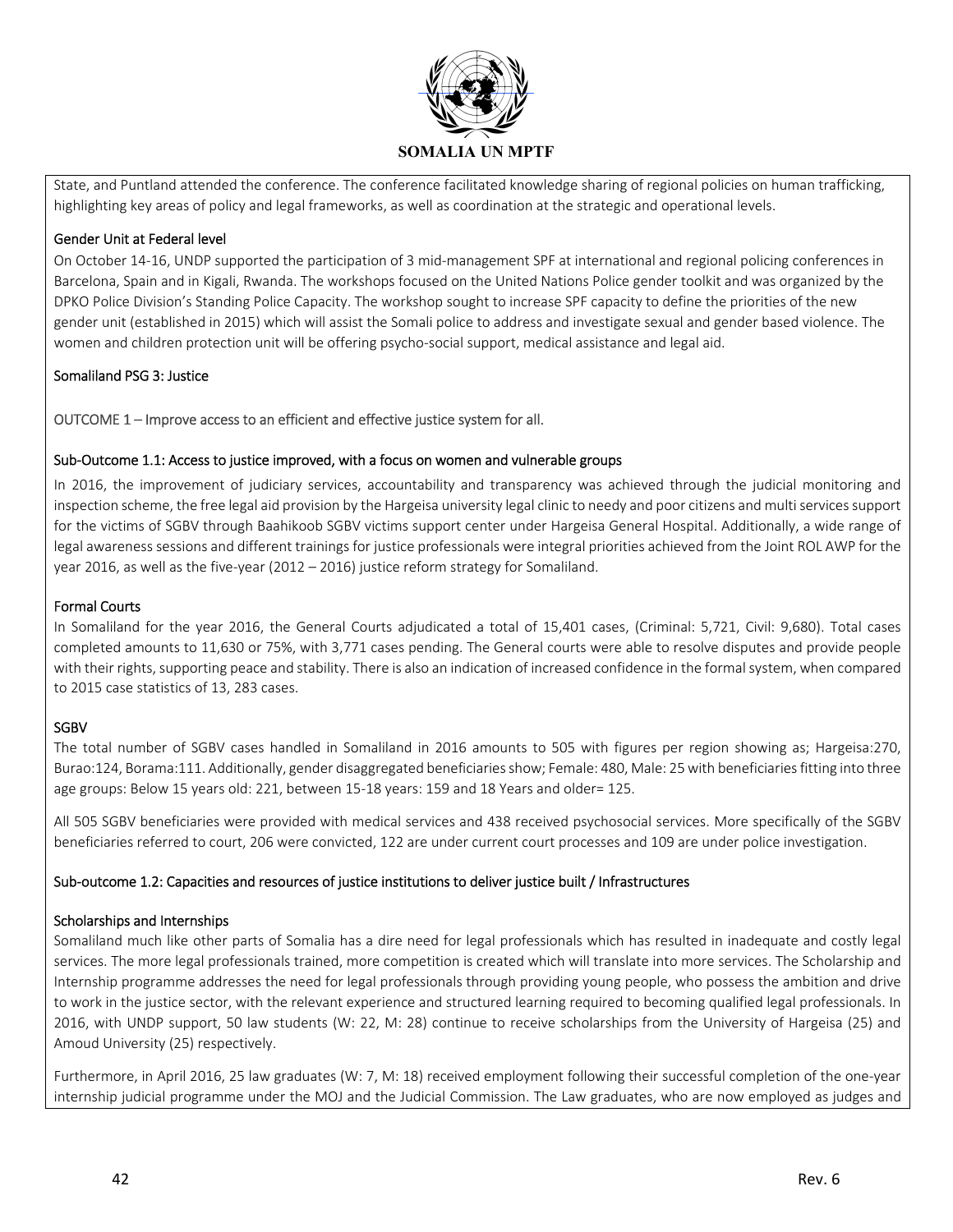

prosecutors, now possess the necessary skills and knowledge to undertake important justice duties and provide increased and improved justice service delivery to Somaliland citizens.

### **Trainings**

In 2016, 49 (W: 16, M: 32) justice sector professionals were trained. 13 (W:5, M:8) were trained in monitoring and evaluation training, by the Technical Reform Unit from MOJ Offices in Hargeisa, staff from MOJ, Courts and Prosecution Office as well as Police.

36 (W:11, M:25) people benefitted from Legal aid and access to justice training by Hargeisa University's Legal clinic, at Imperial Hotel Hargeisa. Participants from the Courts, Attorney General's Office, Police, Custodial corps and Lawyers benefitted.

Both training workshops strengthened the technical capacities i.e. the planning, monitoring and data management of the MOJ and other justice and legal institutions, contributing to increased effectivity and efficiency. Specifically, MOJ and other Justice actors, have been better able to deliver effective oversight monitoring and evaluation during the operationalization of Justice Sector priorities including those proposed in the five‐year Judicial Reform Strategy for SL.

### Sub‐Outcome 1.3: Strengthening and Improving Cooperation between formal and informal conflict resolutions systems.

### Traditional Justice Mechanisms

320 people (W: 46, M:274) attended two National Symposiums, organized in Hargeisa with the MOJ, with the aim of harmonizing traditional, religious and formal legal systems. In Somaliland, traditional mechanisms are widely accepted and oftentimes more so than formal justice systems. Hence, in increasing public confidence in formal systems through recognizing the important role traditional dispute resolution has in Somaliland and thereby merging informal and formal systems will ensure increased access and trust in formal justice systems.

### Somaliland PSG 2: Security:

Outcome 2: Develop a Civilian Police organization that is responsive, accessible to the public and accountable to justice and Civil society institutions: and works in partnership with local communities and other security institutions to maintain law and order while safeguarding human rights

### Sub‐Outcome 2.1 To improve public confidence and trust in the SL Police

### Assessment of (4) Four Model Police Stations

In November 2016, an assessment report for (4) four model police stations was conducted by the Somaliland Police Reform Unit with technical advice from the UNDP. The report provides an overview of the Somaliland police force through reporting on the general background, objectives, methodology, profile of police stations, demographics, as well as findings and recommendations. The assessment will enable Somaliland government officials to agree on the structure, process, function, rules, human rights and logistics and facilities of model police stations. The assessment addressed the gaps at the police stations and came up with recommendations for improvement. Also, the assessment provided an overview of the police engagement with community through community policing and addressed the gaps with recommendation to formalize and improve the existing practices.

### Community Policing

Following the initial community policing training in December 2015, in quarter 1 of 2016 the SL MoI and Police launched the practical implementation of community‐policing programme with two Community‐Policing Units established at the Ahmed Dhagah and '26 June'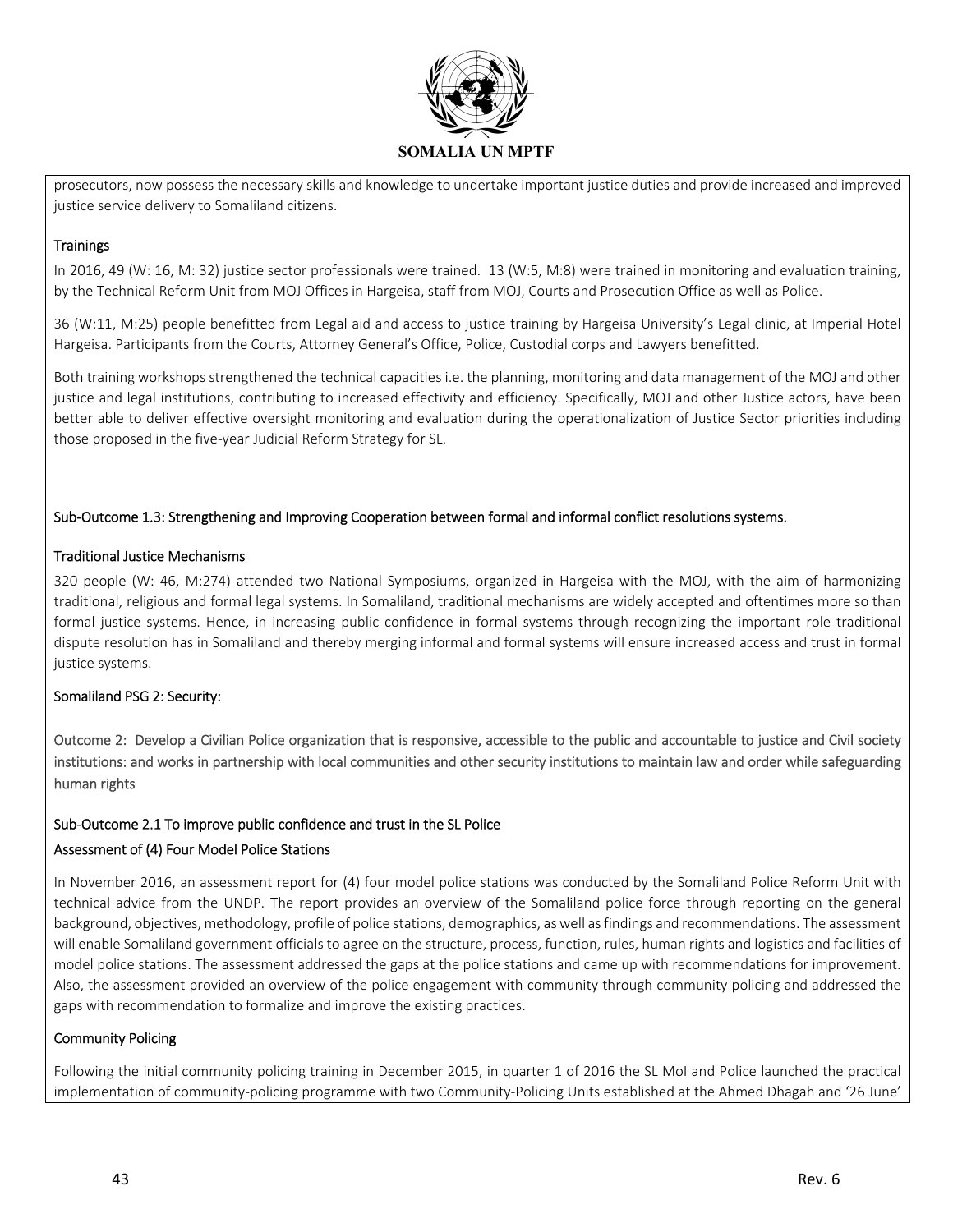

district Police Stations in Hargeisa. Twenty (20) Police Officers (W: 4, M: 16) and 20 Community members (W:11, M:9) are now actively participating in the community‐policing activities.

On 4-6<sup>th</sup> June 2016 an additional three-days community policing training was held at SL Police HQ, attended by the director of training, representatives from Ministry of Interiors Police reform unit and police commissioner. 20 Police officers (W: 9, M:11) and 20 community members (W:6, M:14) learned about community policing, police public partnership, problem‐solving and the role of the community within community policing. This event was covered by local media, both SL National TV and HORN CABLE, reaching an estimated 3,000 individuals. The 20 (W: 9, M:11) Police Officers trained on community‐policing principles were deployed to 2 police stations (M. Haybe and Mohamoud Macalin Haruun).

Four Police Stations in Hargeisa established community policing committees (26 June, Ahmed Dhagah, M.Haybe and M.Haruun). A bi‐ weekly community‐policing mechanism is now in place to ensure security problems are regularly discussed. In the district '26 June', the community and Police have collaboratively developed a community-policing action plan.

A Community‐Policing Action Plan was developed by community‐policing and public relations expert and now it is practiced at the 4 police stations.

### Delivery of 6000 SL Police Uniforms

On 17 August 2016, the rule of law, police component completed a milestone achievement through the successful delivery of 6000 Police Uniforms to the Somaliland Police. The uniforms helped to formalize and professionalize the SL Police by increasing its visibility. Standardizing SL police uniform has increased police morale and contributed to increasing community trust in police.

### Sub‐Outcome 2.2 To improve operational policing performance in order to: reduce crime; improve investigations, bring offenders to justice and strengthen capability

In Q1, the Police Reform Team conducted a capacity assessment at the gender unit of the Ministry of Interior. Subsequently, an assessment report with detailed implementation was drafted. In Q2, the MoI Gender Policy was drafted and discussed with MoI gender section. The gender balance in police staffing was assessed by MOI Police Reform team in quarter 1. Numbers of women police officers and respective demographic information was assessed (i.e. age, level of education, professional trainings, positions and ranks). Recommendations to overcome the existing police gender gaps were developed and these recommendations were sent to Police commissioner. The Policy's implementation is pending.

On 25<sup>th</sup> July 2016, 40 Police Officers (W:8, 32M), at four police stations, participated in foot patrolling and community awareness raising activities. The police commissioner also provided an orientation for police officers in his office, increasing the level of security in the area.

### Sub‐Outcome 2.4 To create a dynamic workforce by: attracting quality staff and improving the morale and motivation of existing staff

### Scholarship schemes

In Q2, 30 Police officers (W:8, M:22), graduated from the University of Hargeisa after completing the two-year scholarship programme. The graduates will contribute towards increasing the capacity of SL Police providing professionalized service delivery to the community. During the two-year programme, students successfully completed four semesters covering about 24 courses including criminology, terrorism, cybercrime, international law, conflict resolution, identifying criminals and money laundering.

The graduates were deployed to the police stations, divisions and HQ and they have been providing legal advice to the police officers in dealing with citizens and protecting victims while respecting the human rights principles.

### Capacity Building, infrastructure and Equipment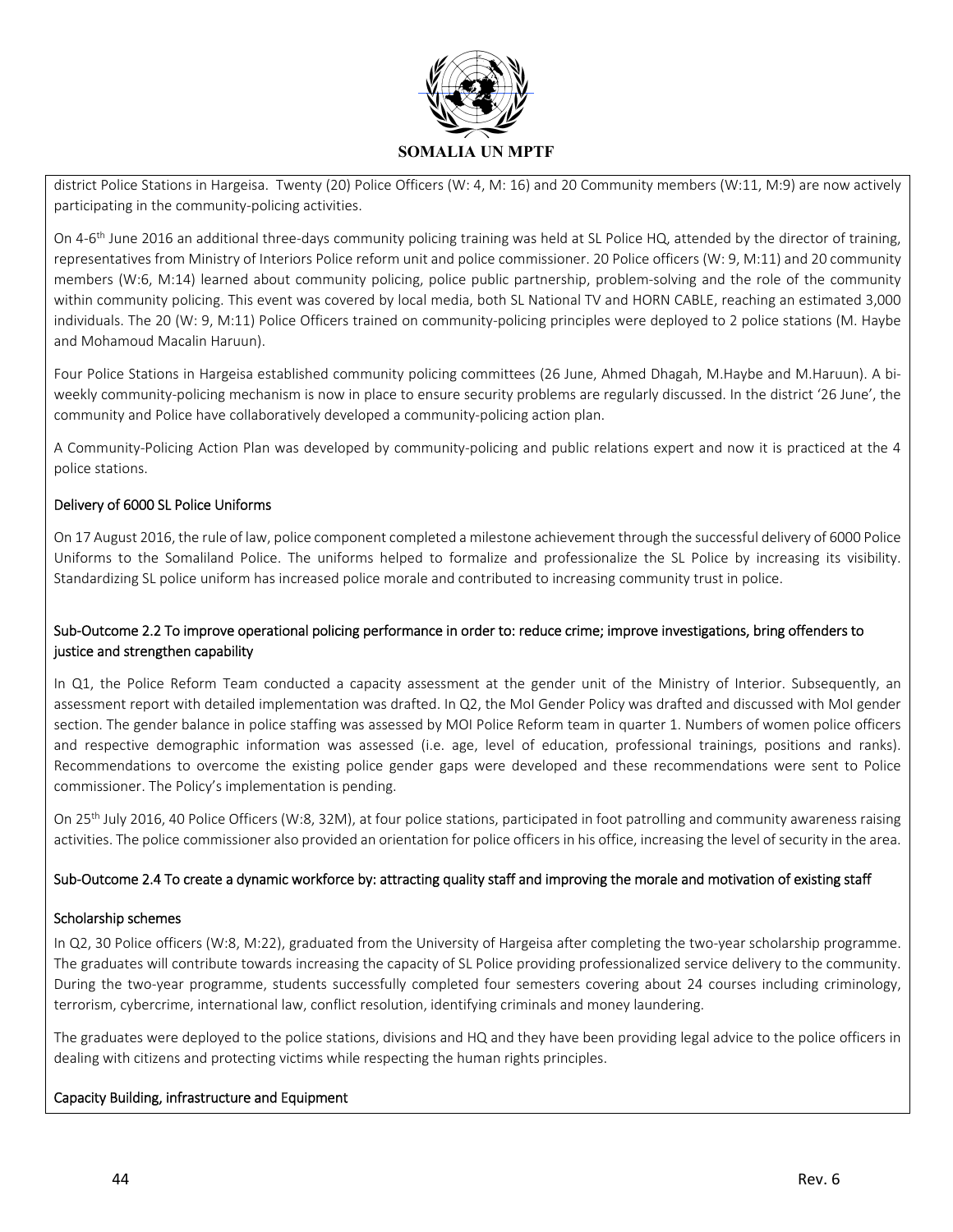

On 17 August 2016, the Rule of Law police component completed a milestone achievement through the successful delivery of 6000 Police Uniforms to the Somaliland Police. The uniforms will importantly formalize and professionalize the SL Police by increasing SL Police visibility. Standardizing SL police uniform increases police morale and contributes to increasing community trust in police.

In Q3, from 14‐ 24th of August, 2016, sixty (60) Police Officers including station commanders, deputy commanders and cadet officers participated in a 14 day Police Station Management Training Workshop. The purpose of the training was to improve SL Police Stations Service Delivery. The training curriculum included sections on leadership, station management, human rights, police-public partnership, community‐policing concept, the role of supervisors in SGBV investigation, legal aid and police accountability. In addition, a 3‐day community‐policing training workshop was conducted.

Also, 50 VHF Motorola handsets with two repeaters were procured to contribute to improved communications of police in 2‐3 regions. Procurement of office furniture and equipment for Police Planning Unit was completed. Four community policing offices at 4 police stations were furnished and equipped during 2016.

### Sub‐Outcome 2.5: To maximize efficiency and improve service delivery

### Policy and Legislative Development

The following activities took place during Q1:

A final version of SL Police Act was submitted to the House of Representatives (HOR) after the MOI Police Reform Unit and an ad hoc committee from the HOR reviewed the previous comments made by the President. The HOR held a one‐day consultation workshop to have a technical discussion on the Police Act. On 15 August 2015, the State Minister of Security and police reform team conducted a oneday consultation workshop with members from the House of Representatives (HoR), the General Secretary of the HoR, lawyers, local police experts and civil society organizations, to discuss the current status of the Somaliland Police Act. The amended Act from the presidential office was also distributed to the MPs who are debating the essence of articles that the executive branch suggested to be amended. This issue is currently on the Agenda for consideration by the Parliament in session 32.

A Police Reform Steering committee was established with a TOR and organigram, and appointments were provided by the commissioner however, the reform process proved to be very slow due to the absence of the political commitment and national strategy.

SL Police Training Committee was established and now they are developing the basic curriculum

A Police Planning Unit was established at Police HQ. The Unit Terms of Reference and structure were approved by the Police Commissioner.

### Sub‐Outcome 2.6 To embed a culture of strategic planning and performance management within the SL Police (SLP)

In 2016, to enable the Somaliland Police to carry out the five-year Strategic Plan Document, UNDP has provided technical support by providing local consultants and support staff to the Ministry of Interior, particularly the Police Reform Unit and Police Planning Unit at Police HQ. A number of documents were drafted and developed by Police Reform Consultants based at MoI including a Police Training Needs Assessment, Community‐Policing guidelines, human right training package and a model police station assessment. In light of the above mentioned work on strategy, planning and reform, legislative support, work in planning, staffing and organizational development; UNDP has supported SL Police in adopting a culture where efficiency and performance management are prioritized.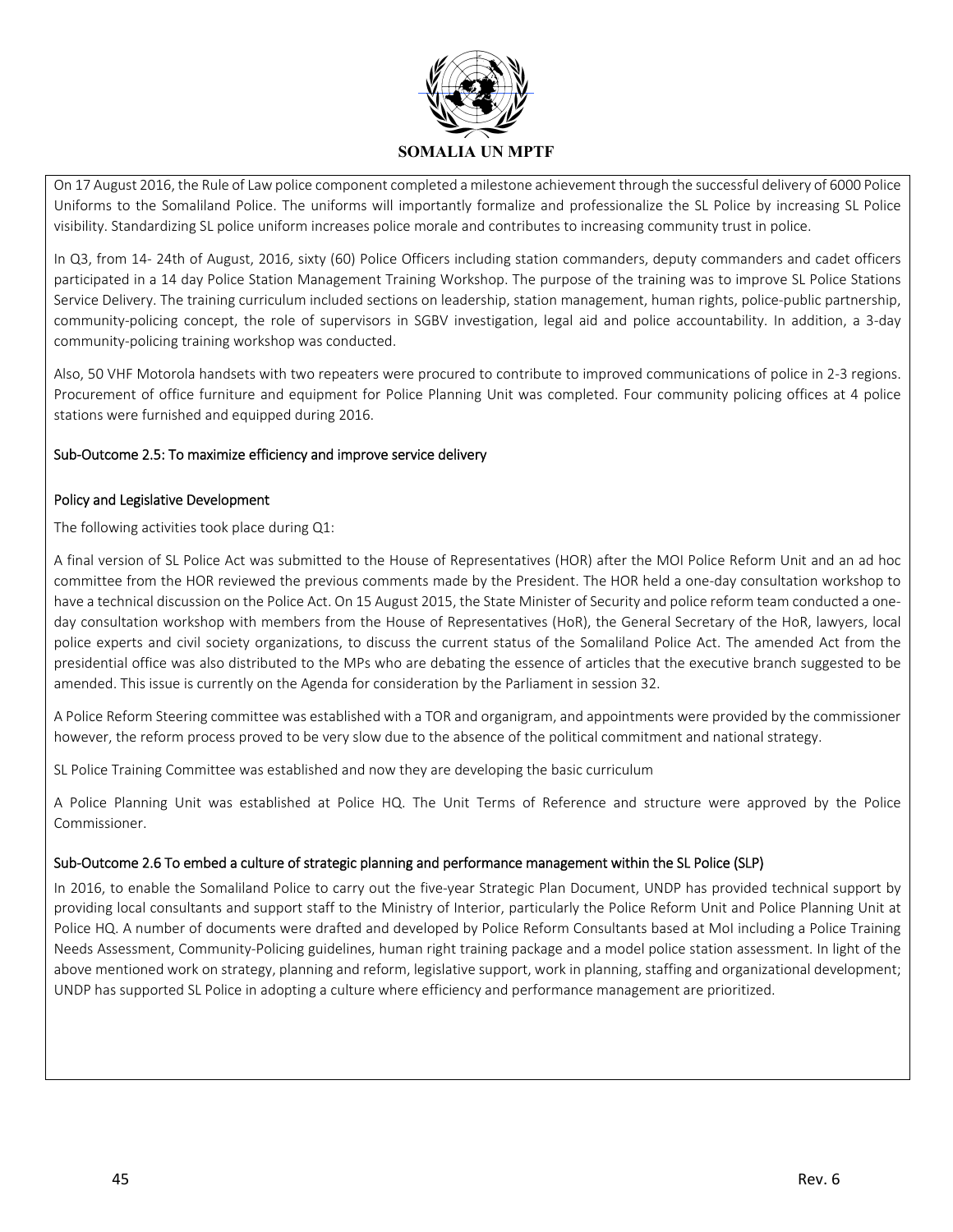

## UNICEF

UNICEF supported the government in strengthening the capacity of justice, correction and police institutions in addressing justice needs of the Somali population especially the most vulnerable groups of women and children. UNICEF supported the government in the development of legal and policy frameworks, and significant progress was made in 2016 with the Juvenile Justice Law being passed in Puntland and the Alternative Care Policy being passed in Somaliland and Puntland. In 2016 significant strides were also made in capacity building of service providers like legal aid providers, traditional justice actors as well as prosecutors, judges, police and custodial corps on Juvenile Justice, Child Friendly Procedures and Child Rights.

UNICEF also invested in supporting the Government in developing systems that would strengthen access to Justice for Women and Children through support to Women and Child Desks in Somaliland, GBV Unit within the Human Rights Defenders Office in Puntland and the Women and Juvenile Department at the Federal level. Cross Cutting service provision through psychosocial support, legal aid, foster care support for children in contact with the law, safe houses for GBV survivors and witnesses was a significant milestone in the provision of child friendly justice services. UNICEF has also invested heavily in building the capacity of civil society partners to provide effective case management services to children in contact with the law as well as survivors of GBV and child victims.

# UNODC

The overall objective of UNODC's interventions under the JRoL program under the framework of the New deal Compact is to provide technical support to the Government of Somalia in implementing institutional reforms in its criminal justice sector both at central and regional level in accordance with UN Conventions, and international standards and norms. Criminal justice institutions in receipt of this support include Ministry of Justice (MoJ), Judiciary, Attorney General's Office and the Police Force.

UNODC has extended support to the Federal Government of Somalia in providing Resources and technical expertise in the design and construction. In this regards cconstruction of the Mogadishu Prison and Court Complex (MPCC) Phase 1A is at 67% (ahead of schedule) and this phase remains on track for completion in mid‐2017. Completion of this phase will mean high risk trials can be conducted at the MPCC, as is currently the requirement for security and justice reasons. Training of Custodial Corps staff has commenced at the Somali Custodial Academy in Garowe. This training commenced with 18 officers selected by the Somali Custodial Corps and Puntland Custodial Corps coming from six regions (Mogadishu, Beledweyne, Kismayo, Galkayo, and Baidoa) undertaking a train the trainer (ToT) course. Regional representation is the key to ensuring that this is a nation-wide effort, promoting the establishment of a Federal Somali Custodial Corps. The trainers who graduated from the ToT have since commenced training Somali Custodial Corps. The trainers under the supervision of UNODC Corrections mentors have delivered a two-week Basic Training of Prison Officers (BTPO) course for 19 prison officers also coming from six regions across Somalia.

In Somaliland, Judges and prosecutors were trained on the criminal trials process and sentencing guidelines. The training was held in Burao and Berbera, Somaliland from 27th – 30th November and 4th – 7th December 2016 respectively. A total of 55 Somaliland Judges and prosecutors were trained. 15 Volunteers identified at the end of the training, will support mentoring of newly recruited judges and prosecutors on the process of criminal trials.

The International community has recognized the critical role played by Prosecutors in the Criminal Justice Chain. UNODC in cooperation with the office of the Federal Attorney General launched a training program for newly recruited Somali public prosecutors. Pursuant to our goal to build the capacity of actors in the Justice Chain, Noting the scarcity of basic legal literature for the Judicial officers and Prosecutors, UNODC delivered 400 hundred copies of Somalia Penal Code to the Ministry of Justice in the month of September, which will be distributed to all the Regions. This initiative will go a long way to promote the knowledge of prosecutors on the provisions in the penal Code so that they can effectively deliver on their mandate.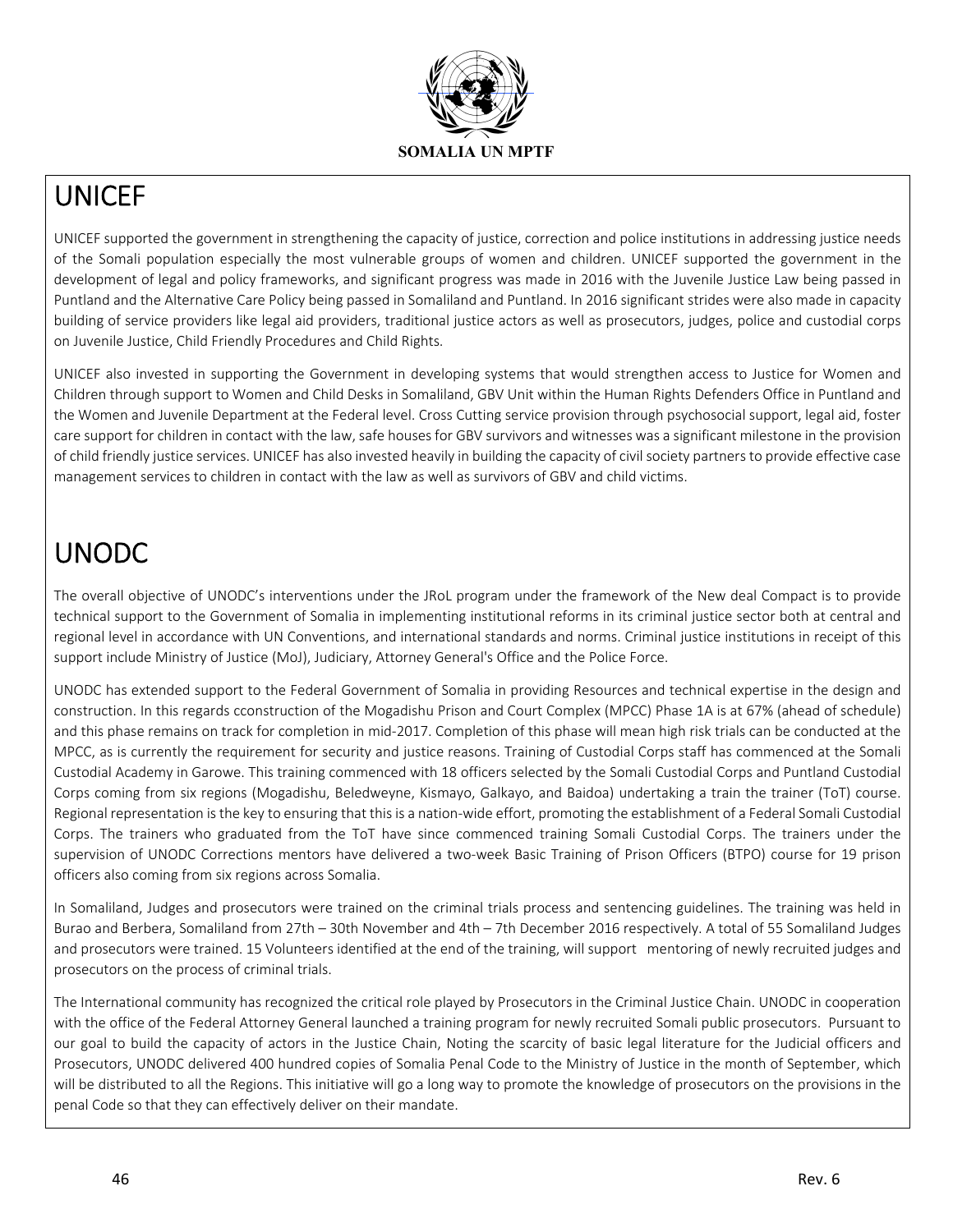

As the Guardian of UNCAC, UNODC has the mandate to provide technical assistance on anti-corruption directed to both the public and private sectors. In that regard, during the year in review, UNODC gave technical support to the drafting and consultation on the Anti-Corruption Establishment Bill which was approved by Cabinet on 12 May 2016 UNODC , In addition UNODC facilitated south‐south cooperation by coordinating a benchmarking visit of Puntland Good Governance and Anti‐Corruption Commission (PGGACC) to Kenya Ethics and Anti‐Corruption Commission (EACC). The purpose of this visit was for both organizations to interact and share ideas on best practices, compare their operations, identify deficiencies and challenges as well as procedures to adopt to fulfill their respective mandate. The Chief Executive Officer of EACC interacted with the Deputy Director General of PGGACC and a senior official of PGGACC and exchanged ideas on the effective way to deal with corruption in their respective countries.

UNODC facilitated a Somali Police Force Code of Ethics validation Workshop at the General Kahiye Police Academy in Mogadishu. The objective of the validation workshop was to review and validate the draft Code of Ethics. The Code of Ethics is a key component of police reforms and will be launched by SPF in due course to guide and promote professional conduct of Somali Police officers.

Under PSG2 UNODC continues to provide technical support to Somali Police Professional Development Board of SPF to develop a training curriculum, which will be used by all the Federal member States in Somalia for training police officers to ensure uniformity of police training? In furtherance to the development of the training curriculum, Somali Police Force Professional Development Board in collaboration with UNODC organized a workshop in Mogadishu on 28th and 29th November to discuss the outline of the curriculum and UNODC will present the draft modules for further deliberation at a workshop to which will be held in January 2017.

Also under PSG2, a Training of Trainers (ToT) course was conducted for the Somaliland National Police Force from 19th July to 1st August 2016 based on Comprehensive Education Programme (CEP). 19 trainers were successfully trained and as a result, 10 out of 19 trainers were identified to proceed to phase IV of this process, which involves mentorship to ensure their skills are well strengthened specifically for the future delivery of the CEP to Somaliland Police Officers.

# UNOPS

The construction of the Mogadishu Prison and Court Complex (MPCC) is executed in 4 phases. By December 2016, 66% of the total construction works of Lot 1A was completed but delays persist due to the deterioration in security and due to the increase in the project scope as result of the site shifting at the request of the FSG Ministry of Justice. Whilst \$3.3M was received to complete Lot 1A, \$2.5M remains outstanding for Lot 1B so Lot 1B work is on hold until funding is realized.

Infrastructure assessments were conducted for Kismayo, Baidoa and Beletweyne prisons and a comprehensive Infrastructure Assessment Report was prepared. In consultations with the Corrections Corps it was decided that prisons will be constructed in Kismayo and Galkayo and the initial assessment of Galkayo Prison was approved.

Regional Police headquarter buildings, funded bilaterally through DFID, were completed in Kismayo and Baidoa with construction continuing in Beletweyne and in Hargeisa. Assessment of 2 district police stations in Banadir region is complete and construction is expected to commence in Q3 2017.

Assessments, detailed designs and tendering to renovate the Criminal Investigation Department (CID) Headquarters was completed but the tender evaluation was postponed due to lack of funding. The planning process for the refurbishment of the Police Academy is ongoing. Further site visits are required to verify the condition and design. Actual repair work is expected to begin in Q3 2017.

The first EU and Government of Japan funded police stipends projects were completed in 2016. Under the UK DFID stipends project, the police training phase in Baidoa concluded and the 600 graduates receive monthly stipends. Stipend and salary payments continue for 400 police graduates in Kismayo with the Jubaland Authority paying a salary of \$100 supplemented with a \$100 stipend facilitated by UNOPS and funded by DFID. Under the second EU stipends project, the first tranche stipends payment of \$1,377,761 USD was transferred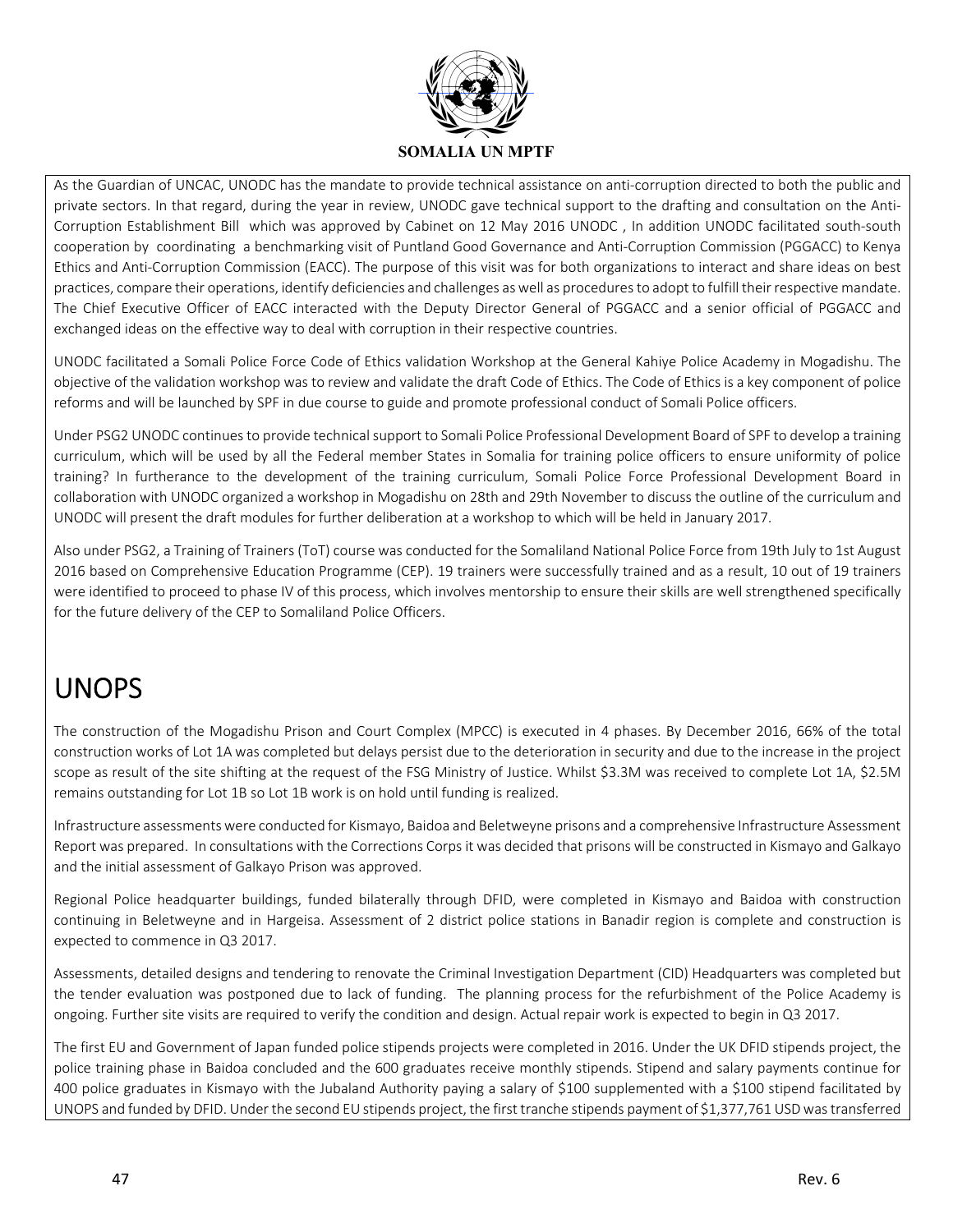

to the Central Bank of Somalia in October 2016 and 6,771 officers received \$200 stipends payment through the Somali Financial Management Information System. This is the first time police stipend payments have been made through the country payroll systems in Somalia.

An agreement with the German government was signed in 2016 to facilitate workshops to progress an agreement on the new policing model, implemented within a federal Somalia. UNOPS has also commenced the model designs, drawings and tender documents for the construction of a police‐training centre in Kismayo expected for 2017.

### 2. SOMALILAND

UNOPS is currently designing a model prison for multiple locations throughout the region and this includes an assessment of Berbera prison. UNOPS has completed an assessment of Hargeisa prison and is in communication with the Ministry of Justice team along with UNODC to discuss expansion of Hargeisa prison or construction of a new prison on the outskirts of Hargeisa (subject to funding). UNOPS has highlighted the cost of constructing, operating and maintaining a new prison that will have to comply with international standards. UNOPS has held discussions with the Attorney General (AG) to discuss the expansion of existing offices. A site visit was made in Q2 but there are limited funds to go ahead with construction of new offices. UNOPS is in discussion with the Attorney General to come up with a design and master plan for the current AG compound. Allotted funds are not sufficient for the construction of the Appeal Court and a preliminary agreement was made with the AG's office to utilize this funding for the perimeter wall construction.

## UN Women

In September 2016, the Puntland Rape Act was passed. This is the first law in Somalia that addresses SGBV crimes. Although the law has some severe shortcomings, it does introduce new rights and procedures throughout the justice chain, which should help to increase not only referral, reporting and the prosecution of such crimes but also increase women and girls' protection.

Based on the mapping of the capacity of police and prosecution in Garowe to respond to SGBV (also conducted in Somaliland and South Central) and the passing of the Puntland Rape Act, the ROL JP provided training to 35 prosecutors on SGBV investigation and prosecution.

After signing a LOA with the Puntland MOJRAR, the Ministry recruited the Head of Gender Unit (GU) and two Gender Unit interns. Since, the programme supported the GU with the development of a Women's Access to Justice action plan. The Ministry conducted seven consultation workshops on the paper in Puntland (Gardho, Waaciye, Carmo/Ceel Daahir, Bosaso, Burtinle, Xarfo and Garowe IDP camp) with a total of 210 participants (76W/134M). These consultations provided valuable insights to women's needs and men's perception in regards to women's access to justice throughout the communities.

With the support of the ROLJP a GU was also established at the MOJ FGS. In 2016, the GU supported the development a national assessment of the availability of legal aid and human rights standards for women in conflict with the law. The Ministry developed draft concept for the setup of a federal women lawyer association and launched a media awareness campaign on women's access to justice using local artists to introduce the available legal services for women in Somalia.

Gender was effectively mainstreamed in fundamental policies at federal level such as the national Legal Aid Policy and the Traditional Dispute Resolution Policy.

The JP ROL conducted a 4 day SGBV investigation training for Puntland police officers. The training identified specific capacity gaps in gender responsive investigation techniques, witness questioning and protection and evidence gathering.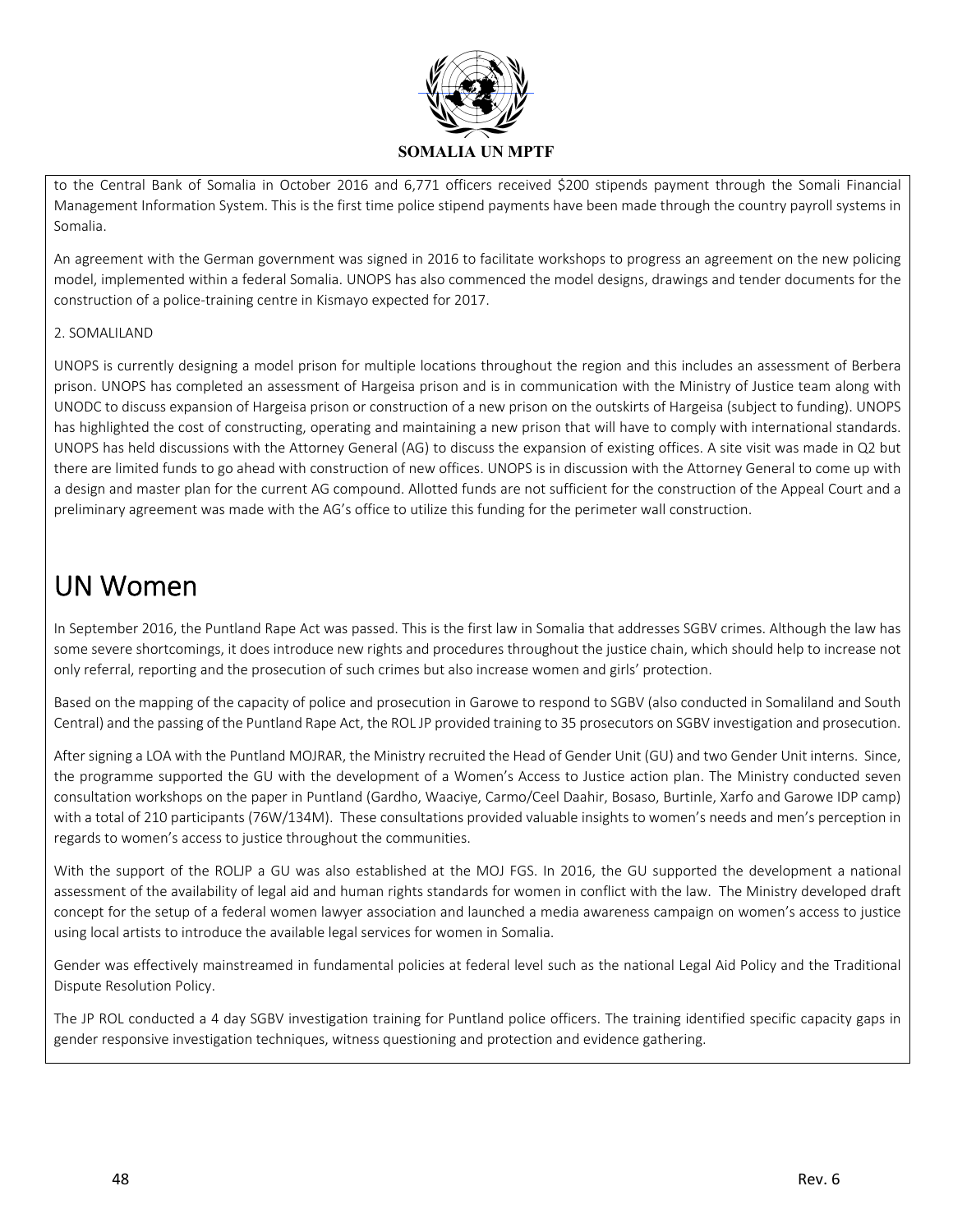

Acknowledging the underrepresentation of women in the Somali police, the programme commenced an assessment to develop a comprehensive baseline and understanding of the situation of women police officers across Somalia. The Women in the Police assessment was conducted in 9 districts throughout the country and is expected to be completed by March 2017.

The JP ROL carried out additional analytical work to gain a deeper understanding of the needs of women inmates in Somali prisons. Initial findings indicate that the lack of gender responsive legal aid is a severe challenge for women in conflict with the law. However, it also appears that some women are under protective custody or in prison due to disobedience towards husband or parents. The final report on Legal and Human Rights Needs of Women in Conflict with the Law will identify women's challenges and provide specific recommendation to be addressed by the correction services.

### Other Key Achievements

## UNDP

### **JUSTICE**

### Somalia

- ‐ At the end of August 2016, PL President Abdiweli Gas appointed 5 new members of the High Judicial Council (HJC). The new members of the HJC have extensive experience as judges across the criminal, civil and appellate jurisdictions and have since proven to provide vital leadership in the formal justice system.
- ‐ An important Judicial Training Needs Assessment Workshop attended by forty participants representing federal and state level justice institutions of Somalia saw stakeholders agree on ten priority legal education courses which will address the shortage of well-trained law professionals.
- ‐ 2016 witnessed significant growth in the capacity of PL MOJRAR to coordinate and lead justice sector reform including drafting, disseminating and reviewing of critical legislation including Sexual Offenses Act, FGM Act, Public Notary Act, Advocate Act, Legal Aid Policy, and Children Act. Significant progress in 2016, is demonstrated by the approval of the cabinet and the eventual enactment of the laws by Puntland parliament.
- ‐ On the 5th September 2016, 65 lawyers from all districts of Puntland came together for a two‐day conference, to reactivate the Puntland Bar Association and elect a new chairperson. The conference, which is the first of its kind, was meant to address gaps in the justice system, and help lawyers develop their professional skills.
- On the 5<sup>th</sup> September 2016, 65 lawyers from all districts of Puntland came together for a two-day conference, to reactivate the Puntland Bar Association and elect a new chairperson. The conference, which is the first of its kind, was meant to address gaps in the justice system, and help lawyers develop their professional skills.
- In PL, oversight through inspection and monitoring of the courts and prosecution offices carried out by the Judicial Inspection teams. Half of the courts inspected needed to be rehabilitated and lacked updated laws in Somali language. Following inspection, qualified and competent (4) judges and (1) registrar for the different levels of the courts throughout Puntland were nominated.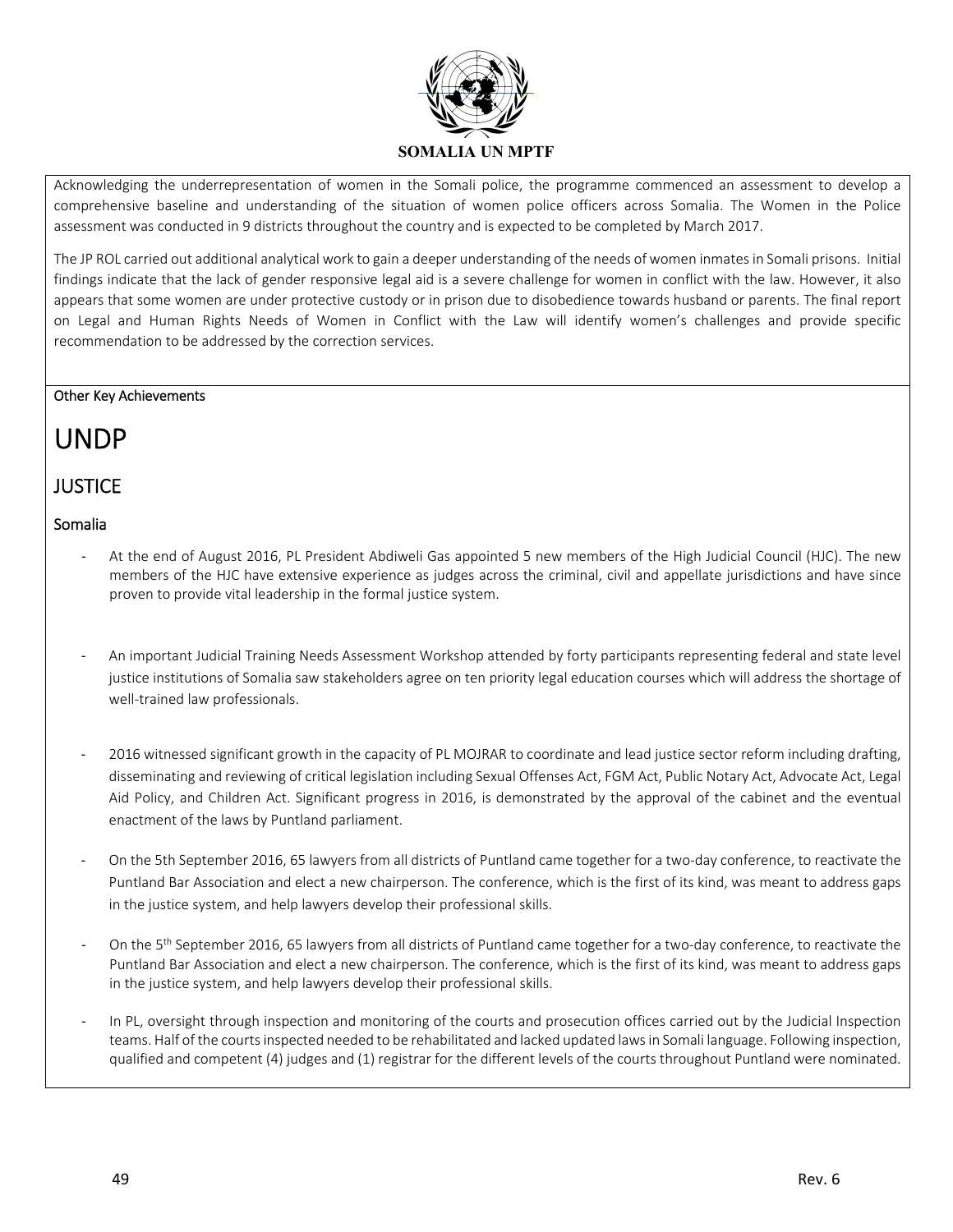

- The Supreme Court also organized national training for 90 judges and registrars from federal and state level judiciary covering important legal topics including federalism and organization of the judiciary under the federal governance system and working relationships between Courts and Prosecution Office.
- ‐ In 2016, the Mobile Courts became well‐established in Mogadishu operating in all 17 districts focusing on districts where IDP populations are concentrated including Dharkinley, Hodan, and Howlwadag.
- ‐ In 2016, PL mobile court teams adjudicated 903 cases, 22 villages were reached for hearing cases, 347 of which had been filed by women. In 2016, Mobile courts expanded to one more region.
- ‐ In 2016, there has been a steady increase in the number of cases adjudicated by formal Courts from about 5,096 cases in 2015 to about 6,225 cases in 2016.
- In 2016, 357 (F: 52, M: 305) judges, prosecutors, registrars, lawyers, staff of line ministries at both federal and state level, graduate interns and other justice sector officials participated in training programmes at various institutions and locations including Mogadishu, Kismayo, Baidoa, and Garowe.
- ‐ In 2016, a total of 12 justice institutions at the Federal Level and member states in Mogadishu, Kismayo, Baidoa, Adado, and Jowhar received assets (vehicles, furniture, computers, and security screening equipment) meant to enhance the operational and institutional capacity to deliver justice services to the people of Somalia.

In 2016 PL legal aid partners recorded a significant increase in the number of cases dealt with, demonstrating increased access and confidence in the formal justice system. Specifically, legal aid was provided to 4,623 clients of which 3,281 were female beneficiaries. Third party monitors contacted the legal aid beneficiaries and noted that (100%) indicated that they were satisfied with the quality of the legal aid provided and would recommend it to others.

‐

‐ In 2016, PL legal awareness was provided to communities, particularly women and girls, on legal rights, women and child rights, refugee rights, SGBV, gender equality as well as raising awareness on the function and mandate of the formal justice system in relation to customary justice. Additionally, a critical role was played in taking Legal Awareness programmes from cities to villages and from literate community's to semi-literate and illiterate community's, who are facing greater constraints. In 2016, over 20,000 people were reached through radio broadcasting legal awareness campaigns in Puntland.

### **Somaliland**

The establishment of the case management committee for the criminal justice chain actors was completed. The members participated in the training and awareness on the obstacles of case management coordination in Somaliland. Since the completion of the manual case management and basic electronic data management stakeholders moved onto the next step by sharing case records at a forum on a quarterly basis. The result of increased coordination in analyzing the justice delivery works towards improving the overall service delivery for citizens.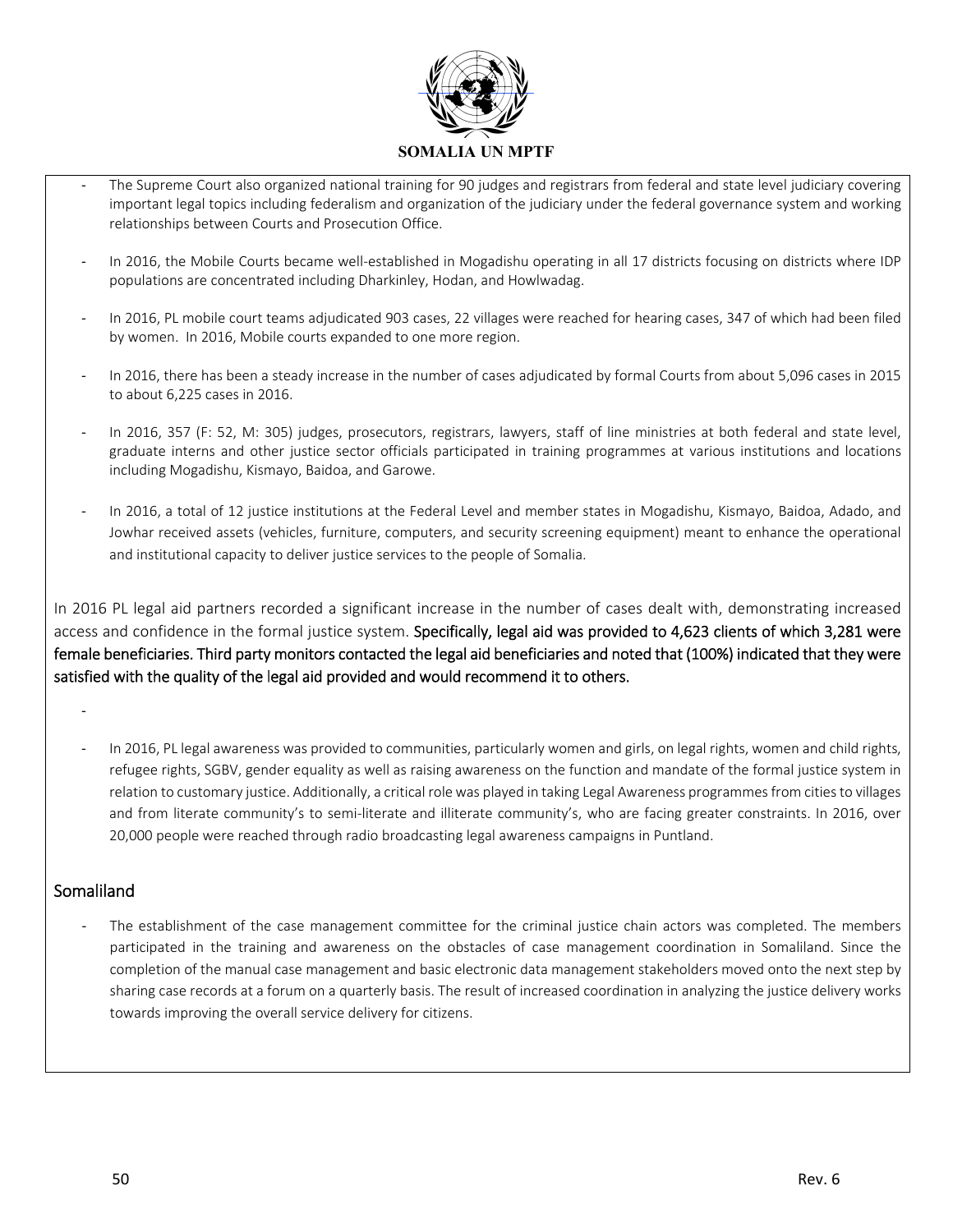

## **POLICE**

### Somalia

- The National Police Model (NPM) conference was held in Nairobi from 21-24 March 2016 and was attended by the Deputy Prime Minister. On 26‐28 April 2016 UNDP and UNSOM Police Section facilitated a technical meeting to follow up on the political level Nairobi Conference, which decided on the guidelines for the NPM. The MoIS established a technical committee for the NPM based on a TOR for the function of the Technical Coordination Committee which was agreed upon by all representatives and to which the UN provided technical support.
- ‐ Initiation of the police reform and restructuring of Somali Police through the agreed upon NPM although experiencing some resistance often due to a lack of capacity to implement it; has been largely overcome by continuous engagement with Somali authorities and support from UNDP.
- Somalia's adoption of the community policing methodology as a part of the Somali police culture although initially challenging has proven successful with communities and police accepting their respective roles as partners in security and community support officers. The identification of 199 youth volunteers in Banadir, 50 in Puntland and 100 in Baidoa is a testament to this.
- ‐ In 2016, the capacity of the Somali Police was enhanced through trainings such as: election security training to 469 police officers to ensure a safe and secure electoral environment, SGBV training to 25 police officers dealing with SGBV cases at gender and child desks at police stations, training on financial management, reporting, M&E and risk management. All trainings enabled police to better manage their resources and provide reports.
- Police Coordination was enhanced between the federal government and federal member states through monthly meetings supported by UNSOM and UNDP.
- ‐ A request was made from Somalia Parliament and FGS Police to support the establishment of a police oversight mechanism, through several police oversight working group meetings led by MoIS. Subsequently, an oversight action plan was developed. This was followed by the MoIS developing a Terms of Reference for a consultancy service to build the financial management, internal auditing and reporting, and procurement management systems including assets management.

### Somaliland

In 2016, Somaliland adopted community policing and it is currently practiced at four police stations.

## UNICEF

‐ In Somaliland, efforts are being made to develop a diversion program for children in Contact with the Law. This program will be further developed in 2017.

## UNOPS

 Construction of the MPCC is significant insofar as providing secure and humane imprisonment for adult and juvenile prisoners in Mogadishu. As well, it supports government assurances that sentencing is carried out in accordance with court procedures and in line with international human rights standards.

 Police stipends projects have evolved from the distribution of cash to electronic payments to federal and regional police officers' bank accounts over the course of 2016.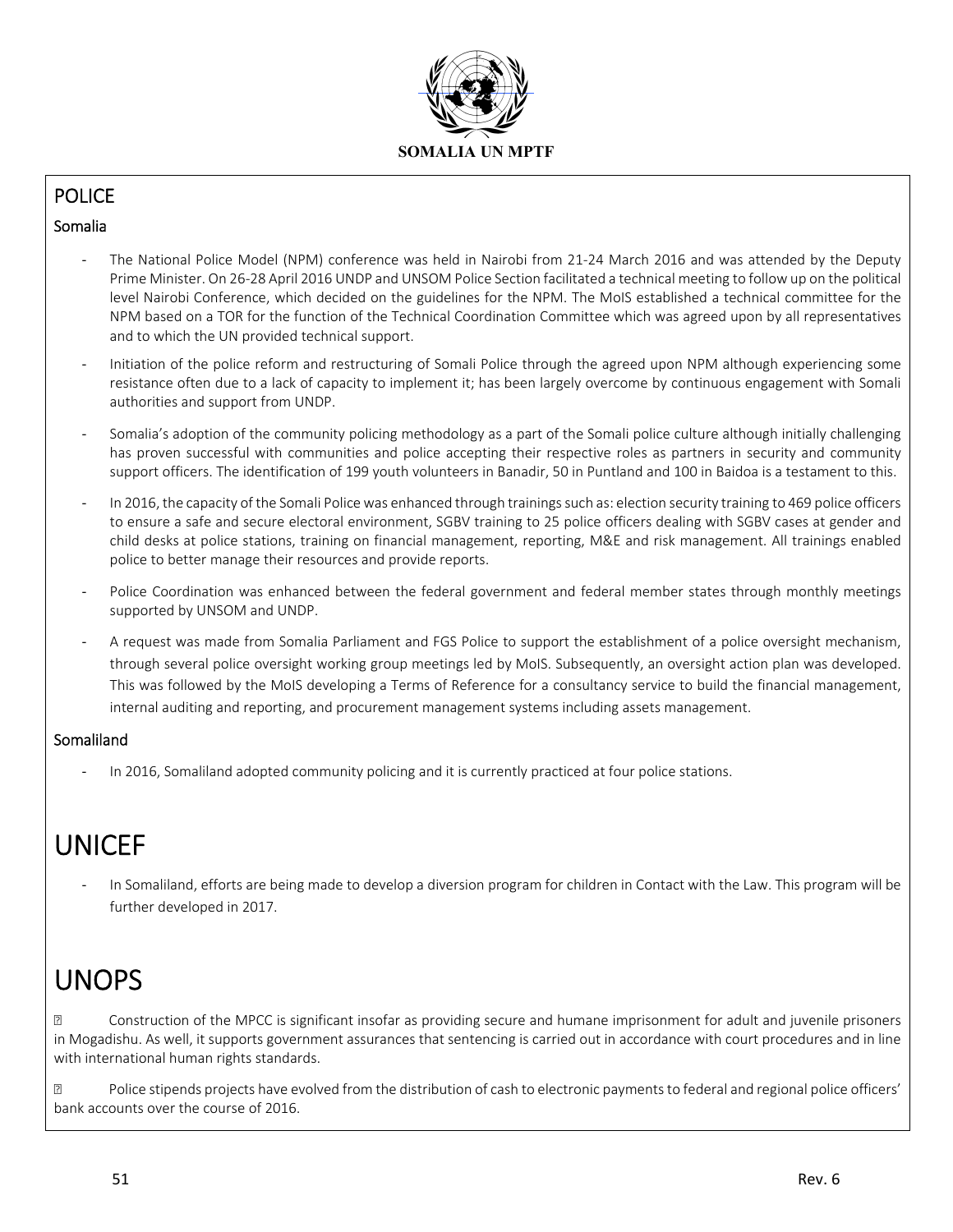

## Challenges (incl: Delays or Deviations) and Lessons Learnt:

## UNDP

### **JUSTICE**

### Somalia

- ‐ Limited capacity of justice partners. In PL, the low capacity of key governmental partners, due to a shortage of qualified persons, is affecting project implementation. The law graduate students injected into justice institutions may provide a long-term solution, however in the short term a lack of experienced professional staff is felt within the Puntland justice sector. It could be a solution to attach experienced diaspora consultants to government institution for a fixed period, in order to build capacity of justice staff.
- Increased security threats. Towards the end of 2016 Puntland experienced an increase in security threats from AS members in Bossaso. This has impacted negatively on the work of legal aid providers in Bossaso in the last months of 2017, especially paralegals who work in villages in Bossaso District.

## **POLICE**

### Somalia

- Political transition: Executing activities between September and December 2016, has proven quite challenging with the electoral process affecting implementation due to government partner's involvement in conducting a safe and secure electoral process in member states and in Mogadishu. This has led to a vacuum in the development of the police organizations in the member states which, as it stands, have limited organizational structures.
- Security situation remains elevated in the central and southern regions of Somalia which hinders implementation.
- Severe lack of national capacity in training, no standardized national policy and strategy for police training with all trainings conducted on an ad hoc request or prescribed by the donors without a Training Needs Assessment and training database.
- The Community Support Officers- Youth Volunteers still need to undergo specialist training in learning how to engage with members of the public. In addition, there is no systematic reporting mechanisms in place and it is envisioned that a crime database should be established and police community team leaders should be trained on citizen rights awareness raising to increase number of cases reported through police.

### Somaliland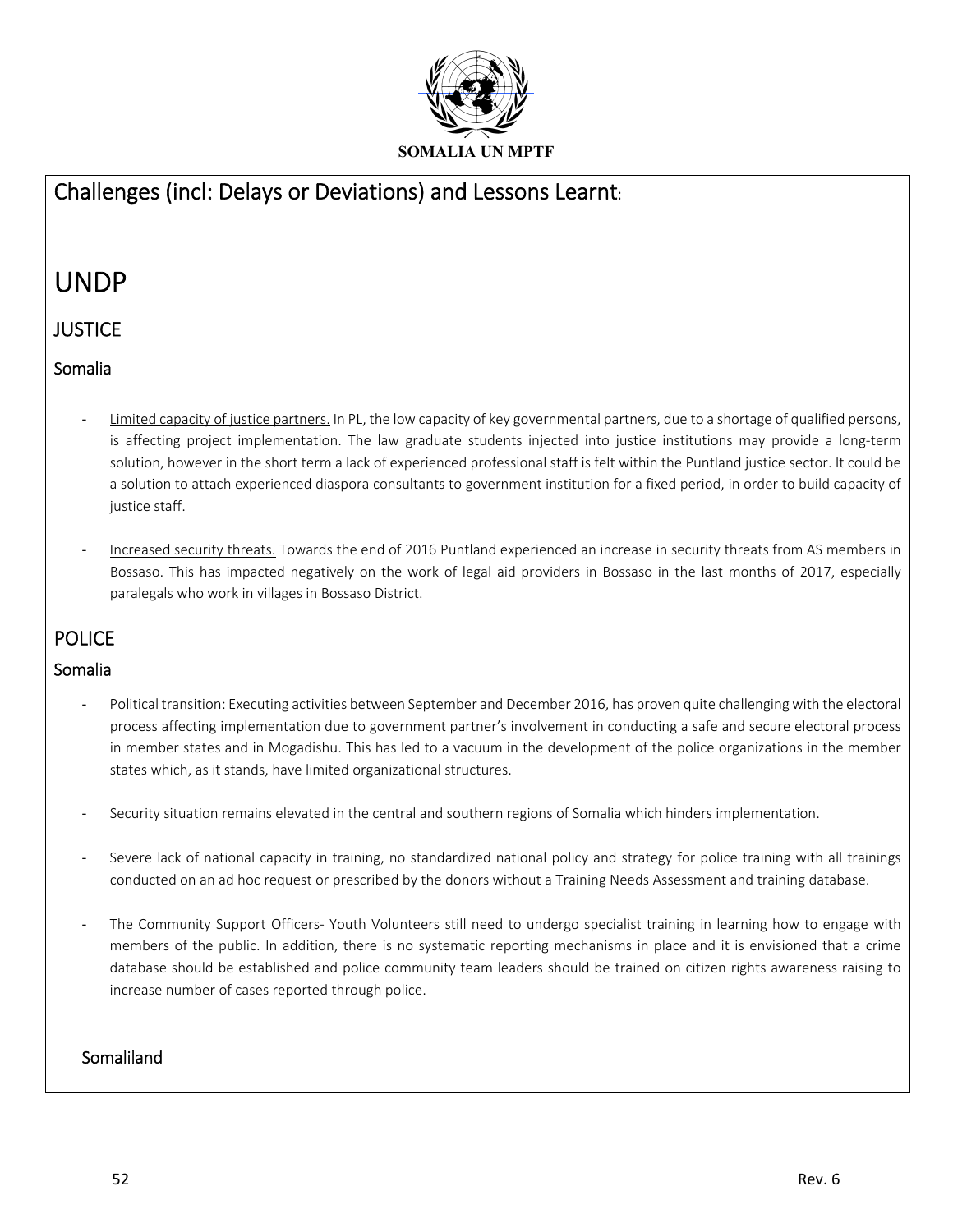

In Somaliland, the police reform process is slow since it needs more political commitment towards holistic reform strategy. Furthermore, an absence of police oversight can be attributed to the delay of police ratification and a lack of operational capacity.

# UNODC

There were series of attacks in various regions within the period under review, consequently, the security situation affected accessibility and the ability to deliver program activities in a timely manner. The elections that were scheduled for November 2016 and postponed twice also led to increased political uncertainty and had an impact on project interventions. There were also delays with the MPCC reaching full operational capability due to delays in acquiring funding.

## UN Women

UN Women conducted some initial analytical work to inform the gender justice work of the Rule of Law programme and other Women, Peace and Security related work. A rapid assessment of women's access to justice and security was conducted at the Afmadow district. International best practice as well as this research indicate that targeted women's right initiatives need to go beyond institution building but must be based on knowledge of the dynamic and normative values of the community. The interventions must be well informed about the specific types of women's grievances, availability of justice providers and the political environment. Acknowledging that women are at risk of further discrimination including violence, if they seek justice without the support of their family and community, it is essential to give specific focus to protection efforts and community involvement.

Behavioral change is a key component to reduce violence against women and girls and to increase women's access to justice. The programme is therefore proposing to strengthen it efforts towards VAW primary prevention (coupled with child protection) and VAW secondary prevention (aligned to correction and rehabilitation services).

### Peacebuilding impact

UNODC has used PBF funding to procure vehicles for the Custodial Corps in Mogadishu. The vehicles will be used to transport prisoners between the prisons and courts. Prisoner transport has traditionally been a police function; however, they did not have the means to provide the transport, which meant prisoners were not able to make court appearances. By taking on this role, the Custodial Corps will be able to ensure that prisoners have better access to the judicial system in a timely manner. The vehicles are expected to be delivered to Mogadishu in the first quarter of 2017.

### Catalytic effects

The use of PBF funds to increase prisoner access to the judicial system serves to unblock a major sticking point in the judicial cycle, and see prisoners held for shorter periods on remand.

Gender

# UNDP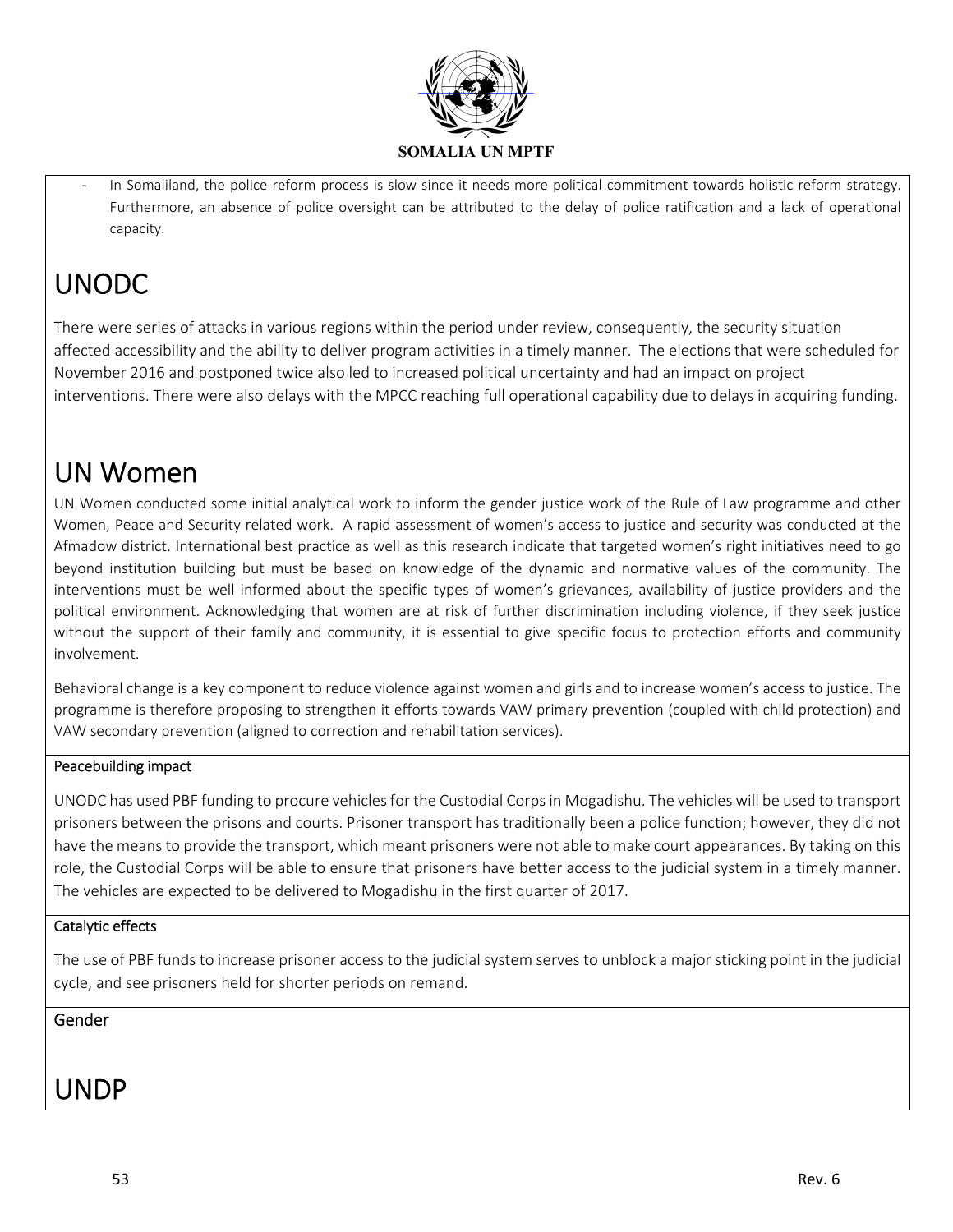

### **JUSTICE** Somalia

The justice pillar continues to mainstream gender into all the activities.

- ‐ In 2016, the project supported a 4‐year law degree programme for 29 female scholarship beneficiaries. The project also supported 10 female trainee prosecutors to undertake one year internships attached to the Attorney General's office in Puntland. Some 7 females out of the 10 female interns were appointed as regional prosecutors for the first time in Puntland.
- ‐ The Ministry of justice has been very supportive of activities that aim to improve the participation of women in the justice sector at all levels. A female lawyer was appointed as the deputy chairperson for the newly established Bar Association in Puntland and 5 out of the 11 members elected for the board were female. These initial steps are breaking new ground for women and contributing immensely to the realization of achieving a justice system that treats all as equal before the law, irrespective of a person's gender and their social categorizations. It is also contributing to the transformation of Somali society from a gender perspective.
- The project has also been actively engaged in the GBV working group along with UNICEF, UNFPA and UNPOS., which included advocacy work in Quarter 3 of 2016 on the Sexual Offences Bill which was approved in Puntland.

### POLICE

### Somalia

Gender mainstreaming is major strategy for the Police project and UNDP alongside other UN agencies supported SPF through the following:

- The participation and exposure of three police officers from the gender unit Somali Police in one international conference organized by International Association of Women Police.
- ‐ One regional conferences organized by Rwanda Government on the role of women in security institution and training on SGBV organized by DPKO Police Division.
- ‐ 69 female police officers attended the election security training, 15 in SGBV training and 2 in financial management, reporting and M& E training.
- In 2016, 30% percent of the community support officers- youth volunteers are women.

# UNICEF

During the year, significant advancements in the conception and availability of justice for women and girls was achieved. In terms of service delivery, the establishment of Women and Child Desks provide a service directly to women and children and intend to overcome stigma associated with gender based violence and to provide confidential and stigma free services for survivors of sexual violence. Training of police in survivors of violence to ensure they are able to provide survivor friendly services and conduct investigations in a manner that does not further harm the survivor have also been established, but more work needs to be done in this regard. In relation to legislation and laws, significant strides have been made in the development of FGM Bills in all states and the Sexual Offences Bill. Both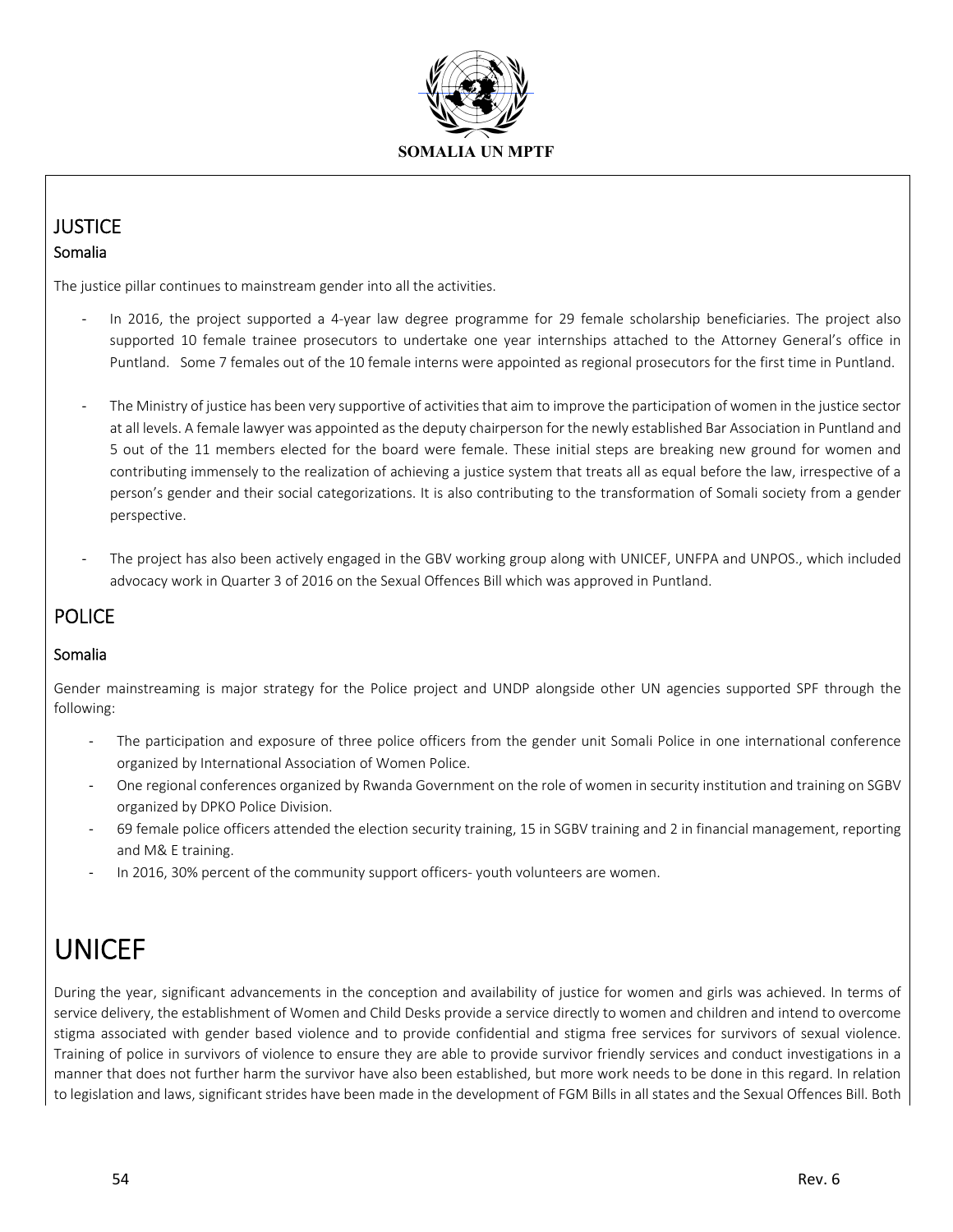

Bills aim to change the underlying norms and values that allow for perpetration of gender related crimes including rape, domestic violence, child marriage and other forms of violence.

# UNODC

UNODC conducted training for prosecutors and police officers in Garowe on Penal and Procedure Code with emphasis on Criminal Justice response to Gender Based Violence. This initiative is part of a wider goal to ensure that all actors of the criminal Justice chain are conversant with the procedure and laws governing SGBV and enhance their capacity to ensure that the perpetrators of such crimes are dealt with in accordance with law.

# UN Women

With the newly passed Puntland Rape Act, the JP ROL increased its focus on effective SGBV investigation and prosecution by justice service providers. This approach will be strengthened through the support of the establishment of SGBV specialized Prosecution Units as required by the new laws.

Analytical work commenced in relation to women's representation in the police and legal aid needs of women in conflict with the law. A concept paper on gender responsive human resources management within the police forces was drafted. A Women's Access to Justice Action Plan for Puntland was developed with will be aligned to the federal Women's Access to Justice policy to be finalized in 2017. The federal policy is expected to provide comprehensive guidance of the establishment of a gender responsive justice chain and aligned protection efforts for women and girl victim of violence.

|                               | Total no. of Outputs | Total no. of gender specific Outputs   |
|-------------------------------|----------------------|----------------------------------------|
|                               | 58 (UNDP)            | O (UNDP)                               |
|                               | 6 (UNICEF)           | 3 (UNICEF)                             |
| Proportion of gender specific | 15 (UNODC)           | 10 (UNODC)                             |
| outputs in Joint Programme    | O (UNOPS)            | O (UNOPS)                              |
|                               | 13 (UN Women)        | 13 (UN Women)                          |
|                               | Total: 92            | Total: 26                              |
|                               |                      | Total no. of staff with responsibility |
|                               | Total no. of Staff   | for gender issues                      |
|                               | 20 (UNDP)            | 10 (UNDP)                              |
| Proportion of Joint Programme | 4 (UNICEF)           | 4 (UNICEF)                             |
| staff with responsibility for | 1 (UNODC)            | 1 (UNODC)                              |
| gender issues                 | O (UNOPS)            | O (UNOPS)                              |
|                               | 1 (UN Women)         | 1 (UN Women)                           |
|                               | Total: 26            | Total: 16                              |

### Communications & Visibility

In 2016, the Joint agencies showcased their support through adding UN logos to banners at workshops and key meetings. Additionally, a number of events were showcased on UNDP Somalia Facebook page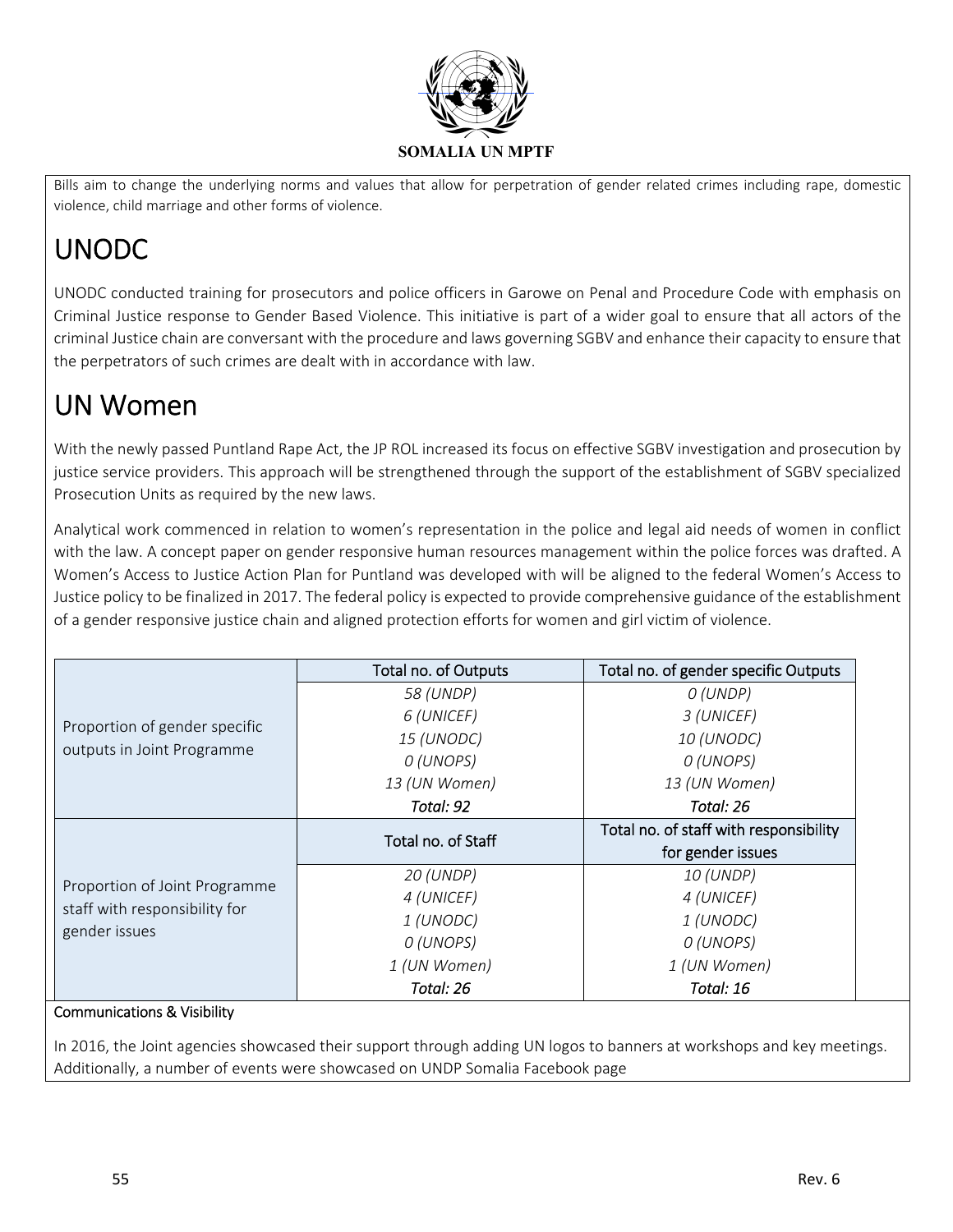

(https://www.facebook.com/undpsom/posts/1098884790258419 ) and twitter (https://twitter.com/UNDPSomalia/status/825614696002809856).

Due to the sensitivity of issues covered by UNICEF like children in Detention, Justice Services to GBV survivors, legislative reform, publicity and donor visibility was not included. However, moving forward all efforts will be made to ensure donor visibility in activities like trainings, community outreach programs. Joint activities with other UN agencies also had an element of visibility.

In accordance with UNOPS policy on transparency, information about infrastructure and stipend project activities is published on the UNOPS website data.unops.org, in line with IATI standard and commitment. In addition, UNOPS keeps the donors informed of project progress in order to organize any activities in relation to the project such as field visit, and/ or organizing press briefings and/ or issuing press releases to highlight Donor's contribution.

In partnership with the Federal Ministry of Justice, video clips to explain Women's Access to Justice were developed and regularly aired at national television for the tow last months in 2016.

### Looking ahead

## UNDP

### **JUSTICE**

Justice and judicial work's 2017 focus will include the finalization of the justice sector model and improving service delivery for the member states with particular focus on recently established member states. Judicial trainings would be focused to ensure that the duty bearers are able to provide assistance in states and district levels to the clients.

### POLICE

Puntland and South Central plan to support the following:

- ‐ The New Policing Model Technical Committees will be established in each Federal Member State and will begin to implement their strategies to establish state based policing organizations;
- ‐ Initiate internal oversight and accountability mechanisms within the police and the MoIS and (2) financial management, auditing, assets management and (3) activate the police inspection directorate.
- The Police project plans to contribute to improved basic policing services in 24 targeted police stations in Banadir and FMS through: police station management training programme, (2) support the WCPU on handling SGBV cases and Human trafficking and (3) introducing the community policing in Banadir, Jubaland, SW and Puntland as well as (4) build specialized skills in the police such as human trafficking.

Somaliland Police project plans to:

- Support the development of the strategic plan and functional review
- Improve the service delivery through developing the functions, structure, and guidelines and SOPs to improve service delivery for the people.
- ‐ Increase the public trust and confidence in police through the roll out of community policing to more areas and formalize the existing practice
- ‐ Support the development of police legal framework through consultations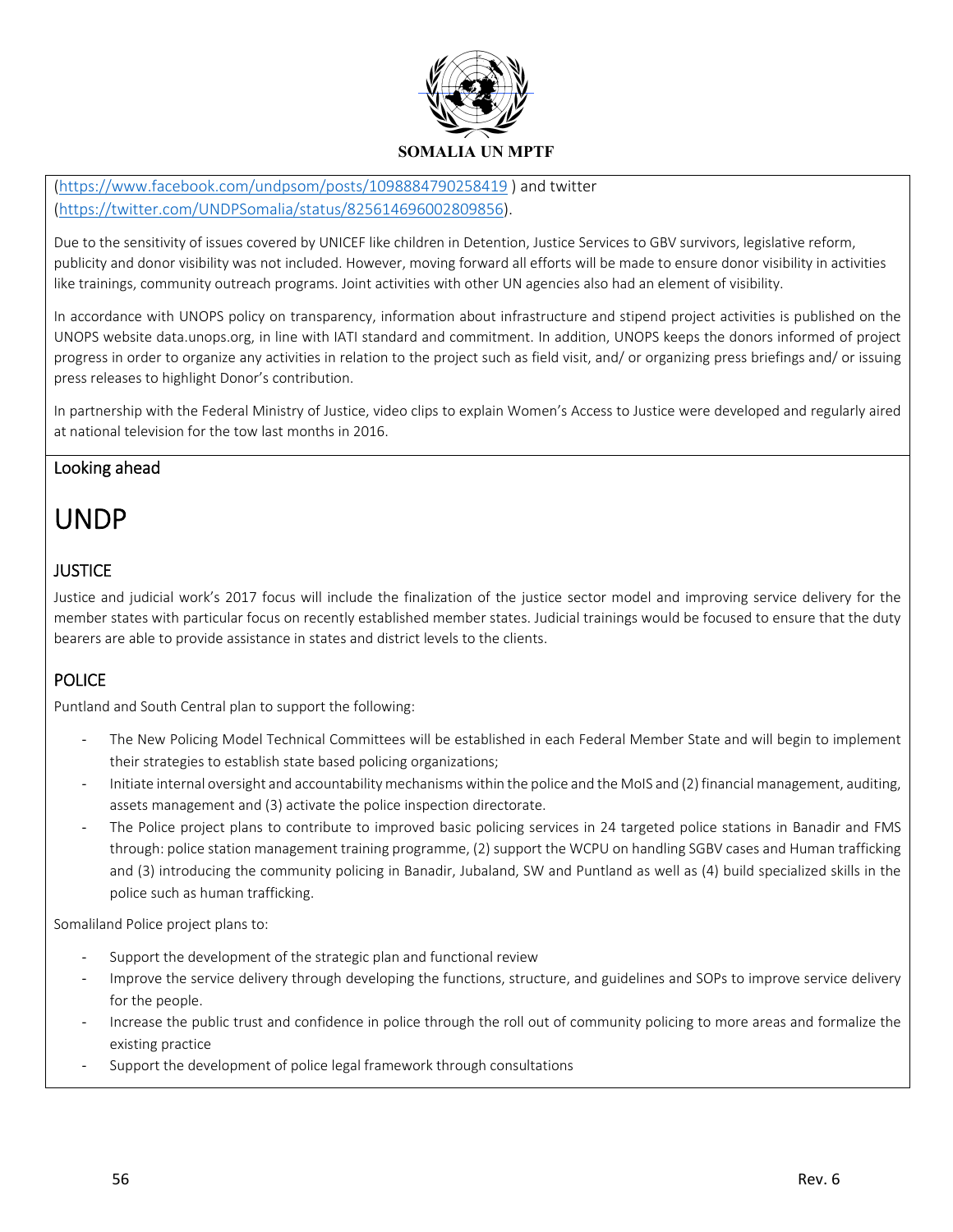

## UNICEF

In 2017, UNICEF will build on the gains made since the inception of the project in the area of legal framework development, establishing an effective diversion program, professionalizing case management services and the creation of child friendly justice systems. UNICEF will invest in the expansion of child friendly justice systems and implementation frameworks that would support child focused justice service delivery. UNICEF will support the Government in delivering justice services and continue with advocacy efforts to ensure human rights standards are met in the treatment of children in contact with the law. Access to justice for children and women with be strengthened through the scaling of support to victims and witnesses through the provision of safe houses for GBV survivors and provision of diversion services for children in detention. UNICEF with continue investing in the development of legislative frameworks to ensure all National Laws and Policies are aligned to the CRC ratified by the Government of Somalia and ensure increased accountability on issues related to access to justice for Children.

# UNODC

In the context of support of the process of capacity building in police force UNODC will continue to support the SPF as laid out in the new Policing Model. In the first quarter of 2017, UNODC will deliver Somali Police record books, which consist of, occurrence books, Somali Penal Code, SPF pocket books, SPF Code of Ethics, 600 copies of prisoner register and 300 copies of crime register at the next Police Working Group meeting scheduled for 23rd February 2017. These records are of immense importance in the prevention and detection of crime and in keeping track of the movements of criminals. UNODC will also complete and translate the basic recruit curriculum modules, which were drafted by a UNODC consultant with the assistance of the Police Professional Development Board after the validation of the modules by the SPF and other stakeholders. It is also expected that the FGS will reach an agreement on the Justice Model., UNODC under the auspices of the JRoL program will continue to deliver technical support to the Judiciary, the Prosecution and the MOJ.

# UNOPS

It is anticipated that UNOPS' EU-funded police stipends project (Output 2.2.3.) will be completed in Q1 2017. This will mark the successful implementation of electronic stipend payments through Somali country payroll systems.

# UN Women

The ROL JP will support the federal Ministry of Justice with the development of a national Women's Access to Justice Policy, which is anticipated to be a roadmap to a gender responsive justice chain and effective protection for Somali women and girls. The gender component of the ROL JP will focus on gender responsive specialized services within the police and prosecution and women's right training for the judiciary. Referral systems, social and legal aid services and community work will be strengthened to increase women's protection. The research on women's status within the Somali Police Force will be utilized to propose avenues to increase women's representation and career opportunities. Additional attention will be given to SGBV data collection and multi‐sectoral case conferencing.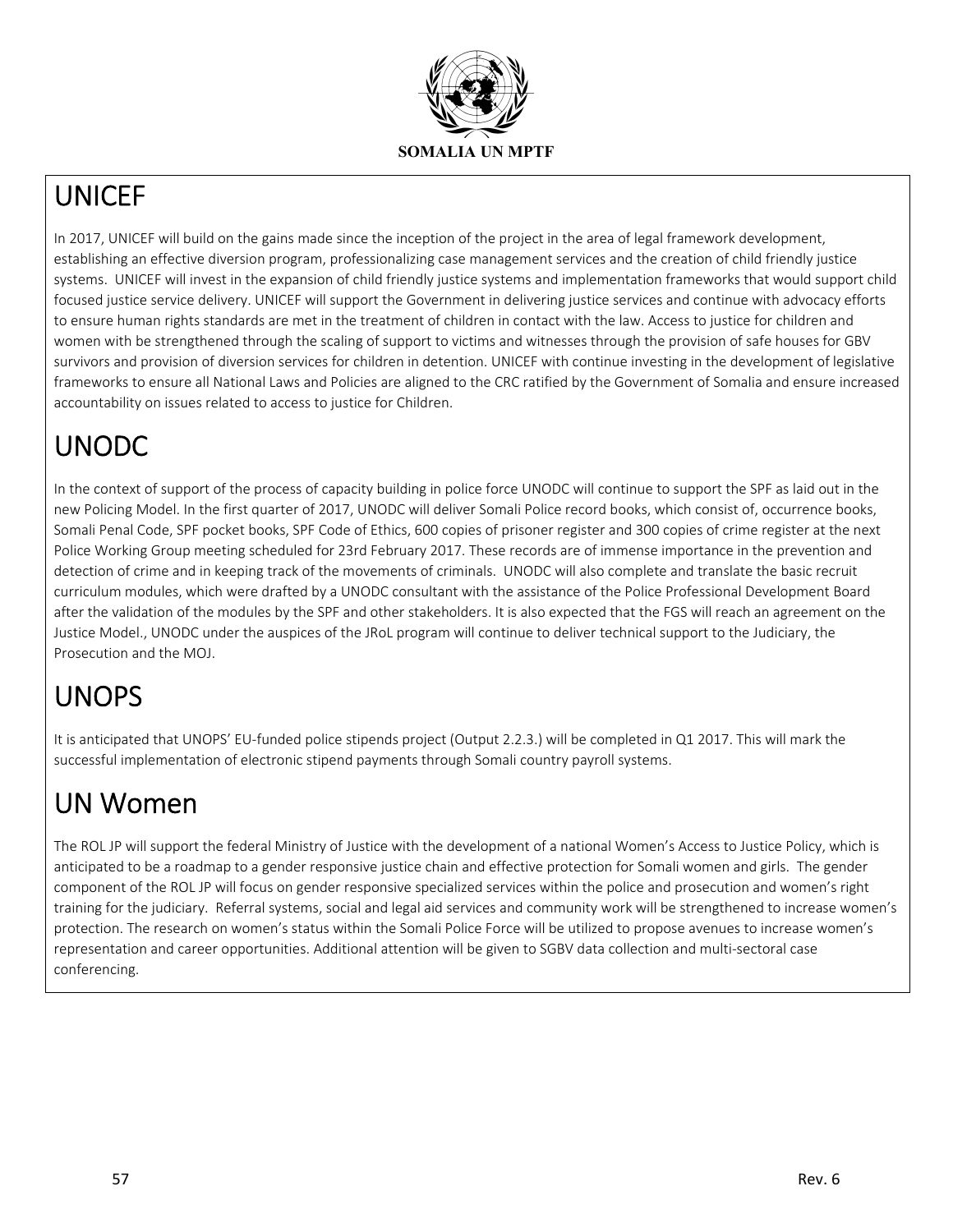

### ANNEX 1. RISK MANAGEMENT

| Type of Risk   | Description of Risk                                                                                                                                                            | <b>Mitigating Measures</b>                                                                                                                                                                     |
|----------------|--------------------------------------------------------------------------------------------------------------------------------------------------------------------------------|------------------------------------------------------------------------------------------------------------------------------------------------------------------------------------------------|
| Security       | Insecurity at the project locations leading to disruption of project activities and<br>inability for the project to deliver against intended results and implement activities. | Develop relationships and implementation arrangements with the<br>capable local organizations to act as implementing partners.                                                                 |
| Financial      | Donor support in project interventions diminish leading to a situation where<br>funding is not secured for key project priority interventions.                                 | Put more effort on visibility and delivery against agreed results while<br>maintaining good working relationship with key donors.                                                              |
| Political      | Frequent political crisis leading to lack of stability and continuity in the key justice<br>sector institutions especially MOJ.                                                | Stay up-to-date on political developments and maintain good working<br>relationships with all key actors while developing coping mechanisms.                                                   |
| Operational    | Difficulty in securing local and international expertise to support project priorities<br>and activities.                                                                      | Review policies to ensure that employment with the project is<br>attractive to the best.                                                                                                       |
| Strategic      | Limited commitment by justice institutions for long-term mechanisms or priorities.                                                                                             | Regular follow up with justice institutions on implementation of their<br>strategic plans.                                                                                                     |
| Organizational | Project activities undermined as a result of corruption leading to loss of donor<br>confidence with negative impact on funding for important priorities.                       | Support accountability and transparency initiatives and strengthen<br>oversight mechanisms.                                                                                                    |
| Strategic      | Project fails in the long run to ensure that sustainable mechanisms and improved<br>capacities are in place with the Government.                                               | Ensure project priorities are in accordance to the needs of the<br>government and provide further support to the justice institutions to<br>develop a realistic capacity development strategy. |
| Organizational | Project intends to provide support to Justice Institutions that are not yet<br>established.                                                                                    | Provide support to enable the Justice Institutions to be established<br>and coordinate closely with justice sector stakeholders to monitor the<br>progress.                                    |
|                | Duty-bearers do not have the capacity to meet their obligations in the Project                                                                                                 | The ROL project primarily builds capacities of duty bearers to meet<br>their obligations.                                                                                                      |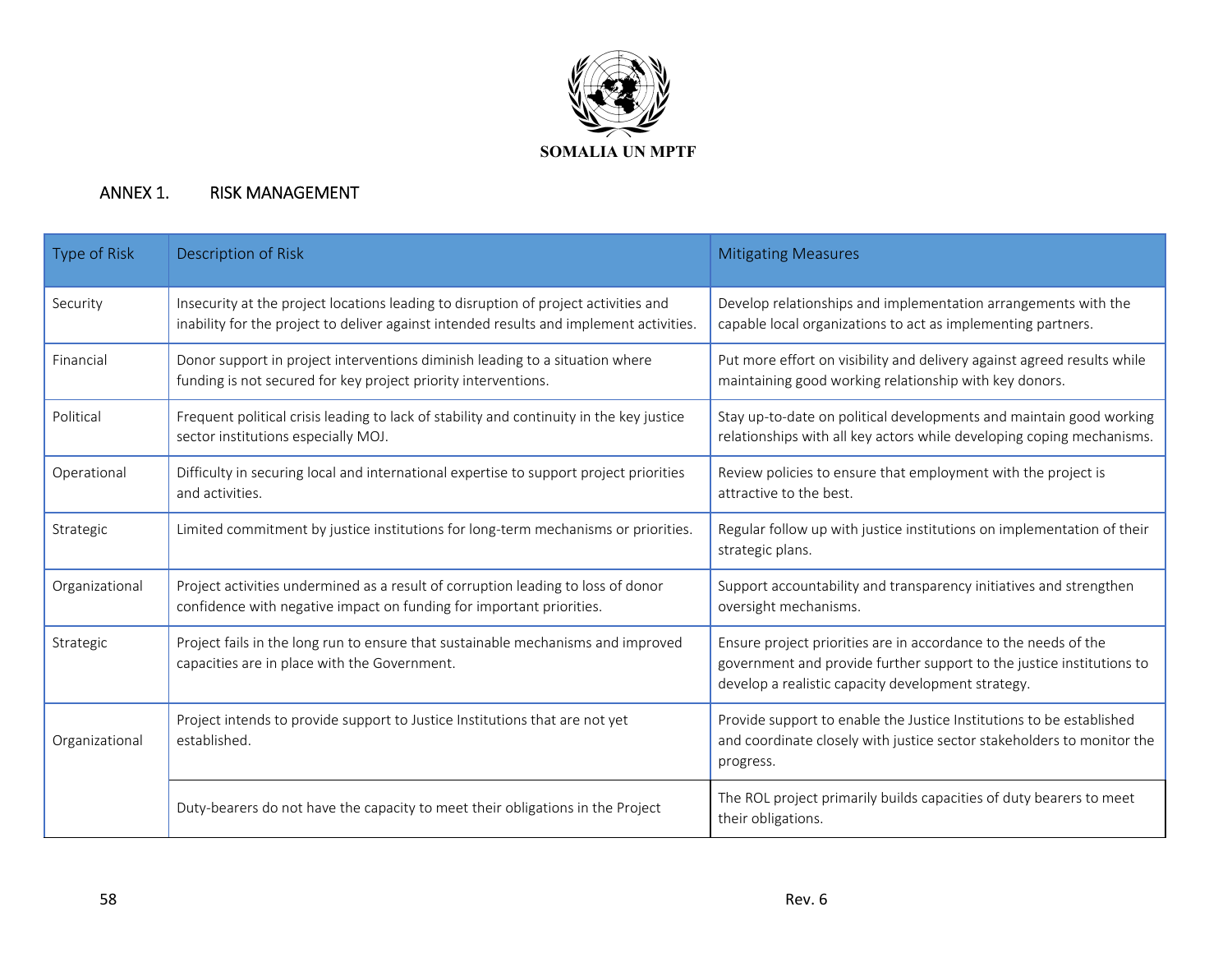

| Social and<br>Environmental | Rights-holders do not have the capacity to claim their rights                                                                                                      | The ROL project builds capacities of right holders to claim their rights,<br>and also undertakes different advocacy campaigns.                                                                                                                                                                                                                                                                                   |  |  |
|-----------------------------|--------------------------------------------------------------------------------------------------------------------------------------------------------------------|------------------------------------------------------------------------------------------------------------------------------------------------------------------------------------------------------------------------------------------------------------------------------------------------------------------------------------------------------------------------------------------------------------------|--|--|
| <b>Screening Risks</b>      | Project construction, operation, or decommissioning pose potential safety risks to<br>local communities                                                            | All infrastructure activities are undertaken on land allocated by the<br>government. UNDP Procurement guidelines and general services have<br>clauses that recognize the potential risks and ensure that the<br>contractor is aware of their liability. Safety, disputes, child labour,<br>sexual exploitation, protection of employees and other individual,<br>security measures are all included in the same. |  |  |
|                             | Security personnel may pose a potential risk to health and safety of communities<br>and/or individuals (e.g. due to a lack of adequate training or accountability) | UNDP works with and builds the capacity of the police in Somalia. The<br>policing infrastructure has been relatively weak and at present there<br>are no mechanisms for police accountability.<br>The project trains the police in, among others, human rights, gender,<br>community policing and is also working to establish an accountability<br>mechanism for the police.                                    |  |  |
| Programme risk              | Unstable security environment may halt or delay programming or construction                                                                                        | - Security situation is constantly monitored.<br>- Investment made in security measures such as armored vehicles and<br>SPU<br>- Engagement with government partners to ensure security of staff<br>- National staff are engaged to monitor and implement programming<br>if international staff are unable                                                                                                       |  |  |
| Programme risk              | Economic conditions in Mogadishu radically alter the budget for the MPCC                                                                                           | - Project has assumed at 20% price increase over two years<br>- Construction capacity in Mogadishu remains good, and is being<br>monitored                                                                                                                                                                                                                                                                       |  |  |
| Institutional risk          | Volatile Somali political/ government may delimit absorptive capacity and delay<br>project results                                                                 | - Close monitoring of political situation and activity implementation                                                                                                                                                                                                                                                                                                                                            |  |  |
| Institutional risk          | Government lacks capacity to ensure long term sustainability of prison projects                                                                                    | - Inclusion of arrangements for funding included in Exchange of<br>Letters                                                                                                                                                                                                                                                                                                                                       |  |  |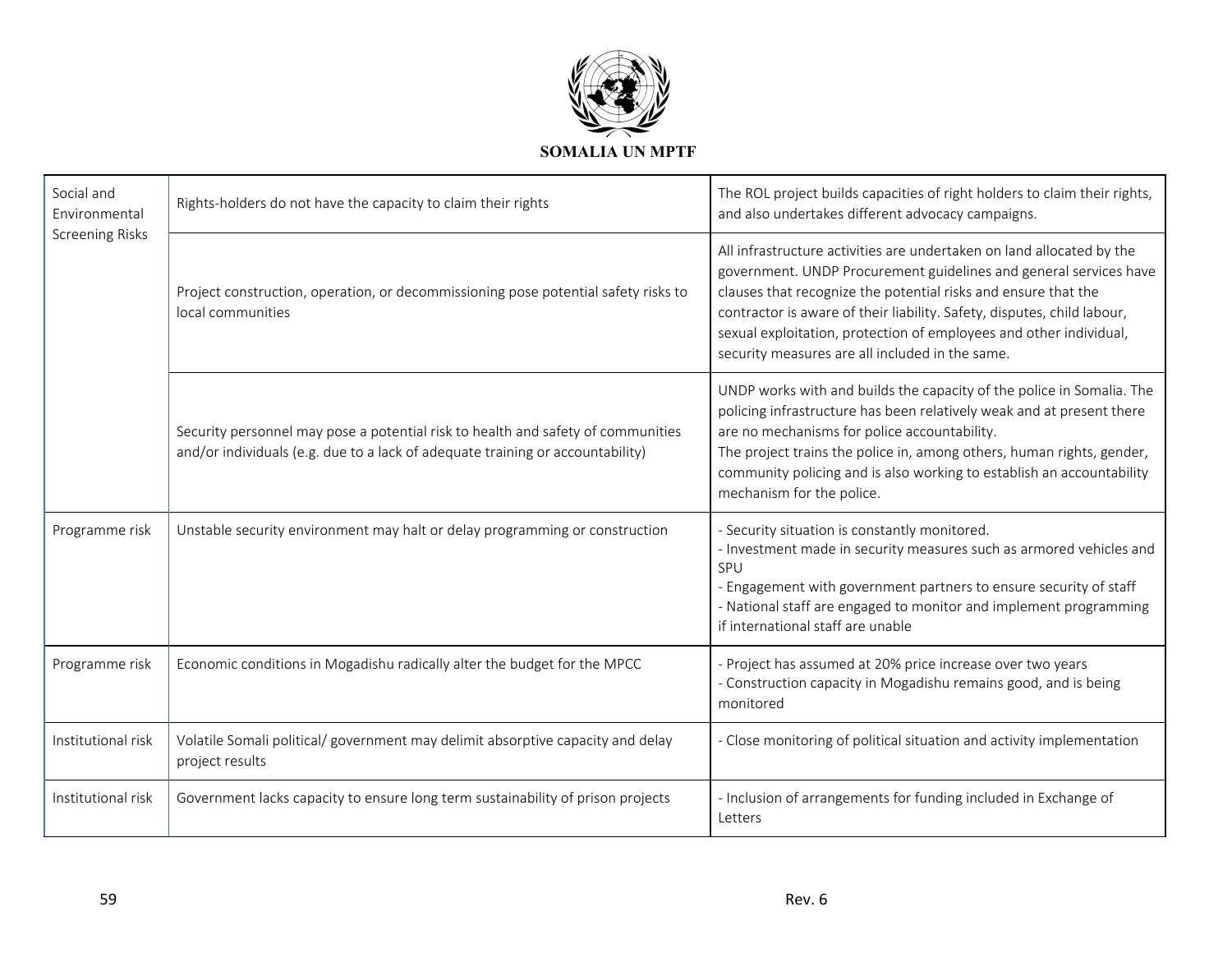

|                |                                                                                                                                                                   | - Support to the prison engineering department, and development of<br>vocational training activities to increase self-sustainability                                                    |
|----------------|-------------------------------------------------------------------------------------------------------------------------------------------------------------------|-----------------------------------------------------------------------------------------------------------------------------------------------------------------------------------------|
| Security       | The MPCC site is considered as one of potential Al-Shabab target for attacks.                                                                                     | The Government to provide security on site. Contractor's personnel to<br>go through the Government/Police screening to mitigate possibilities<br>of infiltration of Al-Shabab elements. |
| Financial      | Lack of budget resources by client/donor to provide appropriate fund for project<br>implementation.                                                               | High-level Client/UNOPS discussion to take place as soon as<br>practicable to define and approve project budget. De-scope project.                                                      |
| Operational    | Non-availability of materials for finishing works in the local market. Longer time<br>required for importing materials may delay project completion.              | Ensure t contractor provide samples of materials for approval timely.                                                                                                                   |
| Organizational | Unavailability of sufficient amount of skilled labor and lack of attention during the<br>project implementation by the contractor.                                | Daily supervision by UNOPS site engineer and regular monitoring by<br>PM through daily reports and pictures.                                                                            |
| Political      | Post-election volatile security situation may delay the project progress                                                                                          | Remain vigilant, Project staffs should remain within the protected<br>area, arrange adequate security at the construction sites                                                         |
| Organizational | Limited capacity of the contractors                                                                                                                               | Ensure the presence of UNOPS Project Engineers, Prepare the check<br>list for important structural elements, Frequent site visit by Senior<br>Engineer and project manager              |
| Operational    | Risk that the interim authorities fail to meet their obligation to make payments so that UN<br>and international donors can withdraw from making stipend payments | Routine interaction with Ministers. Firm messaging and communications plan<br>confirming 'limited' life of donor financial support.                                                     |
| Operational    | Risk of procurement delays [bedding, training materials] impacting on ability to commence<br>training on time                                                     | Timely and early bulk procurement. Where necessary Emergency<br>procurement and local vendors to be used                                                                                |
| Operational    | Risk of abuse of human rights by police detracting from confidence                                                                                                | Electronic HRDDP intervention on electronic pay-kits by ability to remove<br>individuals from payment lists. Vetting and selection screening upon<br>recruitment.                       |
| Operational    | Risk of senior officials being engaged in fraudulent activities and theft of cash against<br>administered funds                                                   | Robust and well-monitored electronic 'direct' payment modality.                                                                                                                         |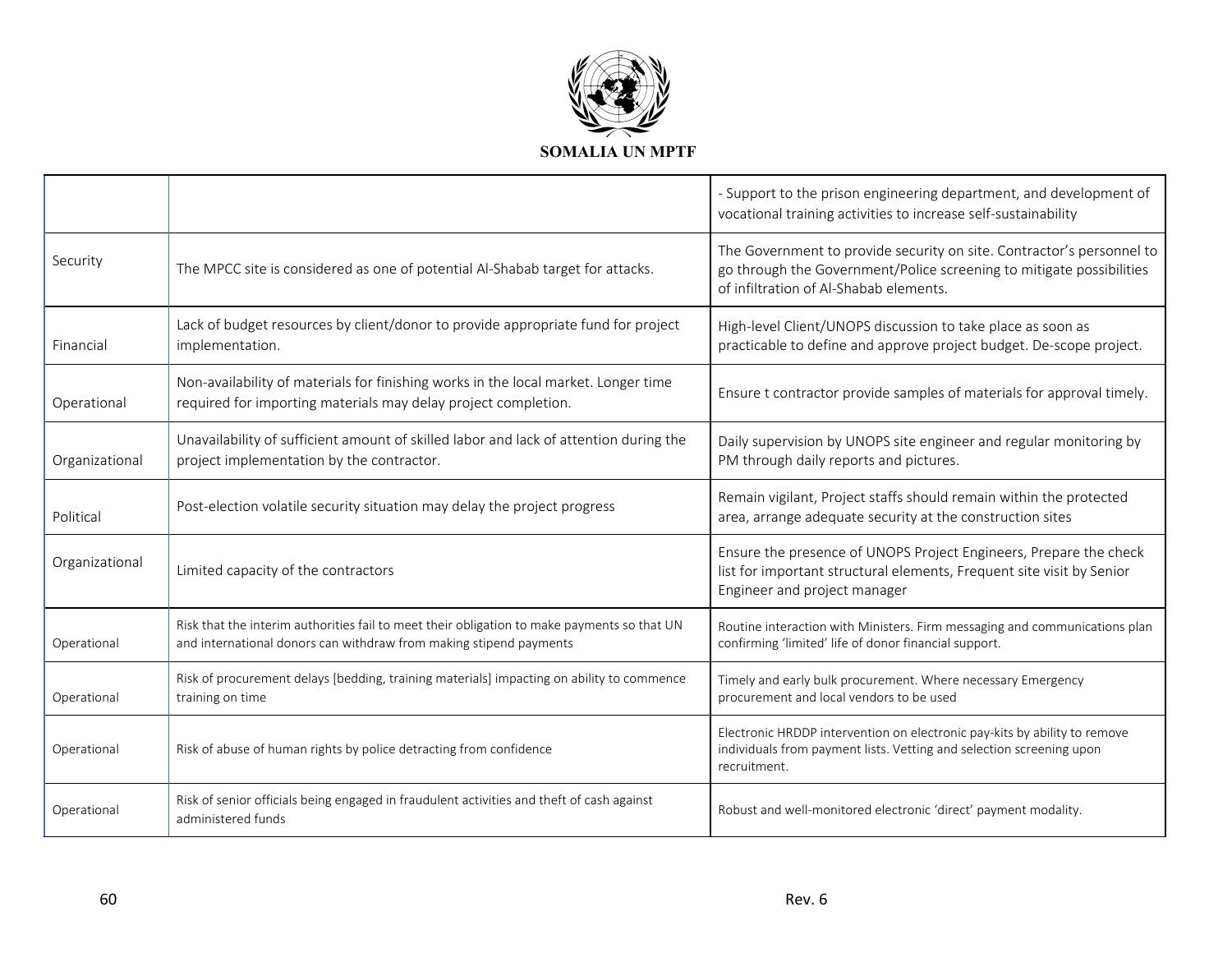

#### ANNEX 2.MONITORING AND OVERSIGHT ACTIVITIES

| <b>Monitoring Activity</b>                              | <b>Date</b>                | <b>Description &amp; Comments</b>                                                                                                                                                                                                                                | Key Findings / Recommendations                                                                                                                                                                                                                                                                                                                                                                                                                                                        |
|---------------------------------------------------------|----------------------------|------------------------------------------------------------------------------------------------------------------------------------------------------------------------------------------------------------------------------------------------------------------|---------------------------------------------------------------------------------------------------------------------------------------------------------------------------------------------------------------------------------------------------------------------------------------------------------------------------------------------------------------------------------------------------------------------------------------------------------------------------------------|
|                                                         |                            |                                                                                                                                                                                                                                                                  |                                                                                                                                                                                                                                                                                                                                                                                                                                                                                       |
| Monitoring Site Visit                                   | 17 to 19 April 2016        | From the GROL Programme Unit undertook a<br>monitoring visit in Hargeisa, Somaliland, to visit the<br>GROL project team and also interact with relevant<br>national Justice/Corrections/Police counterparts.                                                     | To strengthen cooperation among the PUNOs based in<br>Somaliland through more regular meetings so to avoid<br>overleaping of activities and maximizing impact of<br>interventions.                                                                                                                                                                                                                                                                                                    |
| Programme Steering committee                            | 15 May 2016                | The Programme Steering Committee met during<br>second week of May and was able to discuss the 2016<br>AWP in detail.                                                                                                                                             | Finalization of the AWP.                                                                                                                                                                                                                                                                                                                                                                                                                                                              |
| Monitoring and Reporting<br>Officer visit to Somaliland | 31 May - 5 June<br>2016    | Meet with ROL staff and hold planning and training for<br>Reporting and Monitoring.<br>Re-train partners in Monitoring and Reporting.<br>Train all staff and partners in benefits of using Google<br>drive and good docs to manage information and<br>reporting. | Conducted field monitoring at the University of Hargeisa,<br>Carried out Human interest story for Scholarship<br>beneficiaries.<br>Trainings conducted on Monitoring & evaluation,<br>reporting, Google docs and data management for all<br>partners.<br>Partners need further follow-up training on all topics.<br>Partners need regular follow-up on Data management<br>sheets to ensure that they understand how to use them<br>and how the data is benefiting the ROL as a whole. |
| Monitoring and Reporting<br>Officer visit to Puntland   | $5$ June $-9$ June<br>2016 | Meet with ROL staff and hold planning and training for<br>Reporting and Monitoring.<br>Re-train partners in Monitoring and Reporting.<br>Train all staff and partners in benefits of using Google<br>drive and good docs to manage information and<br>reporting. | Trainings conducted on Monitoring & evaluation,<br>reporting, Google docs and data management for all<br>partners.<br>Partners need further follow-up training on all topics.<br>Partners need regular follow-up on Data management<br>sheets to ensure that they understand how to use them<br>and how the data is benefiting the ROL as a whole.                                                                                                                                    |
| University of Hargeisa.<br>Roble A Muse, May 21, 2016   | 21 June 2016               | Physically check and verify legal clinic centre<br>$\overline{\phantom{a}}$<br>records against quarter report from centre.                                                                                                                                       | Based on the monitoring visit finding, below are<br>recommendations for Legal Clinic Centre for                                                                                                                                                                                                                                                                                                                                                                                       |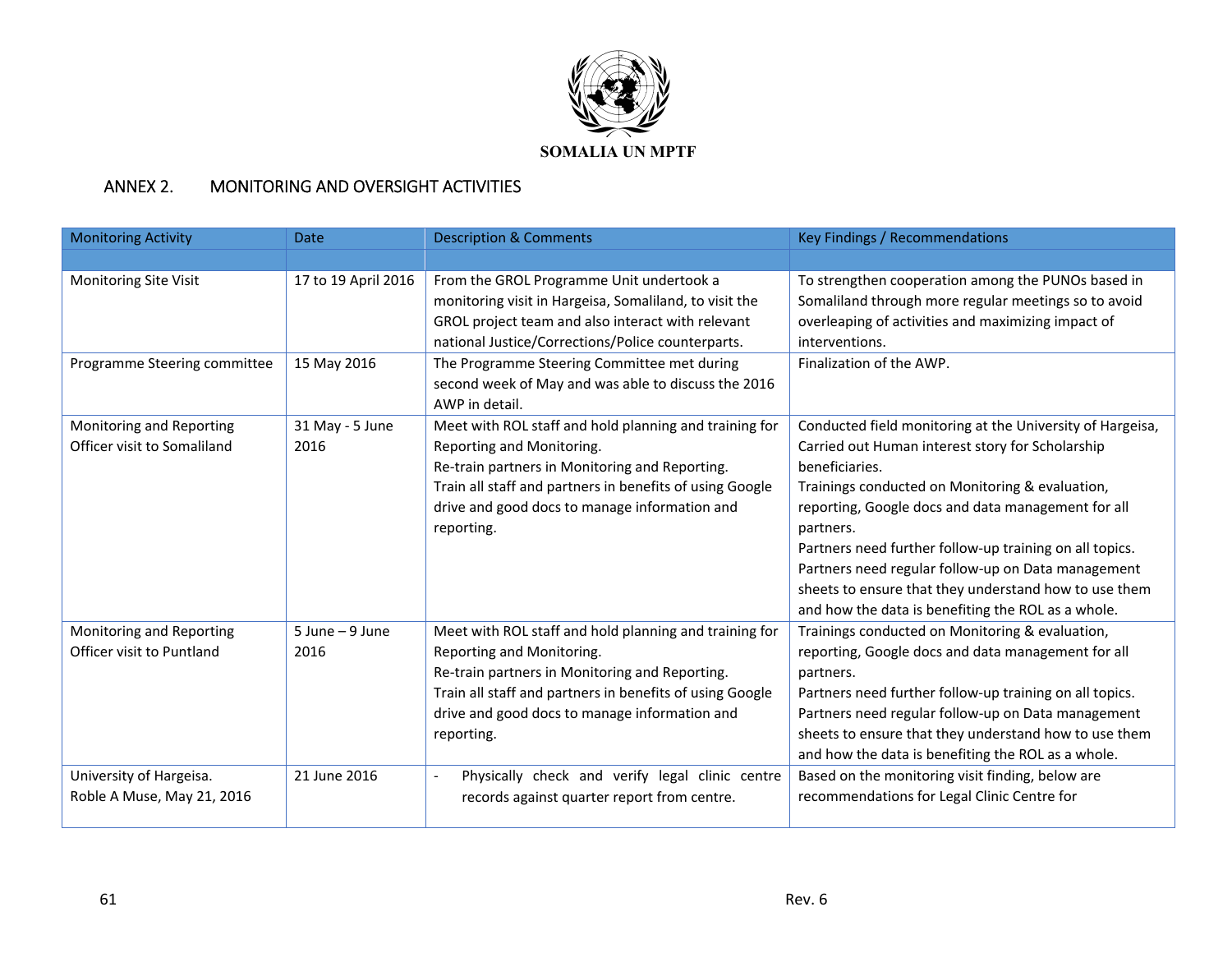

|                                                                 |             | Assess and monitor with evidence finding the<br>performance of paralegals and their constant<br>contact with police stations.<br>Check their reporting compliance with capacity<br>building trainings on M&E provided by the GROL<br>program. | improvement of its services, result demonstrable and<br>evidence:<br>Revisit the register and add the necessary missing<br>information slots.<br>Train the registrar and ensure proper and full filling of<br>the register.<br>Follow up the cases and generate the reports in liaison<br>with the register.                                                                                                                                                                                                                                                            |
|-----------------------------------------------------------------|-------------|-----------------------------------------------------------------------------------------------------------------------------------------------------------------------------------------------------------------------------------------------|-------------------------------------------------------------------------------------------------------------------------------------------------------------------------------------------------------------------------------------------------------------------------------------------------------------------------------------------------------------------------------------------------------------------------------------------------------------------------------------------------------------------------------------------------------------------------|
| Ahmed Ma'alin Harun, Model<br><b>Police Station</b><br>Hargeisa | June 2016   | Assess the functionality of the police station and what<br>peculiarities it possesses over the other police<br>stations, since it has been designed to be model for<br>the other stations.                                                    | Recommendations:<br>UNDP to advocate sanitary support to the police<br>consolidate<br>station to<br>the<br>intervention<br>achievements.<br>Functionalization of the established offices in the<br>station is also necessary which could be achieved<br>a close follow up from the project to the<br>government line office.<br>Need for more trainings and staffing to the<br>station.<br>Installment of UNDP and Donor visibility at the<br>station.<br>Improve the engagement with legal aid clinics so<br>the access of detainees to legal access could<br>improve. |
| PPU M&E - Legal Aid Monitoring<br>Visit, UoH Faculty of Law     | 05 May 2016 | Assess the functionality and expediency of Legal Aid<br>Clinic in UoH Faculty of Law                                                                                                                                                          | Key Findings:<br>Increased access for poor people to legal services<br>Enhanced practical experience in case law for law<br>students.<br>The scholarships have increased the number of<br>female law students which enhances women's                                                                                                                                                                                                                                                                                                                                    |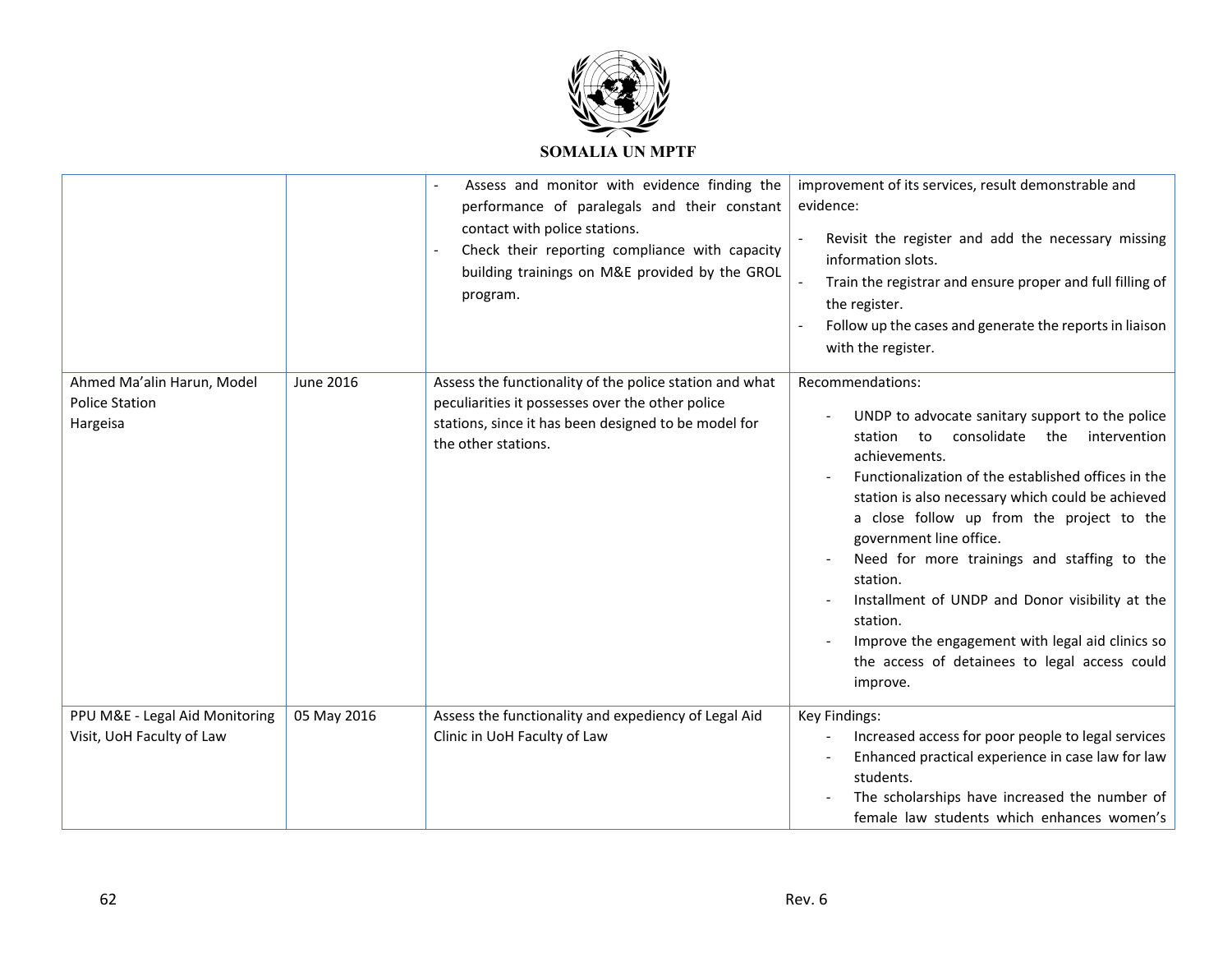

|                                                |                            |                                                                                                                                                                                                                                                                                                                                                                                                                                                                                                                                                                                                                                                                                                                    | engagement with legal services and the quality of<br>their representation in courts and justice system.<br>The Faculty of Law has the highest proportion of<br>female students compared to the other faculties<br>at the UoH.                                                                                                                                                                                                                                                                                                                                                                                                                                                                                                                                                                                           |
|------------------------------------------------|----------------------------|--------------------------------------------------------------------------------------------------------------------------------------------------------------------------------------------------------------------------------------------------------------------------------------------------------------------------------------------------------------------------------------------------------------------------------------------------------------------------------------------------------------------------------------------------------------------------------------------------------------------------------------------------------------------------------------------------------------------|-------------------------------------------------------------------------------------------------------------------------------------------------------------------------------------------------------------------------------------------------------------------------------------------------------------------------------------------------------------------------------------------------------------------------------------------------------------------------------------------------------------------------------------------------------------------------------------------------------------------------------------------------------------------------------------------------------------------------------------------------------------------------------------------------------------------------|
|                                                |                            |                                                                                                                                                                                                                                                                                                                                                                                                                                                                                                                                                                                                                                                                                                                    | Follow up actions:                                                                                                                                                                                                                                                                                                                                                                                                                                                                                                                                                                                                                                                                                                                                                                                                      |
|                                                |                            |                                                                                                                                                                                                                                                                                                                                                                                                                                                                                                                                                                                                                                                                                                                    | Verification visit required to access documents<br>and data relating to Reporting Deliverable,<br>number of people receiving legal aid<br>disaggregated by gender and type<br>Verification visit required to confirm utilization<br>of the data base tools upon which UNDP training<br>was recently conducted.                                                                                                                                                                                                                                                                                                                                                                                                                                                                                                          |
| Monitoring Visit Baidoa - ROL<br>project Staff | 2nd and 3rd<br>August 2016 | In support of the justice sector institutions of the<br>emerging Southwest state, UNDP Somalia signed a<br>Letter of Agreement (LOA) with the Ministry of Justice<br>and Judiciary of Southwest in February 2016. The LOA<br>includes basic institutional establishment support for<br>the Ministry, Judiciary and Attorney General Office<br>and development of Justice Delivery Action Plan. A<br>small cash transfer of USD 3,600 per quarter to cover<br>for Electricity, Internet, and Stationary is part of the<br>LOA and the first of such payments is made on 30th<br>March 2016.<br>The monitoring mission was undertaken to follow-up<br>on the implementation of the LOA and verify its<br>activities. | 1. Make a commitment to improve the performance and<br>delivery against agreed outputs of the LOA by<br>expediting the implementation of the activities to<br>meet agreed timelines.<br>2. Address the issue of the bank account signatories<br>quickly by replacing the staff member who left and<br>share the supporting documents with UNDP.<br>Compile the financial and technical report on the first<br>3.<br>tranche and share with UNDP before the end of<br>August to avoid further delays in the implementation<br>of the LOA.<br>Noting that a proper procurement process was not<br>4.<br>carried out for the electricity, internet and stationary<br>support provided under the LOA, it is recommended<br>that the Ministry undertakes a new procurement<br>process with the involvement of UNDP and close |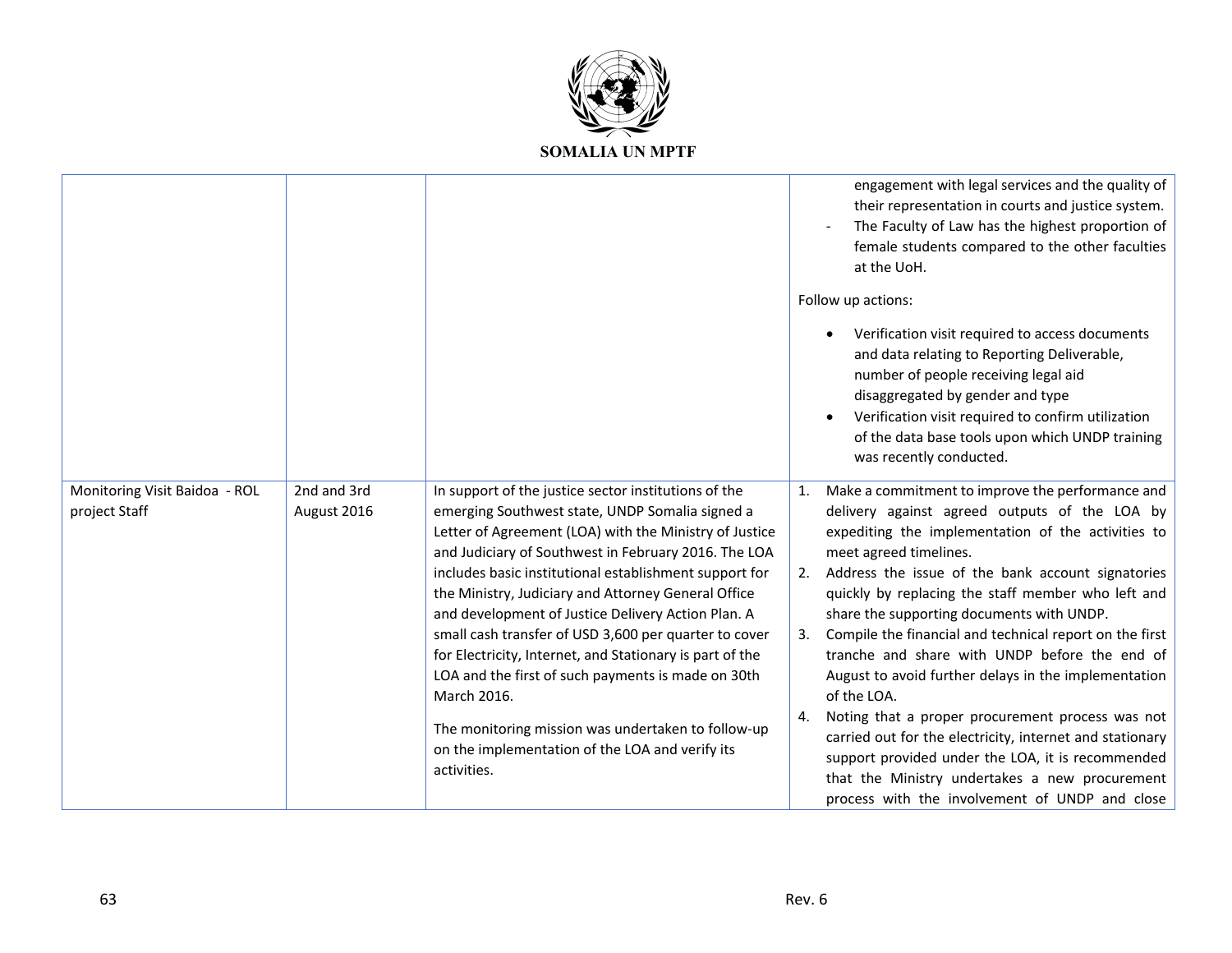

|                                              |                                   |                                                                                                                                                                                                                                                                                                                             | Office.<br>5.<br>6. | consultation with the Judiciary and Attorney General<br>It is strongly recommended that the Ministry<br>maintains proper physical filing system for the<br>financial records and supporting documents of the<br>LOA transactions.<br>Prepare an internship placement and training plan and<br>provide all necessary support to the graduate interns<br>including office space, access IDs and mentoring.<br>Moreover, make a quick decision regarding the issue<br>of the three interns who are away from duty. It is<br>recommended that the positions are publicly<br>advertised and qualified law graduates are hired as<br>quickly as possible.<br>Develop Justice Delivery Action Plan to expand justice<br>services down to the district level. |
|----------------------------------------------|-----------------------------------|-----------------------------------------------------------------------------------------------------------------------------------------------------------------------------------------------------------------------------------------------------------------------------------------------------------------------------|---------------------|-------------------------------------------------------------------------------------------------------------------------------------------------------------------------------------------------------------------------------------------------------------------------------------------------------------------------------------------------------------------------------------------------------------------------------------------------------------------------------------------------------------------------------------------------------------------------------------------------------------------------------------------------------------------------------------------------------------------------------------------------------|
| Financial Review of the Supreme<br>Court LOA | 4 <sup>th</sup> September<br>2016 | Review the financial data i.e. review list of<br>expenditures of the IP and based on the findings,<br>recommendations made to the IP for any financial<br>issues, such as: incomplete documents, bookkeeping<br>process that are incomplete or any other matter that<br>may come to the attention of the UNDP project team. | 2.                  | 1. The Supreme Court should recover a total amount of<br>USD 2,720 from the staff who went for the Mobile<br>Court missions to Baidoa, Kismayo and Jowhar and<br>return the fund to the LOA account as quickly as<br>possible. This is because the expenditures were not in<br>line with the terms of the LOA.<br>LOA coordinator needs to ensure that all<br>documentations are provided to the UNDP by 15th<br>September 2016.<br>Implement the principle of "Segregation of Financial<br>Management Duties" in managing and approving<br>financial transactions. Also, make sure all supporting<br>documents are in place before approving<br>disbursement of funds. This will help address the<br>financial supporting documentation problems     |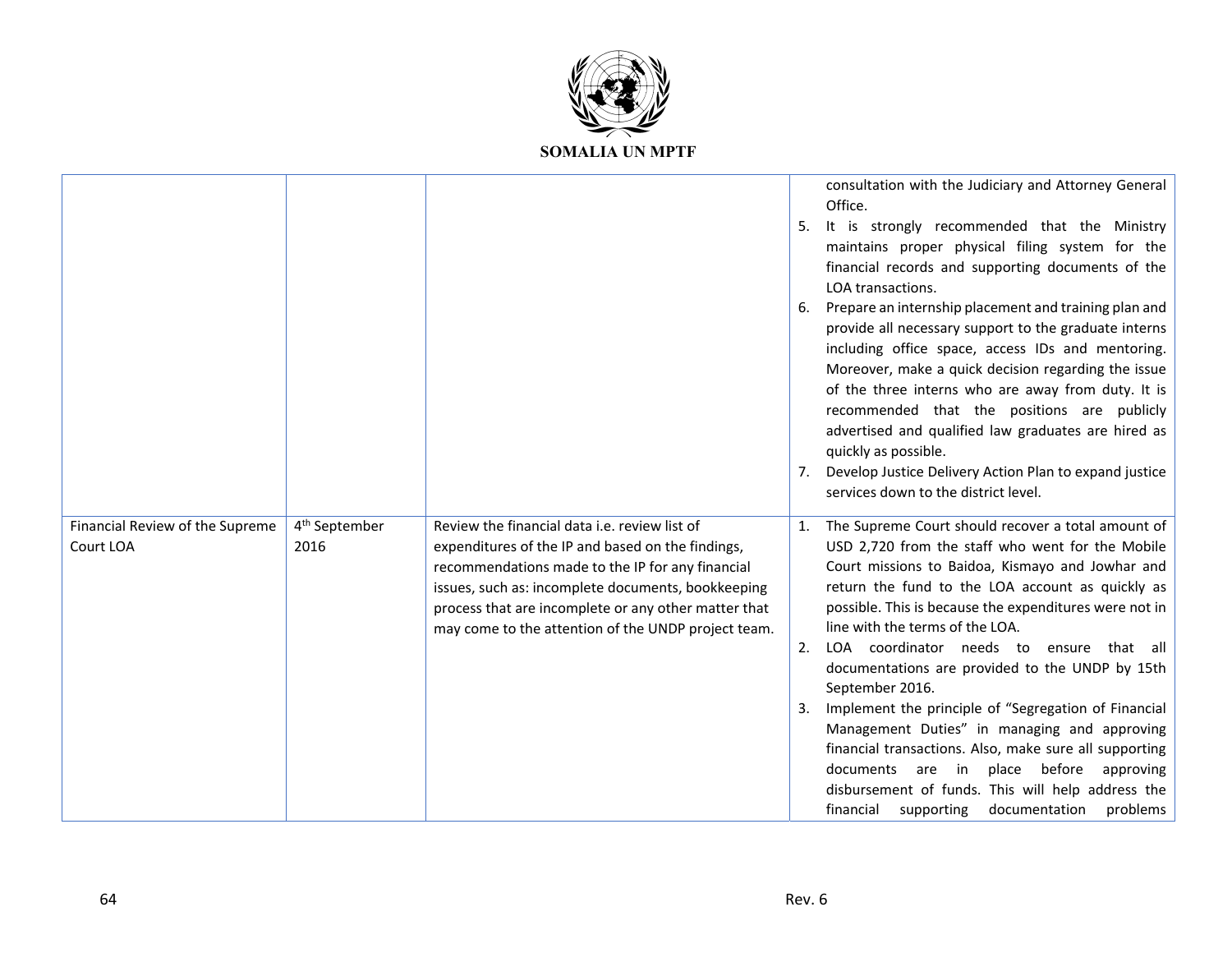

|                                               |                 |                                                                                                                                                           |    | observed in reviewing the financial report submitted<br>by the Supreme Court.<br>4. Refer to applicable government policies and UNDP<br>Policies before deciding on budgetary lines or<br>payment rates including staff travel allowances and<br>road transportation.<br>5. Since the LOA is expiring on 30th September, the<br>Supreme Court is requested to share a list of priority<br>activities with a detailed budget to be undertaken<br>during the period October- December 2016.<br>6. It is strongly recommended that the Supreme Court<br>maintains proper physical filing system for the<br>financial records and supporting documents of the<br>LOA transactions.                                                                                                                                                                                                                                                                                                                    |
|-----------------------------------------------|-----------------|-----------------------------------------------------------------------------------------------------------------------------------------------------------|----|---------------------------------------------------------------------------------------------------------------------------------------------------------------------------------------------------------------------------------------------------------------------------------------------------------------------------------------------------------------------------------------------------------------------------------------------------------------------------------------------------------------------------------------------------------------------------------------------------------------------------------------------------------------------------------------------------------------------------------------------------------------------------------------------------------------------------------------------------------------------------------------------------------------------------------------------------------------------------------------------------|
| ROL-Project Manager mission to<br>Somaliland. | 17-21 July 2016 | On 18 July 2016 the ROL Project Manager had<br>meetings with the state minister of security and SL<br>Police Commissioner among the agreed action points: | 3. | 1. ROL Project review meeting on 16 -17 August 2016.<br>Involve with Donors and site visit to show services<br>delivery to the public.<br>2. The Police Uniform handover ceremony will take<br>place 9:00-10:00 am on 16 August 2016.<br>Police Communication Equipment will be transferred<br>to the Police Commissioner; these (50) VHF Motorola<br>handsets will be supplying 2 or 3 regions, thus 2 more<br>Repeaters needed to procure.<br>4. Police Station Commander's Training workshop: The<br>Police Reform LoA was extended until 31 August<br>2016 with additional cost to support to conduct two<br>weeks training workshop. The Police Commissioner<br>will decide the date of training; it is proposed to hold<br>either the last week of July or first weeks of August<br>2016. Also, to deliver this training and be able to pay<br>the training expenses, MoI should submit to<br>UNDP/RoL project team in Hargeisa a signed FACE-<br>FORM with necessary supporting documents. |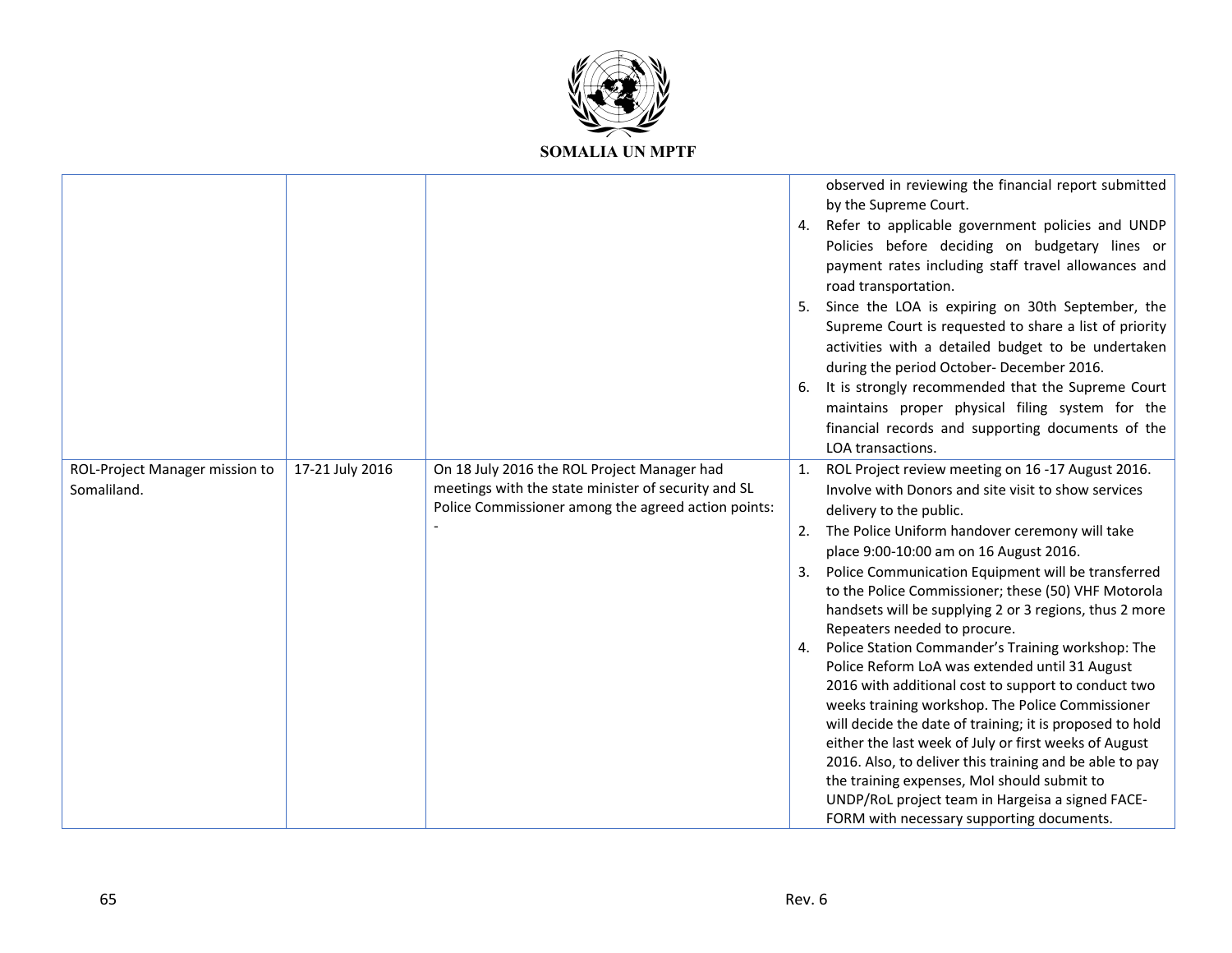

|                                                                            |                              |                                                                                                                                                                                                                                                                                                 | The Minister of State will send to UNDP, RoL Project<br>5.<br>Manager a detailed activities Work Plan with<br>estimated budget.<br>A short note to review the performance, results and<br>6.<br>quality of reports produced by both Police Reform<br>Unit and Local Consultants will be prepared by<br>RoL/Police Technical Specialist.                                                                                                                                                                                                                            |
|----------------------------------------------------------------------------|------------------------------|-------------------------------------------------------------------------------------------------------------------------------------------------------------------------------------------------------------------------------------------------------------------------------------------------|--------------------------------------------------------------------------------------------------------------------------------------------------------------------------------------------------------------------------------------------------------------------------------------------------------------------------------------------------------------------------------------------------------------------------------------------------------------------------------------------------------------------------------------------------------------------|
| RoL Project Officer                                                        | $28$ June - $8$ July<br>2016 | The main purpose of this mission was to distribute<br>payment allocated for PHRD (Puntland Human rights<br>defender) outreach activities in Sanag and Highland<br>regions and also conduct monitoring assessment in<br>Dhahar and Qardho institutions which supported by<br>Rule of law project |                                                                                                                                                                                                                                                                                                                                                                                                                                                                                                                                                                    |
| Project Manager, Justice<br>Specialist, Police Specialist                  | $6 - 11$ October<br>2016     | Attended 2017 priority planning meeting<br>Site visit with EU to AGO and Hargeisa Law University<br>legal clinic                                                                                                                                                                                | Project Review Meeting was attended with the other<br>PUNOS on the 2017 AWP planning. After the<br>development of the AWP and NDP draft chapter on Rule<br>of Law a donor meeting would be held in Nairobi. UNDP<br>would be providing necessary support for the preparation<br>of the NDP draft chapter with one national consultant.                                                                                                                                                                                                                             |
| <b>Monitoring Activity</b>                                                 | <b>Date</b>                  | <b>Description &amp; Comments</b>                                                                                                                                                                                                                                                               | Key Findings / Recommendations                                                                                                                                                                                                                                                                                                                                                                                                                                                                                                                                     |
| CCORD visit to Somaliland MOJ<br>offices to monitor legal aid<br>providers | 13 April 2016                | Meetings were attended by legal aid providers,<br>Somaliland lawyer's association (SOLLA), Somaliland<br>women's lawyers association (SWLA), Amoud Legal<br>Clinic and Hargeisa Legal Clinic, UNODC Somaliland<br>national human rights commission (SLNHRC) and UNDP<br>representative          | Justice and correction projects are one of the successful<br>projects under GROL program, this project has contributed<br>significantly to the project outcome in terms of benefits to<br>the legal aid/counseling and the establishment of the code<br>of conducts.<br>Activities mentioned twice in two different LoAs for the<br>same ministry should be cross checked to have a clear<br>understanding of who implements what. In MoJs LoA, they<br>are to train 50 justice staff and the same activity is<br>mentioned in HJC LoA for the same beneficiaries. |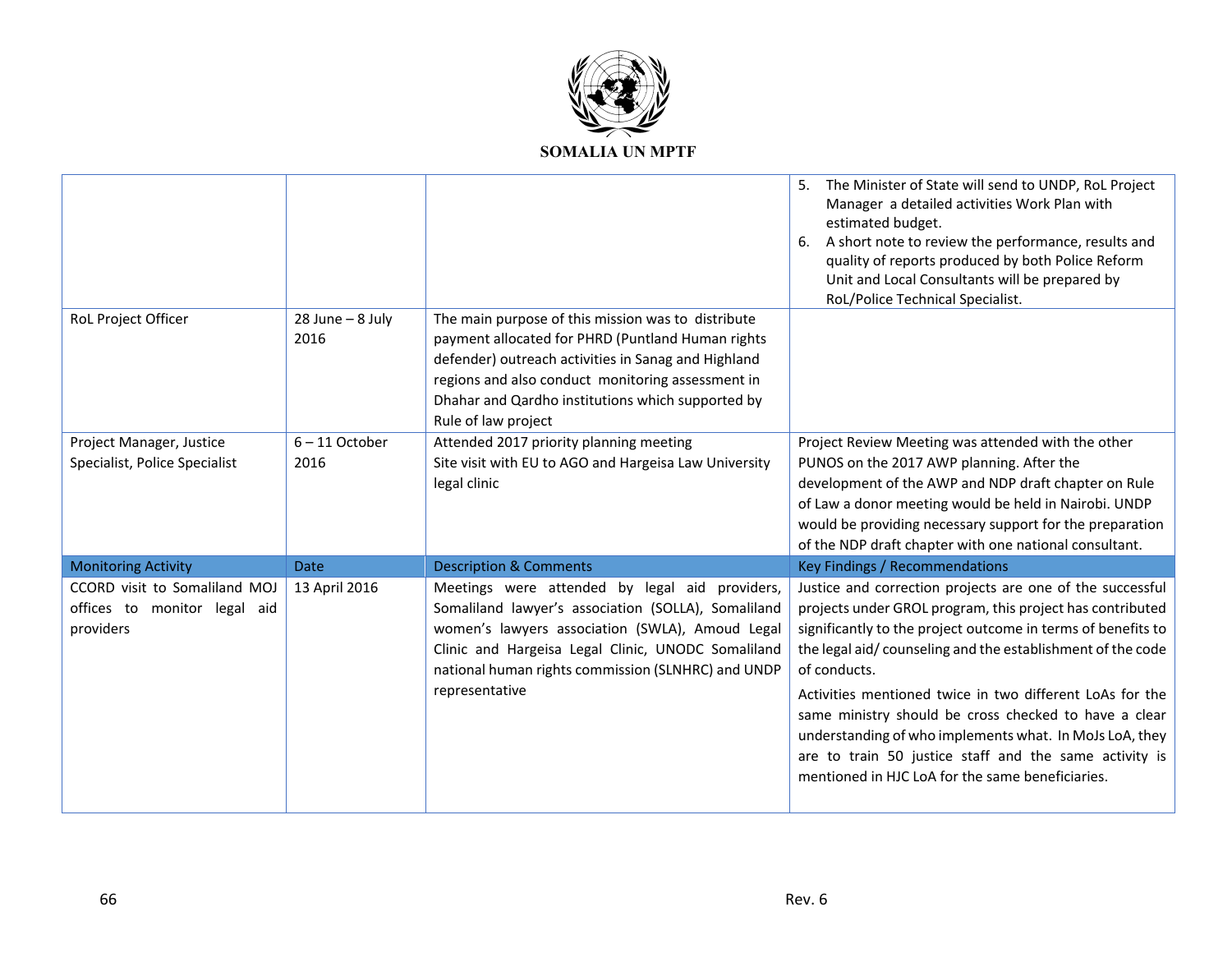

| <b>CCORD</b><br>interviews of<br>SGBV<br>victims receiving legal aid at<br>Hargeisa Group Hospital | 11 April 2016    | There is lack of professional diagnosis or lab equipment<br>for screening and DNA tests, lack of adequate number<br>of qualified nurses and doctors for Psychological<br>treatment and trauma management as well as Limited<br>rooms for treating victims of SGBV                                                                                                                                                                                                                                                                                                                                    | There is need for more support in terms of medical<br>materials and Equipment, recruitment of qualified Doctors<br>and psycho-social training for nurses attached to SGBV<br>cases to ensure improved service, trainings for the<br>Police/CID, Courts, to handle GBV cases as well as<br>Construction of more private rooms to take care of and<br>treat victims of SGBV                                                                                                                                                                                                                                                                                                                                                                                                                                              |
|----------------------------------------------------------------------------------------------------|------------------|------------------------------------------------------------------------------------------------------------------------------------------------------------------------------------------------------------------------------------------------------------------------------------------------------------------------------------------------------------------------------------------------------------------------------------------------------------------------------------------------------------------------------------------------------------------------------------------------------|------------------------------------------------------------------------------------------------------------------------------------------------------------------------------------------------------------------------------------------------------------------------------------------------------------------------------------------------------------------------------------------------------------------------------------------------------------------------------------------------------------------------------------------------------------------------------------------------------------------------------------------------------------------------------------------------------------------------------------------------------------------------------------------------------------------------|
| <b>CCORD</b><br>visit<br>Hargeisa<br>to<br>University campus to monitor<br>legal aid providers     | 24 February 2016 | According to the LOA, the partner was supposed to<br>$\bullet$<br>report the number of participants who received<br>legal aid (by sex, type of cases and districts),<br>however it is not clear from the list which districts<br>they come from and therefore CCORD was not able<br>to get these details except for the paralegal unit<br>that has worked in several districts in Hargeisa city.<br>Delay of the cases in the court of law.<br>Difficult of accessing some police stations by the<br>paralegals.<br>Limited hours worked by the judiciary of Somaliland i.e.<br>$8:00 - 12:30$ hours | To continue supporting the project since the<br>University of Hargeisa does not have the capacity<br>to continue funding the project activities.<br>Increase staff morale by arranging capacity<br>building training related to their work outside the<br>country for them to gain practical experiences<br>relating to their work.<br>Improve and arrange coordination systems and<br>networking for justice actors.<br>UNDP to keep supporting and funding the Justice<br>and Correction projects since it significantly<br>benefits the community's members who do not<br>have access to justice and cannot afford to hire<br>lawyers<br>UNDP to encourage partners to improve on record<br>keeping and prepare beneficiary list with gender<br>disaggregated data and confirm phone number for<br>easy follow-ups. |
| <b>CCORD</b><br>visit<br>to<br>Hargeisa<br>University campus to monitor<br>scholarship recipients  | 24 February 2016 | All the respondents said they were satisfied with the<br>scholarship selection process, the amount/value of the<br>scholarship, as well the quality of the education they<br>received.                                                                                                                                                                                                                                                                                                                                                                                                               | Despite receiving the scholarship, the respondents said<br>that it did not fully cover all costs associated with their<br>course. The other costs that were left uncovered were<br>expenses on books and administrative costs. UNDP only                                                                                                                                                                                                                                                                                                                                                                                                                                                                                                                                                                               |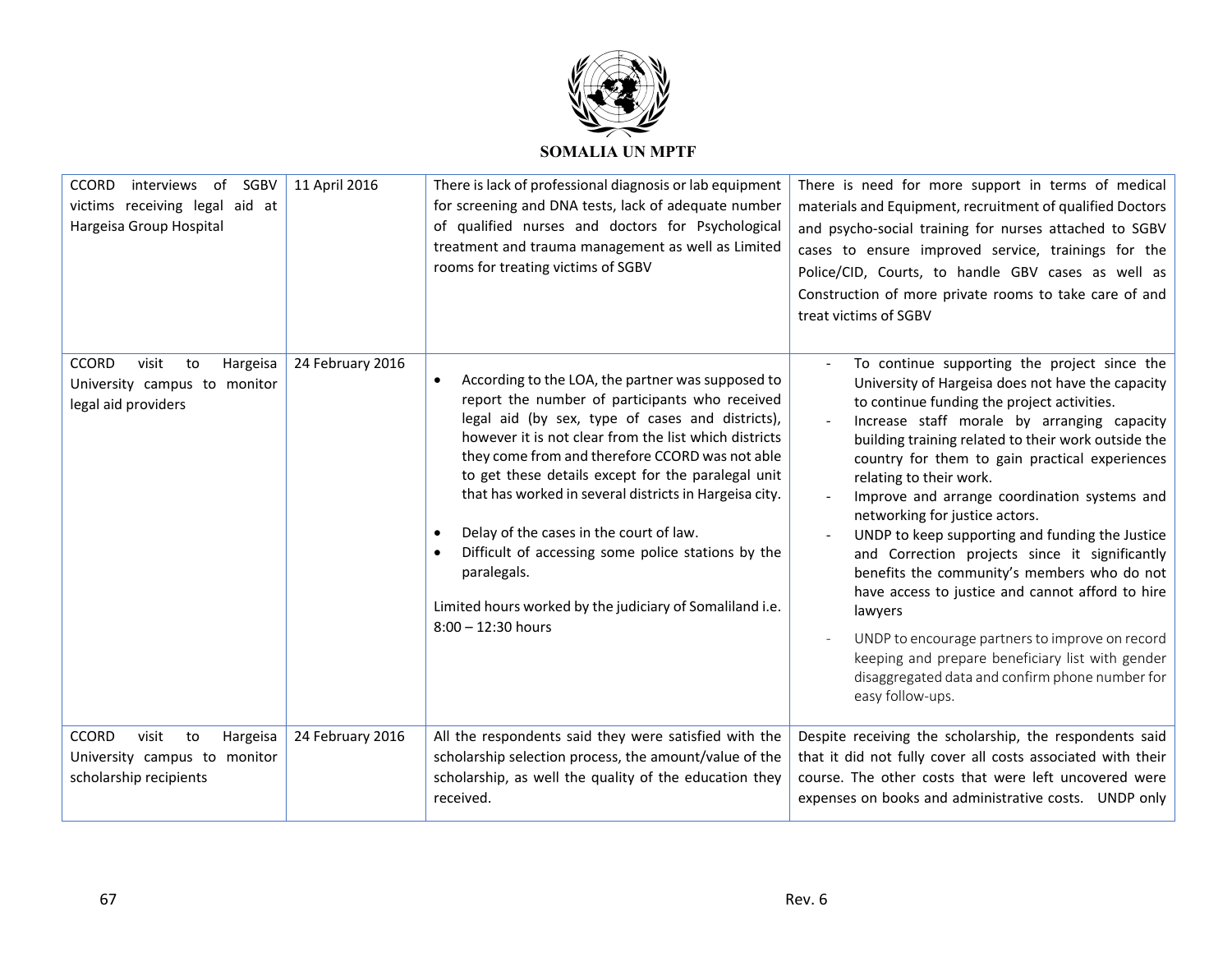

|                                                                                                                              |                  | When asked what they liked most about the<br>scholarship, the respondents across gender mentioned<br>they were able to continue with the studies without<br>worrying about where the fees would come from. They<br>also said they liked the fact that the scholarship was<br>free and they did not have to pay back in any way. | paid \$200 in tuition fees and while university tuition fee<br>was \$210, so the balance of \$10 was up to individual to pay                                                                                                                                                                                                                                                                                                                                                                                              |
|------------------------------------------------------------------------------------------------------------------------------|------------------|---------------------------------------------------------------------------------------------------------------------------------------------------------------------------------------------------------------------------------------------------------------------------------------------------------------------------------|---------------------------------------------------------------------------------------------------------------------------------------------------------------------------------------------------------------------------------------------------------------------------------------------------------------------------------------------------------------------------------------------------------------------------------------------------------------------------------------------------------------------------|
| <b>CCORD</b> monitoring of Somaliland<br>ATG project performance on the<br>prosecution of civil, SGBV, and<br>Juvenile cases | 24 February 2016 | A review of the 45 prosecutors, police and staff of AG<br>Office staff trained on prosecution skills and the<br>implementation of case management systems for the<br>AG's regional offices.                                                                                                                                     | The training was conducted successfully, 45 various<br>members from AG Office staff has been trained on<br>prosecution skills and the implementation of case<br>management system, Juvenile justice and SGBV.<br>UNDP should continue providing support in enhancing<br>$\bullet$<br>the institutional capacity to handle such projects<br>effectively and efficiently.<br>Provide capacity training of the AGO, on reporting and<br>project management, rather than focusing on case<br>management and policy enactment. |
| CCORD Monitoring of Mobile<br>Court implemented by Higher<br>Judiciary Court                                                 | 21 February 2016 | CCORD telephone interviewed the beneficiaries of<br>Mobile Court.<br>All those interviewed beneficiaries of mobile courts had<br>positive things to say about the project and they were<br>satisfied with the service that the mobile court had<br>provided and they were grateful to the executing<br>agency.                  | All the female respondents and 93% of the male<br>respondents said they were satisfied with the quality of the<br>services provided in the mobile courts, while 7% of the<br>male respondents said they were not satisfied. The reasons<br>provided for dissatisfaction was that the mobile court took<br>time to dispense justice.<br>The respondents were then asked if they felt that the<br>mobile court team retained their constitutional and<br>humanitarian rights. The following was the result:                 |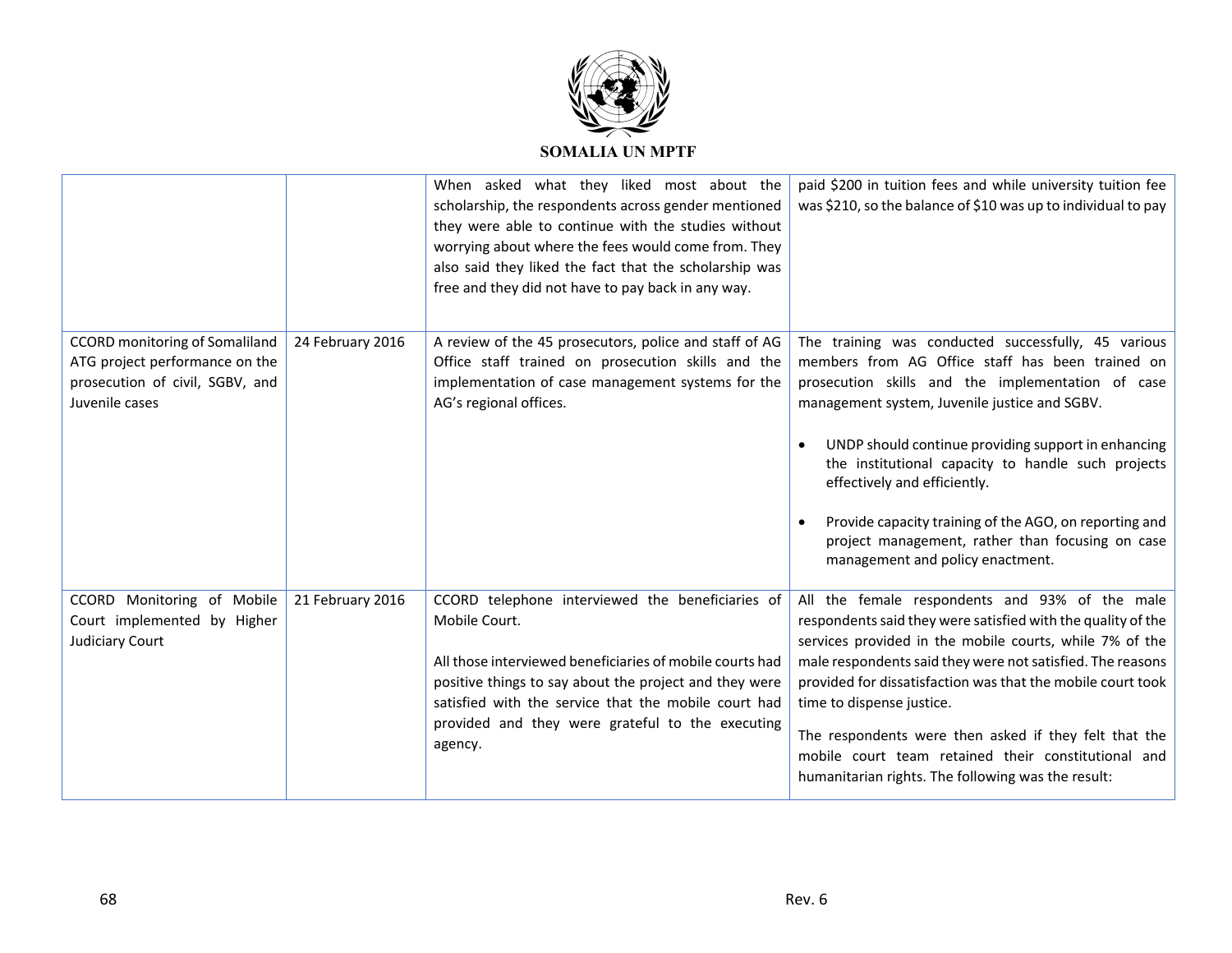

|                                                                                                                                                        |                  |                                                                                                                                                                                                                                                                                                                                                                                                                                                                                                              | All the female respondents and 93% of the male<br>respondents felt that the mobile court team retained their<br>constitutional and humanitarian rights, while 7% of the<br>male respondents you felt that the mobile court team did<br>not retain their constitutional and humanitarian rights.                                                                                                                                                                                                                                                                                                                                                                                 |
|--------------------------------------------------------------------------------------------------------------------------------------------------------|------------------|--------------------------------------------------------------------------------------------------------------------------------------------------------------------------------------------------------------------------------------------------------------------------------------------------------------------------------------------------------------------------------------------------------------------------------------------------------------------------------------------------------------|---------------------------------------------------------------------------------------------------------------------------------------------------------------------------------------------------------------------------------------------------------------------------------------------------------------------------------------------------------------------------------------------------------------------------------------------------------------------------------------------------------------------------------------------------------------------------------------------------------------------------------------------------------------------------------|
| CCORD monitoring mission on<br>Legal<br>Aid<br>counseling<br>beneficiaries, legal aid centers<br>and cases adjudicated by AGO<br>and HJC in Somaliland | 29 February 2016 | According to the MoJ, the training was held and 50<br>justice staff were trained (30 judges and 20<br>prosecutors)- on Case Management.<br>CCORD was provided with a list of 25 students who<br>have been given internship placements. 7 of the interns<br>were females while the rest of the 18 were males, 17 of<br>the interns come from University of Hargeisa, 2 from<br>Amoud University, 4 from Alpha University, while the<br>remaining 3 students come from Burco, Yemen and<br>Sudan Universities. | To support the ministry in the sustained training of the<br>young graduate judges, and their placement after<br>graduation of the internship program.<br>To support the ministry to conduct public awareness<br>campaigns to encourage the rule of law and discourage the<br>unjust traditional xeer law.                                                                                                                                                                                                                                                                                                                                                                       |
| <b>CCORD</b><br>visit to<br>monitoring<br>Puntland Police to monitor<br>Civilian Police project.                                                       |                  | Meeting with 40 Police Officers who participated in the<br>Armo training in 2015. 38 of the officers were men<br>while 2 were women. CCORD had Q & A sessions where<br>the officers responded to the questions asked.                                                                                                                                                                                                                                                                                        | When asked how / if the training benefited them, all the<br>40 police officers agreed that the training was beneficial to<br>them by increasing their knowledge, skill, talents and<br>attitude as well as on how to work with the community<br>with honesty and integrity. They also learned on protocols<br>of dealing with community in terms of law, and respect.<br>Finally, they also benefited through the physical training<br>that involved running and doing physically challenging<br>maneuvers.<br><b>Recommendations by police officers</b><br>The following were key issue raised by the group as<br>recommendation<br>Increases number and duration of trainings |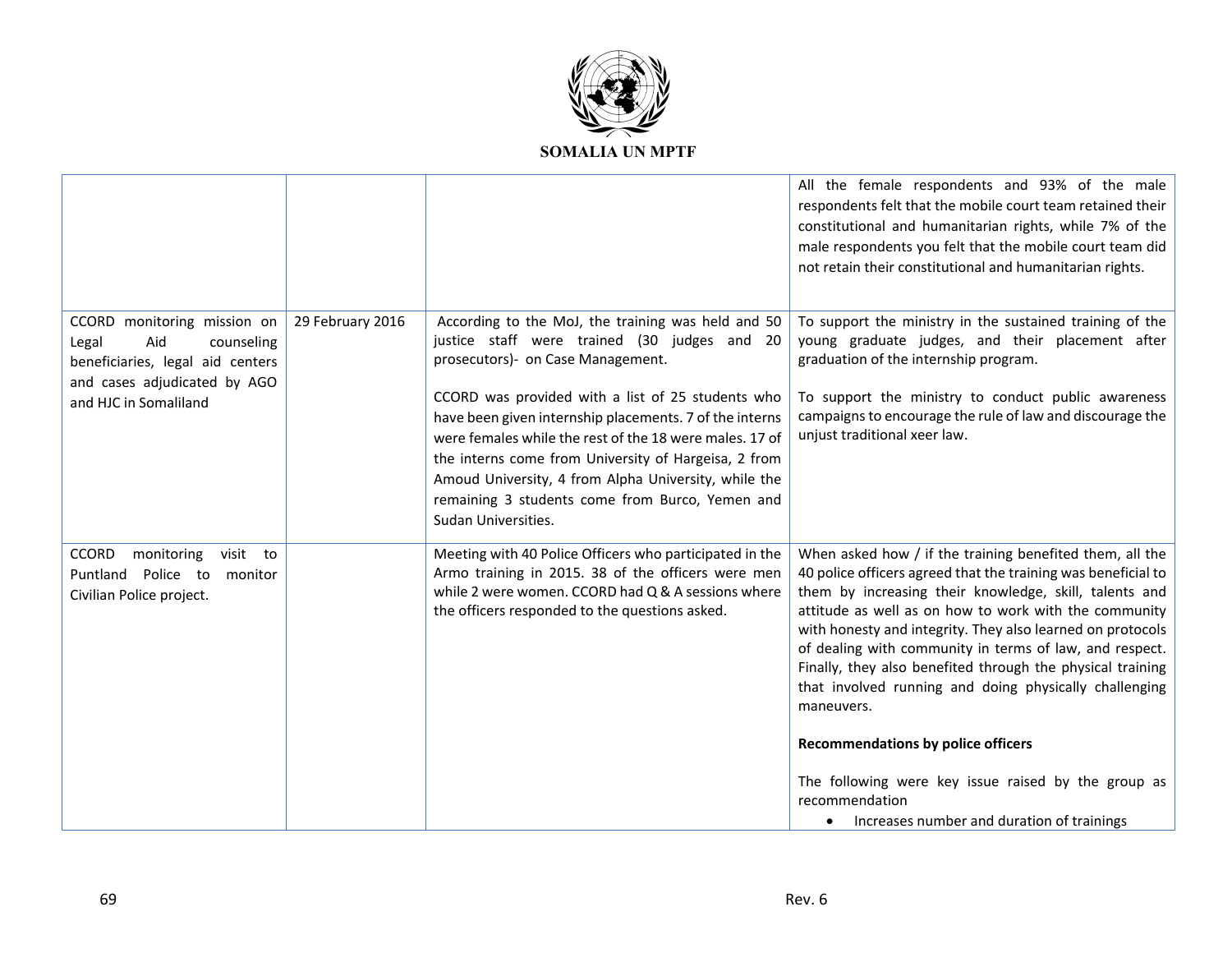

|                                                                                                                                                  |                  |                                                                                                                                                                                             | Provision of adequate salaries<br>Providing modern equipments for the training                                                                                                                                                                                                                                                                                                                                |
|--------------------------------------------------------------------------------------------------------------------------------------------------|------------------|---------------------------------------------------------------------------------------------------------------------------------------------------------------------------------------------|---------------------------------------------------------------------------------------------------------------------------------------------------------------------------------------------------------------------------------------------------------------------------------------------------------------------------------------------------------------------------------------------------------------|
| CCORD Monitoring progress of<br>Federal AGO offices awareness<br>raising campaign on justice<br>services and legal rights with<br>focus on IDPs. | 23 February 2016 | CCORD Team met with the Admin and Finance officer<br>of AGO/UNDP project and discussed 1000 people target<br>that was expected to be reached through legal<br>campaigns via media channels. | CCORD established that Radio Muqdisho releases the<br>awareness messages at 2:25pm 6:55pm, 3:55pm while<br>Kulmiye Radio broadcasts the awareness messages at<br>10:00am, 9:10, pm. Both radio stations will release the<br>awareness campaigns for a week. It is expected that<br>through this approach the legal campaigns will reach<br>thousands of people passing the original target of 1000<br>people. |
| CCORD monitoring of the Federal                                                                                                                  | 24 February 2016 | CCORD visited the Supreme Court office in Mogadishu                                                                                                                                         | Regarding Federal Supreme Court Output: provide legal                                                                                                                                                                                                                                                                                                                                                         |
| Supreme Court on providing                                                                                                                       |                  | and met with Admin & Finance Officer who explained                                                                                                                                          | advisory support for mobile courts with 800 cases target                                                                                                                                                                                                                                                                                                                                                      |
| legal advisory support for mobile                                                                                                                |                  | the activities they reached so far in Outputs 1.2.1 and                                                                                                                                     | and develop a strategy, procedures and handbook - CCORD                                                                                                                                                                                                                                                                                                                                                       |
| courts and catering to capacity                                                                                                                  |                  | 1.2.5.                                                                                                                                                                                      | found that:                                                                                                                                                                                                                                                                                                                                                                                                   |
| development needs of all Judges                                                                                                                  |                  |                                                                                                                                                                                             | There were no cases adjudicated thus far, in the mobile                                                                                                                                                                                                                                                                                                                                                       |
| to be deployed to regions and<br>districts.                                                                                                      |                  | CCORD also met the recruited graduate interns at the<br>office of the Supreme Court and made telephone                                                                                      | court and formally the regional court submits the cases to                                                                                                                                                                                                                                                                                                                                                    |
|                                                                                                                                                  |                  | interviews with two others who were not available.                                                                                                                                          | the supreme court. The Admin and Finance Officer stated                                                                                                                                                                                                                                                                                                                                                       |
| Monitoring of the Supreme                                                                                                                        |                  |                                                                                                                                                                                             | that they are waiting for the regional court to submit the                                                                                                                                                                                                                                                                                                                                                    |
| Court in providing technical and                                                                                                                 |                  |                                                                                                                                                                                             | cases in the coming two weeks ---This activity began in                                                                                                                                                                                                                                                                                                                                                       |
| financial support to 10 graduate                                                                                                                 |                  |                                                                                                                                                                                             | <b>March 2016</b>                                                                                                                                                                                                                                                                                                                                                                                             |
| students deployed in justice                                                                                                                     |                  |                                                                                                                                                                                             | The Supreme Court was to recruit 10 graduate interns. The                                                                                                                                                                                                                                                                                                                                                     |
| institutions                                                                                                                                     |                  |                                                                                                                                                                                             | supreme court advertised for 10 legal graduate interns.                                                                                                                                                                                                                                                                                                                                                       |
|                                                                                                                                                  |                  |                                                                                                                                                                                             | Out of ten (10) the supreme court has so far recruited                                                                                                                                                                                                                                                                                                                                                        |
|                                                                                                                                                  |                  |                                                                                                                                                                                             | five(5) and the remaining five(5) interns positions are<br>being advertised this week through national TV and Radio                                                                                                                                                                                                                                                                                           |
|                                                                                                                                                  |                  |                                                                                                                                                                                             | Mogadishu.                                                                                                                                                                                                                                                                                                                                                                                                    |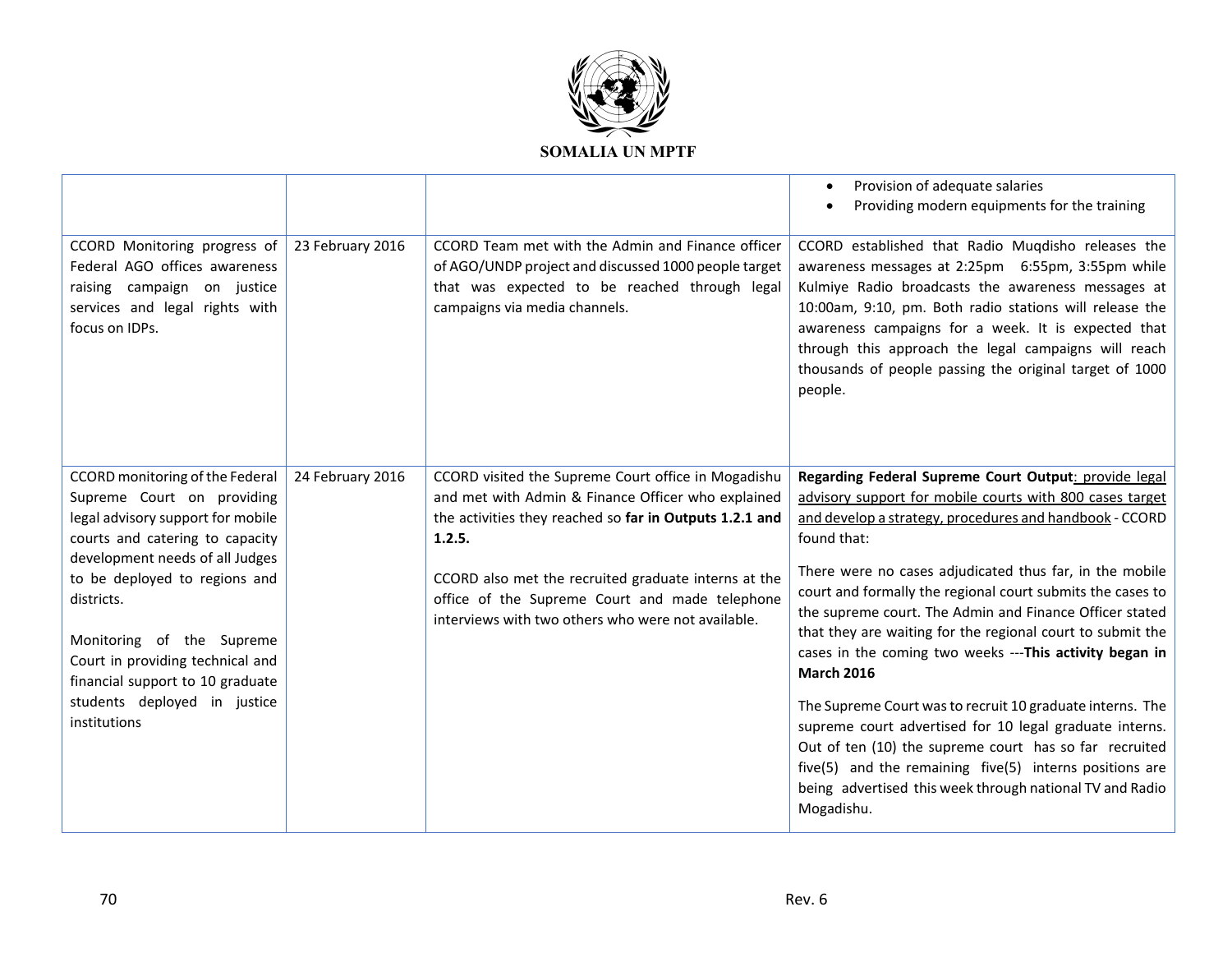

| CCORD Monitoring of Hargeisa<br>University Legal Aid               | 24 February 2016            | A total number of 1146 cases were handled during the<br>first six months of the project - 431 cases managed by<br>Legal clinic and 715 cases paralegal intervention.                                                                           | The target was to reach 1800 citizens to receive legal aid or<br>counseling, but only had reached 1146 beneficiaries-No<br>explanations have been provided for the variance and<br>UNDP is encouraged to follow UNDP should follow up.                                                                                                                                                                                                                                                                                                                     |
|--------------------------------------------------------------------|-----------------------------|------------------------------------------------------------------------------------------------------------------------------------------------------------------------------------------------------------------------------------------------|------------------------------------------------------------------------------------------------------------------------------------------------------------------------------------------------------------------------------------------------------------------------------------------------------------------------------------------------------------------------------------------------------------------------------------------------------------------------------------------------------------------------------------------------------------|
|                                                                    |                             | The 431 cases were achieved by the legal clinic units<br>which included criminal cases 121, civil unit 49, human<br>rights 230 and women and child cases 31.                                                                                   | As indicated in the report the total beneficiaries of the<br>project were 488, (Male 294 & female 194) and the total #<br>of cases that legal clinic handled in six months was 431.                                                                                                                                                                                                                                                                                                                                                                        |
| Serendi Centre                                                     | 24 August 2016              | Serendi is currently a rehabilitation Centre for AS<br>defectors. Children caught in the frontlines have also<br>been kept at the Centre in the past. During the<br>monitoring visit no children were found in the Centre.                     | No children found in the Centre                                                                                                                                                                                                                                                                                                                                                                                                                                                                                                                            |
| Monitoring visits to police cells<br>and prison center in Hargeisa | Jan-Dec                     | The team from the Women and Children Section of the<br>Ministry of Justice visited 6 police stations with 11 cells<br>for women and children in Hargeisa and the regions.<br>403 children (321 sentenced and 82 in remand) were<br>identified. | Inadequate recreation facilities for children in<br>prison.<br>No separate occurrence book (OB) for women<br>and children except at 1 police station in Burao (<br>Farah Omar police station)<br>Continuous absence of probation officers to help in the<br>adjudication of children's cases in the court.<br>Little or no mechanism to effectively determine the ages of<br>children, consequently children ages being over stated at<br>the same time, some adults ages are being lowered to<br>enable them benefit from dispensation given to children. |
| Garowe prison                                                      | April 2016-<br>December2016 | UNICEF with MOJ visited Garowe prison to monitor the<br>situation of children captured from AS.                                                                                                                                                | Profiling of children captured in AS fighting<br>Separation of adults from children<br>Provision of supplementary food<br>Provision of learning opportunity while in prison                                                                                                                                                                                                                                                                                                                                                                                |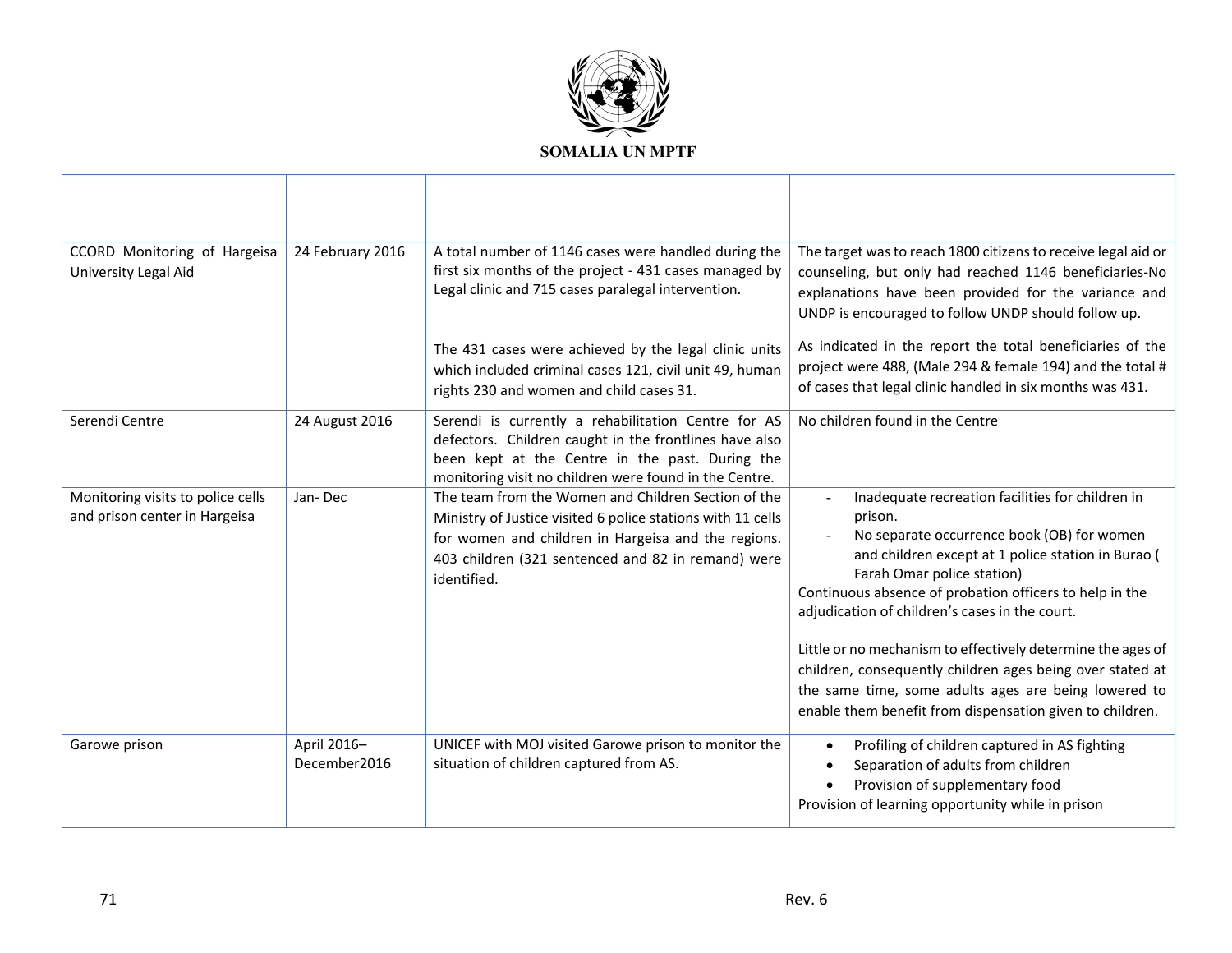

| Daily<br>Engineer<br><b>UNOPS</b><br>Site<br>Supervision | Monthly   | Daily supervision of the quality of work executed and $\vert$<br>required testing of materials                                                          | <b>NSR</b> |
|----------------------------------------------------------|-----------|---------------------------------------------------------------------------------------------------------------------------------------------------------|------------|
| Project Quarterly Engagement  <br>Assurance              | Quarterly | UNOPS quarterly review conducted internally to review $\vert$<br>project progress under infrastructure programme, and $\parallel$<br>stipends programme | <b>NSR</b> |
| Sahan<br>Research<br>and<br>Development Organisation     | Undefined | DFID third party monitoring of UNOPS stipends project<br>in the regions.                                                                                | <b>NSR</b> |

### ANNEX 3. TRAINING DATA

|                | <b>Target Group</b>                                                                                                                                                                                                                                                                                                               |                                                                                             | Dates                     | #<br>Participan<br>ts |                | <b>Title of Training</b>                                                                                                                                                                  | Location of<br><b>Training</b> | <b>Training</b><br>Provider                                                          |
|----------------|-----------------------------------------------------------------------------------------------------------------------------------------------------------------------------------------------------------------------------------------------------------------------------------------------------------------------------------|---------------------------------------------------------------------------------------------|---------------------------|-----------------------|----------------|-------------------------------------------------------------------------------------------------------------------------------------------------------------------------------------------|--------------------------------|--------------------------------------------------------------------------------------|
|                | Ministry District or UN Staff                                                                                                                                                                                                                                                                                                     | Others                                                                                      |                           | M                     | F              |                                                                                                                                                                                           |                                |                                                                                      |
| $\mathbf{1}$ . | Legal departments of the line Ministries of the<br>federal government including the Ministry of<br>Foreign Affairs, Ministry of Gender and<br>Human Rights, Ministry of Interior and Federal<br>Affairs, Ministry of Health, Ministry of<br>Information, Culture and Tourism, and<br>Ministry of Petroleum and Mineral Resources. | <b>The Somali</b><br><b>National</b><br><b>University</b><br>also attended<br>the training. | 18th-20th<br>January 2016 | 19                    | 6              | Legal Drafting process, Policy Development<br>and Nomo-technics                                                                                                                           | Mogadishu                      | <b>Policy and Legal</b><br>Drafting Unit of the<br>Ministry of Justice<br><b>FGS</b> |
| 2.             | Judges, prosecutors, registrars, lawyers and<br><b>MOJ</b> officials of Jubaland state                                                                                                                                                                                                                                            |                                                                                             | 23-29 May<br>2016         | 29                    | $\overline{3}$ | <b>Judicial Training Courses including</b><br>introduction to Law including the hierarchy<br>of legal norms in the provisional constitution,<br>competence of the courts and functions of | Kismayo                        | <b>National Consultant</b><br>and UN facilitators                                    |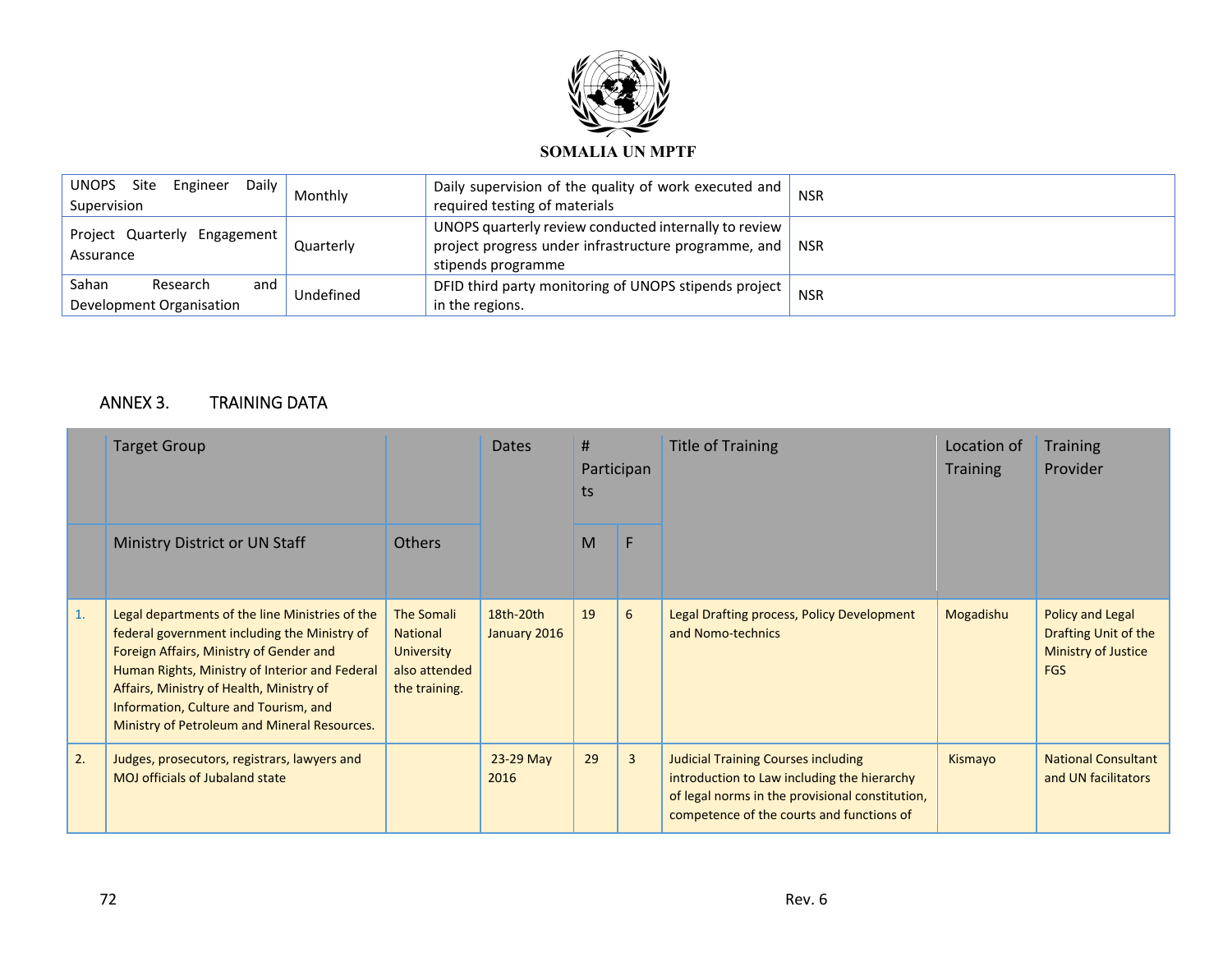

|    |                                                                                                                                                                                                                  |                                   |    |                | the various justice actors, interaction of the<br>formal and informal justice systems,<br>principles of civil law and procedure,<br>professional ethics and code of conduct, and<br>organization of registry and functions of the<br>registrar. |                                     |                                                                                                                                     |
|----|------------------------------------------------------------------------------------------------------------------------------------------------------------------------------------------------------------------|-----------------------------------|----|----------------|-------------------------------------------------------------------------------------------------------------------------------------------------------------------------------------------------------------------------------------------------|-------------------------------------|-------------------------------------------------------------------------------------------------------------------------------------|
| 3. | Law-making bodies of federal member states<br>(Puntland, Jubaland, Southwest, Galmudug<br>and Hiiraan/Middle Shebelle)                                                                                           | 19-22 May<br>2016                 | 23 | $\overline{4}$ | Legislative Drafting and Participatory Policy<br>Development.                                                                                                                                                                                   | Garowe,<br>Puntland                 | <b>Policy and Legal</b><br><b>Drafting Unit of</b><br>MOJ FGS.                                                                      |
| 4. | Graduate Interns placed in Jubaland Justice<br>Institutions.                                                                                                                                                     | 25th May<br>2016                  | 11 | 3              | Induction and Orientation on Internship<br>Programme                                                                                                                                                                                            | Kismayo                             | <b>UNDP Staff</b>                                                                                                                   |
| 5. | Staff from MOJ, Courts, Prosecution Office<br>and Police.                                                                                                                                                        | 22 - 24 May<br>2016               | 5  | 8              | Monitoring and evaluation                                                                                                                                                                                                                       | <b>MOJ HQ</b><br>Office<br>Hargeisa | <b>Technical Reform</b><br>Team/MOJ                                                                                                 |
| 6. | Courts, Attorney General's Office, Police,<br><b>Custodial corps and Lawyers</b>                                                                                                                                 | 08-09 June<br>2016                | 25 | 11             | Obstacles to legal aid and access to justice                                                                                                                                                                                                    | Imperial<br><b>Hotel Hargeisa</b>   | <b>Hargeisa University</b><br>Legal Aid clinic                                                                                      |
| 7. | 28 (F: 9, M: 19) graduate interns placed at the<br>Ministry of Justice, Supreme Court and<br><b>Attorney General Office</b>                                                                                      | 29, 30, & 31<br>of August<br>2016 | 19 | 9              | Setting personal and professional<br>development plan and report writing                                                                                                                                                                        | Sayid Hotel<br>Mogadishu            | Ministry of Justice,<br><b>Supreme Court and</b><br><b>Attorney General</b><br>Office with the<br><b>Support of UNDP</b><br>and IOM |
| 8. | 13 (F: 3, M: 10) participants representing the<br>Ministry of Internal Security, Ministry of<br>Justice, Somali Police Force, Supreme Court,<br>Attorney General Office and Ministry of<br>Justice of Southwest. | 5.6 and 7<br>September<br>2016    | 10 | 3              | Financial management, procurement,<br>auditing, risk management, results-based<br>management, and monitoring and evaluation                                                                                                                     | <b>MIA</b><br>Mogadishu             | <b>UNDP Somalia</b>                                                                                                                 |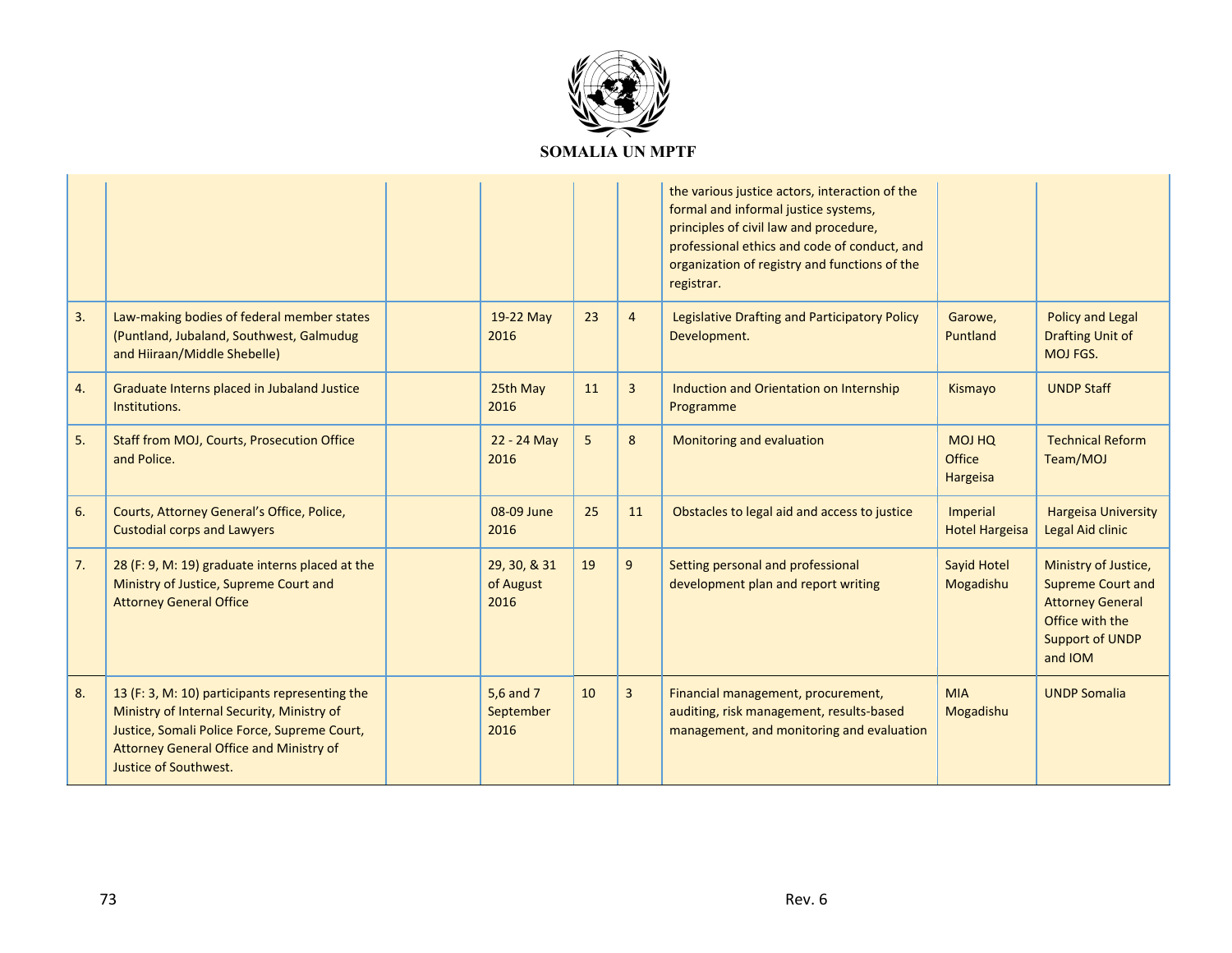

| 9.  | <b>Attorney General Office Staff</b>                                                                                               | Jan, July,<br>Aug, Sep, Oct<br>and Nov<br>2016 | 69  | 14           | Guidelines and implementation of case<br>management system, Criminal Procedure<br>Code, Interpretation and application of the<br>Penal Procedure Code, Criminal Proceedings<br>before the First Instance Courts, and Duties<br>of the Judicial Police.                                                                                                                                              | Mogadishu | <b>Consultants</b><br>supported under<br>AGO and IOM LOAs.                |
|-----|------------------------------------------------------------------------------------------------------------------------------------|------------------------------------------------|-----|--------------|-----------------------------------------------------------------------------------------------------------------------------------------------------------------------------------------------------------------------------------------------------------------------------------------------------------------------------------------------------------------------------------------------------|-----------|---------------------------------------------------------------------------|
| 10. | Registrars of the Supreme Court, Benadir<br>Appeal Court, and Benadir Regional Court.                                              | 22nd-23rd<br><b>November</b><br>2016           | 39  | 12           | Guidelines and implementation of the new<br>case management systems put in place at the<br>Supreme Court, Benadir Appeal Court, and<br><b>Benadir Regional Court.</b>                                                                                                                                                                                                                               | Mogadishu | Consultant<br>supported under<br>the Supreme Court<br>LOA.                |
| 11. | Judges and registrars from federal and state<br>level Judiciary                                                                    | 26th-28th<br>December<br>2016                  | 87  | $\mathbf{3}$ | Federalism and organization of the judiciary<br>under the federal governance system,<br>working relationships between Courts and<br>Prosecution Office, legal writing including<br>recording of trails, summons, warrants and<br>search orders and the organization of the<br>registry and functions of the registrar,<br>professional ethics and code of conduct, civil<br>and criminal procedure. | Mogadishu | <b>Facilitators</b><br>supported under<br>the Supreme Court<br><b>LOA</b> |
| 12. | <b>Traditional Elders</b>                                                                                                          | 17 October                                     | 40  | $\mathbf 0$  | 40 (all male) participants hailing from<br>different districts benefited from 1 day TDR<br>policy workshop, held in Garowe, The<br>workshop is expected to advance the<br>understanding that ADR should be used<br>within limitations of law, i.e. rape designated<br>to formal legal systems.                                                                                                      | Puntland  | MoJ                                                                       |
| 13. | Actors from the formal and informal justice<br>systems, preparing the ground for the<br>implementation of the Sexual Offences Act. | $3 - 6$<br>November                            | 101 | 59           | Four days' workshop on Sexual Offences Act,<br>ADR and international women rights was<br>held at four districts: Bossaso, Qardho,<br>Dhahar and Burtinle. The workshop<br>benefited 40 persons in each district. The                                                                                                                                                                                | Puntland  | MoJ                                                                       |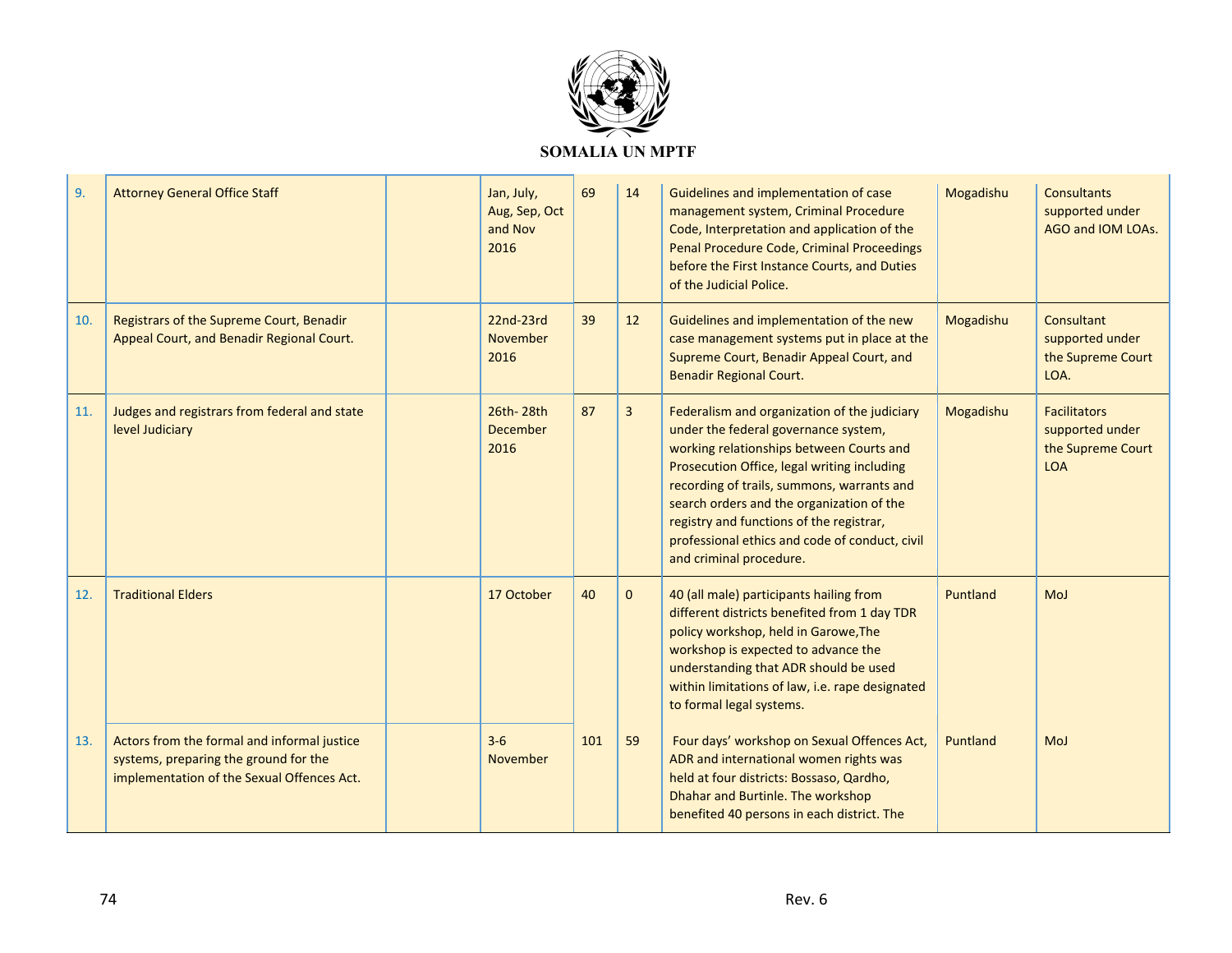

|     |                                   |                                                               |                                                                                                                                                            |     |                  | training beneficiaries included actors from<br>the formal and informal justice systems,<br>preparing the ground for the implementation<br>of the Sexual Offences Act. |           |            |
|-----|-----------------------------------|---------------------------------------------------------------|------------------------------------------------------------------------------------------------------------------------------------------------------------|-----|------------------|-----------------------------------------------------------------------------------------------------------------------------------------------------------------------|-----------|------------|
| 14. | <b>Traditional Justice Actors</b> |                                                               | <b>Bosaso and</b><br>Ely<br>community<br>orientation:<br>$17-19$<br><b>December</b><br>Garowe<br>community<br>orientation:<br>$13 - 15$<br><b>December</b> | 90  | 80               | 31 traditional justice actors (all male);<br>Sheikhs and Elders, and 170 trained on sexual<br>offences.                                                               | Puntland  | MoJ        |
| 15. | <b>MOJ and UNICEF</b>             | Prosecutors,<br>AGO, Court<br>staff, police &<br>corrections. | 14-16 April<br>2016                                                                                                                                        | 175 | 45               | Orientation on CRC principles and Optional<br>Protocol                                                                                                                | Mogadishu | <b>MOJ</b> |
| 16. | <b>MOJ and UNICEF</b>             | Judges, Police,<br><b>Corrections</b>                         | $13 - 14$<br>December,<br>2016                                                                                                                             | 120 | 60               | 2 days Consultation Workshop on the<br>establishment of Juvenile Justice Law                                                                                          | Mogadishu | <b>MOJ</b> |
| 17. | <b>MOJ</b>                        | <b>Legal drafting</b><br>team,                                | Dec 2016                                                                                                                                                   | 24  | $\boldsymbol{6}$ | Review of Puntland and Somaliland Juvenile Justice<br>Act                                                                                                             | Mogadishu | <b>MOJ</b> |
| 18. | <b>MOJ</b>                        | child diversion<br>committees                                 | January                                                                                                                                                    | 21  | 19               | Training on diversion policy/guidelines, CRC, and JJ<br>law                                                                                                           | Hargeisa  | <b>MOJ</b> |
| 19. | <b>MOJ</b>                        | Juvenile judges                                               | February                                                                                                                                                   | 25  | 5 <sup>1</sup>   | Training for Juvenile justice law, diversion, CRC                                                                                                                     | Hargeisa  | <b>MOJ</b> |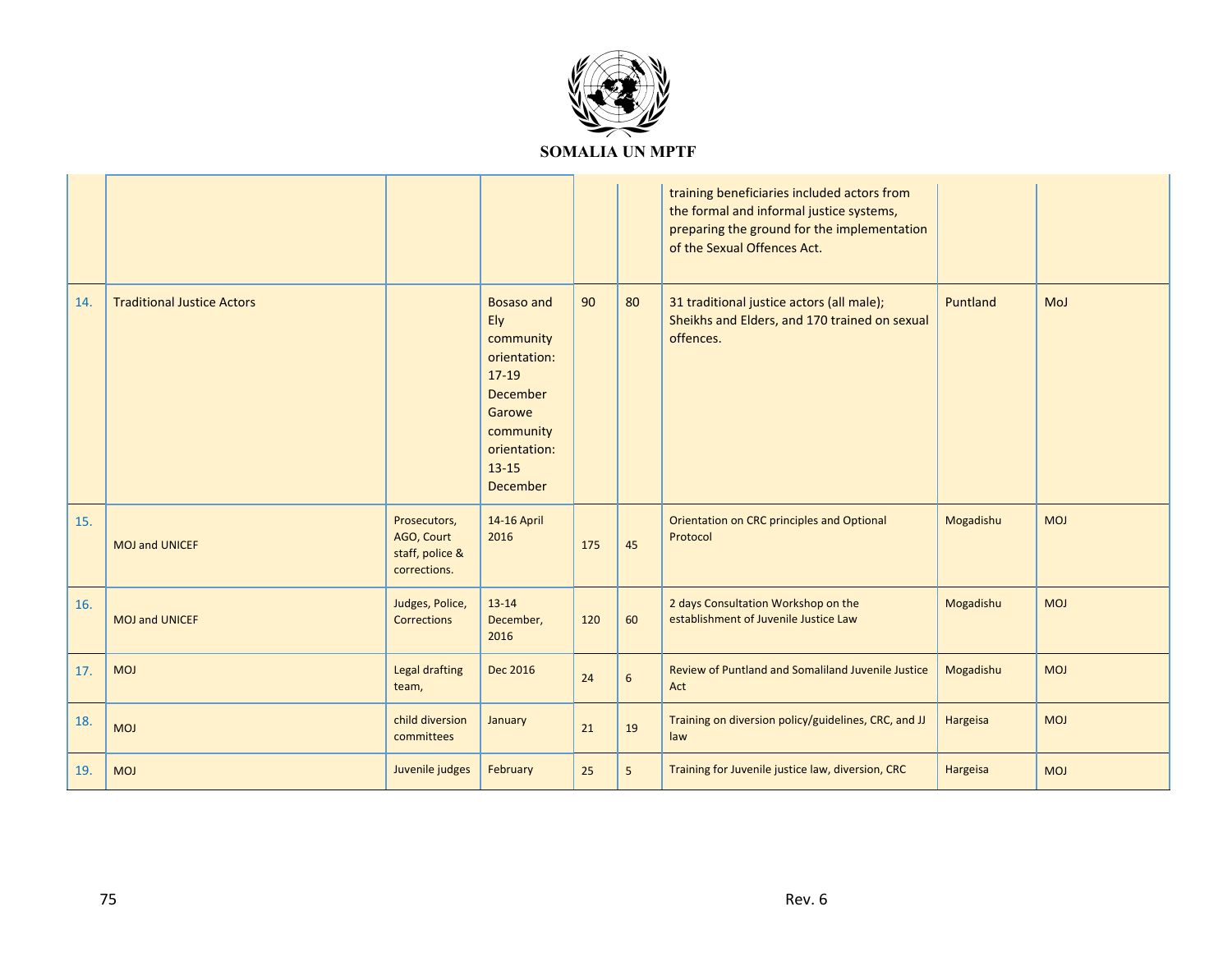

## **SOMALIA UN MPTF**

| 20. | <b>MOJ</b>                 | Judges,<br>prosecutors,<br>Police                               | May              | 75 | 31                      | Training on JJ law, diversion                                                                        | Hargiesa, Burao<br>and Erigabo | <b>MOJ</b>                                                                     |
|-----|----------------------------|-----------------------------------------------------------------|------------------|----|-------------------------|------------------------------------------------------------------------------------------------------|--------------------------------|--------------------------------------------------------------------------------|
| 21. | <b>Ministry of Justice</b> | Police,<br>Prosecutor,<br>Probation                             | September        | 32 | 18                      | Diversion and alternative measures to detention                                                      | Hargeisa/Boram<br>a            | <b>MOJ</b>                                                                     |
| 22. | <b>MOJ</b>                 | police                                                          | October          | 25 | 5                       | Training to enhance the capacity of police officers<br>and investigators                             | <b>Borama</b>                  | <b>MOJ</b>                                                                     |
| 23. | <b>MOJ</b>                 | Police,<br>probation,<br>Judiciary                              | October          | 34 | 16                      | Training on diversion and alternative measures to<br>detention                                       | Hargeisa                       | <b>MOJ</b>                                                                     |
| 24. | <b>MOJ</b>                 | Probation<br><b>Officers</b>                                    | November         | 11 | 9                       | Providing training on guideline for the probation<br>officers on social inquiry reports for officers | Hargeisa                       | <b>MOJ</b>                                                                     |
| 25. | <b>MOJ</b>                 | Probation<br><b>Officers</b>                                    | November         | 10 | 10                      | Training workshop for social probation officers on<br>JJ Law                                         | Hargeisa/Boram<br>a/Burao      | <b>MOJ</b>                                                                     |
| 26. | <b>MOJ</b>                 | Judges, Police,<br><b>Corrections</b>                           | 27 - 29 Sept     | 25 | $\overline{7}$          | Capacity building on Juvenile Justice                                                                | Garowe                         | MoJ and UNICEF                                                                 |
| 27. | PHRD                       | Puntland<br>Office of<br><b>Human Rights</b><br><b>Defender</b> | August           | 9  | 21                      | <b>Capacity Building on CRC</b>                                                                      | Garowe                         | <b>Puntland Office of</b><br><b>Human Rights</b><br><b>Defender and UNICEF</b> |
| 28. | <b>MOJ</b>                 | Judges, Police,<br><b>Corrections</b>                           | 16-17 May        | 33 | $\overline{\mathbf{3}}$ | Capacity building on Juvenile Justice                                                                | Garowe                         | <b>MOJ and UNICEF</b>                                                          |
| 29. | <b>MOJ</b>                 | Judges, Police,<br><b>Corrections</b>                           | 22-23 Feb        | 18 | $\overline{\mathbf{3}}$ | Capacity building on Juvenile Justice                                                                | <b>Bossaso</b>                 | <b>MOJ and UNICEF</b>                                                          |
| 30. | <b>Prosecutors</b>         |                                                                 | <b>July 2016</b> | 18 | 8                       | Penal Code and Procedure Code training                                                               | Mogadishu                      | <b>UNODC</b> trainer                                                           |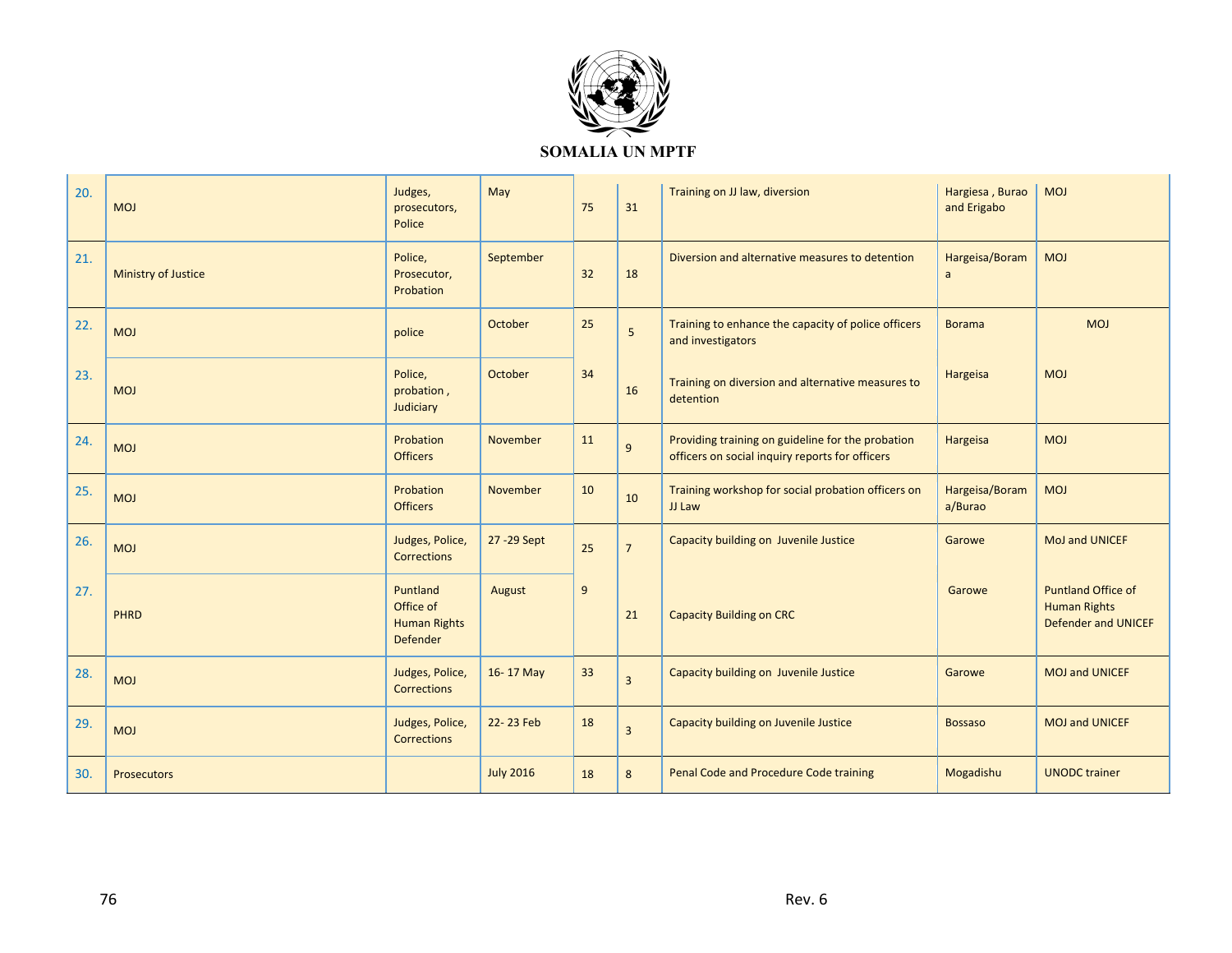

| 31.            | Prosecutors                                                                                                           | <b>July 2016</b>             | 24           | 9              | Penal and Procedure Code training with emphasis<br>on criminal Justice response to Gender Based<br>Violence                                                                                                                                      | Garowe              | <b>UNODC and UNFPA</b><br><b>Gender specialist</b>                                                      |
|----------------|-----------------------------------------------------------------------------------------------------------------------|------------------------------|--------------|----------------|--------------------------------------------------------------------------------------------------------------------------------------------------------------------------------------------------------------------------------------------------|---------------------|---------------------------------------------------------------------------------------------------------|
| 32.            | <b>MOJRAR</b>                                                                                                         | 4-08.09.                     | 19           | 16             | SGBV Investigation and Prosecution training for<br><b>Prosecutors in Puntland</b>                                                                                                                                                                | Garowe              | <b>UN Women</b>                                                                                         |
| 33.            | <b>MOI and DRR</b>                                                                                                    | 4-08.09                      | 13           | $\overline{3}$ | <b>SGBV Investigation training for Puntland Police</b>                                                                                                                                                                                           | Garowe              | <b>UN Women</b>                                                                                         |
|                | <b>Total Justice</b>                                                                                                  |                              | 1278         | 509            |                                                                                                                                                                                                                                                  |                     |                                                                                                         |
|                |                                                                                                                       |                              |              |                |                                                                                                                                                                                                                                                  |                     |                                                                                                         |
| 1.             | SPF Director of training, representatives from<br>Ministry of Interiors Police reform unit and<br>police commissioner | 4-6 June<br>2016             | 11           | 9              | <b>Community policing training</b>                                                                                                                                                                                                               | Somaliland          | <b>Police Reform Team</b><br>and police senior<br><b>officers</b>                                       |
| $\overline{2}$ | Police Officers including station commanders,<br>deputy commanders and cadet                                          | $14 - 24$<br>August          | 60           | $\mathbf 0$    | 14 day Police Station Management Training<br>Workshop                                                                                                                                                                                            |                     | Legal Aid providers,<br><b>Attorney General,</b><br>police reform team<br>and senior police<br>officers |
| 3              | 2 mid-management SPF                                                                                                  | $14 - 16$<br>October<br>2016 | $\mathbf{1}$ | $\mathbf{1}$   | International and regional policing<br>conference in Barcelona, Spain and in Kigali,<br>Rwanda. The workshop focused on the<br>United Nations Police gender toolkit and was<br>organized by the DPKO Police Division's<br><b>Standing Police</b> | Spain and<br>Rwanda | <b>International</b><br>conference/DPKO                                                                 |
| $\overline{4}$ | 469 police officers on election security                                                                              | $17 - 19$<br>October<br>2016 | 400          | 69             | Contribute to a safe and secure environment<br>before, during, and after the electoral<br>process takes place                                                                                                                                    |                     | <b>AMISOM</b>                                                                                           |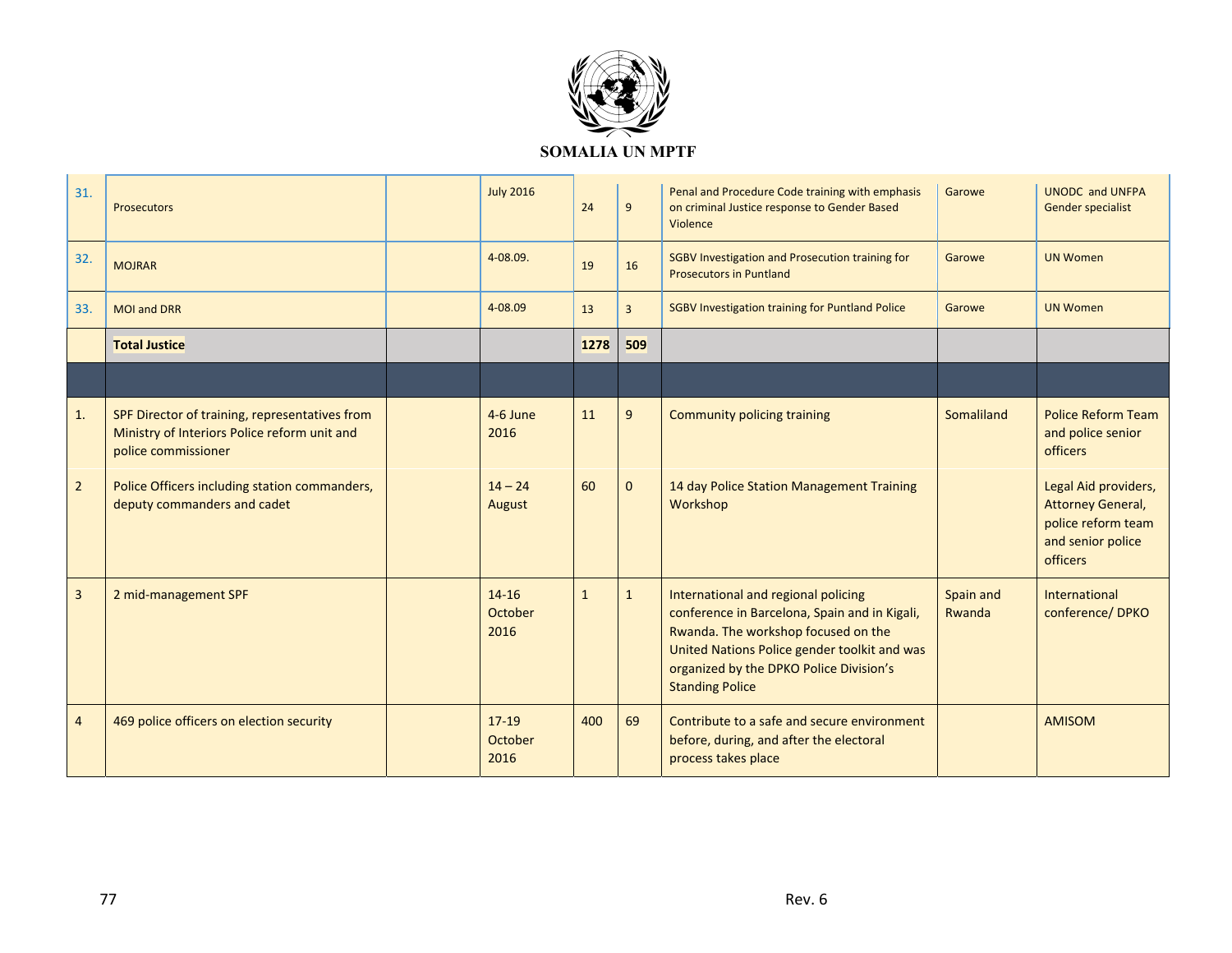

| $\sqrt{5}$ | Police Officers from federal government and<br>federal member states |          | 10  | 15 | SGBV training to educate officers on how to<br>respond to and deal with sensitive cases at<br>the gender and child desks at police |        | UNSOM, UNDP,<br><b>Hargeisa Group</b><br><b>Hospital Bahikoob</b> |
|------------|----------------------------------------------------------------------|----------|-----|----|------------------------------------------------------------------------------------------------------------------------------------|--------|-------------------------------------------------------------------|
| 6          | Police                                                               | Nov 2016 | 15  |    | Investigation technique training with<br>emphasis on trafficking                                                                   | Garowe | <b>UNODC</b>                                                      |
|            | <b>Total Police</b>                                                  |          | 497 | 99 |                                                                                                                                    |        |                                                                   |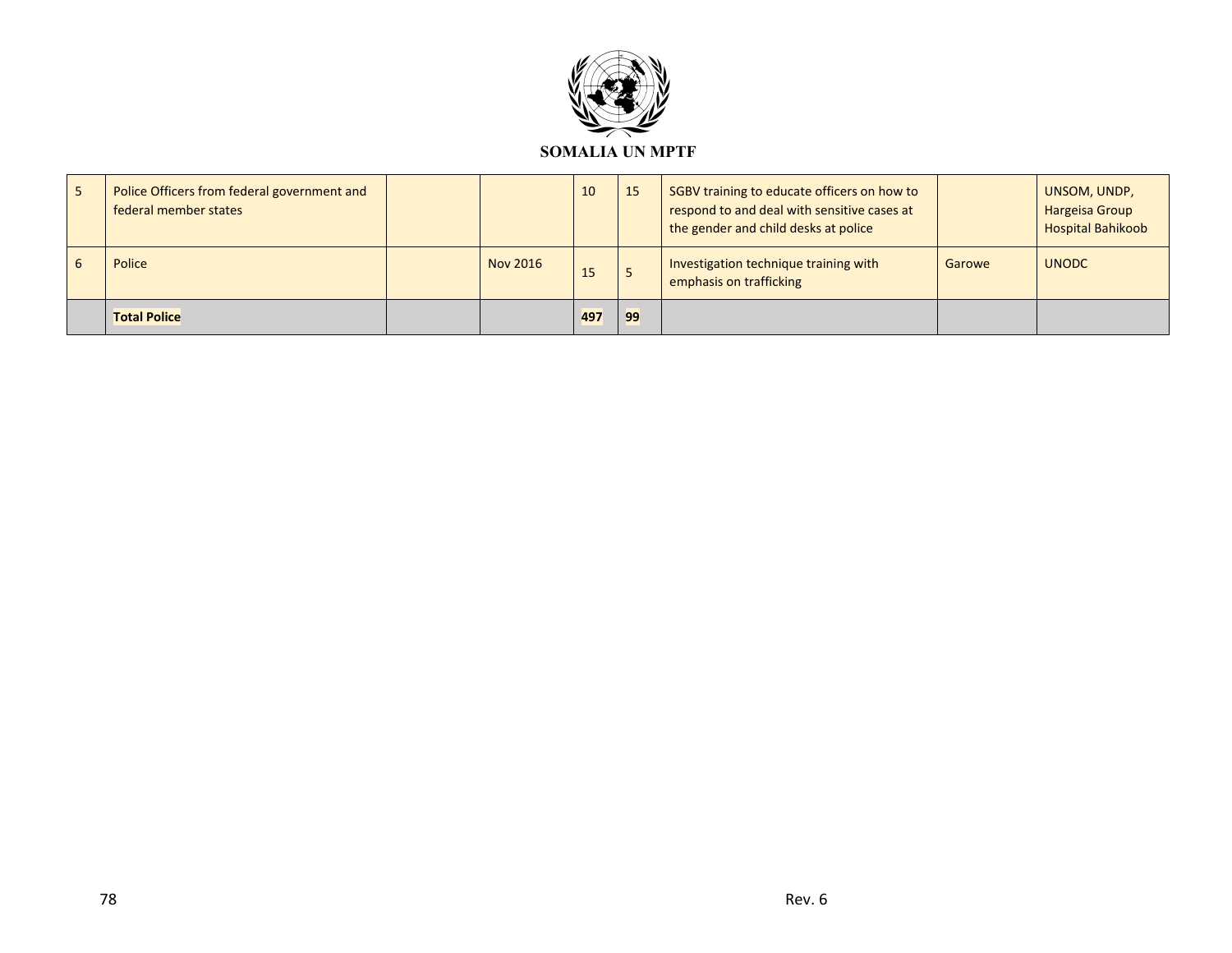

## ANNEX 4: LEGAL AID, MOBILE COURTS AND PERMANENT COURTS

|                                            | <b>Somaliland</b>                                                                                                                  | <b>Puntland</b>                                                                                                                                                                                   | <b>Federal Level</b>                                                                                                        | <b>Total</b>                   |
|--------------------------------------------|------------------------------------------------------------------------------------------------------------------------------------|---------------------------------------------------------------------------------------------------------------------------------------------------------------------------------------------------|-----------------------------------------------------------------------------------------------------------------------------|--------------------------------|
| Legal Aid Data Q4                          | Criminal: 177, Civil:<br>298                                                                                                       | PL: 1,303<br>individuals (W:<br>979, M: 324) were<br>supported with<br>legal aid services<br>across Puntland.<br>Convicted: 200<br>Pending: 181<br>Dismissed: 19 were<br>73 persons<br>equated or | Information not available                                                                                                   |                                |
|                                            |                                                                                                                                    | released from the<br>prison.                                                                                                                                                                      |                                                                                                                             |                                |
| <b>Legal Aid Data</b><br><b>2016 Total</b> | 40 (W: 1950, Child:<br>249, M: 1,818)                                                                                              | PL: 6,203 (W: 4,446<br>W: 1,757                                                                                                                                                                   | 977 (F: 536, M: 441)                                                                                                        | <b>Beneficiaries:</b><br>9,617 |
| <b>Mobile Courts Q4</b>                    | 271 cases<br>Criminal: 157<br><b>Civil: 114</b><br>Of those cases 222<br>were completed<br>and 49 are<br>pending.                  | PL: 80 cases<br>(criminal: 21; civil:<br>59)                                                                                                                                                      | FL: 95 (criminal 68, civil 27).                                                                                             | 446                            |
| <b>Mobile Courts</b><br>2016 Total         | 1231 cases in 2016<br>(Criminal: 436,<br>Civil: 725, Family<br>cases: 70),<br>completed 937<br>cases and 294<br>cases are pending. | 903 cases, 22<br>villages were<br>reached for<br>hearing cases, 347<br>of which had been<br>filed by women.                                                                                       | 330 (251 criminal cases, 79<br>civil cases) cases were<br>adjudicated by Benadir<br><b>Region Mobile Courts in</b><br>2016. | 2,464                          |
| <b>Permanent Courts</b><br>Q <sub>4</sub>  | <b>Total: 4896</b><br>Criminal: 1623<br><b>Civil: 3273</b><br>Completed: 3523,<br>Pending: 1373                                    |                                                                                                                                                                                                   | 241 (125 civil<br>115 criminal<br>1 administrative)                                                                         |                                |